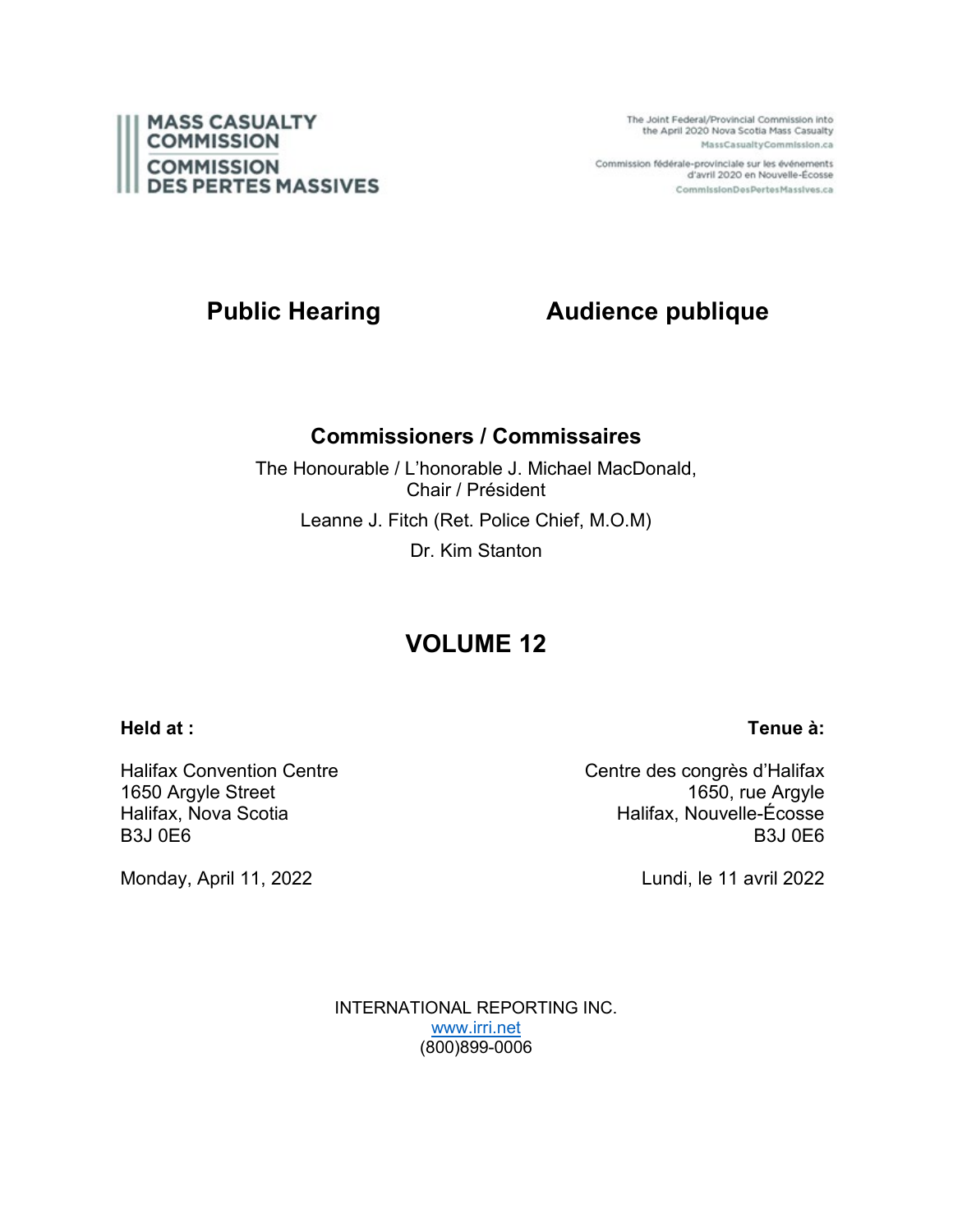# **II Appearances / Comparutions**

| Mr. Roger Burrill | <b>Commission Counsel /</b><br>Conseiller de la commission  |
|-------------------|-------------------------------------------------------------|
| Mr. Jamie VanWart | <b>Commission Counsel /</b><br>Conseiller de la commission  |
| Ms. Anna Mancini  | <b>Commission Counsel /</b><br>Conseillère de la commission |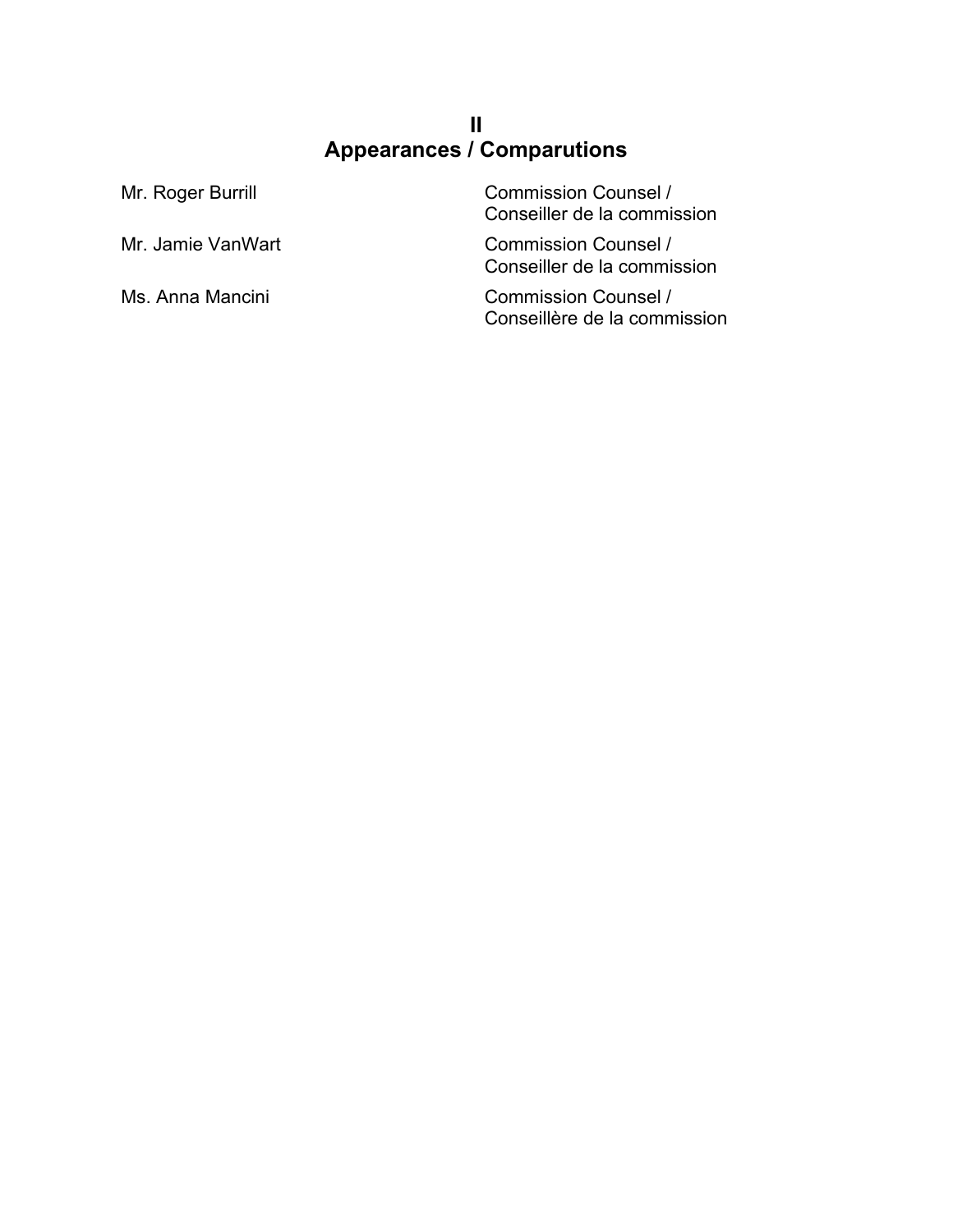# **III Table of Content / Table des matières**

| TADIG OF OUTIGHT / TADIG UGS HIALIGIGS                                 |                |
|------------------------------------------------------------------------|----------------|
|                                                                        | <b>PAGE</b>    |
| Introduction of Foundational Document Onslow Belmont Fire Brigade Hall | 2              |
| <b>Presentation by Mr. Roger Burrill</b>                               | $\overline{2}$ |
| <b>CHIEF GREG MUISE, Sworn</b>                                         | 23             |
| <b>DEPUTY CHIEF DARRELL CURRIE, Sworn</b>                              | 23             |
| <b>MR. RICHARD ELLISON, Sworn</b>                                      | 24             |
| Examination in-Chief by Mr. Jamie VanWart                              | 24             |
| Introduction of Foundational Document Shubenacadie                     | 57             |
| Presentation by Ms. Anna Mancini                                       | 57             |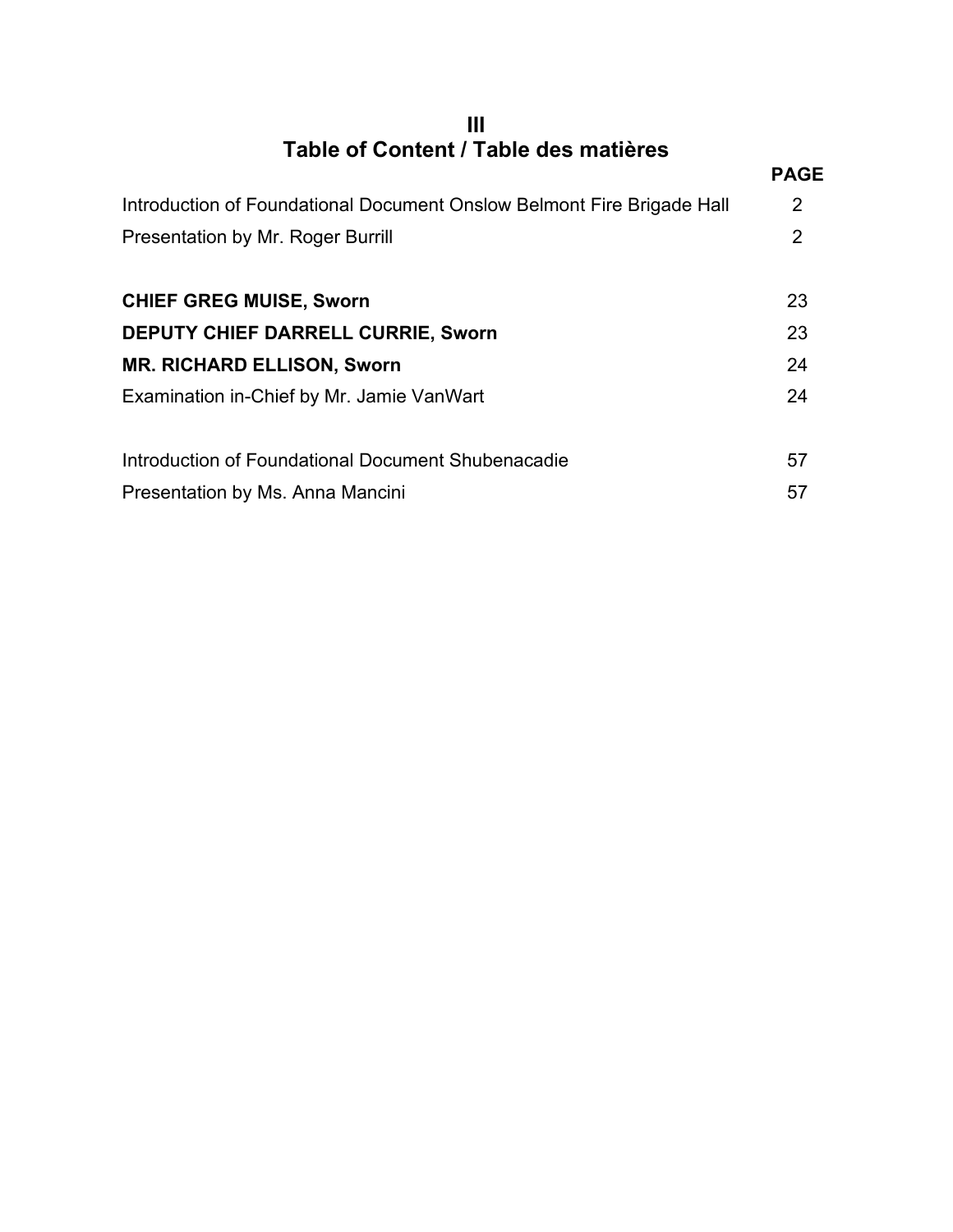# **IV Exhibit List / Liste des pièces**

| <b>No</b> | <b>DESCRIPTION</b>                                          | <b>PAGE</b> |
|-----------|-------------------------------------------------------------|-------------|
| 496       | Foundational Document – Onslow Belmont Fire Brigade<br>Hall | 4           |
| 556       | Foundational Document - Shubenacadie                        | 57          |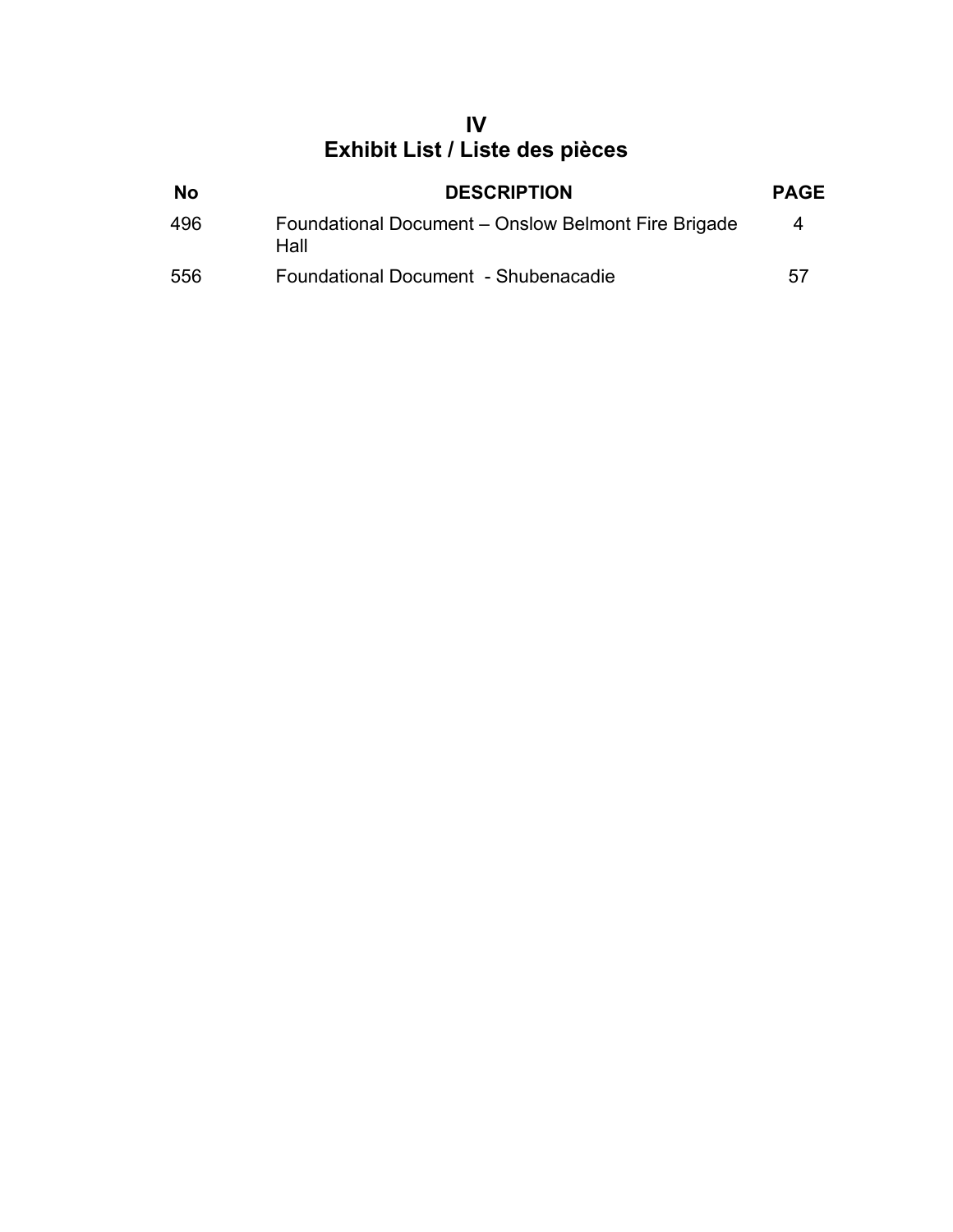Halifax, Nova Scotia --- Upon commencing on Monday, April 11th, 2022, at 9:30 a.m. **REGISTRAR DARLENE SUTHERLAND:** Good morning. The proceedings of the Mass Casualty Commission are now in session, with Chief Commissioner Michael MacDonald, Commissioner Leanne Fitch, and Commissioner Kim Stanton presiding. **COMMISSIONER FITCH:** Hello, and welcome. Bonjour et bienvenue. We join you from Mi'kma'ki, the ancestral and unceded territory of the Mi'kmaq. Before we begin, we remember those whose lives were taken or harmed, their families, and all those affected by the April 2020 mass casualty in Nova Scotia. This week, we will continue our work to understand the events of April 18th and 19th, 2020. Together, we are building our knowledge piece by piece, document by document, and witness by witness. This is part of the first phase of our work focussed on what happened. Some key issues may have become apparent to you during the proceedings to date, whether through Foundational Documents, witness questioning, or Participant submissions. In some cases, it may have prompted you to wonder about other related topics, and that is a good thing. We all share many questions about how and why this mass casualty happened the way that it did, and we appreciate your patience as we pursue answers to existing questions and discover new questions to ask along the way. We encourage you to continue to think about the kind of recommendations for change you would like to see based on this public inquiry. In the coming months, we will be asking you to share your suggestions for recommendations to the Commission. Today, Commission Counsel will present two more Foundational Documents sharing our current understanding of what happened at the Onslow Belmont Fire Brigade Hall and at the Shubenacadie Cloverleaf. A reminder, that the Foundational Documents being shared during proceedings are not intended to be the final word on what happened. Rather, they are the Commission's best understanding of

### INTERNATIONAL REPORTING INC.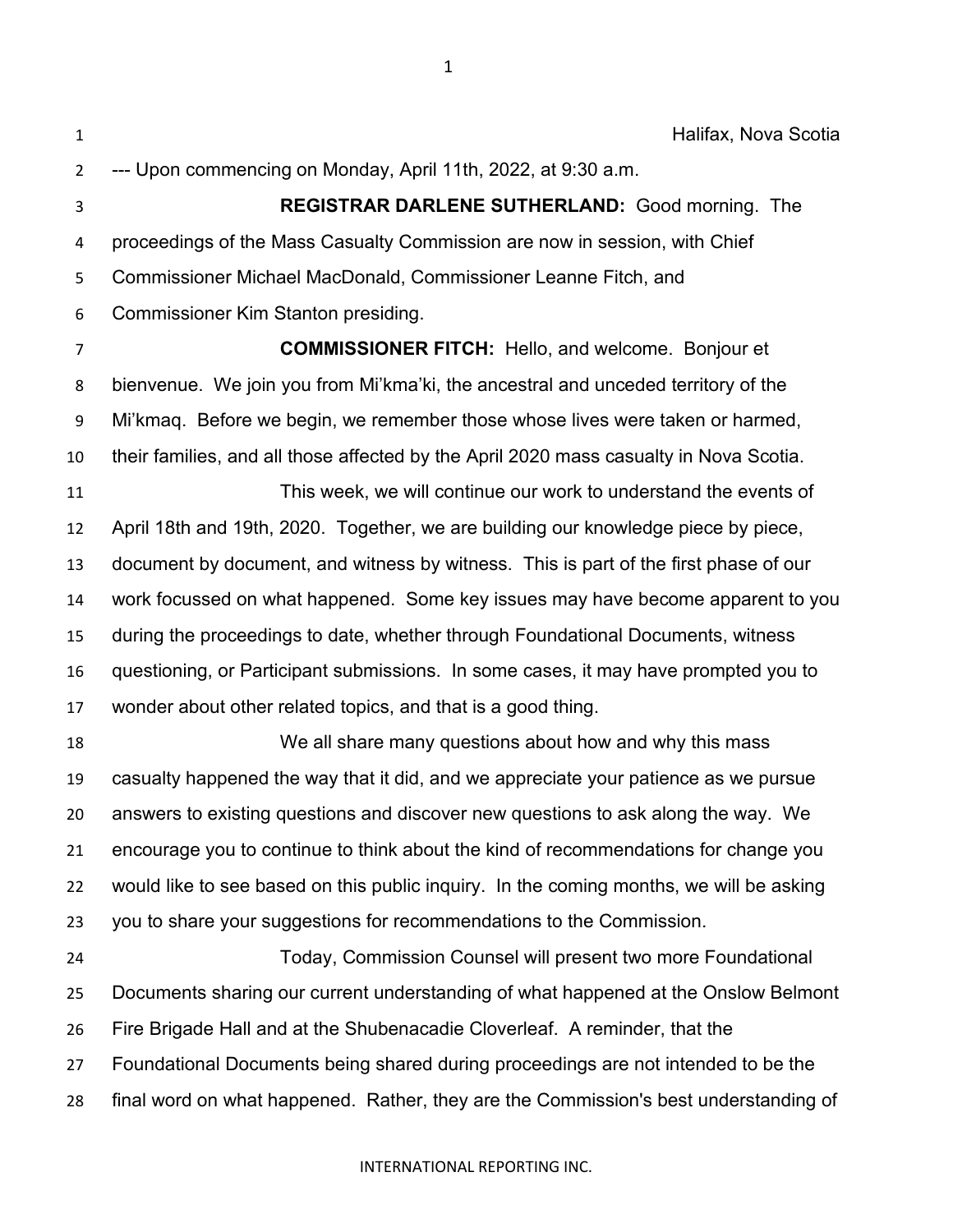facts and events based on the information we have gathered to date. The presentations of these Foundational Documents are designed to be an overview for the public of this understanding.

We will continue to provide Participants with the opportunity to identify any meaningful gaps or material disputed facts, along with any further information they feel would be required to address them. As new information becomes known through these proceedings and our ongoing investigations, it will inform our understanding of what happened.

Today, we will hear from Darrell Currie, Greg Muise, and Richard Ellison as a witness panel. Greg Muise is the Onslow Fire Chief, and Darrell Currie is the Deputy Fire Chief. Mr. Richard Ellison is a resident of Portapique and the father of Corrie Ellison. All were present at the fire hall in Onslow on April 19th, 2020. **I now ask Commission Counsel to begin today's proceedings with**  the presentation on the Foundational Document about the events in Onslow. Thank you. Mr. Burrill?

# **--- INTRODUCTION OF FOUNDATION DOCUMENT ONSLOW BELMONT FIRE**

# **BRIGADE HALL:**

**--- PRESENTATION BY MR. ROGER BURRILL:**

 **MR. ROGER BURRILL:** Commissioners, Participants, Nova Scotians, Canadians, and of course those beyond our borders who have been impacted by the mass casualty of April 18th-19th, 2020.

 You will be hearing over the course of this week the introduction of four more Foundational Documents. We will be introducing the Onslow Belmont Fire Brigade Hall Foundational Document, the Shubenacadie Foundational Documents today. On Wednesday, we will be introducing the Highway 224 Foundational Document, and then the Enfield Big Stop Foundational Document. So that moves us chronologically along from early in Portapique through to the neutralisation, the end of

INTERNATIONAL REPORTING INC.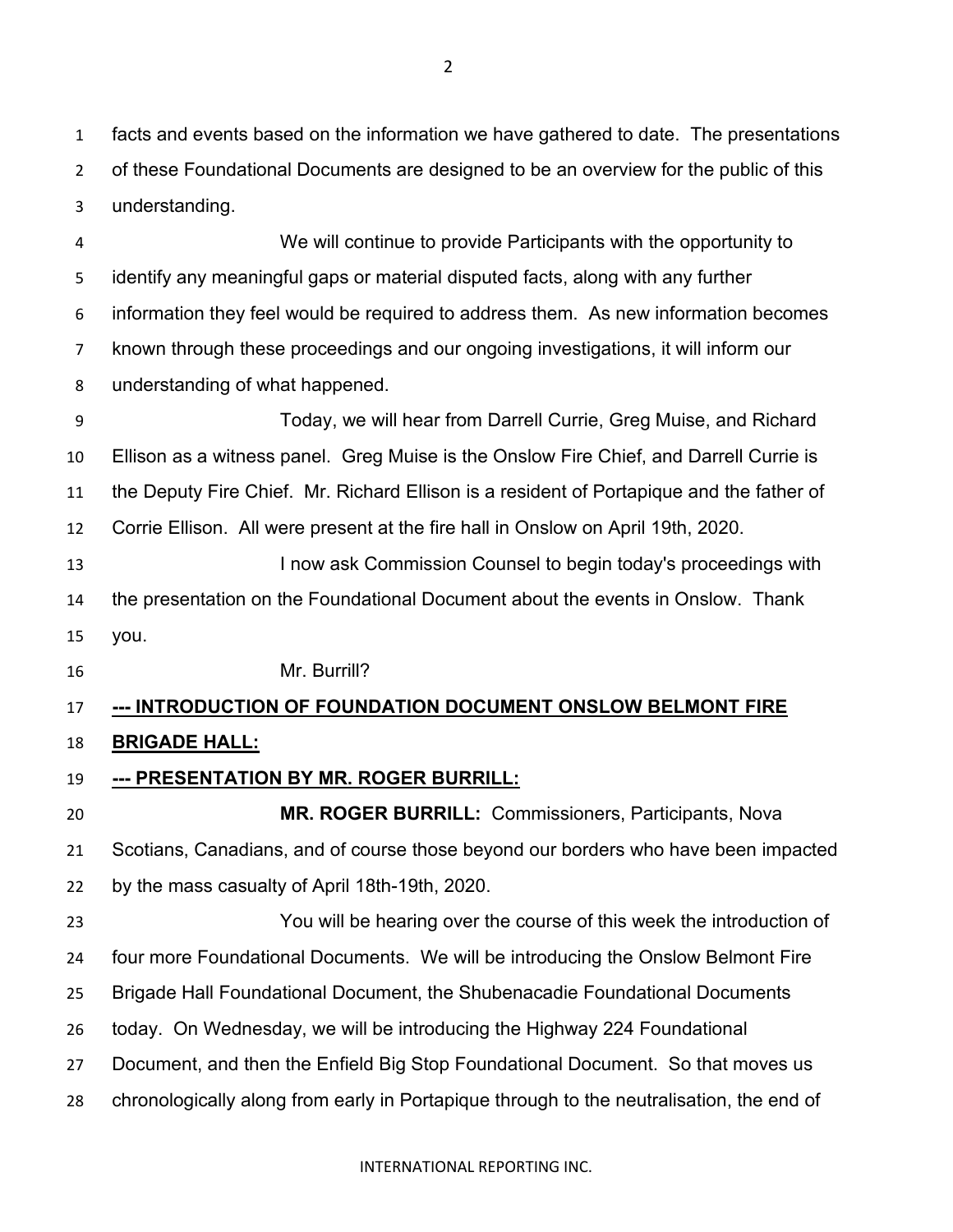the process with respect to the perpetrator at Big Field, sorry, Enfield Big Stop.

2 I've got some good news for you, I won't be presenting them all. My colleague will be presenting two of these, such that you won't have to listen to me as much as you have in the past.

 The Commission has traced the information on a roughly chronological basis. As a quick, perhaps unnecessary review, we've introduced you to Portapique information in the four Foundational Documents regarding the April 18th incidents from a number of perspectives. Hunter Road, we have discussed. The Highway 4 in Wentworth matter, we discussed the Highway 4 Glenholme matter, and then we finished off March 31st with the Plains Road/Debert Foundational Document. So we have roughly traced up to this point the timing from about 10:00 p.m. on April 18th, 2020, to just over 10:00 a.m. on April 19th, 2020. So we now move on to the matter at the Onslow Belmont Fire Brigade, and the information that I am going to be introducing or summarising is discussed in much more detail of course in the Foundational Document. Commissioner Fitch has reminded you of the role of Foundational Documents. I need not go over that again, as I have done originally.

 Now, this presentation does not involve any fatalities. That's a good thing. It does, however, discuss a near miss situation that has had a severe and significant impact on the community in Lower Onslow, Onslow, Nova Scotia.

 In the midst of an unprecedented manhunt, two RCMP members discharged five rounds from their carbines in the direction of a marked RCMP vehicle and a community fire hall. There were seven people, I would say, that were directly impacted by this. Fire Chief Muise, Deputy Fire Chief Currie, and Richard Ellison were inside the fire hall at the time of this incident. That's three people. Two people were outside the fire hall at the time of this incident, the discharge of the firearms, EMO Coordinator David Westlake and Constable Gagnon of the RCMP. Five people. And there were, of course, the two officers, Officer Terry Brown -- Constable Terry Brown, and Constable David or Dave Melanson of the Bible Hill detachment, who were involved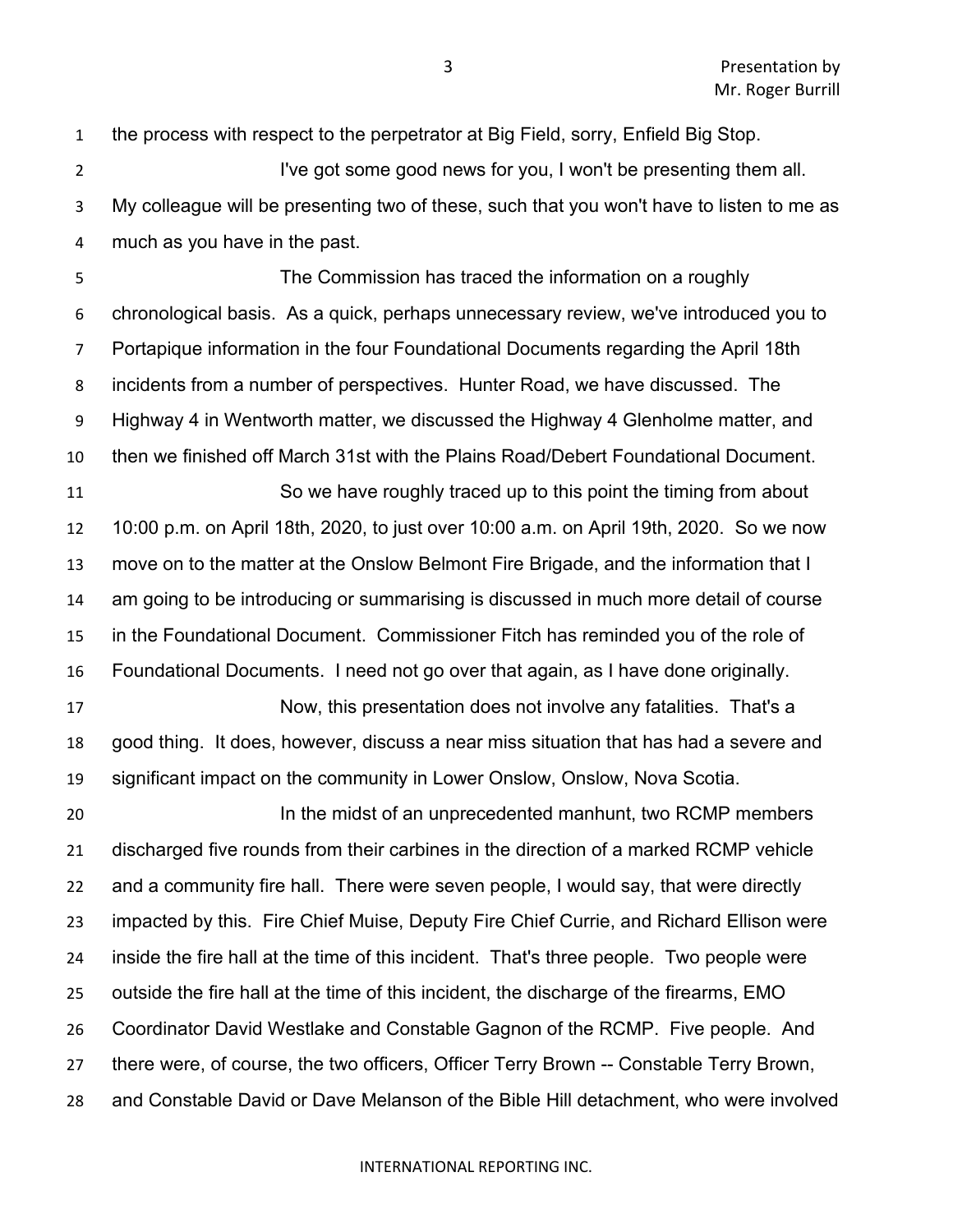in this matter directly. But as I have intimated, no doubt this incident has had a lasting impact on the community, its sense of safety, as well as its people's relationship with law enforcement. We will discuss all of these facts and what occurred as best as the Commission knows it in the upcoming few moments. So Madam Registrar, I would move to mark and tender Foundational Document, entitled Onslow Belmont Fire Brigade Hall, into evidence in these proceedings. **REGISTRAR DARLENE SUTHERLAND:** It's Exhibit 496. **--- EXHIBIT NO. 496** Foundational Document - Onslow Belmont Fire Brigade Hall **MR. ROGER BURRILL:** Thank you. I also move to mark and tender all supporting material associated with Exhibit 496 in evidence in these proceedings. **REGISTRAR DARLENE SUTHERLAND:** So exhibited. **MR. ROGER BURRILL:** So as indicated, subject matter of the inquiry today is the information currently available to the Mass Casualty Commission in relation to the events at Onslow Belmont Fire Brigade Hall, located at 12355 Highway 2, Onslow, Nova Scotia. Commissioners, this is that introduction. When we were last here on May -- March 31st, there was the discussion of Plains Road in Debert, and at the tail end of that discussion we had moved the perpetrator from Debert into the Lower Onslow area. And this is just a reminder geographically of where we are in terms of that location. The 104, I have -- we have located again for you, you're familiar with the TransCanada by now. The Highway 2 runs south. That's the old highway we've discussed as well. It's co-designated with the Highway 4 at this particular location between the turnoff to Portapique and the 102 Highway in the east.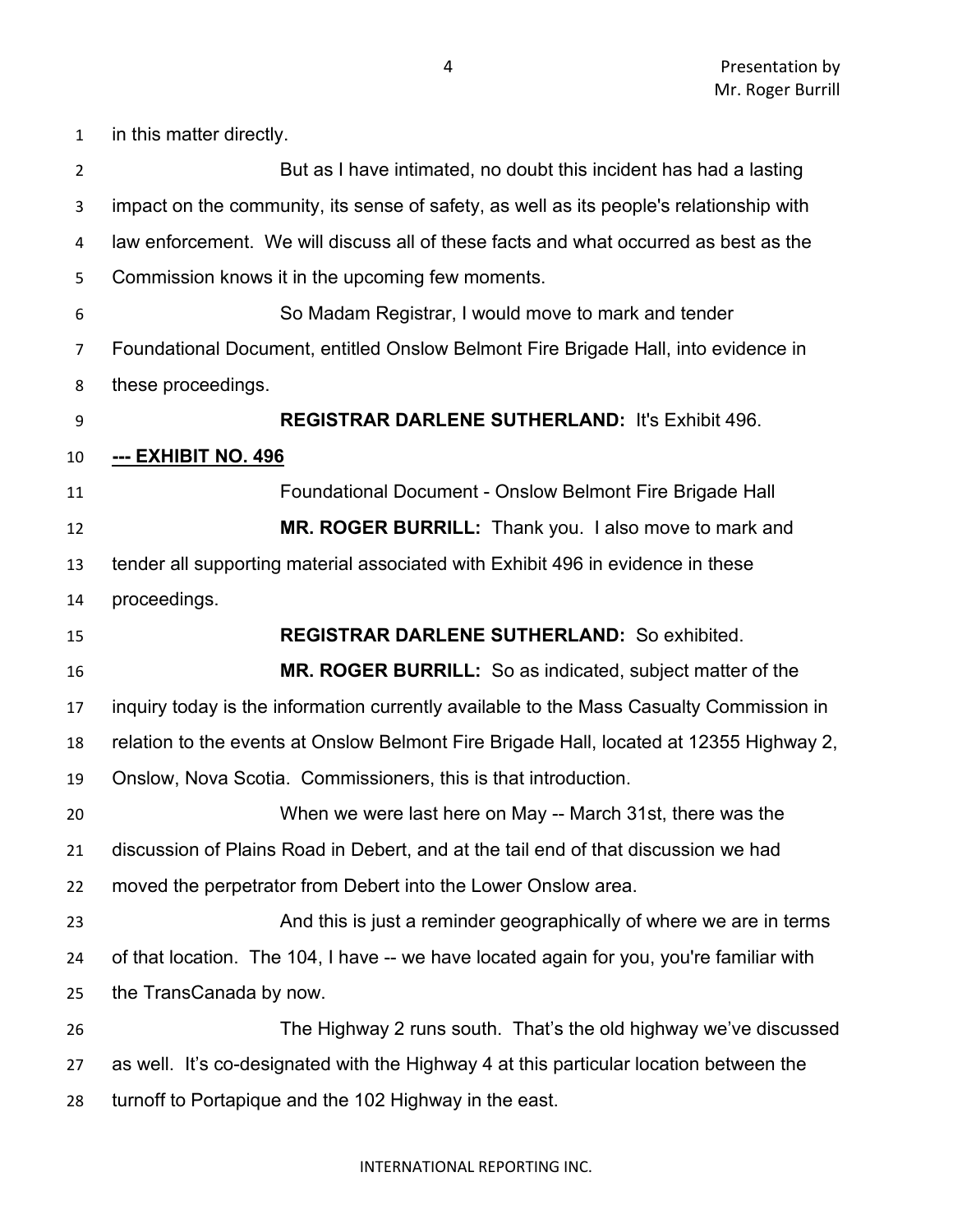The Plains Road we have indicated here in the north in Debert where the incident involving Kristen Beaton and Heather O'Brien occurred, and then the Macelmon Road connects the Plains Road through to the Highway 2-4 underneath Exit 13 of the 104. March 31st, we discussed the location of the perpetrator at 10:06:35 at Carstar Collision and introduced the photo you will see in the top right, what looks to be a marked police vehicle travelling easterly towards Truro on that highway. Carstar Collision, as indicated, is 650 metres west of the Onslow Belmont Fire Brigade Hall. The Onslow Belmont Fire Brigade Hall is approximately 7.5 kilometres from the homicide scene at 1541 Plains Road in Debert. **I'll now bring you in a little closer to show you an aerial view of the**  Onslow Belmont Fire Brigade Hall and where it's situated. It's on the north side of Highway 2-Highway 4 at the intersection roughly of McKinley Road. McKinley Road goes to the northwest and eventually turns into the Belmont Road that goes towards Belmont such that the communities of Lower Onslow, Onslow, Belmont amalgamate, obviously, in this particular area such that you have this community which is, perhaps -- I don't want to overstate it, but you have the community fire hall which is a focus of those communities in that area. The Onslow Fire Brigade is a building that's a large building. You can see from its footprint on the -- on the screen that it's a significant area. It has a significant parking area on the front of it. The Foundational Document describes it as a roughly rectangular footprint. There is an indentation or a recess in the front entrance area. This slide will give you maybe a little better sense of this. It's a closer look at the layout of the Onslow Belmont Fire Brigade Hall in relation to Highway 2, an aerial photo from August of 2021. We're looking easterly or north-easterly.

 You can see the parking lot and the side of the parking lot that location. You can see on the lefthand side of the photo a three-bay garage with an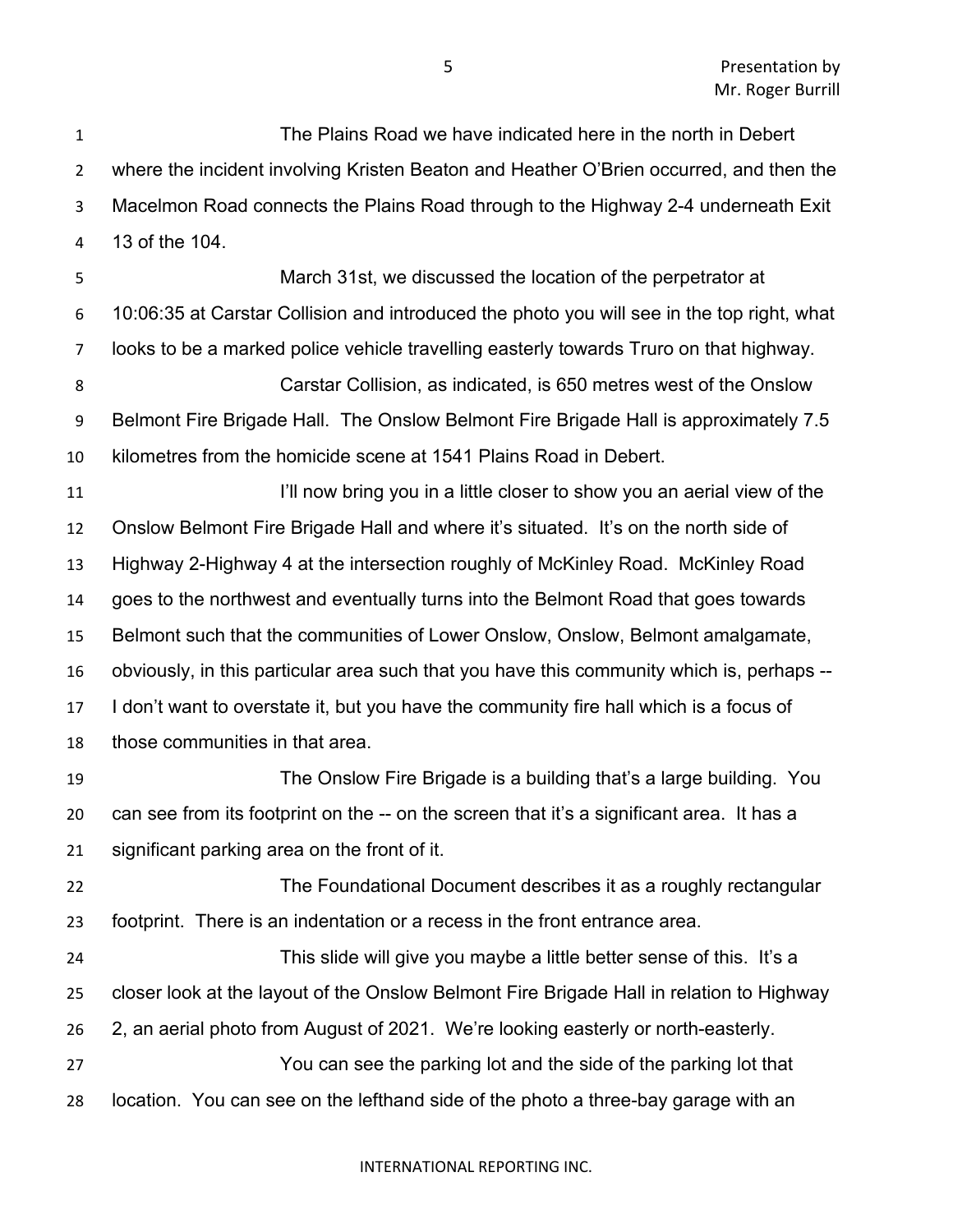additional fourth garage door at the western end of the building. You will also see on the eastern end at the far end a building. You will see four windows that are in the community or the fire hall portion of the building.

 And at the bottom left of the photograph, we have tagged the electronic sign, and that is -- you can see relatively clearly here that there's an electronic notice board at the western end of the parking lot that will have some significance in terms of the narrative as we speak about it, so situating the parking lot, the building which is composed of a large garage bay door area, a community hall to the east connected by a building in the middle with an indentation in the entrance area. So on April 19th, 2020, the Onslow Belmont Fire Brigade was designated as a comfort centre for evacuees from Portapique. Those arrangements were made by the EMO, the Emergency Measures Office, in consultation with the RCMP, who were at that stage operating out of the control -- or the command post in the Great Village fire hall. David Westlake is the Emergency Measures Organization coordinator for -- Emergency Measures Office coordinator for the Municipality of Colchester County. He was contacted around 6:00 in the morning, or thereabouts. He made arrangements to facilitate the comfort centre at this location. Constable David Gagnon was assigned security detail responsibilities for the comfort centre early that morning at around 6 o'clock as well. He arrived at the comfort centre at around 8:25. When he arrived there, Mr. Westlake was there as well as the Chief and the Deputy Chief. Now, Constable Gagnon actually arrived from Pictou County. He was working or doing extra work in light of the Portapique matter. He arrived from Stellarton and the Pictou County detachment at the Great Village fire hall at around 8:00 a.m. He reported to that location. He was shown a photograph of the perpetrator, shown a photograph of the police vehicle, the 28B11 vehicle, and was assigned his responsibility to go to the Onslow fire hall, Belmont fire hall, to conduct security detail.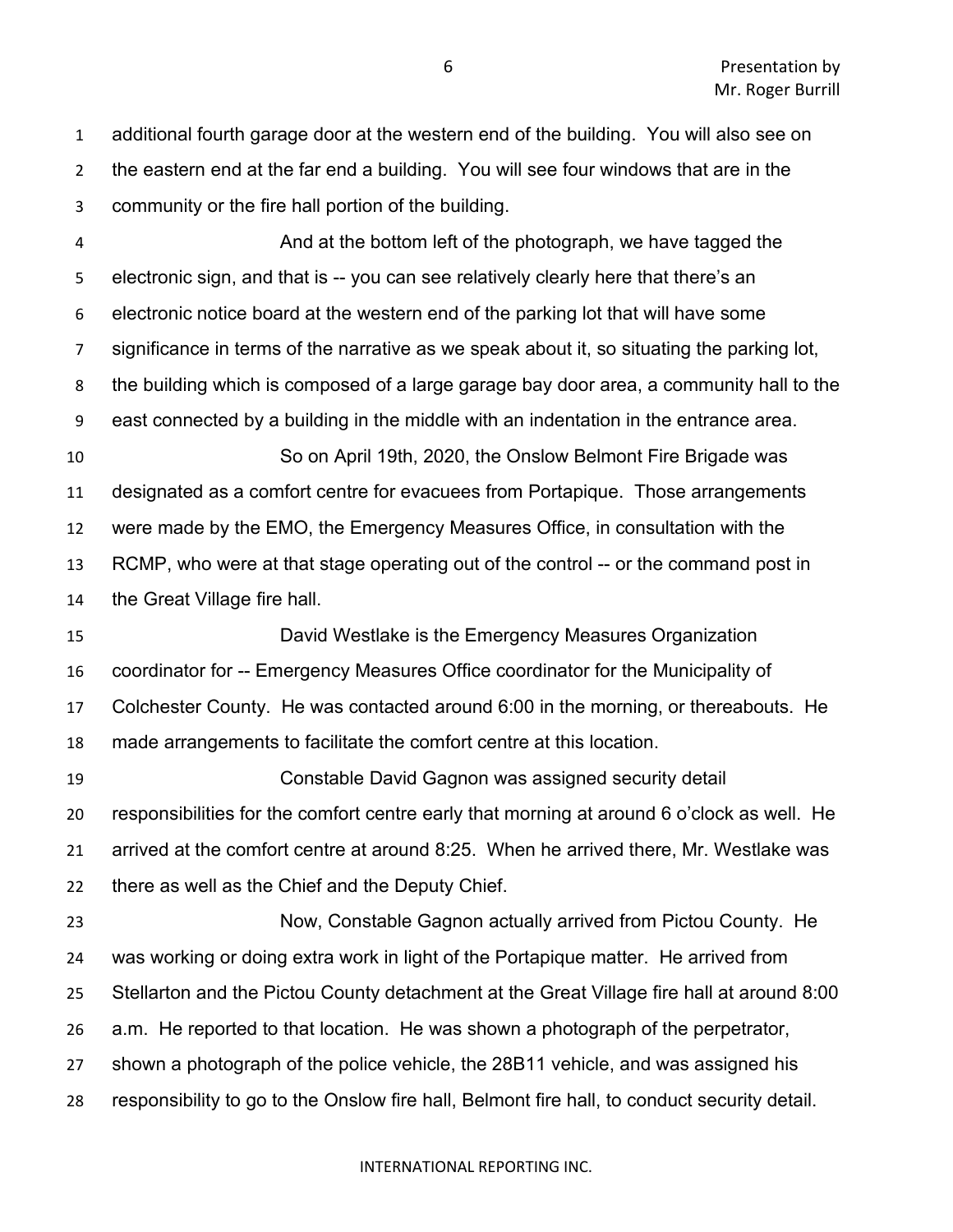Staff Sergeant MacCullum at the command post had originally assigned two members to go to the location and act as security at the comfort station. Constable Arsenault, also a member of the Stellarton detachment, was arranged to go with Constable Gagnon. **As it would be, when Lisa Banfield emerged from the wooded area**  in Portapique around 6:30 in the morning, Constable Arsenault was reassigned to escort Lisa Banfield to the hospital such that that left Constable Gagnon to assume security responsibilities on his own at that location in Onslow. The photograph before you now is a direct view of the Onslow Belmont Fire Brigade hall. You're now looking directly north into the garage bay area and to the indented recess of the entrance area, and on the right the hall or the community hall. At 8:33:31 a.m., Constable Gagnon radioed to Staff Sergeant MacCullum, the person who had assigned him, that the comfort station was open and ready to go, and that was acknowledged by Staff Sergeant MacCullum from his position at that point at the command post in Great Village. So Constable Gagnon, in terms of taking on his security responsibilities, backed his marked police vehicle right up to the front or almost up to the front entrance of the comfort station. He describes in his interviews with the RCMP and with the Mass Casualty Commission that there were three vehicles there already when he was set up. Three other people were there when he attended, David Westlake, as I referred to, Chief Muise, and Deputy Chief Currie. Constable Gagnon reports that he went in to meet with them, discuss what was happening generally, what his role was, and he returned to his vehicle to monitor the radio, conduct surveillance and await arrival of evacuees. So he, at that stage, returns to the vehicle that's situated in the parking lot in the manner you see it in this photograph. So the next slide that has been presented here is an overall view of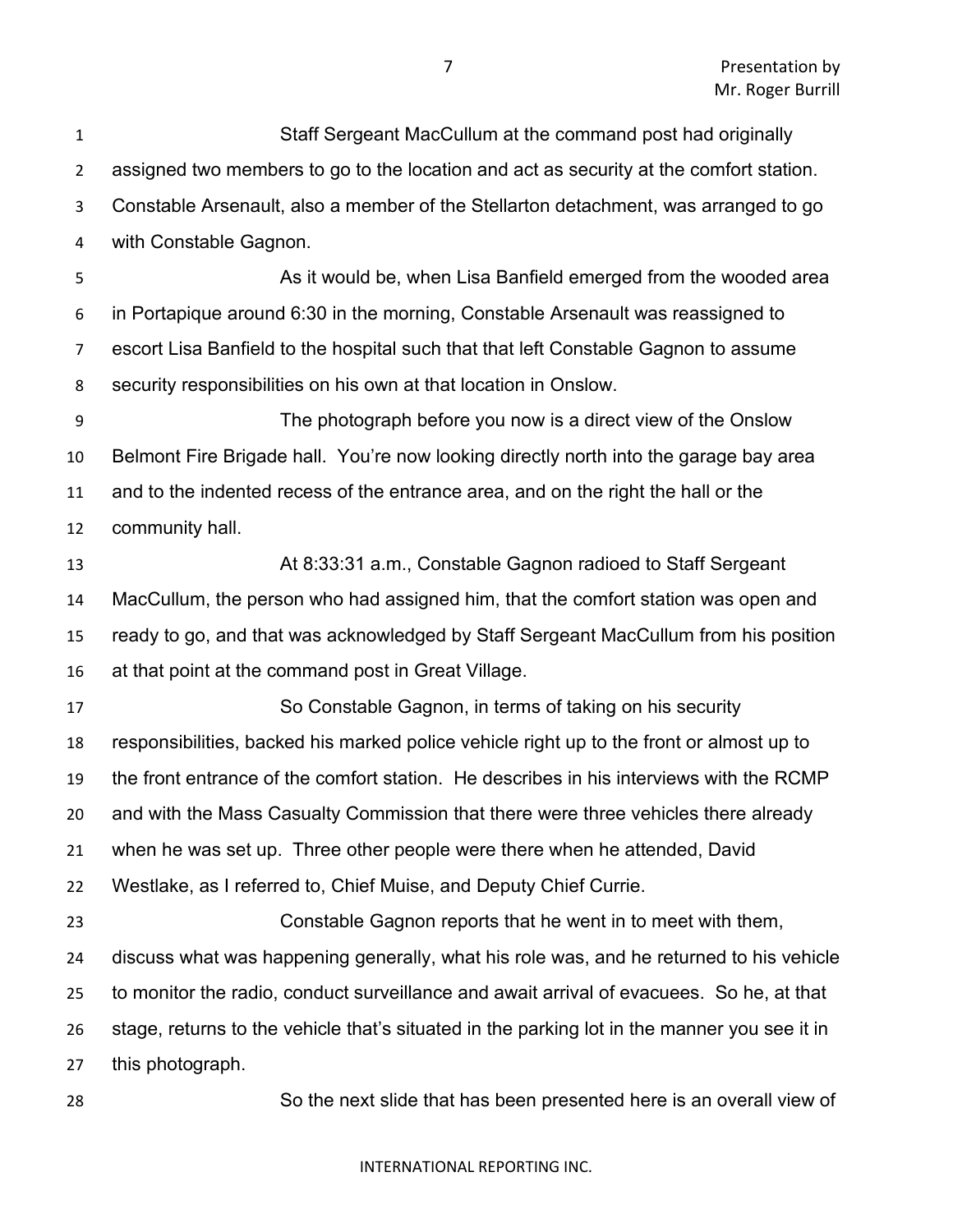| $\mathbf{1}$   | what took place in the early morning -- or sorry, in the mid-morning, but early activity at   |
|----------------|-----------------------------------------------------------------------------------------------|
| $\overline{2}$ | the fire hall. And it's essentially an attempt to isolate some times of significance for you. |
| 3              | At 9:40 a.m., the first group of evacuees attended at the location of                         |
| 4              | the comfort station. These were folks that decided that they would leave and come             |
| 5              | back perhaps later. These were evacuees from Portapique.                                      |
| 6              | At 9:42 a.m., the fateful call that we've discussed before was heard                          |
| $\overline{7}$ | over the radio by Constable Gagnon, that is, the call about the shooting of Lillian           |
| 8              | Campbell in Wentworth, indicating very clearly that the perpetrator was active at that        |
| 9              | time in Cumberland County.                                                                    |
| 10             | At 9:50 a.m., Constable Gagnon became aware of the perpetrator's                              |
| 11             | new location in Glenholm via the radio.                                                       |
| 12             | At 10:03 a.m., Richard Ellison attended the comfort station in his                            |
| 13             | car. Richard Ellison, of course, was the father of Corrie Ellison, the father of Clinton      |
| 14             | Ellison, who spent the night in the -- in the woods in Portapique. Corrie Ellison, of         |
| 15             | course, who died that night.                                                                  |
| 16             | At 10:07, David Westlake and Cst Gagnon, at various times and                                 |
| 17             | locations, interacted with Mr. Ellison in the parking lot and David Westlake made a           |
| 18             | noticeable observation with respect to an RCMP vehicle that drove by.                         |
| 19             | At 10:07:53, dispatch occurs regarding the Plains Road shooting.                              |
| 20             | So that's the dynamic -- the setting with respect to what's going on                          |
| 21             | in terms of activity beyond the comfort station.                                              |
| 22             | The Mass Casualty Commission has had an opportunity to review a                               |
| 23             | number of videos with respect to the activity at the Onslow Belmont Fire Brigade Hall.        |
| 24             | And I propose to show a number of these videos to you in order for you to get a sense         |
| 25             | of what actually occurred at that location, as is described in writing in the Foundational    |
| 26             | Documents.                                                                                    |
| 27             | Two things are important for you in terms of the series of videos                             |
| 28             | that you're going to see next. The first is, is that there is a timestamp at the top. And as  |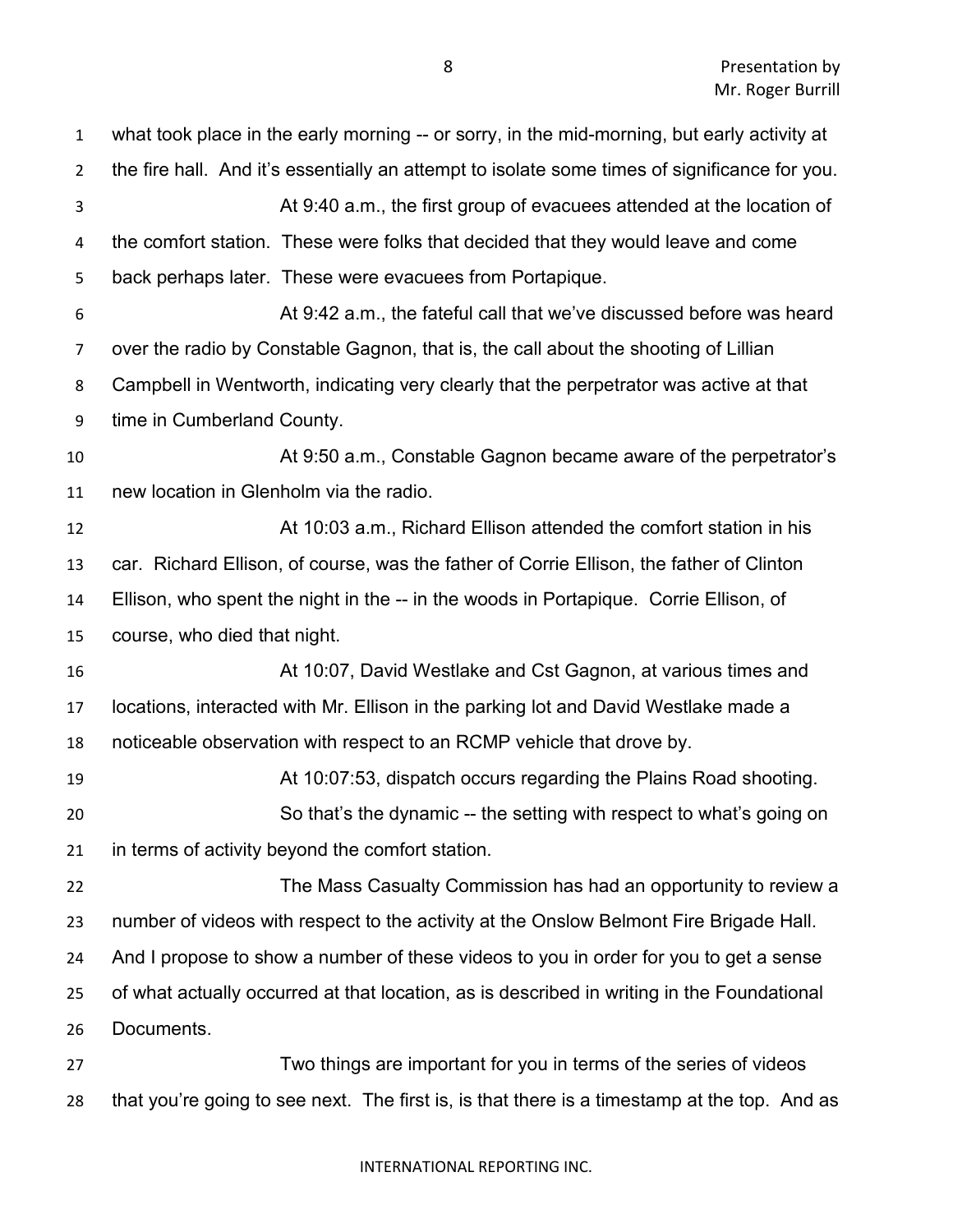| $\mathbf{1}$   | luck or fate would have it, a lot of the activity in the videos takes place in the top left   |
|----------------|-----------------------------------------------------------------------------------------------|
| $\overline{2}$ | corner. So the timestamp sometimes may obscure what you're seeing. We're of the               |
| 3              | view that it doesn't obscure it entirely, but you have to notice what you're seeing with      |
| 4              | that timestamp there. It's annoying, but it doesn't cause you a problem not to                |
| 5              | understand what's happening.                                                                  |
| 6              | The second thing about the timestamps is that they're 10 minutes                              |
| $\overline{7}$ | fast. So every time you see something that says 10:12, that's 10:02, 10:20, that's            |
| 8              | 10:10.                                                                                        |
| 9              | So those are the two things of importance here.                                               |
| 10             | What I propose to do is play for you the initial happenings of                                |
| 11             | significance at the comfort station at 10:12:48 to 10:14, a duration of about a minute and    |
| 12             | 12 seconds, which is actually 10:02:48 to 10:04.                                              |
| 13             | We will see a vehicle pull into the comfort station from the west.                            |
| 14             | This is Richard Ellison. We will then see the EMO coordinator, David Westlake, initially      |
| 15             | engage with Richard Ellison. David Westlake is dressed in an orange/yellow high               |
| 16             | visibility safety vest. That, of course, is of some significance to what takes place later in |
| 17             | the narrative.                                                                                |
| 18             | After Mr. Westlake contacts and communicates with Mr. Ellison, Cst                            |
| 19             | Gagnon emerges from his police vehicle, as you will see parked in the top left corner.        |
| 20             | And then he too engages in some discussion with Mr. Ellison.                                  |
| 21             | We will then see Cst Gagnon return to his vehicle.                                            |
| 22             | Cst Gagnon is identifiable, of course, because he's wearing a full                            |
| 23             | RCMP uniform, yellow striped pants, that which you expect to see from an RCMP officer         |
| 24             | who engaged in his responsibilities.                                                          |
| 25             | So that summary that I'm giving you to, I wish to play now. It's                              |
| 26             | about a minute, a little over a minute.                                                       |
| 27             | [VIDEO PLAYBACK]                                                                              |
| 28             | So while it is not tremendously exciting or action packed at this                             |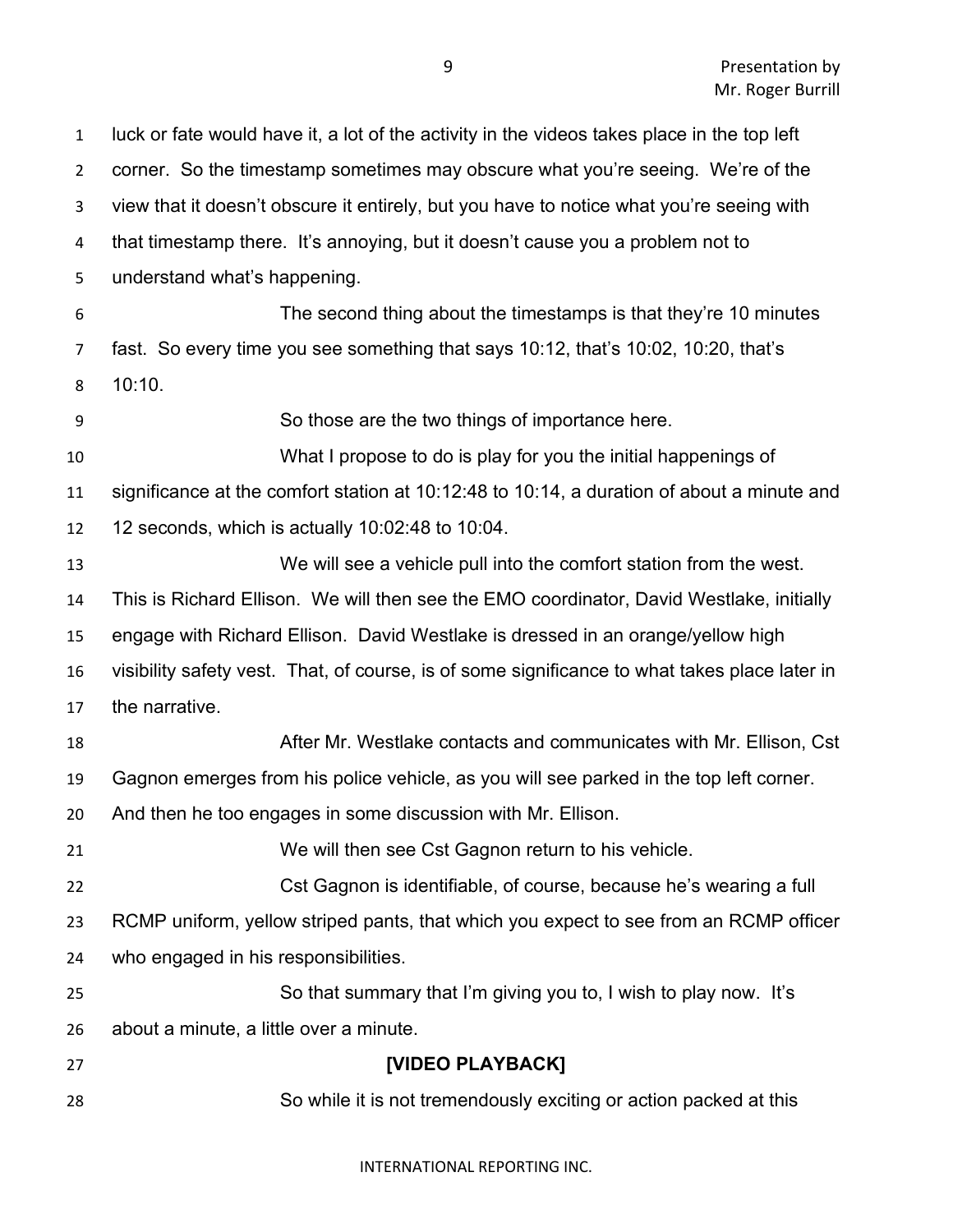| $\mathbf{1}$     | stage, it does give you the sense of the three actors that are engaging at this point;         |
|------------------|------------------------------------------------------------------------------------------------|
| $\overline{2}$   | Westlake, Gagnon, and Ellison in the parking lot. At the conclusion of the video clip, at      |
| 3                | 10:04, Mr. Ellison is in his car, Cst Gagnon has gone back to his police vehicle and is on     |
| 4                | the driver's side of the vehicle, David Westlake is still present in the parking lot.          |
| 5                | Now, approximately a minute later, at 10:04:59, Cst Gagnon returns                             |
| 6                | to the Ellison vehicle to speak with Mr. Ellison. Presumably their discussion is over          |
| 7                | evacuation concerns, placement, things of that nature, what Mr. Ellison's plans are.           |
| 8                | David Westlake is standing by during this conversation. Gagnon                                 |
| $\boldsymbol{9}$ | engages with Mr. Ellison. Mr. Westlake is less engaged, and that may be entirely due           |
| 10               | to COVID protocols at the early stage. He seems to be routinely six feet, if not more,         |
| 11               | back. This is a clip of 21 seconds moving the narrative along.                                 |
| 12               | [VIDEO PLAYBACK]                                                                               |
| 13               | At 10:07 to 10:07:33, the next 33 second clip, you will see and                                |
| 14               | notice at the top of your screen, Cst Gagnon is still at the Ellison vehicle, still engaged in |
| 15               | conversation with him. David Westlake is standing nearby and then walks away.                  |
| 16               | [VIDEO PLAYBACK]                                                                               |
| 17               | So you'll notice the movement of Mr. Westlake. You'll notice that                              |
| 18               | Cst Gagnon is engaged with Mr. Ellison. But something else has happened significantly          |
| 19               | in that clip. At 10:17:05, what appears to be a fully marked police vehicle emerges from       |
| 20               | the right-hand side, travelling from the west to the east of the screen, and slides through    |
| 21               | the screen to the east, to the left side of the screen.                                        |
| 22               | David Westlake, at 10:17:20, returns to a vehicle in the parking lot,                          |
| 23               | but it would appear at that stage that there is no response or activity to the vehicle that    |
| 24               | has just driven by on Highway 2. So I'll show that to you again.                               |
| 25               | [VIDEO PLAYBACK]                                                                               |
| 26               | On April 20 <sup>th</sup> , 2020, David Westlake was interviewed by RCMP                       |
| 27               | investigators and he indicated that he noticed what appeared to be a fully marked              |
| 28               | RCMP police vehicle drive by as he was in the position described or seen in the video.         |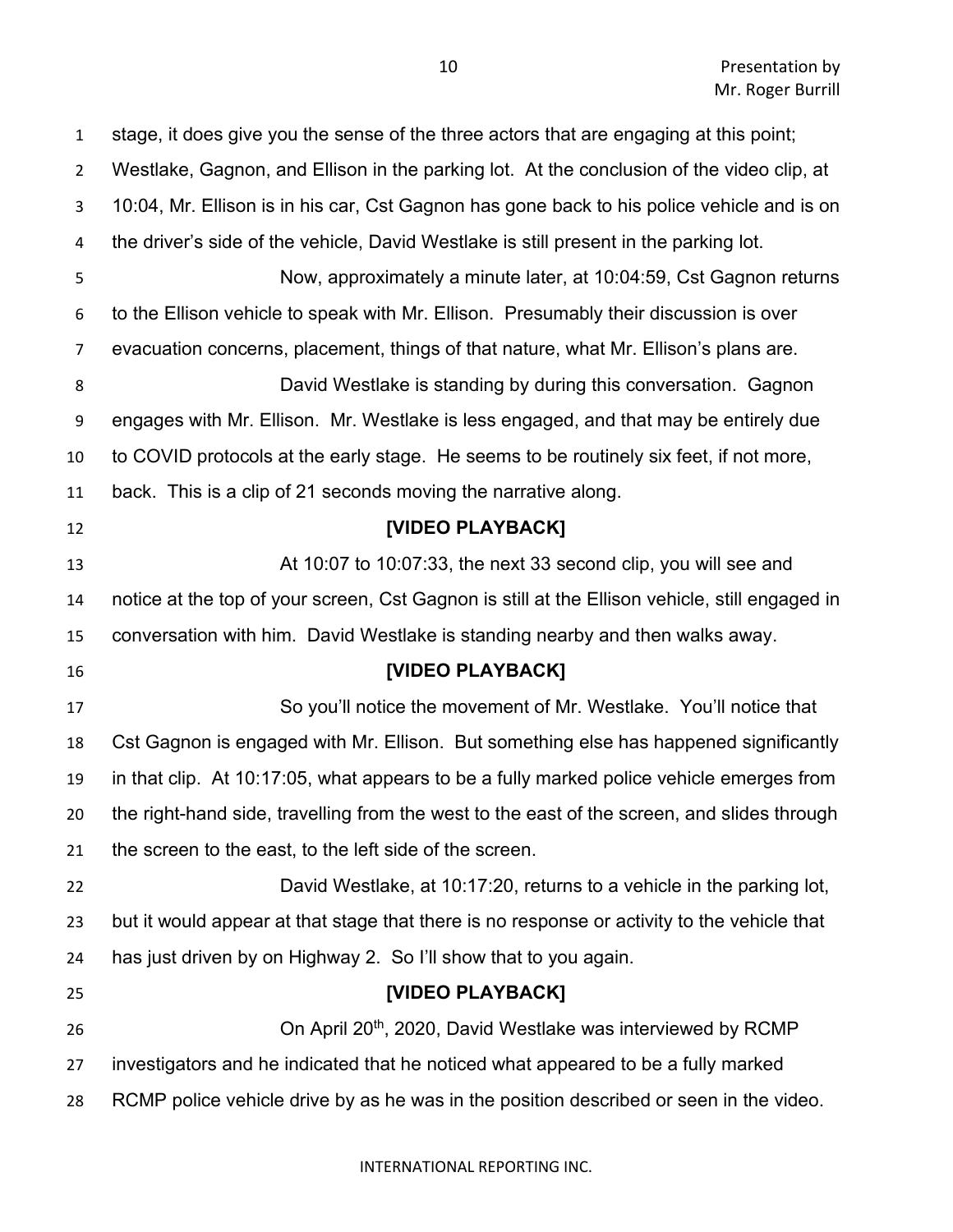He said that it had RCMP markings and he noticed that it had a push bar. He said there was such a large presence that he didn't think anything or he didn't think much about it at that time. Cst Gagnon did not notice the vehicle go by, as he was engaged with Mr. Ellison at the time. The next clip will depict Cst Gagnon returning to the front of his police vehicle after speaking with Mr. Ellison. This, I remind you, is after the replica police vehicle has proceeded by. This is a 20 second -- 27 second clip. **[VIDEO PLAYBACK]** So Cst Gagnon, at the front of his vehicle at this stage. Next clip is about 40 seconds. Once again, I'll ask you to pay attention to the top left of the screen. At this stage, we are going to see Constable Gagnon get into the driver's side of the vehicle. David Westlake then approaches Constable Gagnon, and they converse, and then David Westlake enters the firehall. Richard Ellison remains stationary in the vehicle in the location that he is. This is a 40-second clip. **[VIDEO PLAYBACK] MR. ROGER BURRILL:** Westlake in to the fire hall, Gagnon in his vehicle, Ellison remains in the car. At 10:24, or 10:14:41, this is about five minutes ahead in time, Constable Gagnon returns once again to the Ellison vehicle. Gagnon then returns once again to his police vehicle, and then Mr. Ellison parks his car at the front of the parking lot. **[VIDEO PLAYBACK] MR. ROGER BURRILL:** Not 46, obviously; 26 seconds. At this point, Mr. Ellison is in his parking -- parked in his car, Mr. Westlake is inside the fire hall, and Constable Gagnon is in his marked RCMP vehicle.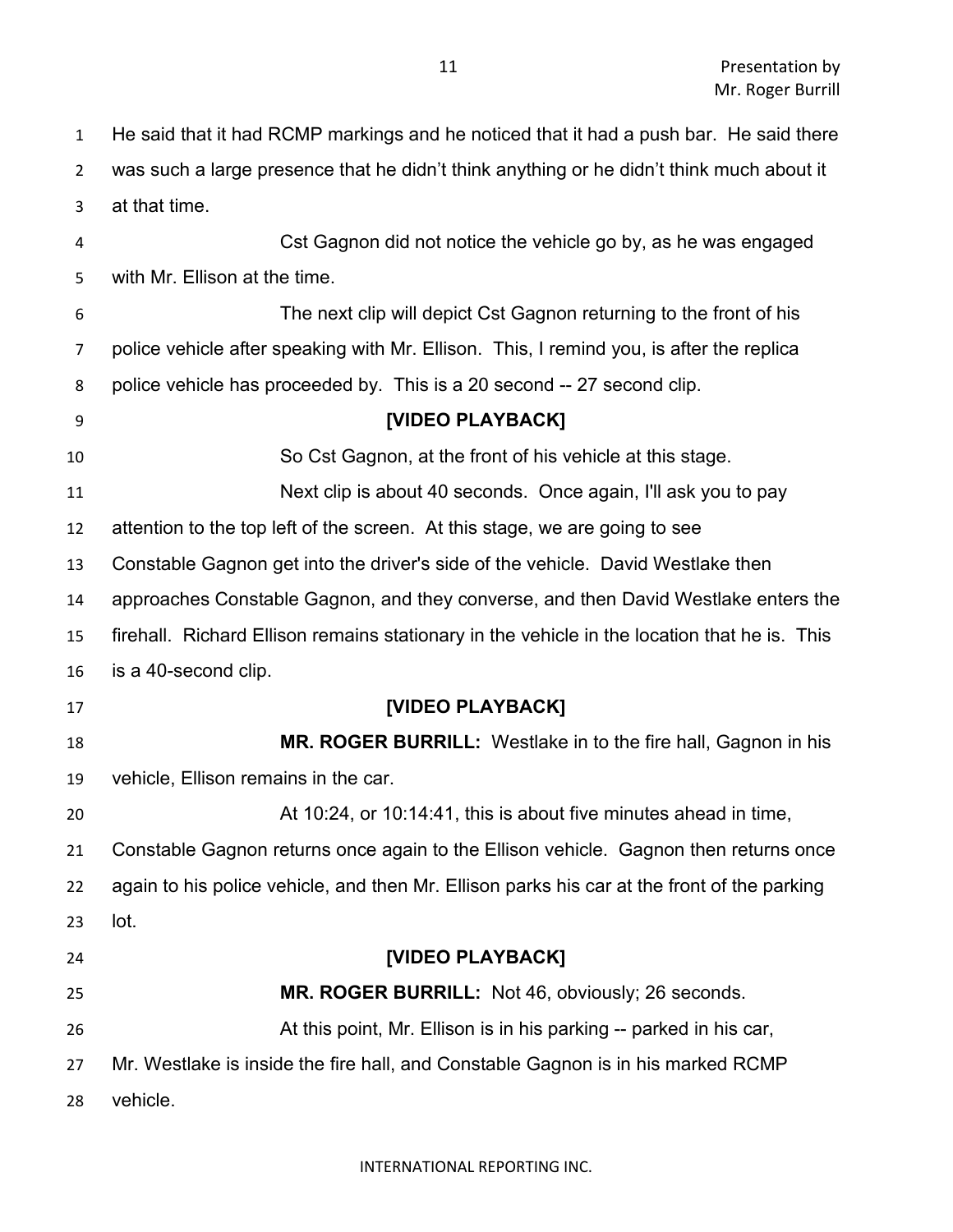| $\mathbf{1}$ | The next slide will show you over a period of 16 seconds Mr. Ellison                       |
|--------------|--------------------------------------------------------------------------------------------|
| 2            | exiting his vehicle and walking or making his way towards the entrance of the comfort      |
| 3            | station.                                                                                   |
| 4            | [VIDEO PLAYBACK]                                                                           |
| 5            | MR. ROGER BURRILL: So in real time, at 10:16:03,                                           |
| 6            | Constable Gagnon is in his police vehicle, Richard Ellison has entered the firehall, and   |
| 7            | David Westlake is still inside the firehall.                                               |
| 8            | I'm going to switch camera views for you at this stage, a little                           |
| 9            | clearer, a little closer. This is the interior lobby foyer photo, sorry, camera. Almost a  |
| 10           | minute after Richard Ellison enters the firehall, we see David Westlake exit the firehall. |
| 11           | [VIDEO PLAYBACK]                                                                           |
| 12           | MR. ROGER BURRILL: So you'll notice how Mr. Westlake is                                    |
| 13           | dressed. He is wearing his toque, he has the high visibility yellow and orange vest on.    |
| 14           | At 10:26:57, or 10:16:57, we go back to the exterior view outside of                       |
| 15           | the fire brigade again. At the top left of the screen, you will notice David Westlake exit |
| 16           | the firehall, approach the Constable Gagnon police vehicle, and then David Westlake        |
| 17           | stands on the driver's side of the Gagnon vehicle for some period of time. So this is a    |
| 18           | quick clip, about 10 seconds, showing Westlake go to the police vehicle, where             |
| 19           | obviously some pivotal events take place.                                                  |
| 20           | [VIDEO PLAYBACK]                                                                           |
| 21           | MR. ROGER BURRILL: So simultaneously, as that action is                                    |
| 22           | occurring, Constables Terry Brown and Dave Melanson of the Bible Hill detachment           |
| 23           | General Investigative Section, are driving along Highway 2 from the west towards the       |
| 24           | firehall. They're coming from the Masstown way. They had just come down Masstown           |
| 25           | Road, travelling south, after hearing about the Plains Road shooting, and had turned left  |
| 26           | onto Highway 2/Highway 4, and headed east towards Truro.                                   |
| 27           | Now, it's really important to contextualise Constable Melanson and                         |
| 28           | Constable Brown's situation at this time. That is, you will recall from previous           |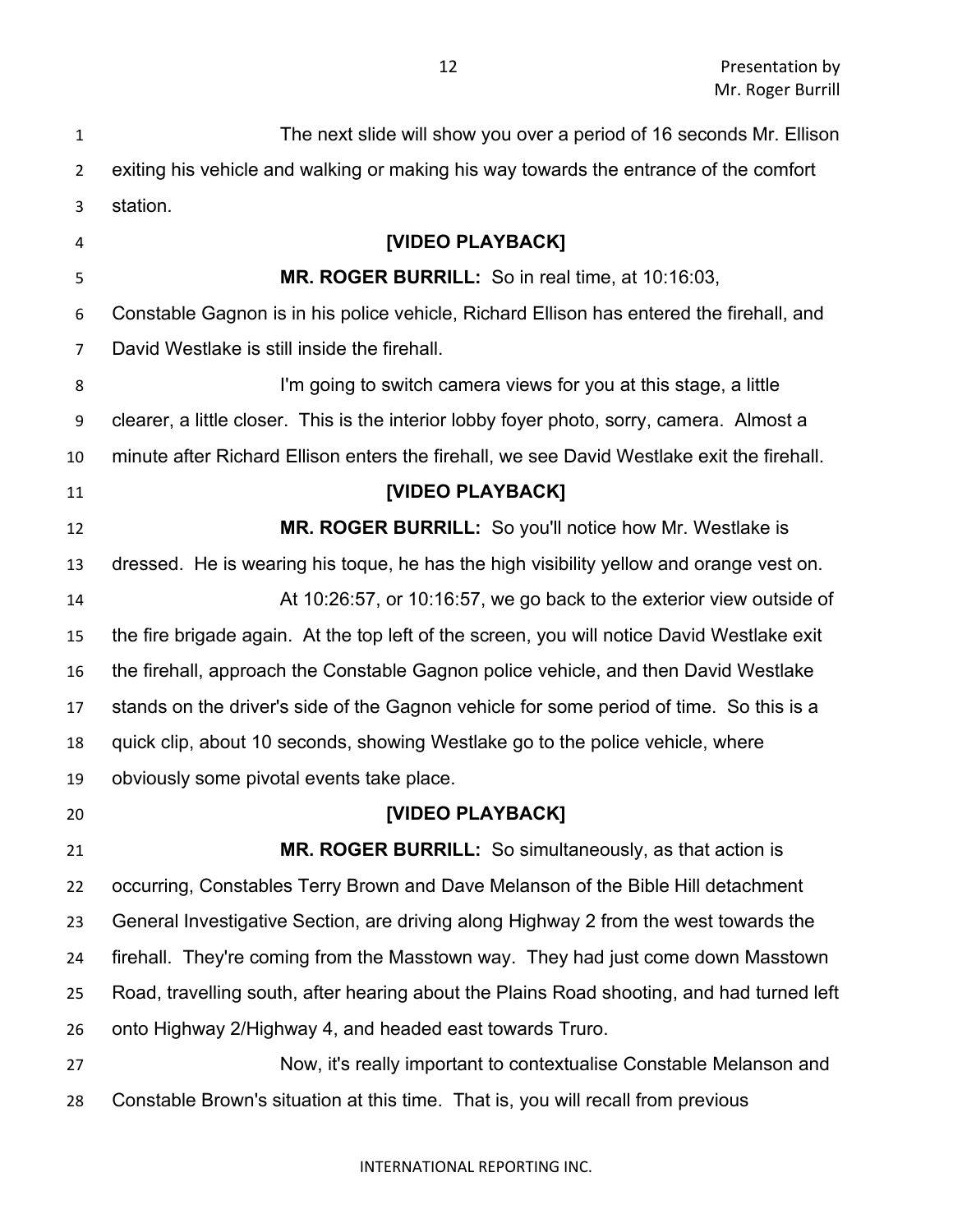Foundational Documents that Constables Brown and Melanson were the officers that were involved in interviewing Lisa Banfield on her emergence from the wooded area around Portapique that -- earlier that morning. So they had received some disturbing information from Lisa Banfield that they immediately reported to the command post. In particular, they became aware at that time about the presence of a fully-marked police vehicle with the perpetrator at that time.

 But not only had those two officers been the people to investigate or speak with Lisa Banfield, but at 9:32:30, when that call came about what took place in Wentworth, those officers responded to Wentworth, and they also heard the information about the Glenholme interruption, whereby they responded with a number of other officers to Glenholme. They had responded as well to the Plains Road call, and you'll recall that from March 31st when we discussed how that took place, and they headed east on Plains Road after the call came in and then decided that there was enough sufficient response by ERT or other police investigators that they should perhaps take another route in an effort to search for the perpetrator. So instead of going straight through to Plains Road, they turned right at the Masstown.

 You'll recall the Masstown Road and Angelina Pizzeria that we've discussed earlier as well, that goes south. They went south. They made an effort to check out some of the structures there. They went behind the West Colchester hockey rink, looked in the parking lot, made observations, didn't see the perpetrator, and then continued on. Constable Melanson said that he was relatively or quite familiar with the area, Constable Brown less so.

 They had known at that stage by radio transmission that not only was the complaint at Plains Road but there had been the discovery of the two victims at that location. So that's the context for Constables Brown and Melanson. They get to the bottom of Masstown Road, they turn left, and head towards Truro.

27 As they head towards Truro, they, of course, pass CARSTAR, and they head towards the comfort station in this case. They arrive from the west in their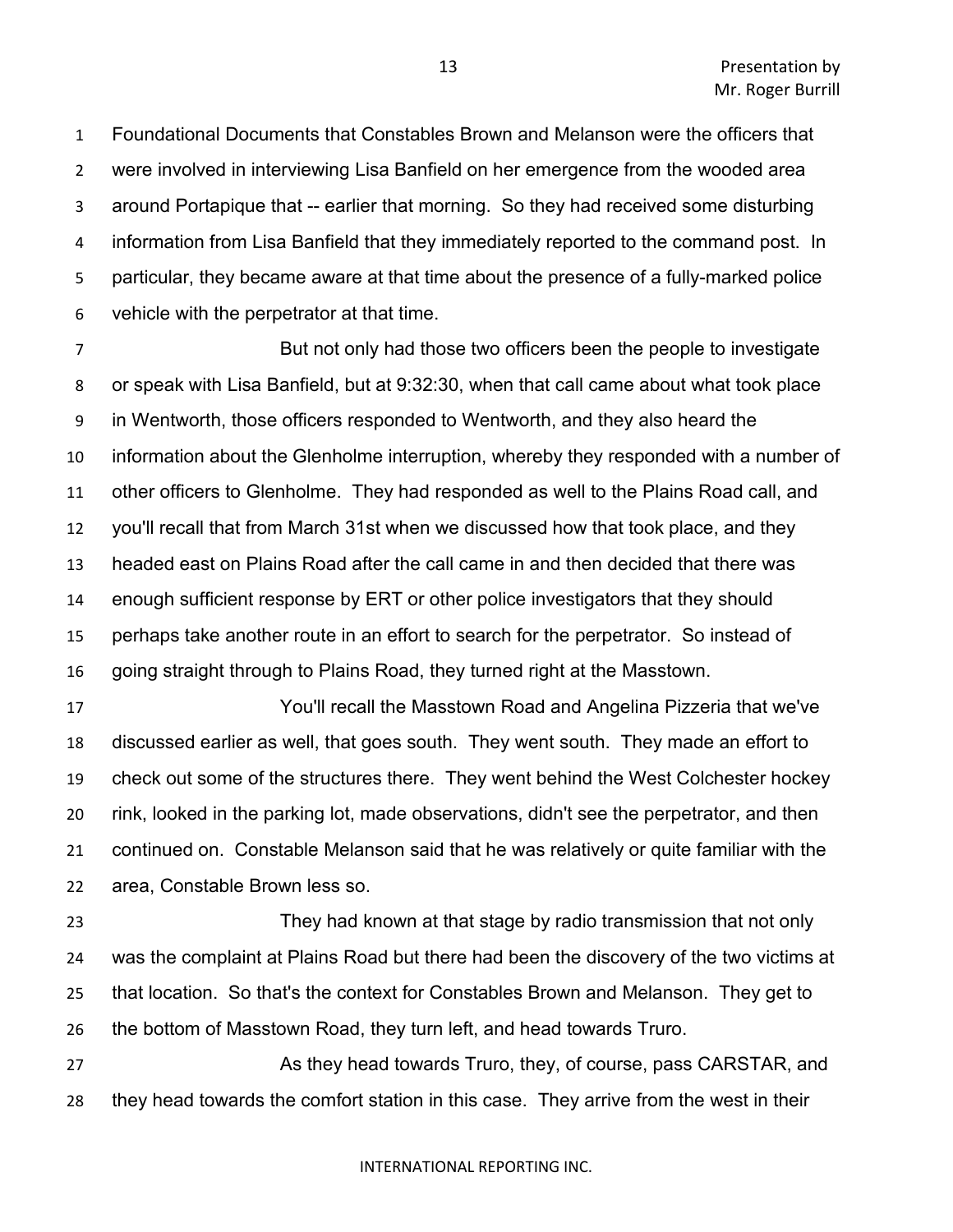unmarked brown Nissan Ultima. They were aware that the perpetrator was operating a fully-marked police vehicle and was wearing a high-visibility orange vest. Constables Brown and Melanson reported, in their interviews with RCMP and with the Mass Casualty Commission, seeing the police vehicle parked perpendicular in the parking lot of the firehall. They report at that time that they saw a man with a high-visibility orange vest behind the vehicle. They stopped their vehicle. Forensic information taken from the SiRT report indicates that it was -- they stopped about 88 metres west of the entranceway to the building. They report that they thought at that point they had located the perpetrator. They report speaking to each other directly and saying, "That's him." They report that they exited their vehicle and went behind to their vehicle and drew and had their weapons drawn. Constable Brown reports yelling towards the parking lot, towards the person in the vest, "Show me your hands" twice. The members report seeing the man duck behind the vehicle and run towards the firehall. They also recall, or I would ask you to recall that, in accordance with the video that we've seen, the perpetrator had actually travelled past this location about 10 minutes earlier. Constable Brown said in his interview with the Mass Casualty Commission that he thought the man was going to kill him and/or kill others, and he indicated in his interview with the Mass Casualty Commission that he, himself, did not know that the Onslow Belmont Fire Brigade hall was being used as a comfort station, so all of those factors going together to what happened net. 23 I'll take you back to the video here at 10:31, or 10:21. This is a relatively short clip, 13 seconds. I'll direct your attention to the top left again of the screen. You will notice some behaviour by Mr. Westlake. This is behaviour that takes place as five rounds from the carbines of Constable Brown and Melanson are discharged in his direction.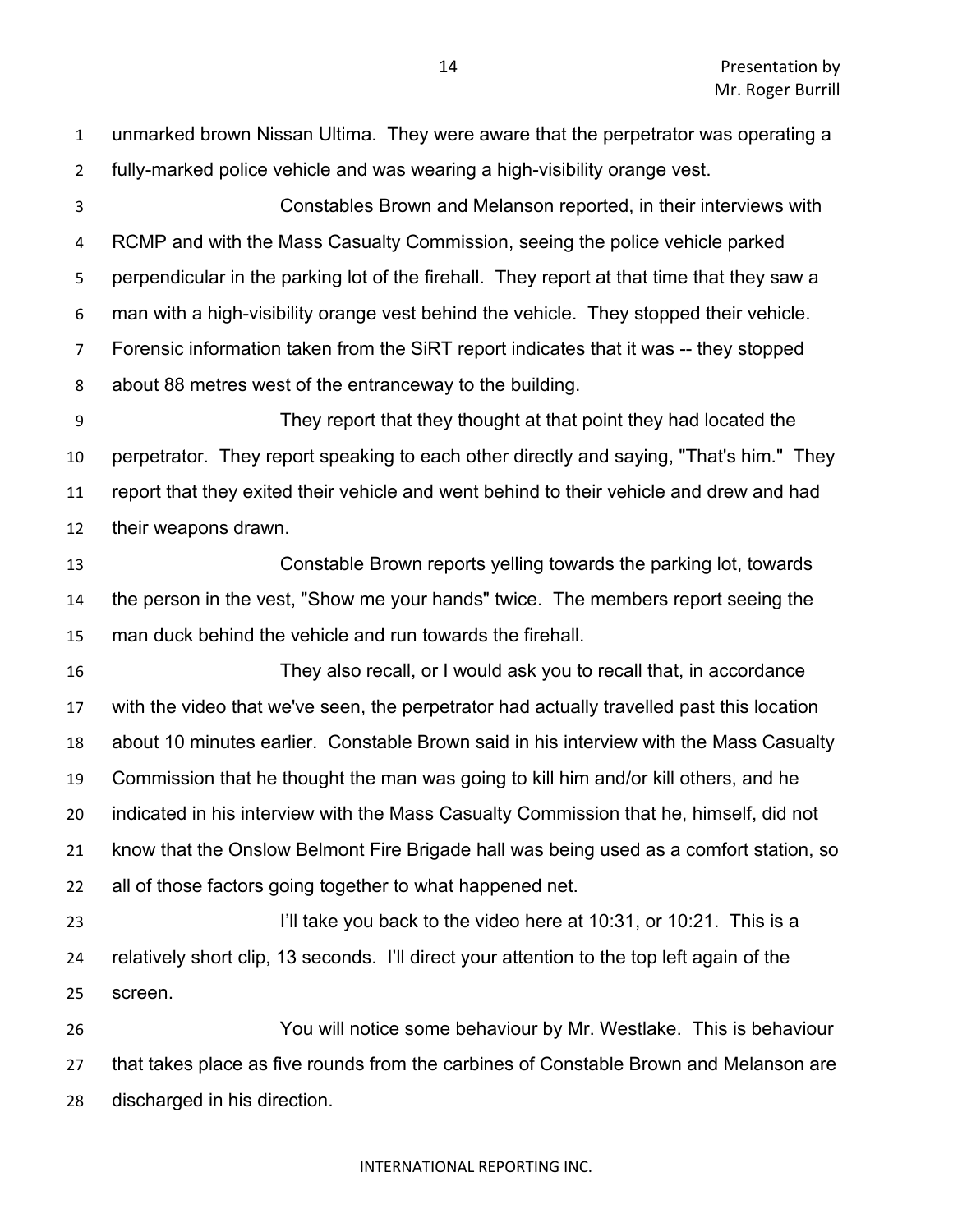| $\mathbf{1}$   | I'm going to show you the 13-second clip now. Once again, top left                         |
|----------------|--------------------------------------------------------------------------------------------|
| $\overline{2}$ | corner.                                                                                    |
| 3              | [VIDEO PLAYBACK]                                                                           |
| 4              | MR. ROGER BURRILL: I think it's worth seeing again because it's                            |
| 5              | relatively quick.                                                                          |
| 6              | Mr. Westlake leaves from the back of the vehicle after the shots are                       |
| $\overline{7}$ | fired and goes to the entrance.                                                            |
| 8              | [VIDEO PLAYBACK]                                                                           |
| 9              | MR. ROGER BURRILL: Constable Westlake -- excuse me, David                                  |
| 10             | Westlake, the EMO coordinator, reported that he noticed a car coming from the west         |
| 11             | and slowed down. He recalls hearing the words "Get down" and then he recalls the           |
| 12             | loud report of shots.                                                                      |
| 13             | He ran to the entrance and made his way into the building.                                 |
| 14             | Constable Gagnon, in his interviews, described that he was seated                          |
| 15             | in the police vehicle. He recalls seeing two uniformed officers pull up in the middle of   |
| 16             | the road coming from the west. He says that he thought that he recognized one of           |
| 17             | those members as a police member, but he assumed that they were setting up a               |
| 18             | roadblock at that location.                                                                |
| 19             | The next video or the next slide will show you the camera from                             |
| 20             | inside the foyer of the comfort station at this time at 10:21:37. And it will show you Mr. |
| 21             | Westlake entering the front of the building after he's heard the shots and is making       |
| 22             | evasive actions. It will also show from the righthand side what we believe is Deputy       |
| 23             | Chief Currie running from the radio room or the area of the radio room in the -- in the    |
| 24             | facility to take cover.                                                                    |
| 25             | This is an 11-second clip.                                                                 |
| 26             | [VIDEO PLAYBACK]                                                                           |
| 27             | <b>MR. ROGER BURRILL:</b> The video shows Mr. Westlake running in.                         |
| 28             | He actually drops his radio. He has the presence of mind to pick it up under those         |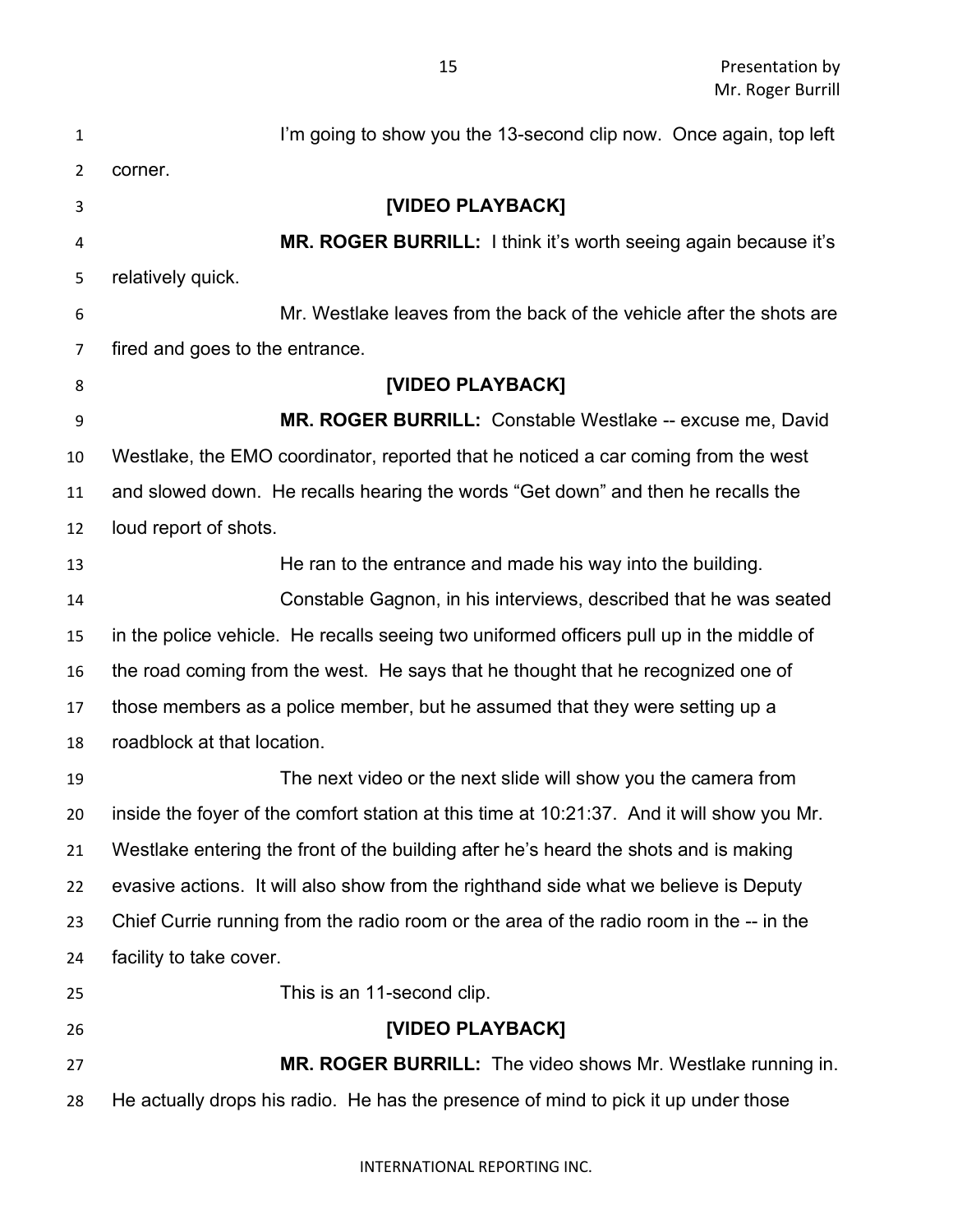| $\mathbf{1}$   | circumstances and move into the back of the community hall area of the fire hall.               |
|----------------|-------------------------------------------------------------------------------------------------|
| $\overline{2}$ | It looks like Deputy Chief Currie is coming from the western side of                            |
| 3              | the building as well and he, too, makes the same evasive manoeuvre.                             |
| 4              | So right at the time of the shooting, as I indicated at the start,                              |
| 5              | Gagnon and Westlake are outside, but Deputy Chief Currie, Chief Muise and Richard               |
| 6              | Ellison are inside, of course, with no information with respect to what's going on except       |
| $\overline{7}$ | what we see at this stage and what they would have heard.                                       |
| 8              | At 10:21:30, we hear the following dispatch from Constable                                      |
| 9              | Gagnon, who is seated in the vehicle outside of the comfort station.                            |
| 10             | [AUDIO PLAYBACK]                                                                                |
| 11             | <b>MR. ROGER BURRILL:</b> Constable Gagnon obviously indicating                                 |
| 12             | over the radio the concern that he has with respect to what's actually occurred, the            |
| 13             | jeopardy that he's been in placed in. Difficult to determine who "Jason" is and who             |
| 14             | "Corporal Comeau" is. We're of the view that Corporal Comeau is the J Division or the           |
| 15             | New Brunswick Division ERT member, and Jason is an unidentified member of the                   |
| 16             | Halifax Division RCMP. Not entirely sure on that. It doesn't really matter given the            |
| 17             | context here.                                                                                   |
| 18             | Corporal Mills, you will be familiar with, is the ERT team leader.                              |
| 19             | And it's so interesting, his response at the bottom, "Everybody take a deep breath".            |
| 20             | I can say from reviewing a great deal of materials that very many                               |
| 21             | members who listened to the radio on that day recall the expression "Everybody take a           |
| 22             | deep breath".                                                                                   |
| 23             | The next clip from $10:21:50$ to $10:21:53$ is three seconds long, very                         |
| 24             | short. It, at the top left of your screen, will depict what happens with Constable Gagnon.      |
| 25             | You'll see where Constable Gagnon emerges from his vehicle and                                  |
| 26             | appears to raise his hands up after the shots are fired. Constable Gagnon, in a report          |
| 27             | filed on April 19th, the day of the incident, said that he repeatedly yelled his vehicle        |
| 28             | identification number of 30B6, the effort being to contrast it entirely with the identification |
|                |                                                                                                 |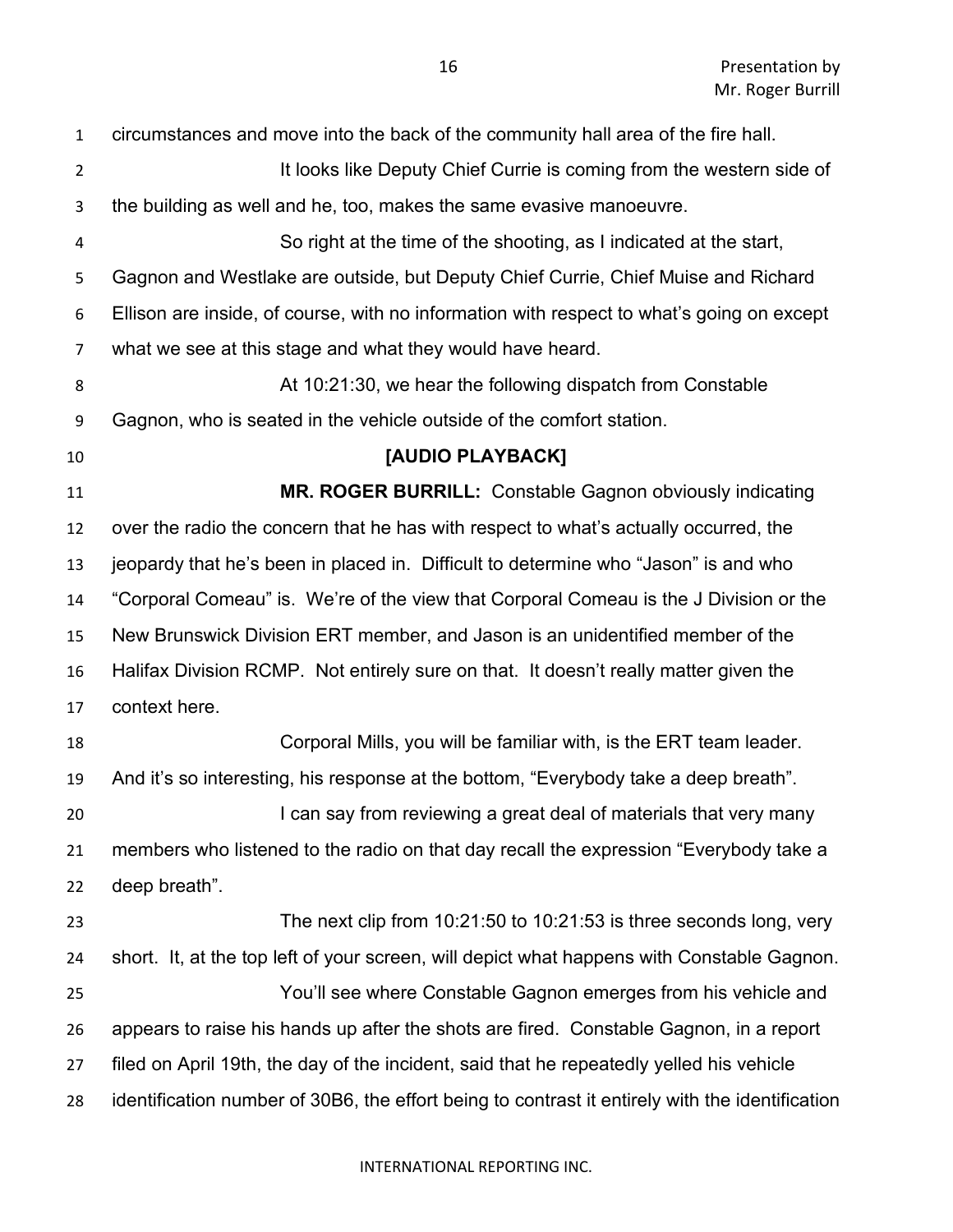| $\mathbf{1}$   | number of 28B11 that you will know is the number from the mock replica cruiser.              |
|----------------|----------------------------------------------------------------------------------------------|
| $\overline{2}$ | [VIDEO PLAYBACK]                                                                             |
| 3              | MR. ROGER BURRILL: This next clip shows Constable Gagnon                                     |
| 4              | emerge from the vehicle, check the entrance to the fire hall, and then you will see          |
| 5              | Constable Melanson, one of the shooters. He will emerge from the righthand side of the       |
| 6              | clip and come towards Constable Melanson. They consult for a short period -- sorry,          |
| 7              | Constable Gagnon.                                                                            |
| 8              | They consult for a short period of time. Constable Melanson                                  |
| 9              | checks the eastern side of the building and then he and Constable Gagnon together            |
| 10             | enter the entrance of the comfort station at this time. It's a 47-second clip.               |
| 11             | [VIDEO PLAYBACK]                                                                             |
| 12             | <b>MR. ROGER BURRILL:</b> Constables Melanson and Gagnon at this                             |
| 13             | point together enter into the comfort station.                                               |
| 14             | Once again, we'll go back to the interior camera, and you see the                            |
| 15             | following.                                                                                   |
| 16             | [VIDEO PLAYBACK]                                                                             |
| 17             | MR. ROGER BURRILL: The clips shows Constable Gagnon and                                      |
| 18             | Constable Melanson enter into the foyer area of the comfort station, Gagnon first,           |
| 19             | followed by Melanson. Reports indicate that they asked or -- whether everybody was           |
| 20             | okay, "Is anybody hurt?". This is information coming from the report of Constable            |
| 21             | Gagnon and Constable Melanson.                                                               |
| 22             | Constable Melanson was satisfied with the response, according to                             |
| 23             | his materials filed, and then he left. Constable Gagnon follows immediately.                 |
| 24             | Melanson headed west towards the vehicle. Gagnon briefly                                     |
| 25             | encounters Constable Brown outside, and the two officers -- the two members from the         |
| 26             | GIS section from Bible Hill then make their way back to their vehicle, which is still on the |
| 27             | road on the west side.                                                                       |
| 28             | There were, of course, as indicated at the outset, no fatalities as a                        |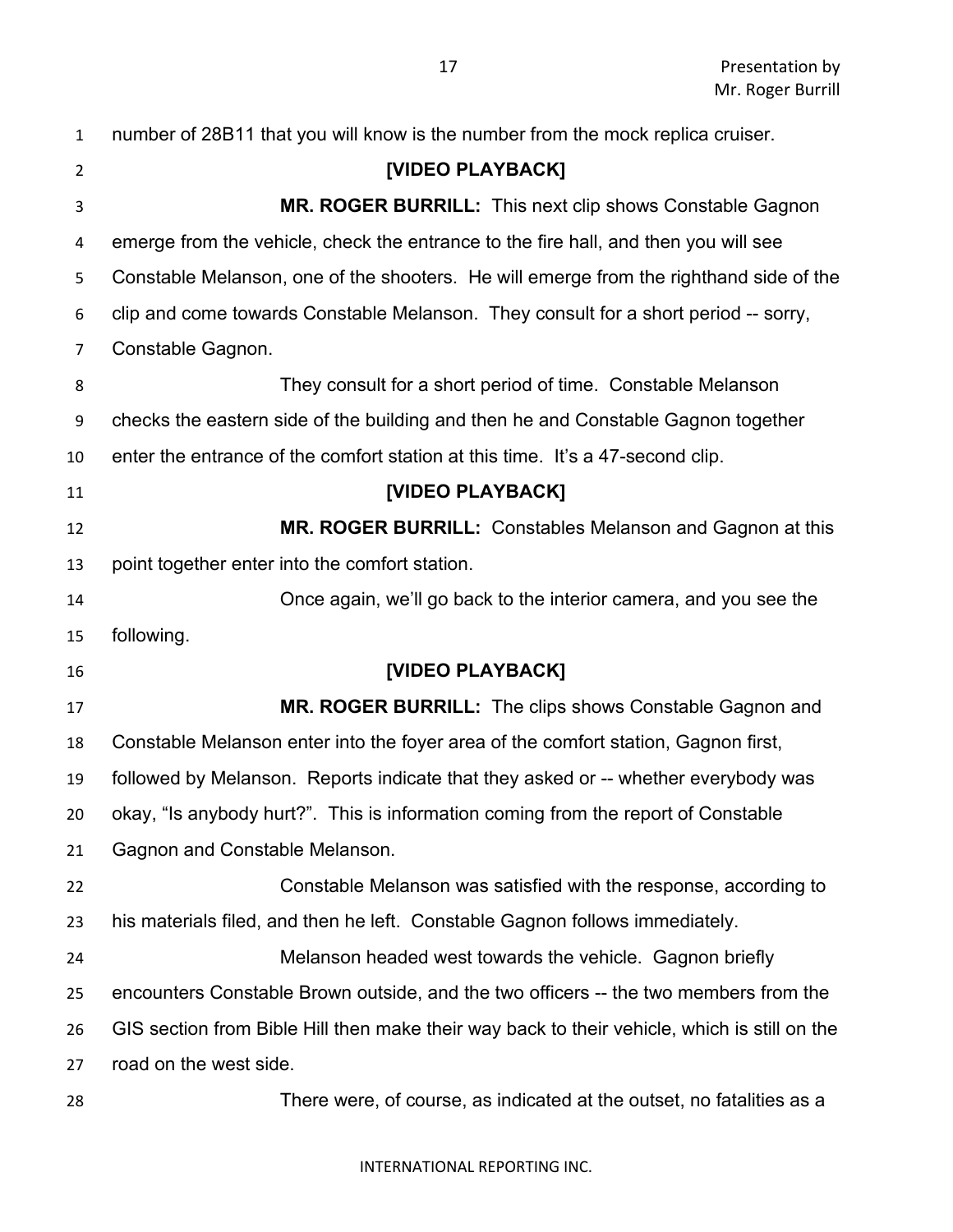result of the discharge of the firearms in this case. The next three videos are going to focus on Cst Brown. Cst Melanson is the person that you saw walk across the front of the parking lot and engage with Cst Gagnon. The next three videos show the routing of Cst Brown. Cst Brown did not go to the front of the parking lot. He went and conducted a perimeter, or circumnavigated the building from the west side, around to the north side, to the east side. The first clip shows a 17 second view of him going along the west side of the comfort station. **[VIDEO PLAYBACK]** The video ends with him making the turn on to the back or the north side of the Onslow Belmont Fire Brigade Hall. **[VIDEO PLAYBACK]** The next video is of the east side as he circumnavigates the building, coming back towards the parking lot. **[VIDEO PLAYBACK] If may or it may not be of some significance that the video, at least**  at this stage, does not show any interaction by Mr. -- Cst Brown with the doors or the windows of the structure. It shows him circumnavigating the structure at that time. This next slide takes you back to the front of the building. When Cst. Melanson exits, he's followed by Cst Gallant -- Gagnon, excuse me. There's a brief interaction with Cst Brown as he comes around from the east. And then the members return to the vehicle. **[VIDEO PLAYBACK]** So at 10:24:50, thereabouts, the two GIS members exit this view on the screen, return to their vehicle, and then engage in the next phase of their involvement. This is the text from the Colchester radio dispatch at 10:34:04. A call comes in about shooting at the Onslow Belmont Fire Brigade Hall.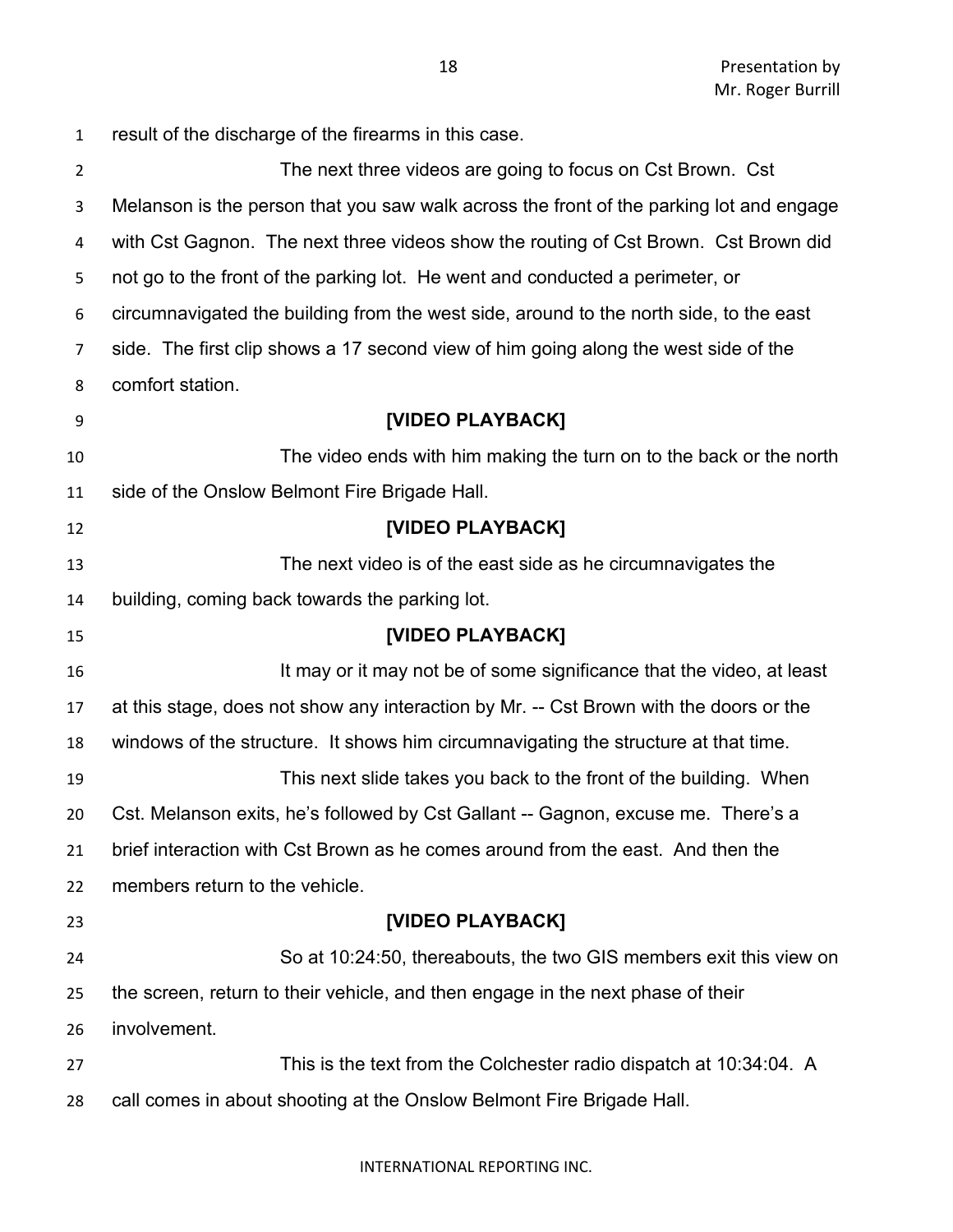### **[AUDIO PLAYBACK]**

 The context of that dispatch is relatively clear. There was a call, the complaint made, and the recognition by Cst Brown at that time to disregard because it was police rounds. "That was ours." Cst Clarke, a member of the ERT team, decides that he can undertake to check it out at that time, confirmed by the team leader, Cpl Mills.

 Cst Brown, in his Mass Casualty Commission interview, indicated that while he was driving east towards Truro, he made the effort to contact S/Sgt Carroll in the -- his superior in terms of the line of command. S/Sgt Carroll then communicated with him. Cst Brown indicated that he told him about the blue-on-blue incident and he said that S/Sgt Carroll advised him to continue on.

 S/Sgt Carroll, in his interview with the Mass Casualty Commission reported that he knew of the blue-on-blue incident, but didn't know exactly where it was at that time. He instructed Cst Brown and Melanson to continue on, given the need for person power at that stage and the dynamic situation.

 Cst Gagnon reports that shortly after the dispatch of the shooting at the fire hall, he watched as the ERT truck attended shortly thereafter. It stopped on the road to the west, roughly in the approximate location that the brown Nissan Altima had stopped. He acknowledged his presence, acknowledged his car ID. The ERT members signalled to him and then acknowledged his existence and then drove on. So that's generally the narrative with respect to what took place at the Onslow that the Mass Casualty Commission information available at this stage has.

23 I just wish to provide for you a little bit of pictorial representation with respect to where those bullets went from the five carbine shots.

 This is the slide showing two bullet holes in the middle garage bay door on the west side of the building. You'll see the midline window. Above it on the right side is a bullet hole just by the shadow. And right in the middle below the midline window is a bullet hole as well. Two bullet holes in that front window.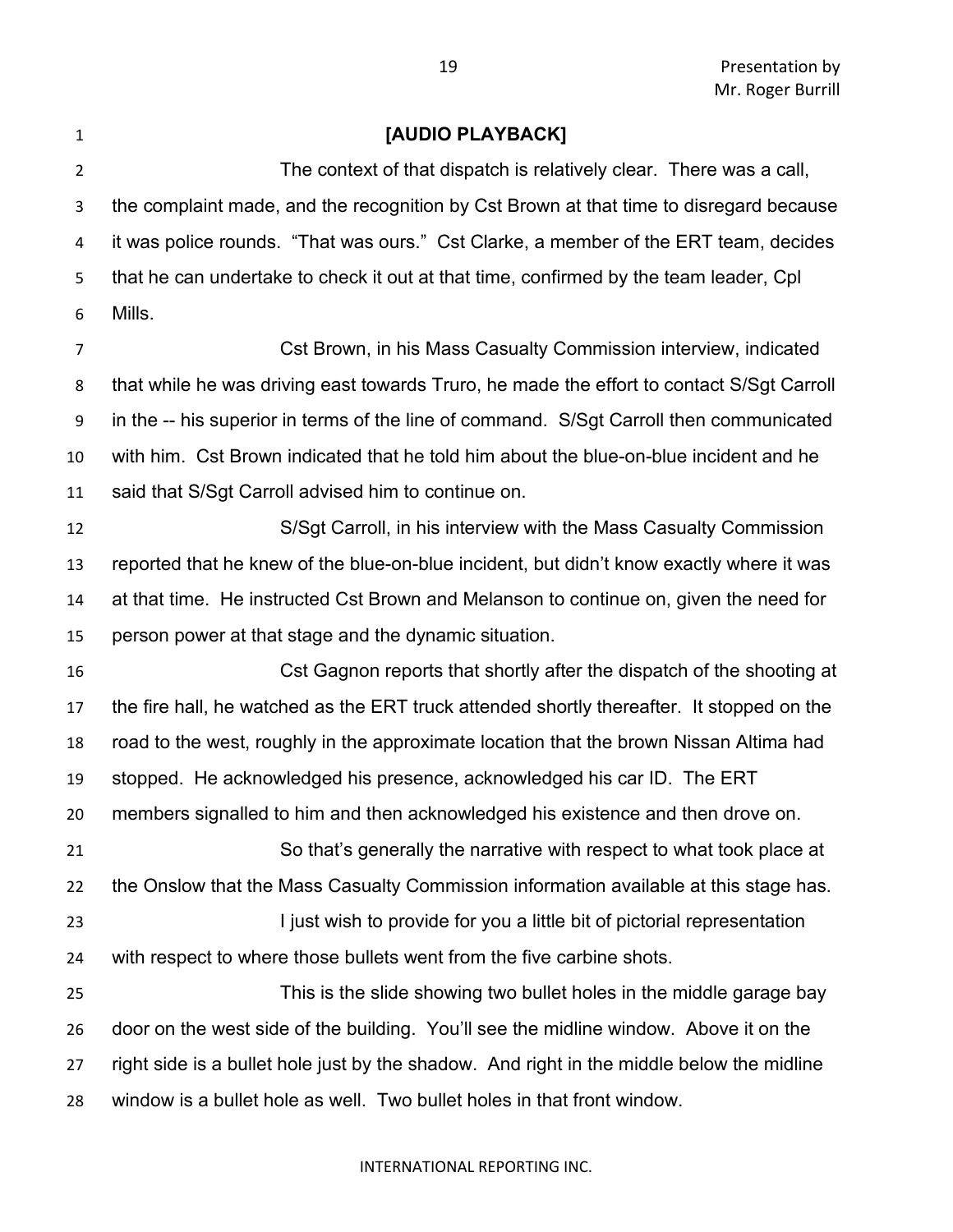| $\mathbf{1}$   | One of those bullets penetrated the door, went into the left -- right                                 |
|----------------|-------------------------------------------------------------------------------------------------------|
| $\overline{2}$ | front fender of the firetruck inside the bay. You can see from the right photograph                   |
| 3              | where the bullet hole entered. It then went into the engine block of the firetruck.                   |
| 4              | The second bullet hole went through the windshield of the firetruck,                                  |
| 5              | then into the dash of the firetruck and out the driver's side quarter window, and then the            |
| 6              | piece of projectile was located by the forensic identification officers on the bay floor.             |
| $\overline{7}$ | A third vehicle -- a third projectile was traced to have gone through                                 |
| 8              | that electric sign at the western corner of the parking lot that I had described earlier.             |
| 9              | This sign originally said, in complete keeping with COVID protocols at the time:                      |
| 10             | "Everyone remember to wash your hands." (As read)                                                     |
| 11             | The sign went through the -- the bullet went through the "b",                                         |
| 12             | roughly, in the word "remember", as depicted here in the photo.                                       |
| 13             | The bullet also went off the granite monument in the entranceway                                      |
| 14             | to the firehall. The granite memorial shows bullet hole damage there. You can also see                |
| 15             | shrapnel damage on the western side of the eastern portion of the hall building in the                |
| 16             | siding there.                                                                                         |
| 17             | As well, there's a bullet hole shown on that slide as well, accounting                                |
| 18             | for, from the forensic identification services investigation, for five bullets having been            |
| 19             | discharged.                                                                                           |
| 20             | This is a similar view to what we looked at earlier in the                                            |
| 21             | presentation. It shows a view from the west on Highway 2. It was taken by Cst Gagnon                  |
| 22             | on April 19 <sup>th</sup> , 2020 in an effort to depict where he was of the view the vehicle was when |
| 23             | it stopped and the shots were discharged.                                                             |
| 24             | You should note that five expended casings were found on the                                          |
| 25             | south side of the road in the ditch. Actually, four in the ditch, one on the shoulder, in             |
| 26             | this area. Cst Gagnon made note of where one of those casings was and marked it for                   |
| 27             | purposes of forensic identification.                                                                  |
| 28             | From this view, you can see, ahead in the distance on the left, the                                   |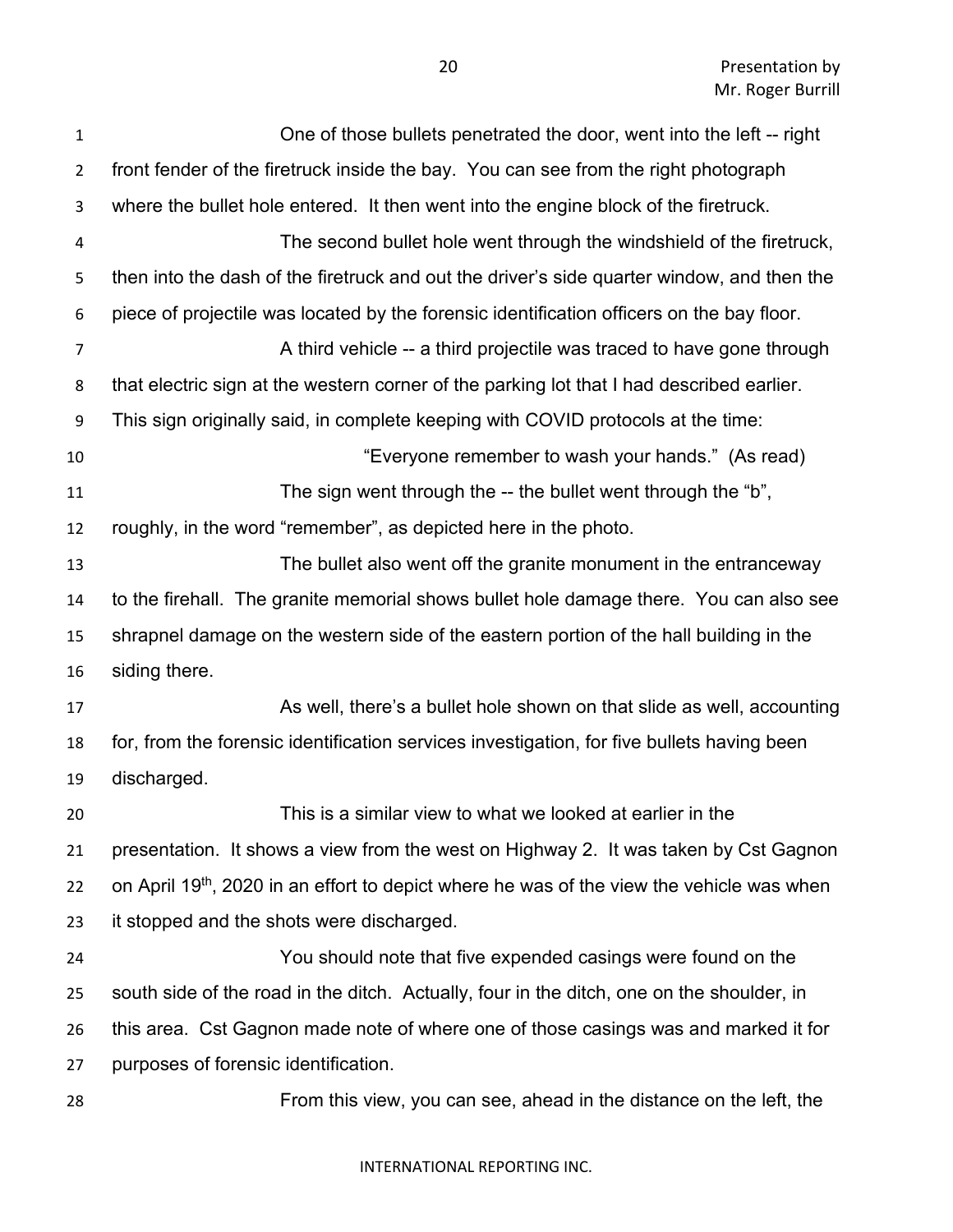sign. You can see the bay doors, also ahead a little further on the right. You can see Cst Gagnon's police vehicle in the distance. And also, the monument that was struck by the bullet.

 This approximate distance from this location to the monument, as mentioned earlier, is about 88 metres. From this location to the electric sign, electronic sign, it's about 34 metres.

 The perpetrator moved east towards Truro on this morning. At 10:08:29, he was seen passing by 13077 Highway 2. This is a residence at that location, and the video is quick. Top right along the top of the screen you'll see what looks like a marked police vehicle.

# **[VIDEO PLAYBACK]**

 **MR. ROGER BURRILL:** Second view from that same residence at 13077 Highway 2, 10:12:26, canvas showed that the time was 4 minutes fast. At 10:08:26, therefore, we see the vehicle passing by at the top of the screen.

# **[VIDEO PLAYBACK]**

 **MR. ROGER BURRILL:** Next slide shows you where the perpetrator is from 13077 Highway 2 compared to Onslow-Belmont Firehall and what we have described also shows you the proximity to the more urban area of Bible Hill and Truro as the perpetrator heads in that direction.

 As is routine in wrapping up these presentations, a few times of significance for purposes of just placing things and situating them in time and space. At 8:33 a.m., the Onslow-Belmont Fire Brigade Hall was established as a comfort centre. At 10:07, the EMO Coordinator David Westlake sees an RCMP vehicle with a black push-bar drive by heading east. He does not appreciate the significance of that. At 10:20, Constable Melanson's -- Constables Melanson and Brown discharge 5 rounds from their carbines towards the Onslow-Belmont Fire Brigade Hall, striking the building and a sign. At 10:21:40, Constable Gagnon makes a dispatch to the effect of who are you shooting at. At 10:34, the OCC dispatched a broadcast about shots fired at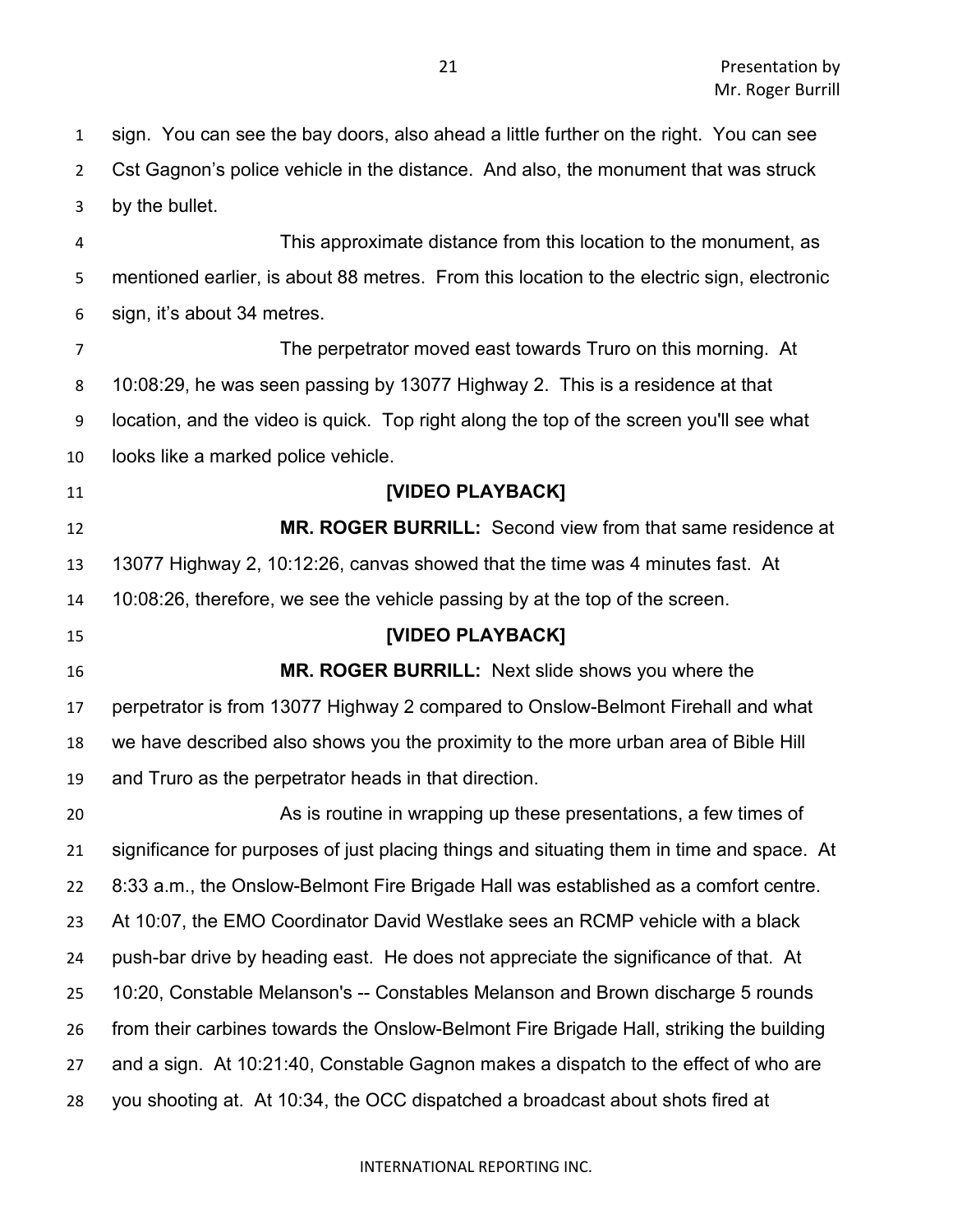Onslow. At 10:34:23, Constable Brown confirmed that it is police rounds and continues on in the dynamic situation. The perpetrator continued to move on. My colleague this afternoon will pick up the narrative as part of the Shubenacadie Foundational Document introduction. Commissioners, this completes the introduction of the Foundational Document the Onslow-Belmont Fire Brigade Hall. **COMMISSIONER MacDONALD:** Thank you very much, Mr. Burrill. We will now take a 15-minute break to set up, at which time we will hear from Mr. Ellison, Chief Muise, and Deputy Chief Currie. Thank you very much. **REGISTRAR DARLENE SUTHERLAND:** Thank you. The proceedings are now on break and will resume in 15 minutes. --- Upon breaking at 10:33 a.m. --- Upon resuming at 10:54 a.m. **REGISTRAR DARLENE SUTHERLAND:** Welcome back. The proceedings are again in session. **COMMISSIONER MacDONALD:** Thank you. Mr. VanWart? **MR. JAMIE VanWART:** Good morning. My name is Jamie VanWart. I'm part of the Commission Counsel team and I will be the presenting Commission Counsel for this phase of the proceedings this morning. At this point in the proceedings, Commission Counsel will be calling three witnesses, and these witnesses, Mr. Richard Ellison, Chief Greg Muise, Deputy Chief Darrell Currie, will be appearing before the Commission in a panel format. They'll be seated side-by-side on the table on the stage. They -- these three individuals will be speaking to the Onslow- Belmont Fire Brigade Foundational Document that Mr. Burrill has presented this morning and was tendered as an Exhibit 496. If you were listening to Mr. Burrill's 28 presentation, these are three individuals that were in the firehall on April 19<sup>th</sup> and will be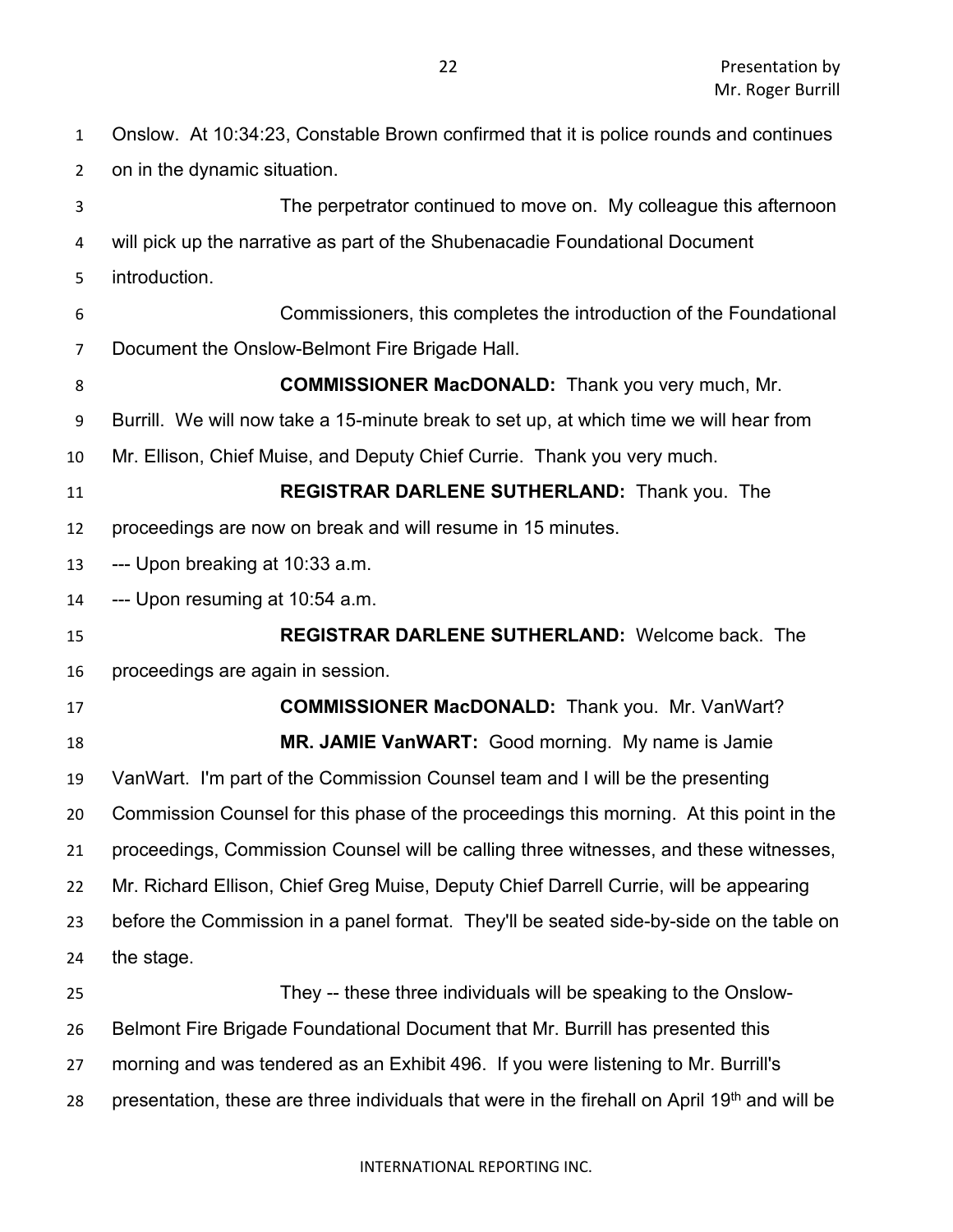sharing with the Commission and the public their experience of being present in the hall when the shots were discharged by Constables Brown and Melanson. I would like to invite the three witnesses to the stage at this point. I will be asking each of them to identify themselves and they will be sworn in before I begin asking questions. They are just approaching the stage now, Commissioners. **COMMISSIONER MacDONALD:** Thank you. **MR. JAMIE VanWART:** You can have a seat, gentlemen. So our first order of business, gentlemen, is to have you sworn. There -- right now, there is a bible in front of Chief Muise. Perhaps you could begin by just identifying yourself and spelling your last name. **CHIEF GREG MUISE:** Greg Muise, Chief of the Onslow-Belmont Fire Brigade. Muise, M-U-I-S-E. **MR. JAMIE VanWART:** And I'd ask if you could place your hand on the bible and Madam Register will have you sworn. **CHIEF GREG MUISE, Sworn: MR. JAMIE VanWART:** Thank you. And if you could pass the -- and as you have, pass it to Deputy Darrell Currie and, again, identify yourself and spell your last name. **DEPUTY CHIEF DARRELL CURRIE:** Darrell Currie, C-U-R-R-I-E. **DEPUTY CHIEF DARRELL CURRIE, Sworn: MR. JAMIE VanWART:** And finally, Mr. Ellison, if you could identify yourself, spell your last name? **MR. RICHARD ELLISON:** It's Richard Ellison, E-double L-I-S-O-N, and I was told to evacuate my home in Portapique around 8:30 maybe, something like that, and I made my way up to the firehall. **MR. JAMIE VanWART:** And I will be asking you about that this morning, Mr. Ellison. If at this point, if you could just listen to Madam Register, and she will administer a swearing.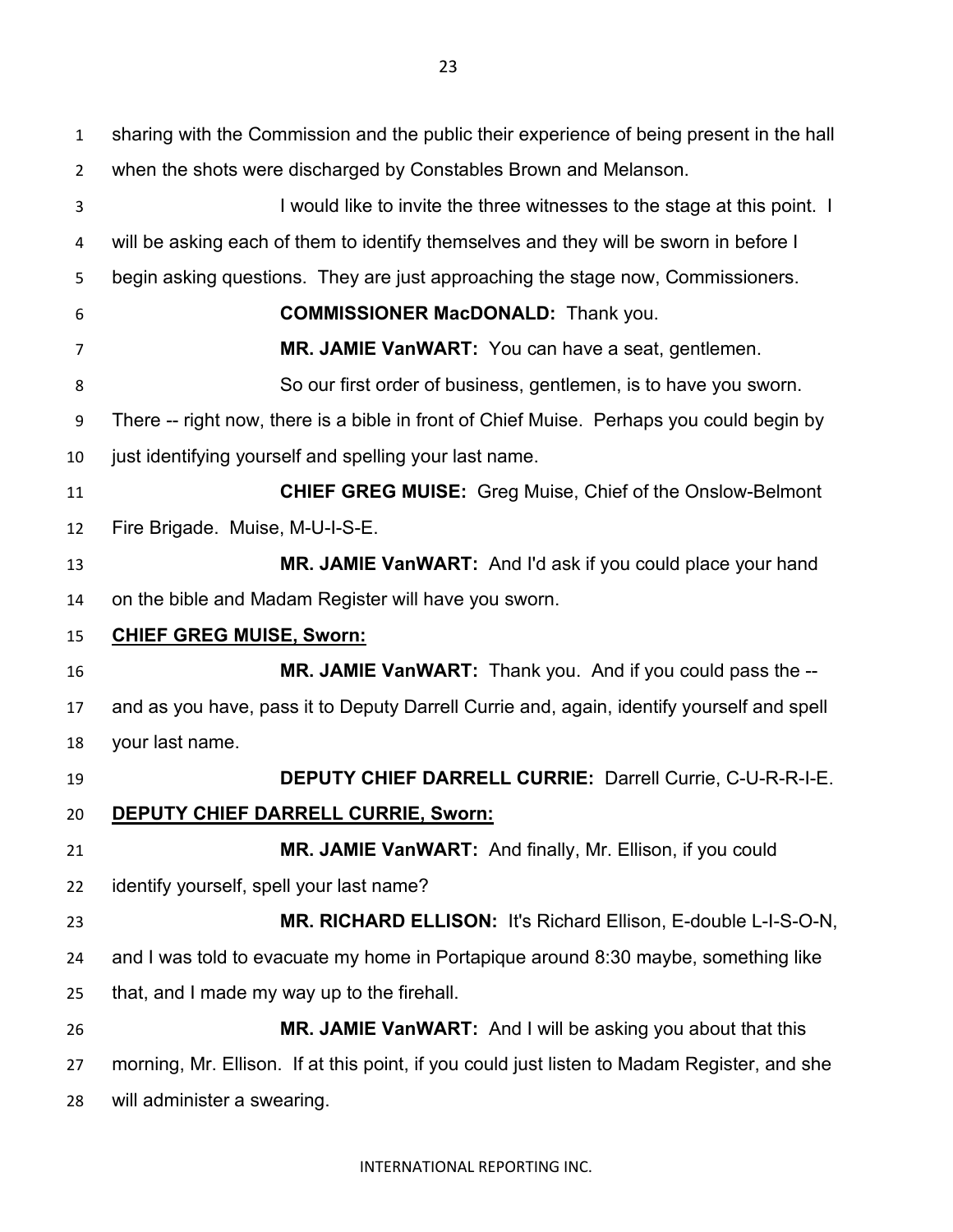### **MR. RICHARD ELLISON, Sworn:**

### **--- EXAMINATION-IN-CHIEF BY MR. JAMIE VanWART:**

**MR. JAMIE VanWART:** Well, thank you. The idea today is for you three gentlemen to feel as comfortable as possible, and to share with the Commissioners and with the public your experience of being at the Onslow-Belmont Fire Brigade Hall. Some of the questions I'm going to be asking you today I expect will be difficult to answer. If you need to take a break, please ask, and we can accommodate that. And you have water in front of you, and I will begin. And I think my first series of questions are really more directed I think at Chief Muise and Deputy Chief Currie, but certainly, Mr. Ellison, if you have anything to add, please join the conversation. But we've heard from Mr. Burrill, who presented the Foundational Document, and that document is now part of -- as an exhibit, so certainly, I'm not asking you to have to re-set out what's already in that document, but perhaps you could share with the public and the Commissioners just what was your experience in the morning on 16 the 19<sup>th</sup>, and just sort of maybe give a bit of a background of who you are and how you became involved at being at the firehall. And I could start with you, Chief Muise. **CHIEF GREG MUISE:** Okay. I am a member of the fire brigade for been 40 years now. My role is chief. I've been chief for 16 years. We have roughly around 40 members in our brigade. We answer roughly 150, 200 calls a year, most of them are medical. We do answer probably between 30 to 35 calls on -- accident calls on the highway. You want me to continue on? **MR. JAMIE VanWART:** Well, perhaps you could introduce yourself, Deputy Chief Currie, and just sort of set out your -- a short biography of how you're connected to the hall. **DEPUTY CHIEF DARRELL CURRIE:** Yeah, Darrell Currie, Deputy Chief. I got about 25 years in with Onslow-Belmont, probably half of them as Deputy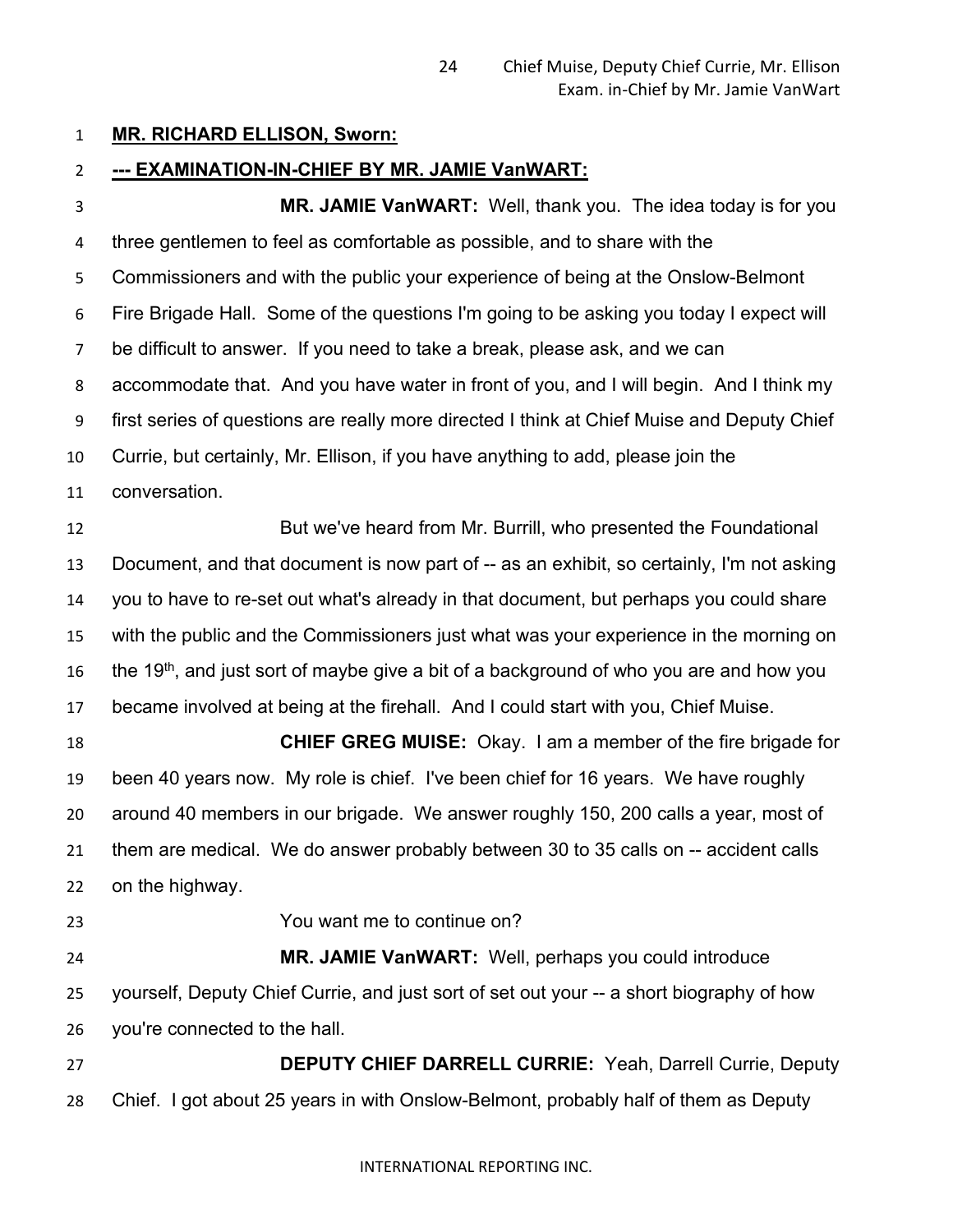Chief, off and on a couple of times.

 Yeah, like Greg mentioned about our calls, we do medicals, we do car accidents, structure fires, water rescue, off-road rescue, all kinds of fun stuff like that, so...

 **MR. JAMIE VanWART:** And how did you become involved with 6 the comfort station on April 19<sup>th</sup> and what was your role?

**CHIEF GREG MUISE:** Are you asking...

**MR. JAMIE VanWART:** Either can answer.

**CHIEF GREG MUISE:** Okay.

**MR. JAMIE VanWART:** Yeah.

 **CHIEF GREG MUISE:** I approximately got a call between 7:00 and quarter after 7:00, my first call, from EMO, Dave Westlake. I missed the first call; I was probably in the washroom at the time. I happened to come out and noticed that Dave had called so I called him back and he'd asked me, "if we could use your hall as a comfort zone for the people in Portapique?" He said he would fill me in when I got there. And that was probably roughly around 8 o'clock when I went off to meet Dave. At that time, I didn't know what was going on in Portapique. I never heard nothing that night; I was in bed around 10 o'clock that night, I think it was, which I had no idea what was going on in Portapique at the time; Dave filled me in a little bit when I got to the hall. And I -- at the time, before I left home, I called Deputy Chief Darrell Currie if he could attend with me at the Fire Hall. It was going to be open for a comfort zone for Portapique, and which Darrell did arrive, so... **MR. JAMIE VanWART:** Okay.

 So Deputy Chief Currie, is operating a comfort station something that you've done at the Fire Hall before?

 **DEPUTY CHIEF DARRELL CURRIE:** Yeah, periodically we open 27 the hall as a comfort station for -- if there's power outages in the area. That's usually --usually the main reason. We would be used as an evacuation centre if we had forest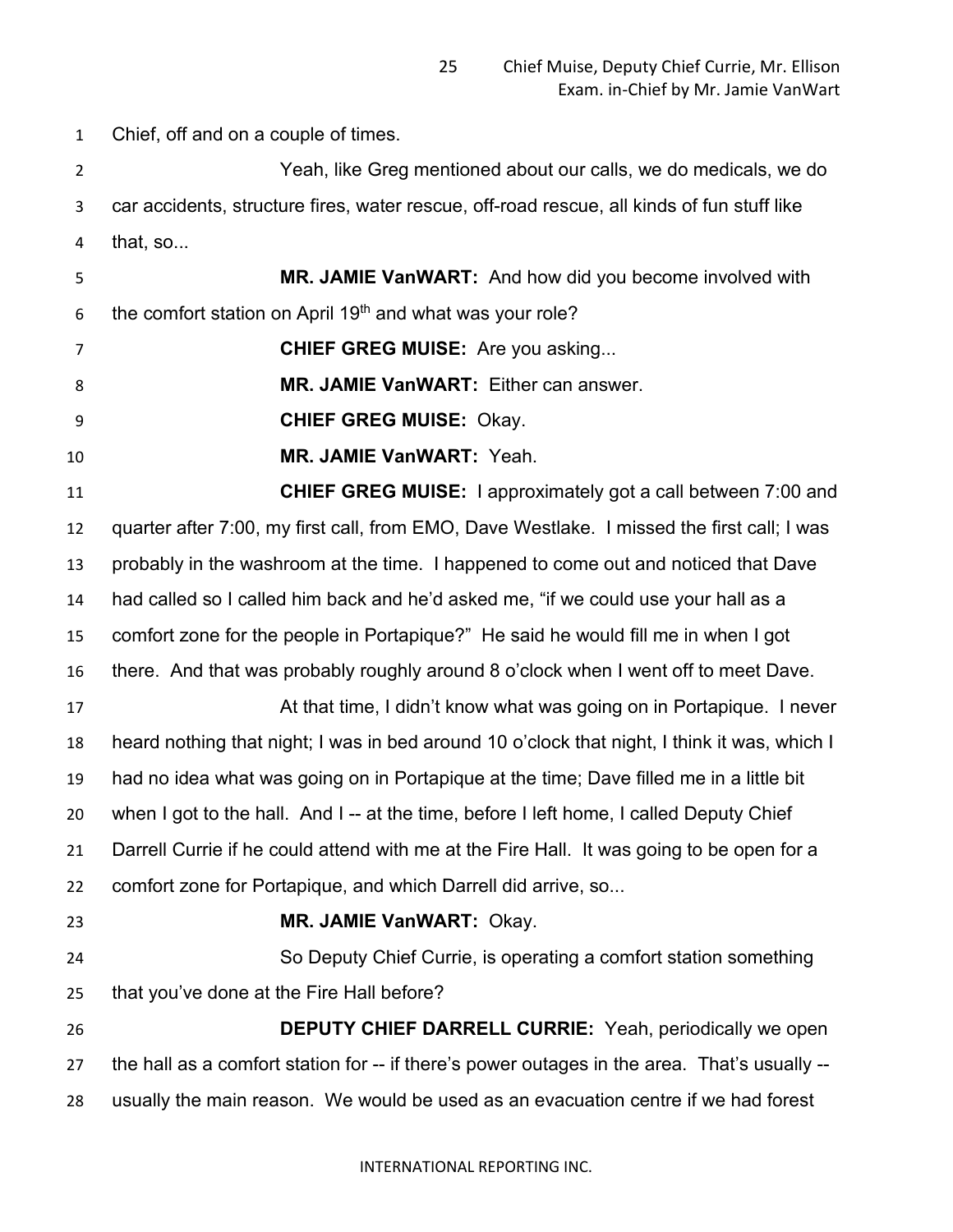fire in the area, people needed to evacuate their homes. We generally coordinate all that with EMO but it's, you know, I think that's the first time we've set up a comfort station for something like this **MR. JAMIE VanWART:** Okay. So on April 19<sup>th</sup>, perhaps the timeframe I'm looking at is before Mr. Ellison arrived, prior to 10:00 a.m., and you both arrived at the hall. Can you just share with the Commissioners what your role was and what your experience was in that timeframe? **CHIEF GREG MUISE:** At the time when we landed there, our role was just to open up the Fire Hall for EMO, Dave Westlake. We're kind of there just kind of a comfort for Dave if he needed anything, we're there to help. But as far as us doing anything, that wasn't in our job to help on that side of it, unless he asked. So we had a call before that, the night before that, and me and Darrell was kind of looking after doing that call up and sending the report in, that was pretty well why we were there. **MR. JAMIE VanWART:** Okay. And the call you're talking about was unrelated --- **CHIEF GREG MUISE:** Yes. **MR. JAMIE VanWART:** --- to the events. **CHIEF GREG MUISE:** It was a forest fire, a brushfire, I guess, at that time. **MR. JAMIE VanWART:** And, again, in this window leading up to when Mr. Ellison arrived, what information was shared with both of you, and who shared it with you, about what was going on and why the comfort station was being set up? **CHIEF GREG MUISE:** Go ahead. **DEPUTY CHIEF DARRELL CURRIE:** Yeah? **CHIEF GREG MUISE:** Yeah. **DEPUTY CHIEF DARRELL CURRIE:** We did see a picture, I guess there was very, very little information about what was taking place in Portapique.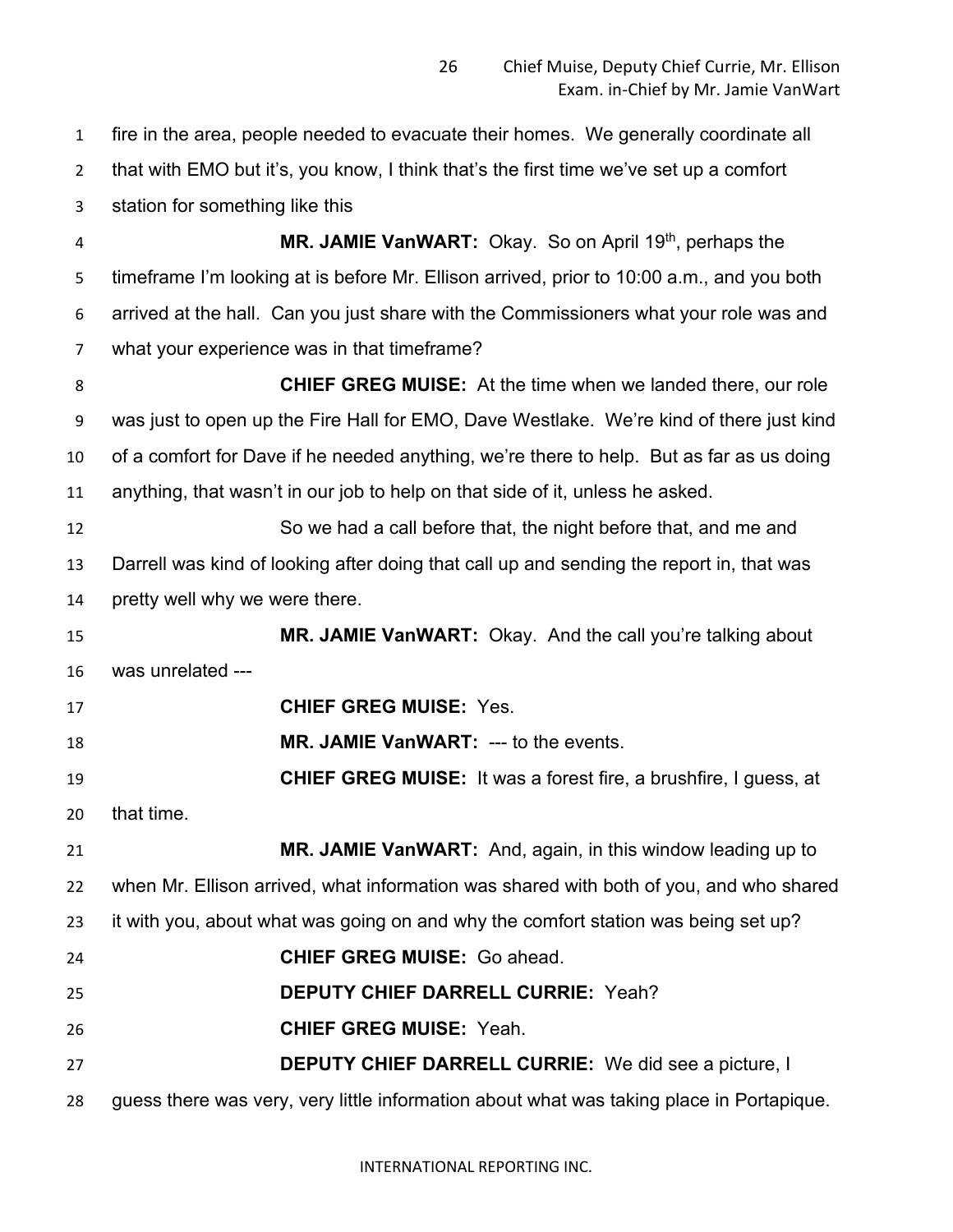No information, but we did see a picture of a suspect. Cst. Gagnon showed us a picture on his phone of the perpetrator, just so we would be aware of who they were looking for if he showed up at the hall. In hindsight now I know why the police were there for security at the

 time. We didn't know but, yes, we did have that little bit of knowledge. The only other information we had is what I might have taken off of social media with the Twitter and Facebook posts from the Nova Scotia RCMP.

**MR. JAMIE VanWART:** Okay.

And Mr. Ellison, so I understand you're retired.

**MR. RICHARD ELLISON:** Yes.

**MR. JAMIE VanWART:** And you're a resident of Portapique.

**MR. RICHARD ELLISON:** Yeah.

 **MR. JAMIE VanWART:** And we've seen in the presentation this morning that you arrived at the comfort station around 10 o'clock in the morning.

**MR. RICHARD ELLISON:** Okay, yeah.

 **MR. JAMIE VanWART:** Yeah. What do you remember about arriving at the Fire Station, or the Fire Hall?

 **MR. RICHARD ELLISON:** Well, a lot of things on the video there I don't really remember. Like, sitting in my car talking to the police officer, don't really remember that. I just remember going in and being warmly welcomed by these gentlemen; a big relief for me after the situation I come from. And then I remember they gave me a mask, because this pandemic was just starting, and a pair of gloves. And we were talking and then the next thing I remember I can hear someone shout, "Get down! Get down!" And we had to get right down on the floor and then crawl into the other room, which would be on the east side of the fire Hall, for protection because didn't know at the time just what was going on. And we stayed there until we got the okay to come out.

**MR. JAMIE VanWART:** Okay.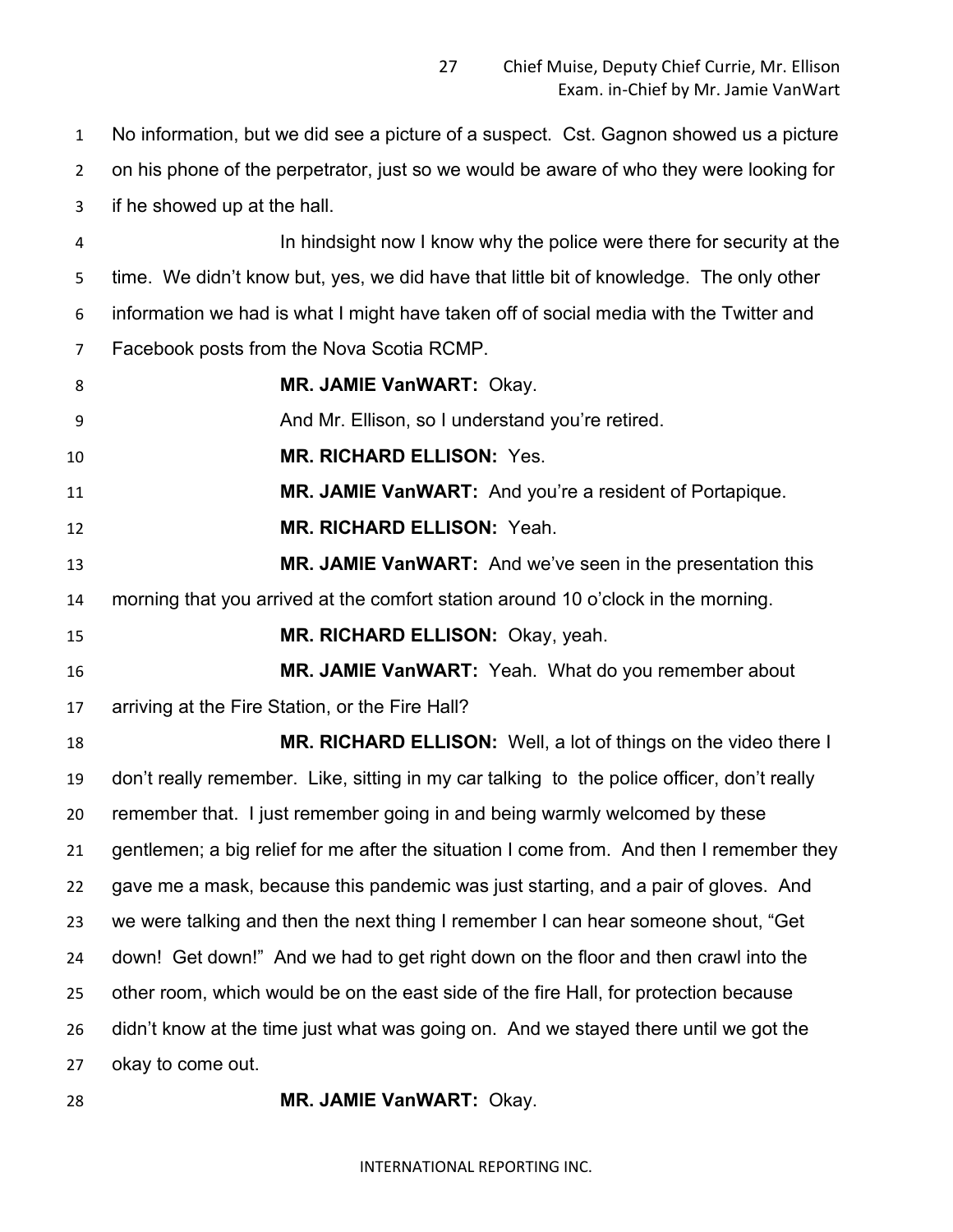Deputy Chief Currie and Chief Muise, do you remember Mr. Ellison arriving? **CHIEF GREG MUISE:** Yes. **MR. JAMIE VanWART:** Yes? **DEPUTY CHIEF DARRELL CURRIE:** Yeah. I remember he was obviously distraught, you know, waiting to find confirmation about his son. So we were cognizant of the fact that he was in quite a bit of distress, so I can understand why he doesn't remember some of the stuff that happened. Yeah, he was pretty worked up. **MR. JAMIE VanWART:** And it wasn't long after Mr. Ellison arrived, as we've seen from presentation this morning, that the shots were fired at the hall. And I'll start with Chief Muise, are you able to relay what your experience was upon hearing those shots and how you responded after? **CHIEF GREG MUISE:** When I first heard something, like a bang, bang, bang, then I seen Dave coming through the door, which he dropped the radio and he picked it up and he headed towards where me and Mr. Ellison was standing inside the hall. And all I heard was, "Get down! Get down! Shots fired! Shots fired!" So we all took off running. At that time, I seen Darrell come out around the corner behind Dave and we ran into a room which is -- it's like a pull curtain, I guess you'd call it, but it's a hard plastic door you pull across. Then we -- me and Darrell, and I think Dave was involved in this too, flipping tables and chairs over, trying to find a spot that we can hide from this -- we had no idea what was going on outside. And it was just -- I don't know how to explain it. It just -- it happened so fast, and everything was just chaos. It was just tables flying everywhere and trying to hide behind them and it's something I hope nobody has to go through that because it's a tough road. **MR. JAMIE VanWART:** What are your memories, Deputy Chief Currie? **DEPUTY CHIEF DARRELL CURRIE:** I had just come in from the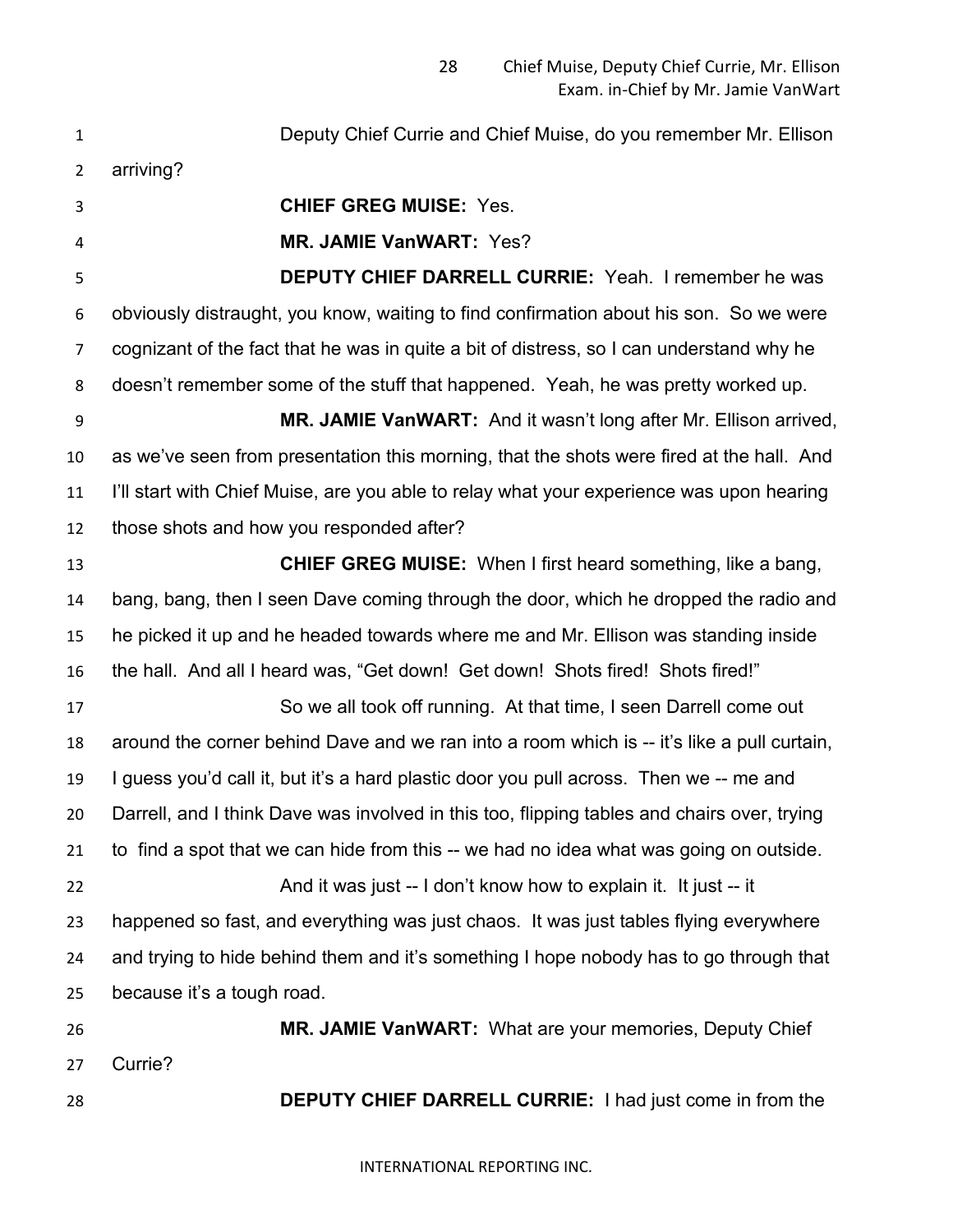truck bay into that, what we would call the radio room or the communication room, you can see from the video this morning. But I had just walked past, like two feet from where some of those bullets came through the front of the hall, almost seconds prior to that.

 So I was in the communication room, and I heard the shots, and then Dave and I, at the same time, were, were entering into the main area of the hall. Greg had elaborated some on what we did. It was hands and knees. We assumed it was the perpetrator who fired upon us; we had no reason to believe, certainly not, that the RCMP had opened fire on a -- on a local fire station. That never crossed our minds. So we were just basically terrified. Like Greg said, we hid as best we could in a -- you know, a far part of the firehall. We had some stacks of metal chairs there that offered a little more protection than the plastic tables. Yeah, so we spent the first couple of minutes in there.

 I could go on, I guess, about the door. Somewhere in the first minute or so, somebody was banging on our side door. In the area where we were, it would be on the east side of the building, so it was only a few feet from where we were. That few minutes or few seconds with the banging on the door was, you know, the worst, they were the worst seconds of my life. I assumed that I was going to die that day. You know, we had known from social media what other things were happening in our area. Twitter said the RCMP feed had put the perpetrator in our area, so we just assumed that that's who it was. Now, he's trying to get in the side door. I just -- I remember thinking like "How am I going to die?". Just "Am I going to bleed out on the floor of this comfort centre?" "Am I going to see this person?" "Are they going to shoot 24 through the wall?" Like it was -- it was pretty horrific.

 **MR. JAMIE VanWART:** Well, thank you for that answer. I think it might be valuable just to clarify the "side door" because the side door you're talking about obviously isn't the front door ---

### **DEPUTY CHIEF DARRELL CURRIE:** No.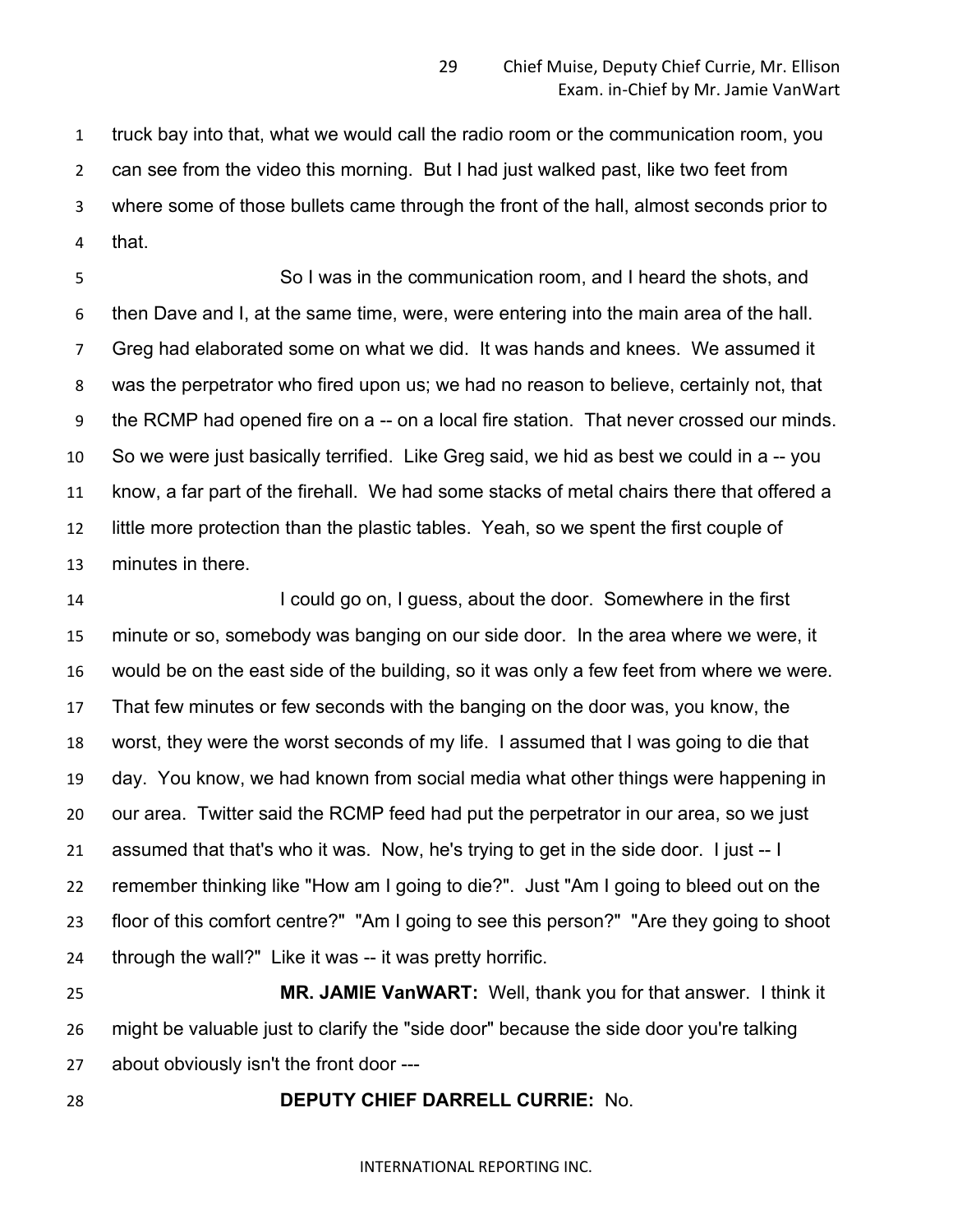| $\mathbf{1}$ | <b>MR. JAMIE VanWART:</b> --- to the -- to the hall. And did you see it                   |
|--------------|-------------------------------------------------------------------------------------------|
| 2            | any of the videos that were shown by Mr. Burrill this morning?                            |
| 3            | <b>CHIEF GREG MUISE:</b> Yeah, one of the videos had shown part of                        |
| 4            | the door on that corner.                                                                  |
| 5            | MR. JAMIE VanWART: Okay.                                                                  |
| 6            | <b>DEPUTY CHIEF DARRELL CURRIE: Just the corner of it.</b>                                |
| 7            | MR. JAMIE VanWART: And this door is on the east side of the                               |
| 8            | building?                                                                                 |
| 9            | <b>DEPUTY CHIEF DARRELL CURRIE: Yes.</b>                                                  |
| 10           | MR. JAMIE VanWART: And you retreated to a room that was on                                |
| 11           | the east side of the building?                                                            |
| 12           | <b>CHIEF GREG MUISE: M'hm.</b>                                                            |
| 13           | <b>DEPUTY CHIEF DARRELL CURRIE: Yes.</b>                                                  |
| 14           | MR. JAMIE VanWART: And so when you say you heard the noise                                |
| 15           | from the door, that was just feet away from you, a few feet away from you?                |
| 16           | <b>DEPUTY CHIEF DARRELL CURRIE: Yes.</b>                                                  |
| 17           | <b>CHIEF GREG MUISE: Yeah.</b>                                                            |
| 18           | MR. JAMIE VanWART: Okay. And what did you hear? What --                                   |
| 19           | did anybody identify themselves, or did it -- was it a knock? Was it a -- what was it?    |
| 20           | CHIEF GREG MUISE: It wasn't a knock, it was a bang. I mean,                               |
| 21           | like it meant that they were trying to get in; that's how my feeling was. Like nobody     |
| 22           | yelled nothing. I would say it was probably at least four to five bangs and then          |
| 23           | everything went quiet.                                                                    |
| 24           | <b>DEPUTY CHIEF DARRELL CURRIE:</b> Yeah, there was -- there                              |
| 25           | was no -- no one yelled "Police." Open the door.", you know, "Police. Let us in.", or     |
| 26           | "Police. Everything's okay." There was nothing. No indication of a -- of police           |
| 27           | identifying themselves. We just assumed, like I said earlier, it -- we assume that it was |
| 28           | the perpetrator and we were just -- if he didn't come in the side door he was going to    |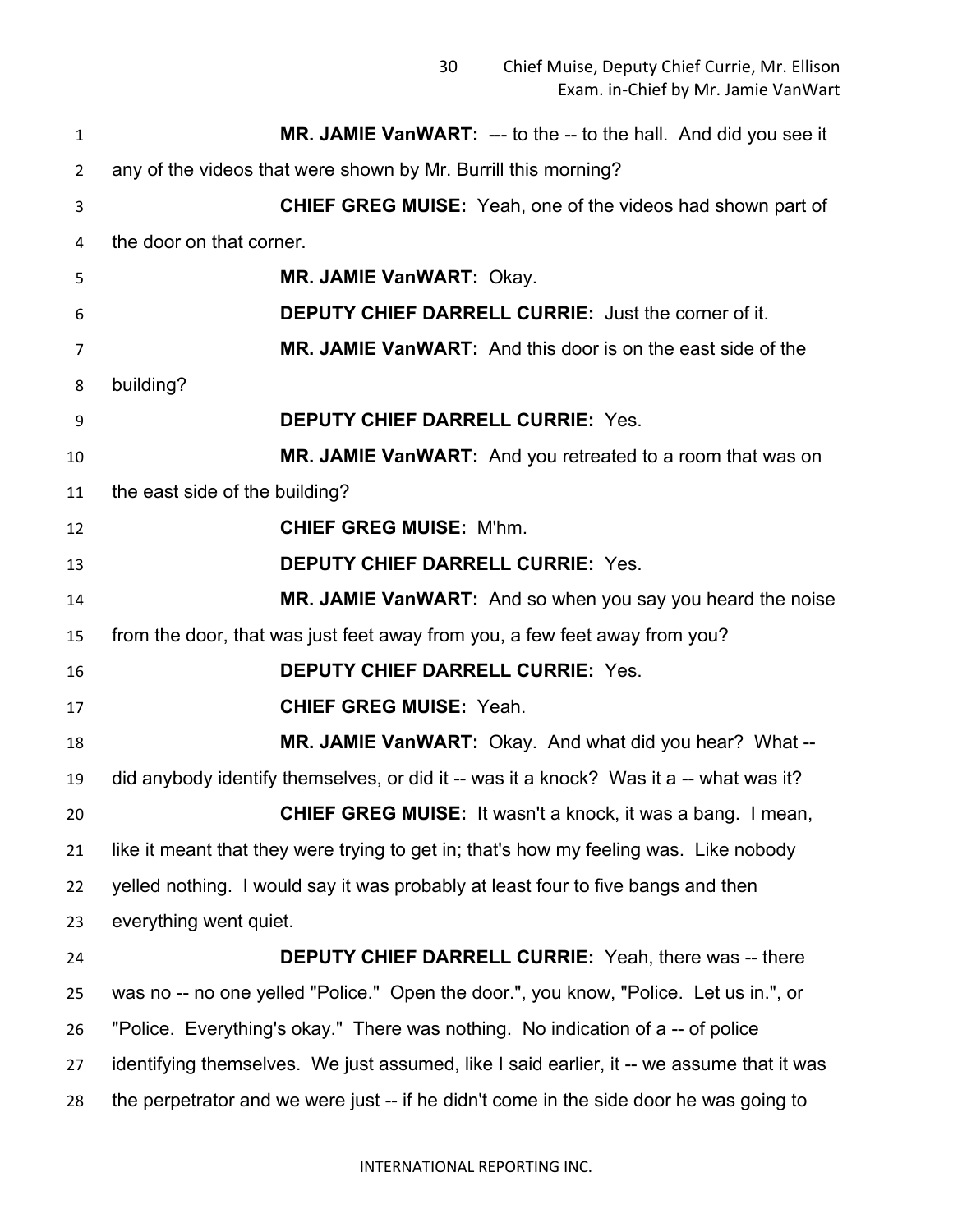come in another door. The front door is glass. We just assumed that's who it was. **MR. JAMIE VanWART:** Mr. Ellison, do you have a memory of what was going through your mind in the moments you heard the shots and what was -- what was happening? **MR. RICHARD ELLISON:** Well, I just -- I followed the orders to get down, to -- and make yourselves -- when we got into the other side there, away from where the shots are coming from, and like I say, we stayed there until we got the green light, you might say. And then after that, we come back out and we ended up going around to where the firetrucks are kept, and we walked by a brand new pumper truck and you could see where the bullets come through the -- they come through that door just like it wasn't even there. **MR. JAMIE VanWART:** Wow. **MR. RICHARD ELLISON:** And if they -- if they had have hit one of us it would have been the end of us big time. Because what they -- just what they did, that's just a small caliber rifle, eh, and what it did to that firetruck and the damage that it caused to it just with two shots --- **MR. JAMIE VanWART:** Yeah. **MR. RICHARD ELLISON:** --- is devastating. **MR. JAMIE VanWART:** Well, let me pick up on something that you said, Mr. Ellison. But Mr. Ellison mentioned when you got the green light. I assume when you --- **MR. RICHARD ELLISON:** Or all clear. **MR. JAMIE VanWART:** Perhaps I -- I'll direct this again at you, Chief Muise. Tell us about how it was from the moments you heard the shot to -- shots to when you believed you were safe again. **CHIEF GREG MUISE:** When we entered the room, the room where we flipped the tables all over, and it was a few minutes later two police officers came in and spoke with Dave Westlake, asked if everybody's okay, and they said,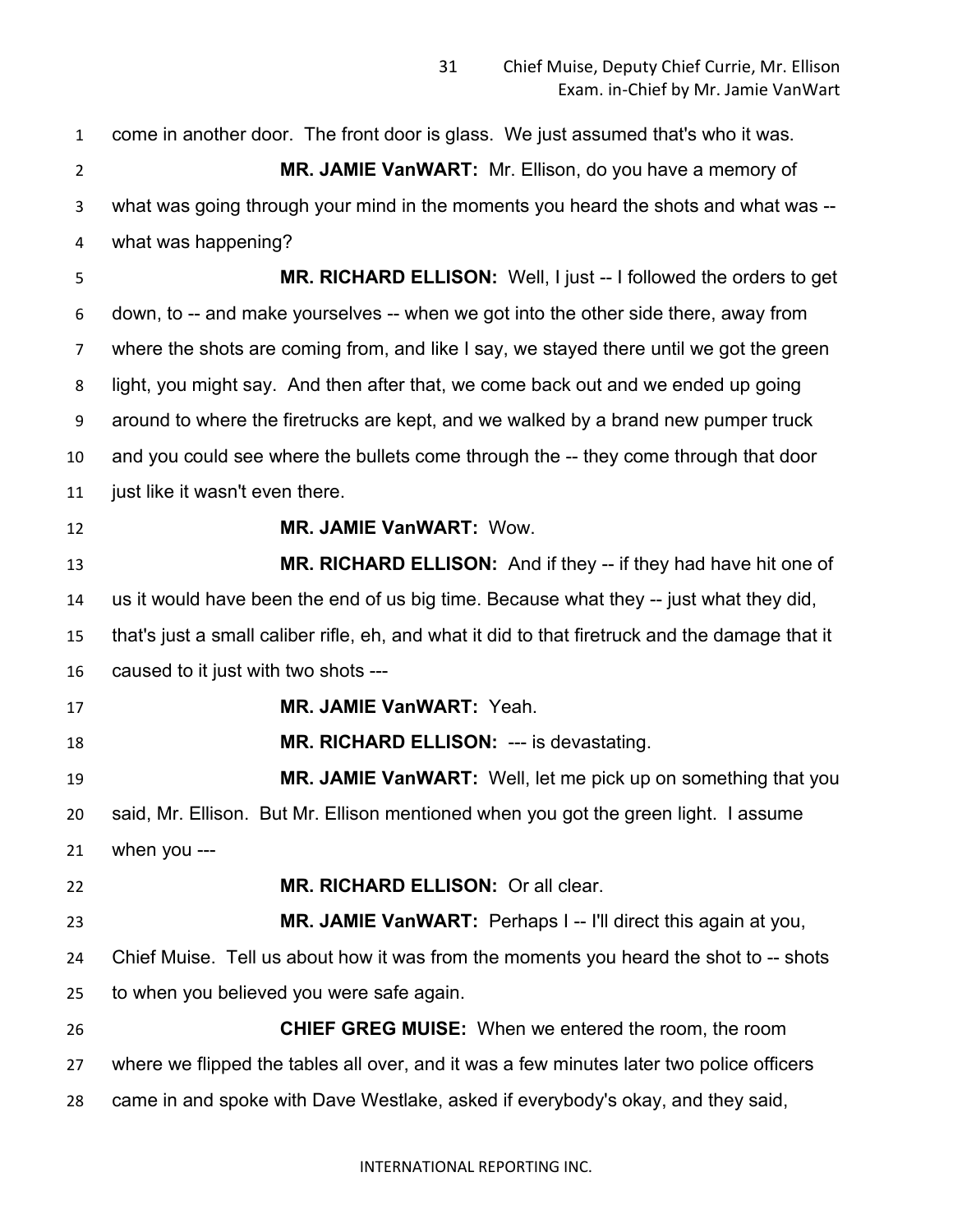| 1              | "Everybody's okay here", and that was -- that was pretty well it. They never, never said   |
|----------------|--------------------------------------------------------------------------------------------|
| $\overline{2}$ | they were Mounties, RCMPs, they just -- I think Andre went up and talked to Dave in the    |
| 3              | corner, I didn't see that part of it, but I think -- I but I think Melanson went -- turned |
| 4              | around and went back outside. All we heard is a shout "Stay in that room", so we           |
| 5              | stayed in that room over 57 or 58 minutes, still not knowing what was going on outside.    |
| 6              | At that time, it was just like we're a hostage there. Like we just --                      |
| 7              | nobody told us anything. It just seemed like we were just left there, just -- and we still |
| 8              | had no idea who fired at our firehall at that time.                                        |
| 9              | MR. JAMIE VanWART: And just one small point of clarification.                              |
| 10             | Unfortunately, there are two Dave's that were present, there's Constable Dave Gagnon       |
| 11             | and Dave Westlake. I think you're referring to Dave Westlake when you refer to Dave?       |
| 12             | <b>DEPUTY CHIEF DARRELL CURRIE: Yes.</b>                                                   |
| 13             | <b>CHIEF GREG MUISE: Yeah.</b>                                                             |
| 14             | <b>DEPUTY CHIEF DARRELL CURRIE: Yes.</b>                                                   |
| 15             | MR. JAMIE VanWART: And so just -- did anyone directly speak to                             |
| 16             | you ---                                                                                    |
| 17             | <b>CHIEF GREG MUISE: No.</b>                                                               |
| 18             | MR. JAMIE VanWART: --- immediately after?                                                  |
| 19             | <b>CHIEF GREG MUISE: No.</b>                                                               |
| 20             | <b>MR. JAMIE VanWART: No.</b>                                                              |
| 21             | <b>CHIEF GREG MUISE: No.</b>                                                               |
| 22             | <b>MR. JAMIE VanWART:</b> And Deputy Chief Currie, what's -- so                            |
| 23             | 57 minutes. What's your memory of what happened after the shooting?                        |
| 24             | <b>DEPUTY CHIEF DARRELL CURRIE:</b> The -- I had been following                            |
| 25             | the social media account, so we were -- we were aware later on in those 57 minutes, I      |
| 26             | guess, that the perpetrator had moved further away, and that's when we come out of the     |
| 27             | hall, out of the -- that side, the -- out of the east side of the hall and went over, like |
| 28             | Mr. Ellison said, we went over to the truck bay and seen all the damage.                   |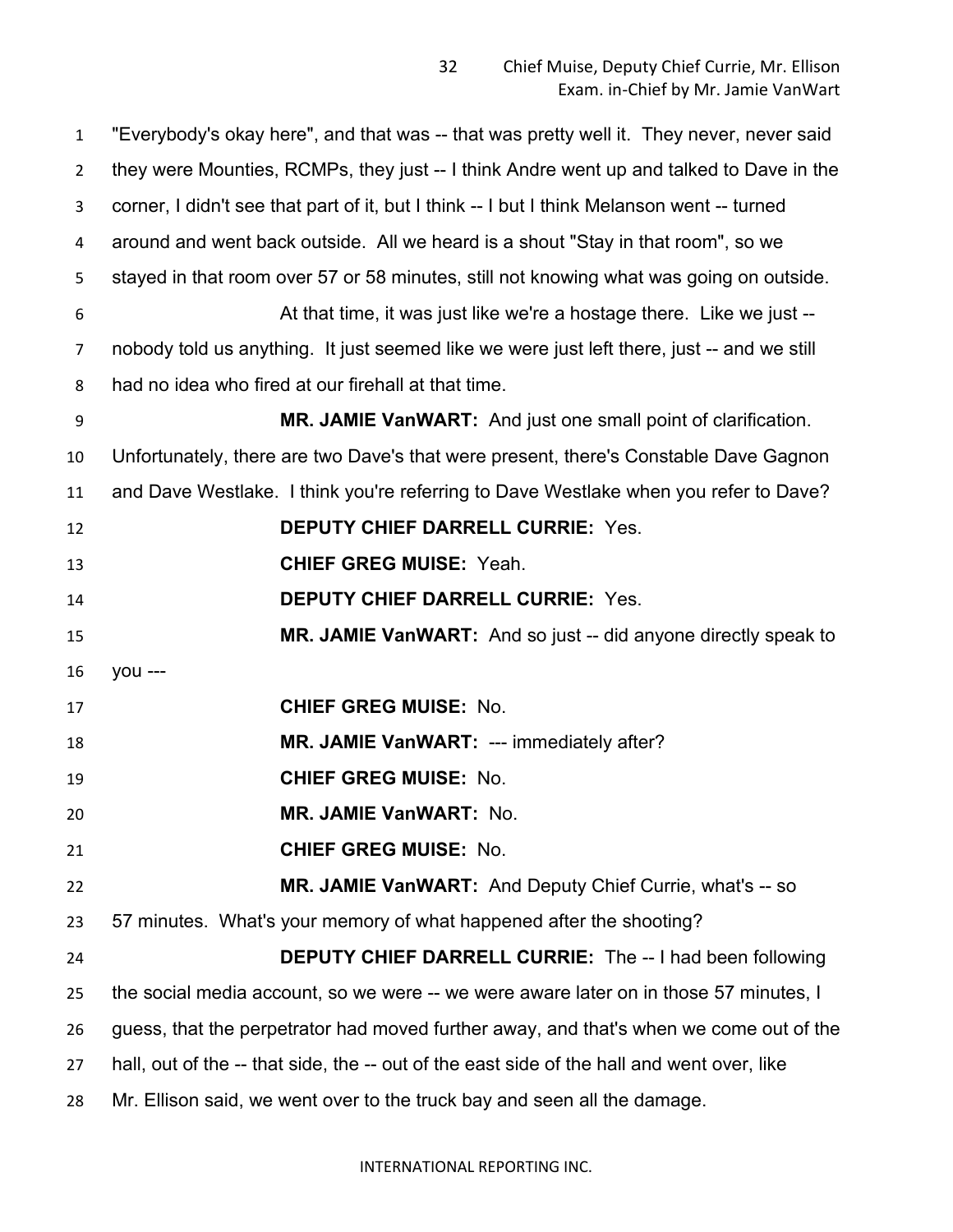But nobody, nobody checked on us physically. We didn't see anybody other than -- other than Dave Westlake would have seen the officers. I don't know, if he seen them both or not, but... Yeah, we were left there to basically shelter in place. Greg uses the word "felt like hostages." That is kind of how we felt in there for that amount of time.

 When we did finally come out of that side of the building, the eastern side of the building and out into the truck bay, we had noticed that the RCMP officer that was there to provide us security, he was gone, his car had moved, and he didn't -- he never told us, we didn't know where his car went. So our assumption was that he was either dead and somebody stole his car; he took off after the perpetrator maybe, you know; or I suppose he was hiding. We never -- we never thought for a second that he was hiding, we just assumed that he was gone. But he left us in there without security.

 So we were -- we experienced the traumatic shooting and then we were left without any protection.

16 I know Dave Westlake had made some calls trying to get some of his contacts to get other police there, but nobody ever showed up, so we were on our own. That's what it felt like.

 **MR. JAMIE VanWART:** And when did you learn who had discharged the shots?

 **DEPUTY CHIEF DARRELL CURRIE:** That was later. Later after the perpetrator had been killed. We got bits and pieces from Dave Westlake, who was getting bits and pieces of information from Cst Gagnon, who had parked on the west side of our building, we found out later. He just -- Dave would get some information and come in and tell us. So by the time we left at 2:30, we knew it was RCMP who did the shooting. So we would have got it from Cst Gagnon.

 **MR. JAMIE VanWART:** And you describe when you leave the firehall, you don't see Cst Gagnon, but at some point you do see him again?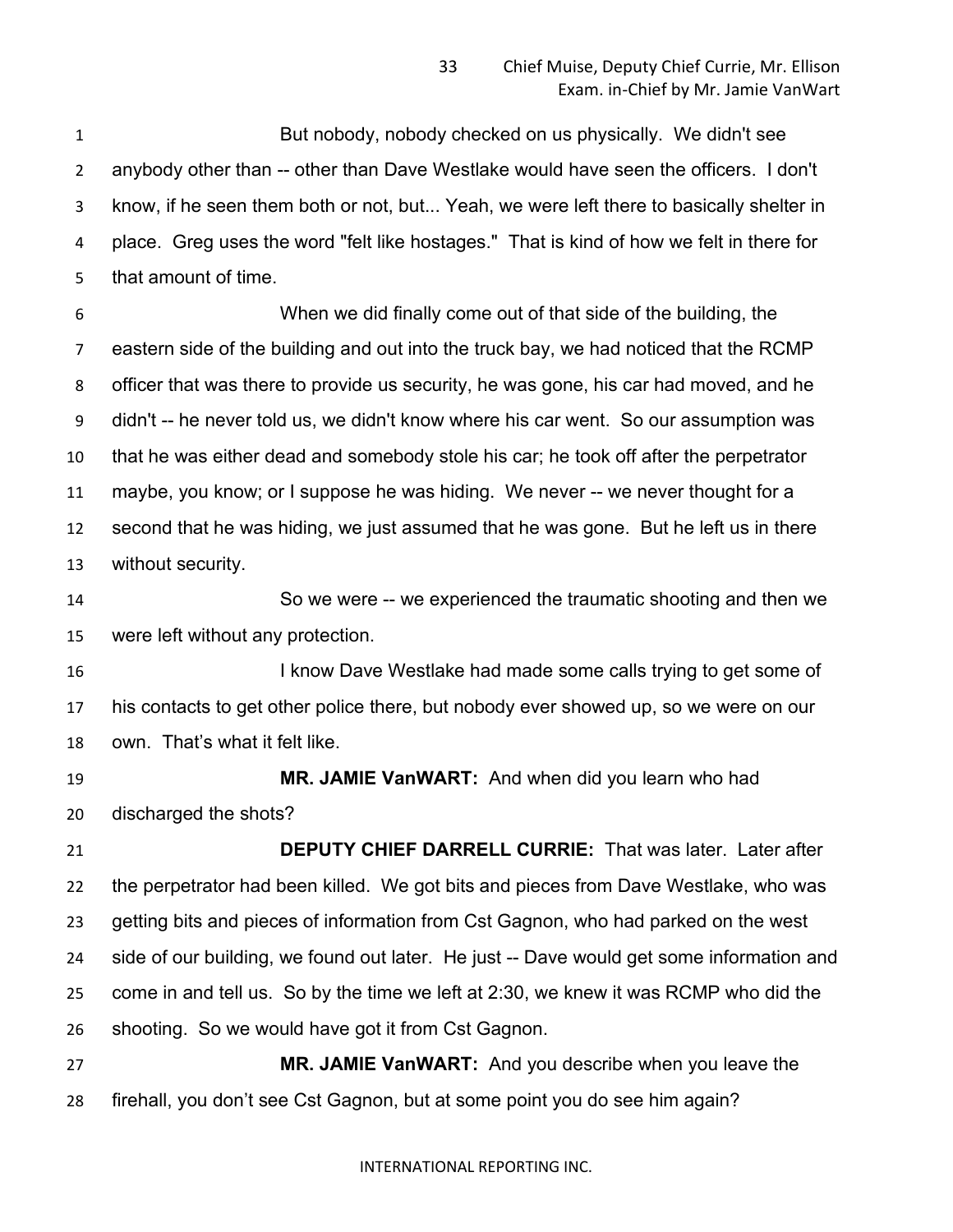| $\mathbf{1}$   | <b>DEPUTY CHIEF DARRELL CURRIE:</b> Yeah, my recollection is that                          |
|----------------|--------------------------------------------------------------------------------------------|
| $\overline{2}$ | it's -- some evacuees returned to the hall. And we knew from the Twitter -- the RCMP       |
| 3              | Twitter feed that the perpetrator was -- whether it was Milford or Enfield, I forget which |
| 4              | time, but we knew he was far enough away, so Dave Westlake went out to greet the           |
| 5              | evacuees. And that's when he discovered the car parked beside the building.                |
| 6              | MR. JAMIE VanWART: And going back, and I'll maybe direct this                              |
| $\overline{7}$ | question at you, Deputy Chief Currie. Chief Currie -- or Chief Muise commented on          |
| 8              | what he heard immediately after the shots were fired when Dave Westlake and other          |
| 9              | people entered the hall. What are your memories of what you heard and the                  |
| 10             | information you learned immediately after the shootings?                                   |
| 11             | <b>DEPUTY CHIEF DARRELL CURRIE: I heard the shots. You can</b>                             |
| 12             | see from the video, I ran from almost the same time Dave was running in the door. I        |
| 13             | heard the shots. I can remember when I heard the shots, how terrified I was, only          |
| 14             | because of what was going on in the area that morning. So yeah, just ran to the inside     |
| 15             | of the building from there.                                                                |
| 16             | MR. JAMIE VanWART: And did you see any of the individuals that                             |
| 17             | entered the building?                                                                      |
| 18             | <b>DEPUTY CHIEF DARRELL CURRIE: No.</b>                                                    |
| 19             | MR. JAMIE VanWART: No.                                                                     |
| 20             | <b>DEPUTY CHIEF DARRELL CURRIE: No. Just Dave Westlake.</b>                                |
| 21             | And that was it. We were hiding by then.                                                   |
| 22             | MR. JAMIE VanWART: Okay. And, Mr. Ellison, do you recall how                               |
| 23             | long after these events occurred that you were hiding and then went to the rest of the     |
| 24             | hall, how long you stayed at the hall afterwards?                                          |
| 25             | MR. RICHARD ELLISON: Not that long. I left the hall and                                    |
| 26             | proceeded to Journey's End Motel.                                                          |
| 27             | MR. JAMIE VanWART: Okay.                                                                   |
| 28             | MR. RICHARD ELLISON: Yeah.                                                                 |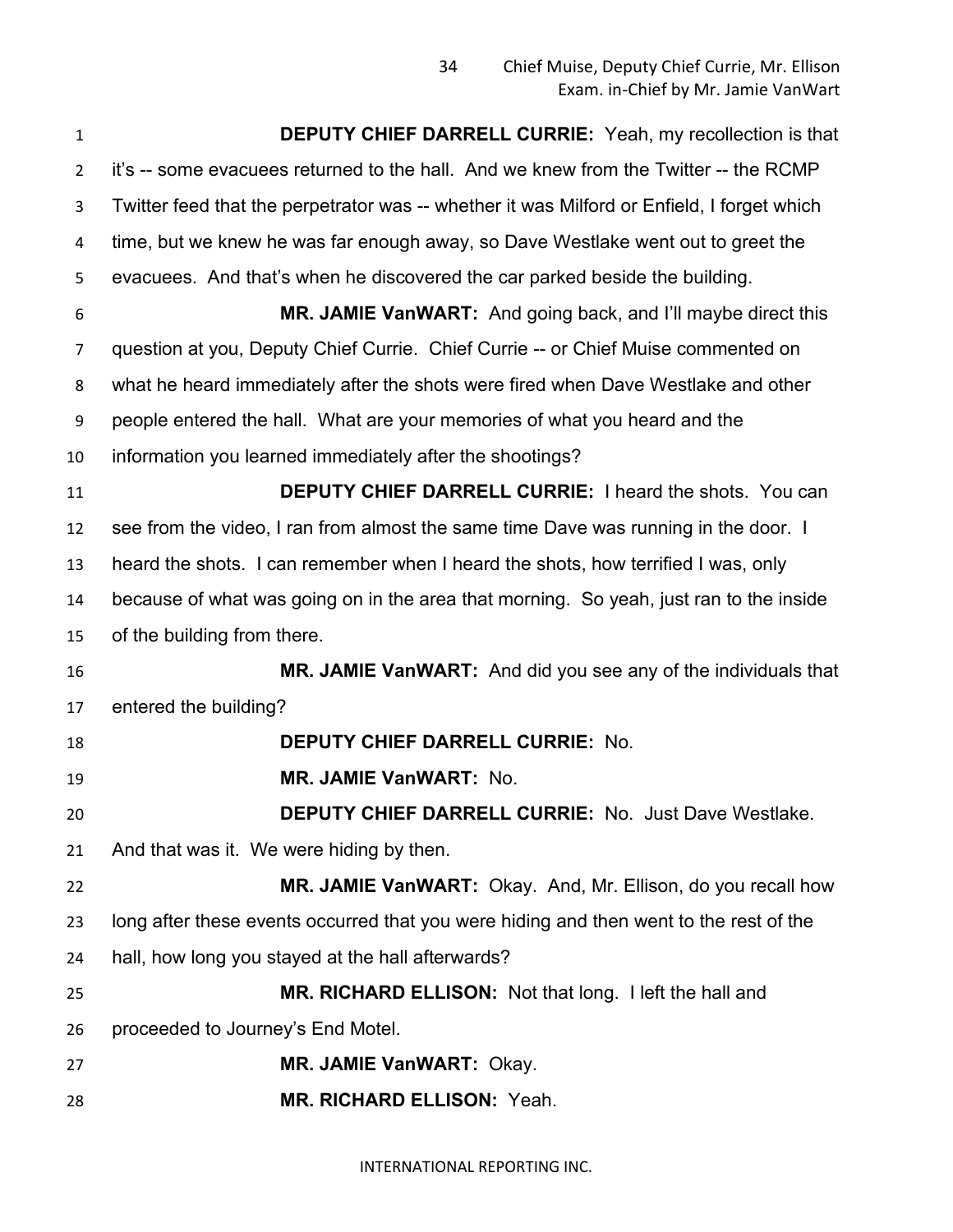**MR. JAMIE VanWART:** And that was something that the Red Cross --- **MR. RICHARD ELLISON:** Red Cross had set up, yeah. **MR. JAMIE VanWART:** --- had arranged for you? I'll direct my next question at Chief Muise again. And -- but I'll ask 6 each of you this question. So how have the events on April 19<sup>th</sup> at the Onslow Belmont Fire Hall, how have they effected you? **CHIEF GREG MUISE:** Quite a bit. I mean, I have been seeing counselling twice a month, sometimes three. I'm on pills to try to calm me down. And I was on one and I had a reaction to it. So I went back to my doctor and she prescribed me another pill. And it took me a while to start that other pill because I wasn't sure what it was going to do to me again. But I'm back on them again. And trouble sleeping at night. I still do. If I get four hours of sleep, that's a good night. All the time thinking about it, every day. Not a day goes by that something doesn't pop in my head. It's just -- it's I have a hard time dealing with it. 16 I -- the fire hall was my second home. Now it's not. It used to be my safe zone. That's probably going to be taken away from me. **I have trouble with being around, like, a group of people.** I feel like I'm suffering all the time, just trying to get my breath just because -- I don't know why that took place, but -- because there wasn't that many people around that day at the hall. But it just seems like I'm just smothering when I'm around a lot of people. **I still do my duties at the hall.** I'm still the chief. A few times I thought about resigning as chief. I talked to Darrell a few times about it and we decided that we'd try staying on for a while and see how things turn out. But seems like this is never going to end for me. It just seems it took part of my life from me and I don't think I'll ever get it back. I fight with it every day. **MR. JAMIE VanWART:** Deputy Chief Currie, April 19<sup>th</sup>, how has it

affected you?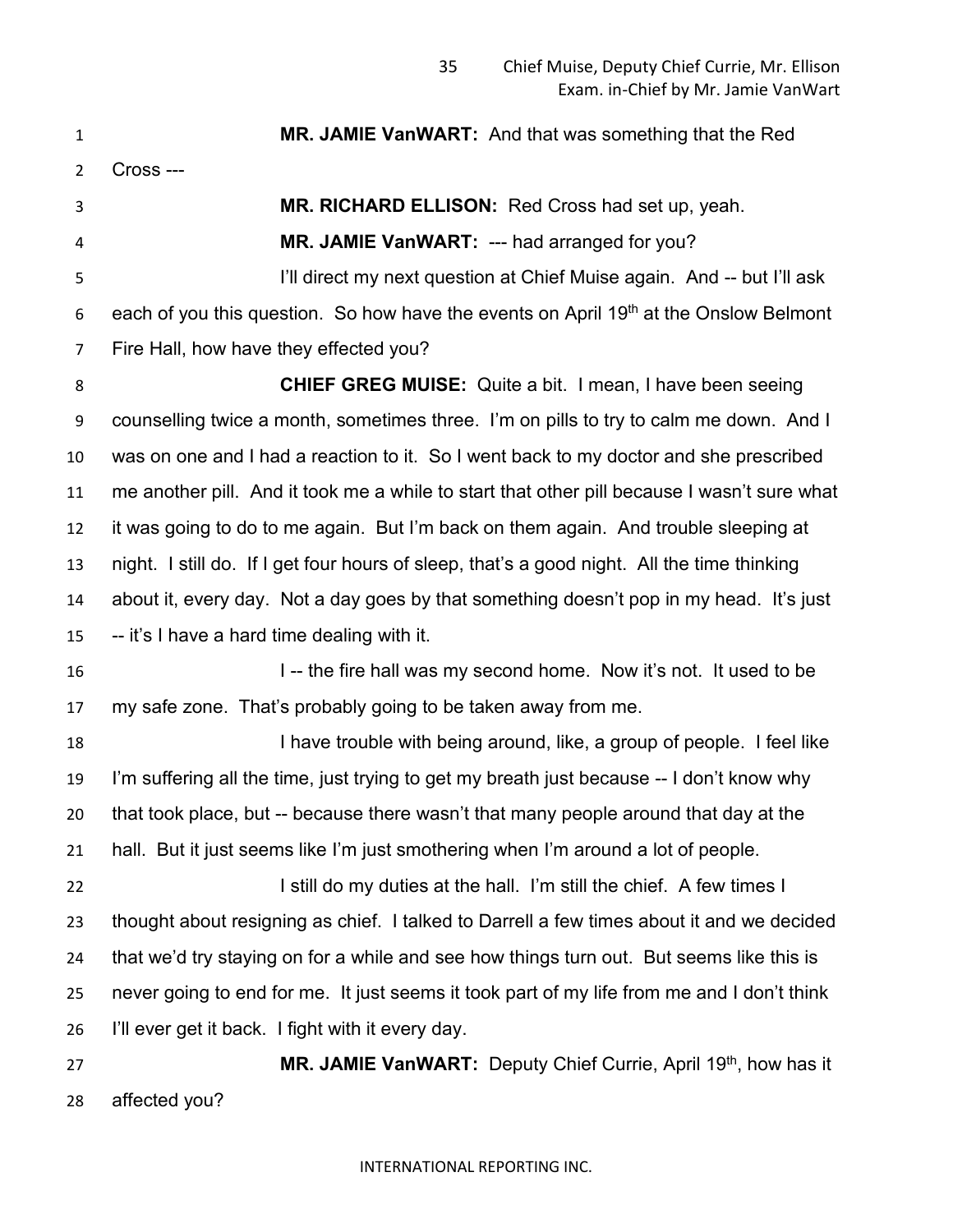**DEPUTY CHIEF DARRELL CURRIE:** I would -- I often think that's a better question to ask my wife or my friends maybe, because they've been impacted by how I've been impacted.

 Similar to what Greg has gone through. I tried some counselling in May after the events happened. I had five counselling sessions then. So that got me through into the summer. The summer just slowly got worse. Worse and worse. Like, constantly thinking about it. I couldn't function. I couldn't focus. So I was getting into some pretty dark spots mentally. So I booked some more counselling sessions through Family Assistance Program. In August, I believe it was, I had to do something because I was slowly getting worse. So I had another seven counselling sessions then. So that's August into the fall. That seemed to help for a little bit.

**I** -- what -- the straw that really broke the camel's back for me was an interview I did with the RCMP. The Hazard Occurrence Team showed up on April 12<sup>th</sup> of 2021, which is obviously almost a year to the day. And I had to do the interview with them. It was a three-hour interview. And that just brought everything back. I managed to get through the year. I'd managed to still be working. So ever since the 12th, which was a Monday, I finished work that week, and I haven't been back to work since, so it's almost a year next week that I've been off.

19 I've been through an 11-week PTSD workshop, 11 afternoons over an 11-week period. That was helpful.

**I take -- the only medication I would have ever taken in the past**  was for a hangover or a sore throat, maybe. I'm on three different medications now, mood stabilizers or some anxiety pills or something. And I was like Greg. I couldn't sleep. I'd be up all night. I'd sit out and have a campfire at 3 o'clock in the morning just because I couldn't function.

 So I -- I talked to my doctor, which is a story I would elaborate on in a bit. And I did -- I did get some medication for sleeping, so I do get some sleep now. And I've been telling Greg he's got to try these -- these pills.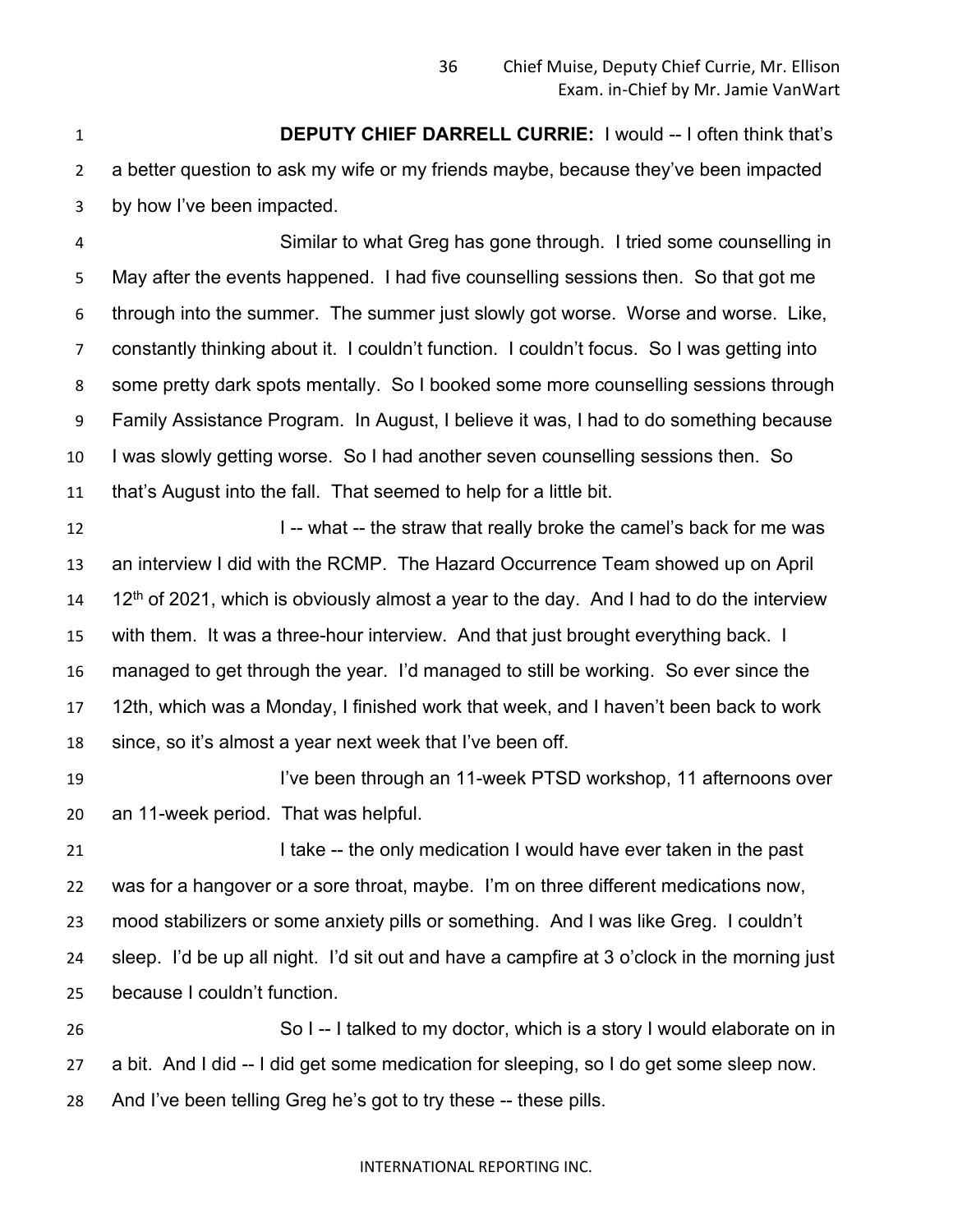| $\mathbf{1}$   | They work good. I don't even hear the pager go off in the middle of                            |
|----------------|------------------------------------------------------------------------------------------------|
| $\overline{2}$ | the night sometimes, so. And I never had that problem before.                                  |
| 3              | But my doctor story, which I think is important because it leads --                            |
| 4              | it's part of the struggles -- the struggle that I had. I didn't have a family doctor. I needed |
| 5              | forms signed for psychologist appointments which, you know, like Greg says, I attend           |
| 6              | two times or three times a month. To get those covered through our insurance, I                |
| 7              | needed to have forms filled out.                                                               |
| 8              | I went to the walk-in clinic and he prescribed me some drugs. That                             |
| 9              | was the first start of my drugs. That was the week of April 12th after the RCMP Hoyt           |
| 10             | investigative team showed up.                                                                  |
| 11             | But I couldn't get my insurance forms signed because I didn't have                             |
| 12             | a doctor. The walk-in clinic wouldn't sign the forms. RCMP -- I was dealing with RCMP          |
| 13             | Victim Services at that time. They had a couple doctors who initially offered to sign the      |
| 14             | forms for me, but then declined because they were out of county. They're not in the            |
| 15             | same county.                                                                                   |
| 16             | So all this time, I couldn't get counselling because I couldn't get the                        |
| 17             | insurance papers form -- signed.                                                               |
| 18             | I'll just -- I'll make a note about the -- you know, there's dozens of                         |
| 19             | 800 numbers that -- that I could have called. I mean, I've been through several of them,       |
| 20             | but I -- all the 800 numbers do and just -- they just talk you off the cliff. That's all they  |
| 21             | do. They don't help long term.                                                                 |
| 22             | They're great -- a great resource and I've used them, but they're                              |
| 23             | not -- they weren't a permanent solution to the problems that I was having, so.                |
| 24             | I was fortunate that a woman -- a doctor at the Truro Hospital heard                           |
| 25             | about my story and she -- she called me immediately and met in a school parking lot            |
| 26             | and signed the forms on the hood of my car so I could have -- get counselling. It was --       |
| 27             | it was that troubling and that hard, and I basically was at wit's end.                         |
| 28             | I was -- again, because I -- I hadn't been going to counselling at                             |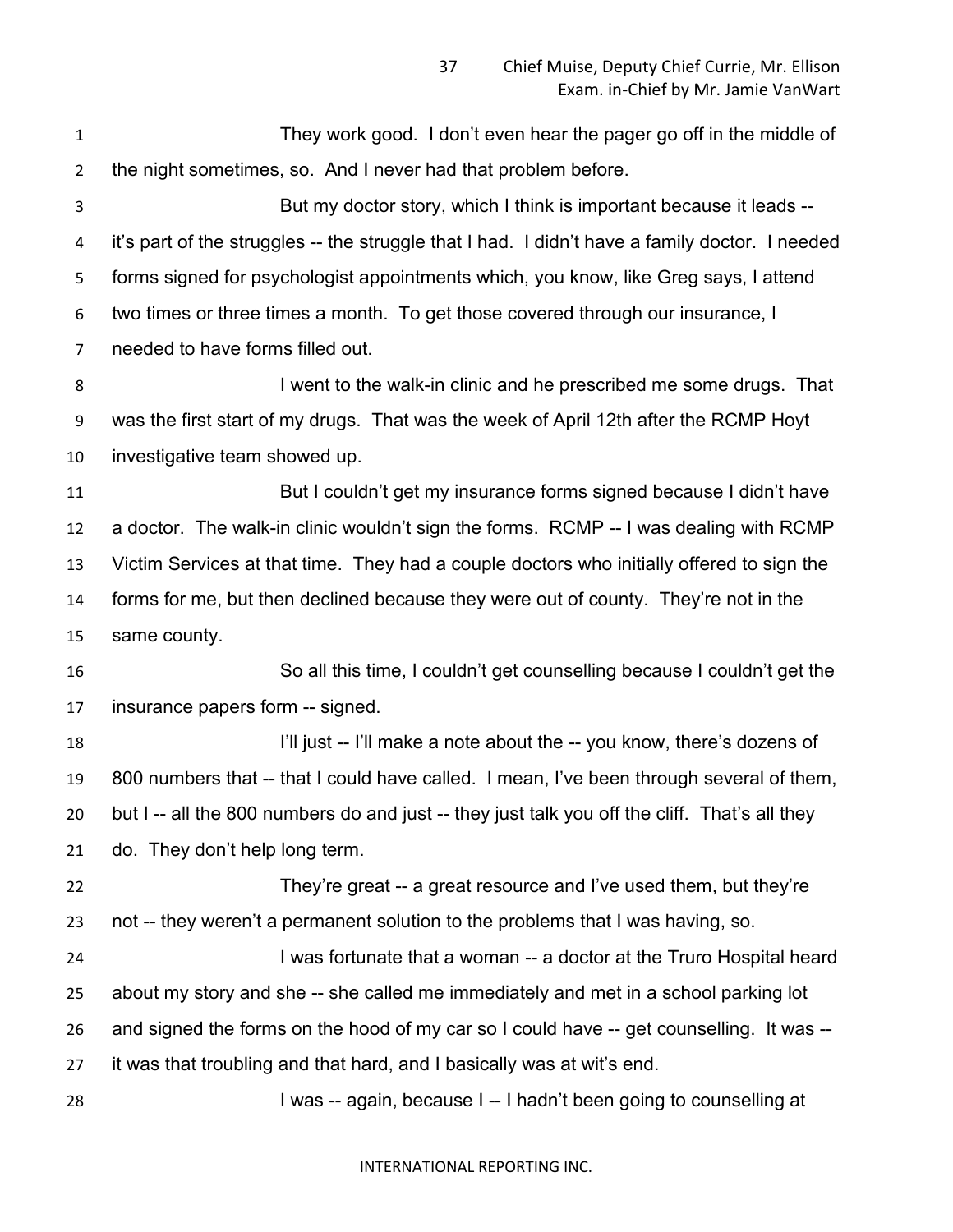that time, you know, your mind goes into some pretty dark holes when -- when you need help and you can't get it. So I was there in some dark holes. Again, I couldn't hardly drive. I couldn't focus on the road. I was scared to death I was going to have an accident. I couldn't concentrate. I couldn't think. I had no memory. I couldn't -- I couldn't finish a sentence. If -- if you asked me to testify last April, I wouldn't have been able to because I couldn't -- I couldn't talk. 8 I got to the point where I -- I felt I had to have a doctor, a family doctor. You know, it's great to advocate for yourself and -- and push through all this stuff, but I needed professional help. So I sent a letter to -- an email off to my MLA and she's familiar with us. She's a -- was a good supporter of the fire service in the county, so I ended up with a family doctor the next day. And that's been helpful because you need the family doctor to make the referrals for the psychiatrists and some of the other important things, the medications. **I did get the psychiatric assessment done.** It helped figure out which medications would be best for me and -- and they were obviously necessary for, you know, forms that needed filled out, so -- for disability, so. 18 I -- I've said it many times and I'll say it here. I didn't -- fortunately, I didn't lose my life that day, but I lost the life that I had. Like Greg has said, it's not -- it's not the same. 21 I don't feel the same. My drugs, obviously, stabilize me, but they stabilize me at a place I don't want to be. I would sooner be -- you know, have happy pills than stabilizer pills. And I guess my doctor says this is not a time to be messing with medication because of this inquiry and stuff, so. It hasn't been easy. I think that might be clear. **MR. JAMIE VanWART:** Well, thank you for that answer, Deputy Chief Currie. I do want to return to some of what you said.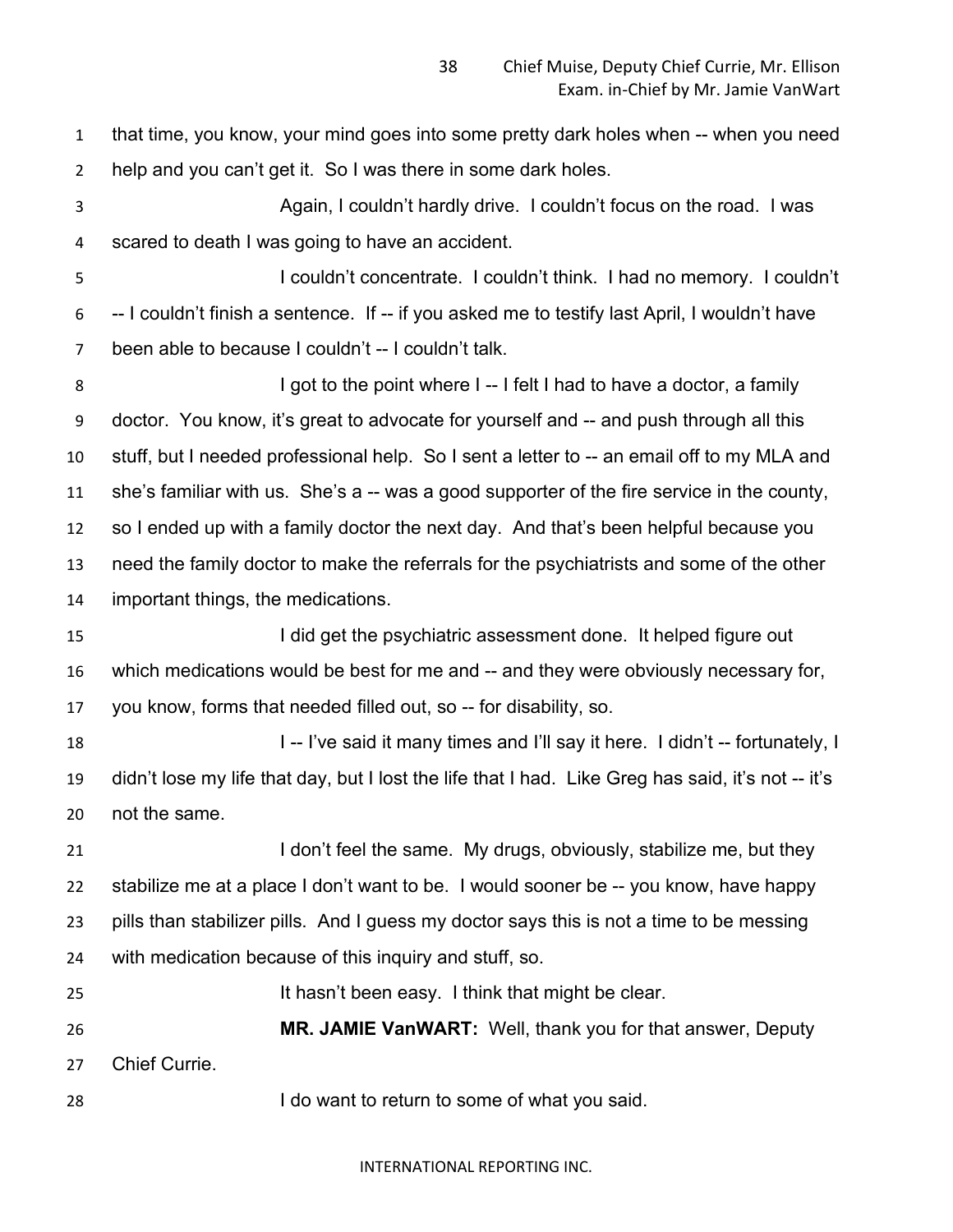| $\mathbf{1}$   | Perhaps before I do that, Mr. Ellison, I -- this is, I know, an entirely                       |
|----------------|------------------------------------------------------------------------------------------------|
| $\overline{2}$ | unfair question. You went through a lot of tragedy on April 18th and April 19th.               |
| 3              | But how did your experience in the Onslow Belmont Fire Hall -- how                             |
| 4              | did that affect you on April 19th?                                                             |
| 5              | MR. RICHARD ELLISON: Well, it affect me in a way that at least                                 |
| 6              | there's still some humanity out there as the way I was welcomed there. And I want to           |
| $\overline{7}$ | thank these gentlemen for the service that they provide for their communities. They're         |
| 8              | the front lines when it comes to health, you know, answering of health, distress, heart        |
| 9              | attacks and things like that. There's a lot of older citizens out there.                       |
| 10             | And -- but my -- my experience with this whole thing is I lost my                              |
| 11             | son, but you have to expect these things to happen because it says right in here that          |
| 12             | these things will happen in these -- the times that we're living in right now.                 |
| 13             | Critical times, hard to deal with. And I just -- I just take it one day at                     |
| 14             | a time and                                                                                     |
| 15             | MR. JAMIE VanWART: And who did you go to for help, Mr.                                         |
| 16             | Ellison?                                                                                       |
| 17             | MR. RICHARD ELLISON: I went up to the mental -- or whatever                                    |
| 18             | you want to call it up in the Colchester Hospital. There's a psychiatric unit upstairs on      |
| 19             | the second floor and I went up there for three counsel sessions, but then I found it           |
| 20             | wasn't really helping me any. It wasn't -- just -- it just wasn't doing the job, like I didn't |
| 21             | need that, type of thing.                                                                      |
| 22             | I -- you know, because I -- like I say, I rely -- I am a Jehovah's                             |
| 23             | Witness. I rely on Him, and He's helped me through this big-time. He will give you the         |
| 24             | strength to ensure these hardships, and yeah.                                                  |
| 25             | And as well, I -- and I don't have a family doctor, by the way, but --                         |
| 26             | but as long as I don't sick, I'll be all right, eh.                                            |
| 27             | MR. JAMIE VanWART: I want to ask -- my next question I want to                                 |
| 28             | ask a few times.                                                                               |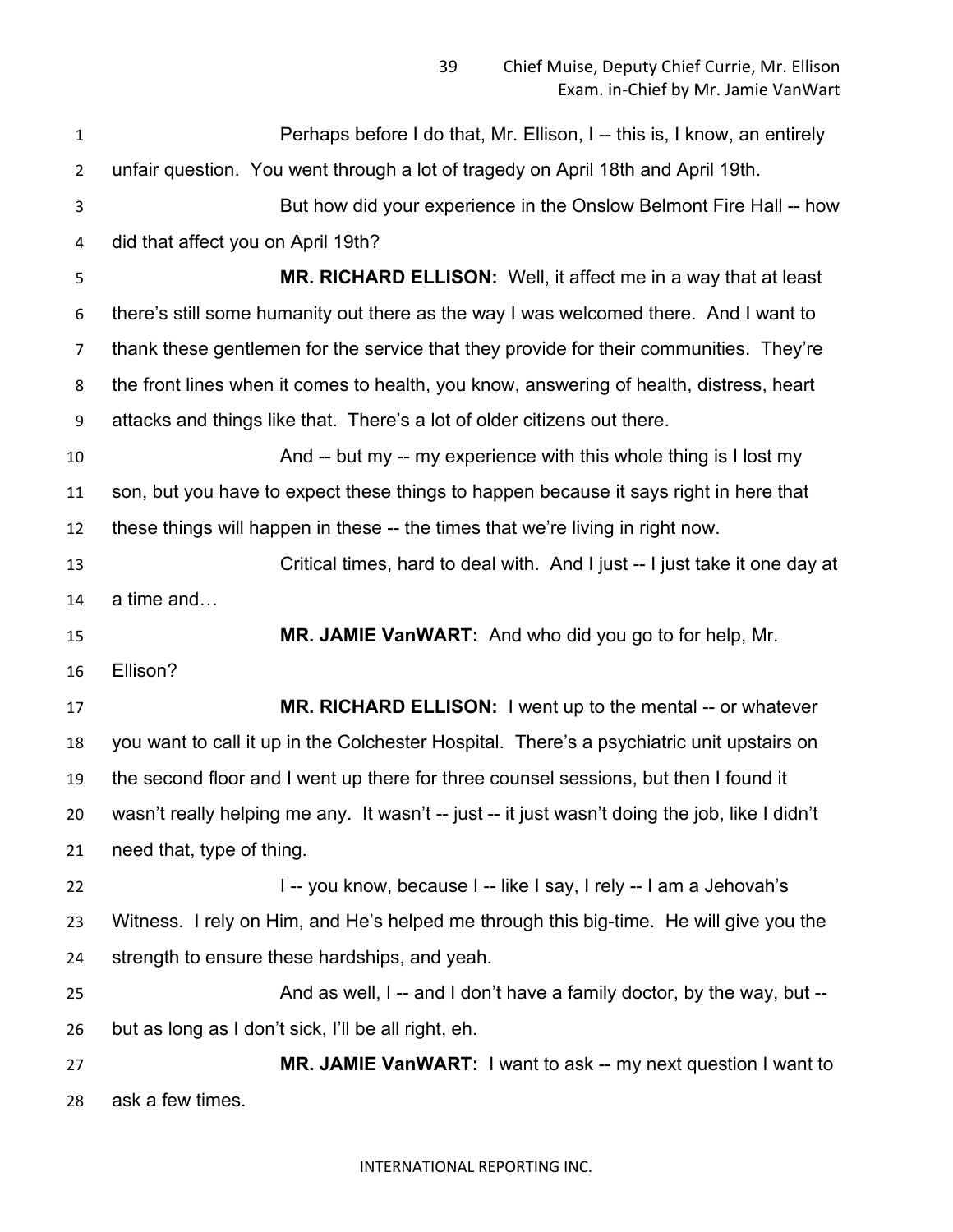**But perhaps if we look back on your experience on April 19th, and I**  want to ask, what do you think would have helped or made a difference? And let me 3 begin, my first version of that question will be, you know, on April 19<sup>th</sup>, leading up to when the shots were discharged, and I'll direct this at, well, first, Chief Muise, what -- is there anything that would have made a difference in that timeframe? **CHIEF GREG MUISE:** Before the shooting? **MR. JAMIE VanWART:** Yeah. **CHIEF GREG MUISE:** No. I mean, we took it as a day that we asked to open our firehall, and up to the shooting, no, I think everything was properly done through Dave Westlake and ourselves. **MR. JAMIE VanWART:** And how about you, Deputy Chief Currie? **DEPUTY CHIEF DARRELL CURRIE:** I don't think anything different would have been done from Greg's point of view or Dave Westlake's. I don't see how -- if we'd have had more information prior to eight o'clock in the morning, that might have made a difference. Hindsight's 20/20. Maybe we wouldn't have opened the hall, maybe it would have been at a different location, but we didn't have that information, so the right decisions were made with the information that was given to us. But I believe had the full information been given to -- through to Dave Westlake, different decisions would have been made. **MR. JAMIE VanWART:** And what type of information would have helped? **DEPUTY CHIEF DARRELL CURRIE:** The gravity of the situation in Portapique, the fact that the perpetrator was not contained. By the simple fact of placing a police cruiser at our hall, there was obviously a threat that we were never made aware of. The car was there for a reason, and we were not -- we weren't made aware of that reason, other than we just assumed they were there taking information from the evacuees. **MR. JAMIE VanWART:** Well, let me direct my next question at you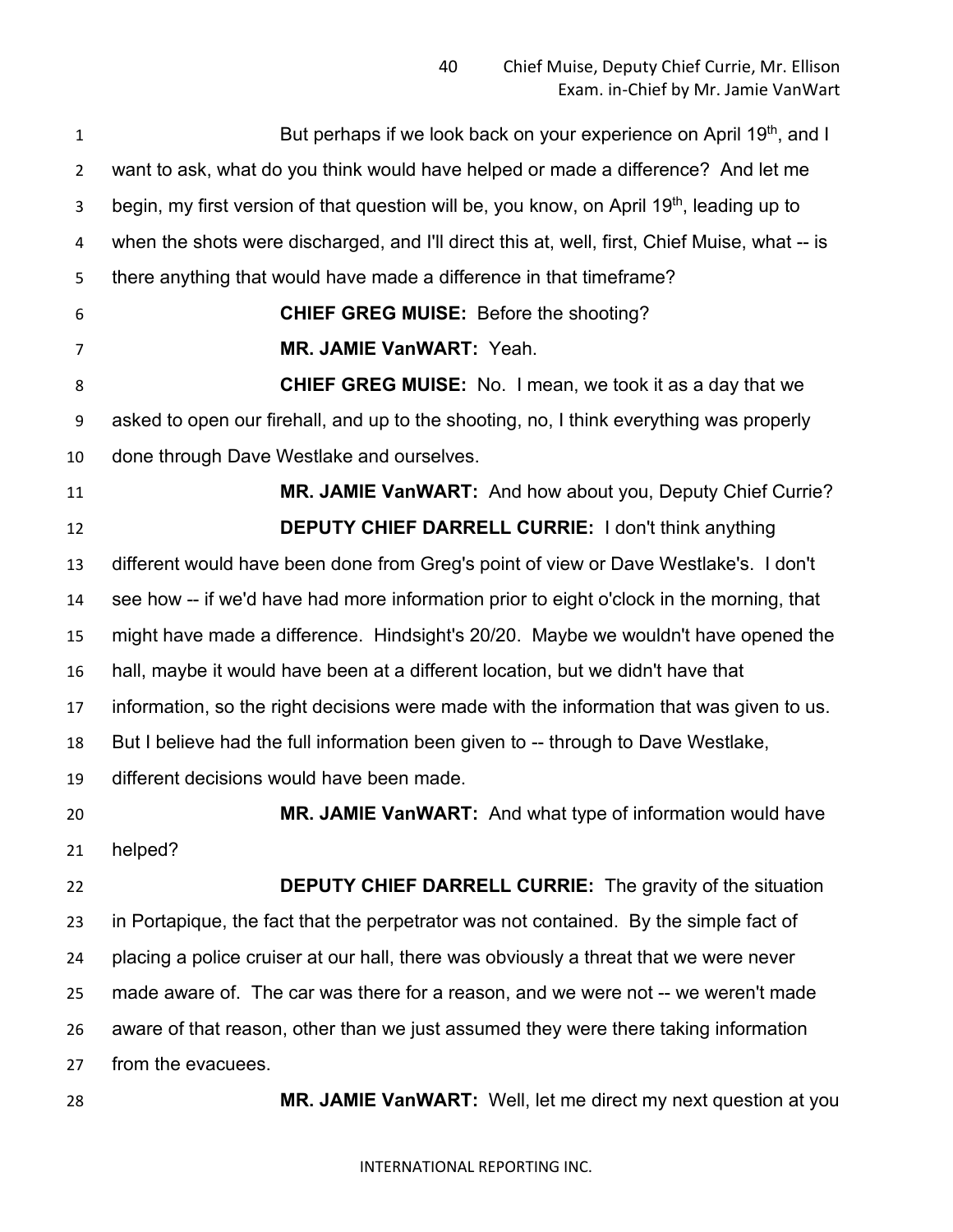again, Deputy ---

# **DEPUTY CHIEF DARRELL CURRIE:** Sure.

 **MR. JAMIE VanWART:** --- Chief Currie. Thank you for sharing 4 about your experience after the  $19<sup>th</sup>$ . I'm interested in your answer to the same question. What do you think would have helped or made a difference in the experience 6 you went through reaching out for help after the 19<sup>th</sup>?

 **DEPUTY CHIEF DARRELL CURRIE:** Well, obviously, having a family doctor is helpful. I wouldn't have -- probably not gone through near the amount of personal trauma and mental health crisis, I'll call it, that I went through if I had somebody -- a medical professional that would be there to, you know, to assist me and walk me through what I needed. You know, fortunately, you know, my wife and family and friends were there when I needed them. But I think not having the family doctor is the biggest problem for me. That's where you get referrals to the help that you need. I said it before, I mean, there's dozens of 800 numbers. We got stacks of them at the hall, cards you can pick up. There's -- they're posted here, you know, on the Mass Casualty website. And to me, they just talk you off of the ledge. That's all you do, so you're good for another day, but tomorrow's a new day, and it's going to start all over. Somebody needs to manage that stuff.

 **MR. JAMIE VanWART:** I do have another version of the same question, but before I move on to that, did you want to -- do you have anything to add, Mr. Ellison?

 **MR. RICHARD ELLISON:** Things have to change in this country. You know, when you talk about safe communities, well, you got to -- people like -- Gabriel showed me those firearms that he had illegal and he might as well -- might as well have been after Christmas him showing me a pair of skates. He had no fear of the law whatsoever, and he did what he did, and he got away with it until they caught up with him, like, almost, like, a Sunday drive type of thing, and just unbelievable.

**MR. JAMIE VanWART:** My next version of this question is, as far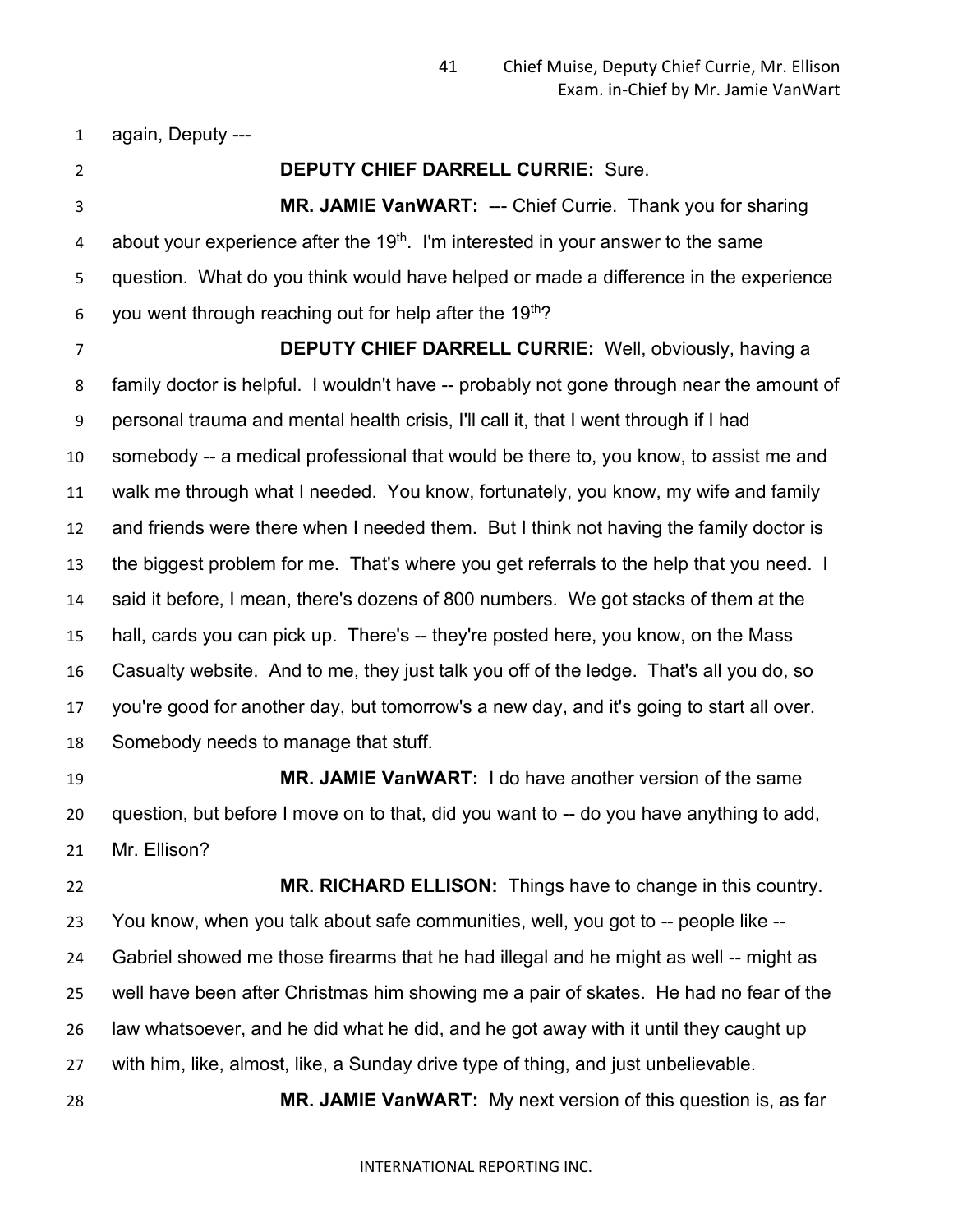as about learning about what happened at the firehall, and how you gained to find out what actually happened, that information, what do you think could have been done better in that regard? And I'll invite anyone to answer this question first.

 **CHIEF GREG MUISE:** If we had -- what could have been done, I think if we had of known that the shooter was out there earlier, like Darrell said, I don't think our firehall was the proper spot to put plain people if he was in this area, because he was on a road that would lead anywhere, like, towards the firehall. If he'd known that all the people from Portapique was going to our firehall for comfort zone, it wasn't the right spot for it, I don't think. If there had have been a alarm went out saying that there's a shooter in the area, like, in the Portapique or whatever area they -- they want -- or that would have helped a lot of people. I mean, they made these alert, every once in a while you'd be sitting at home and the alert would go off, and it scares the frigging life out of you because you have no idea what was going on, but it's just the test. But why wasn't it used that night, or that day?

 **MR. JAMIE VanWART:** I guess I'll -- apologies. My question was fairly open. Let me make it a bit more direct. But as far as your experience, Chief Muise ---

**CHIEF GREG MUISE:** Right.

**MR. JAMIE VanWART:** --- in learning about -- after the shooting has occurred at the hall ---

**CHIEF GREG MUISE:** Right.

 **MR. JAMIE VanWART:** --- the process by which you learned about what actually happened, do you have any comment about your experience in that regard? Any comment about anything that would have changed your experience? **CHIEF GREG MUISE:** I would definitely look at it again, I mean, as far as opening the firehall. I mean, it's always open for EMO, for the county, but there would probably be some changes made in that regard to open that hall, so I don't know if that's what you're looking for.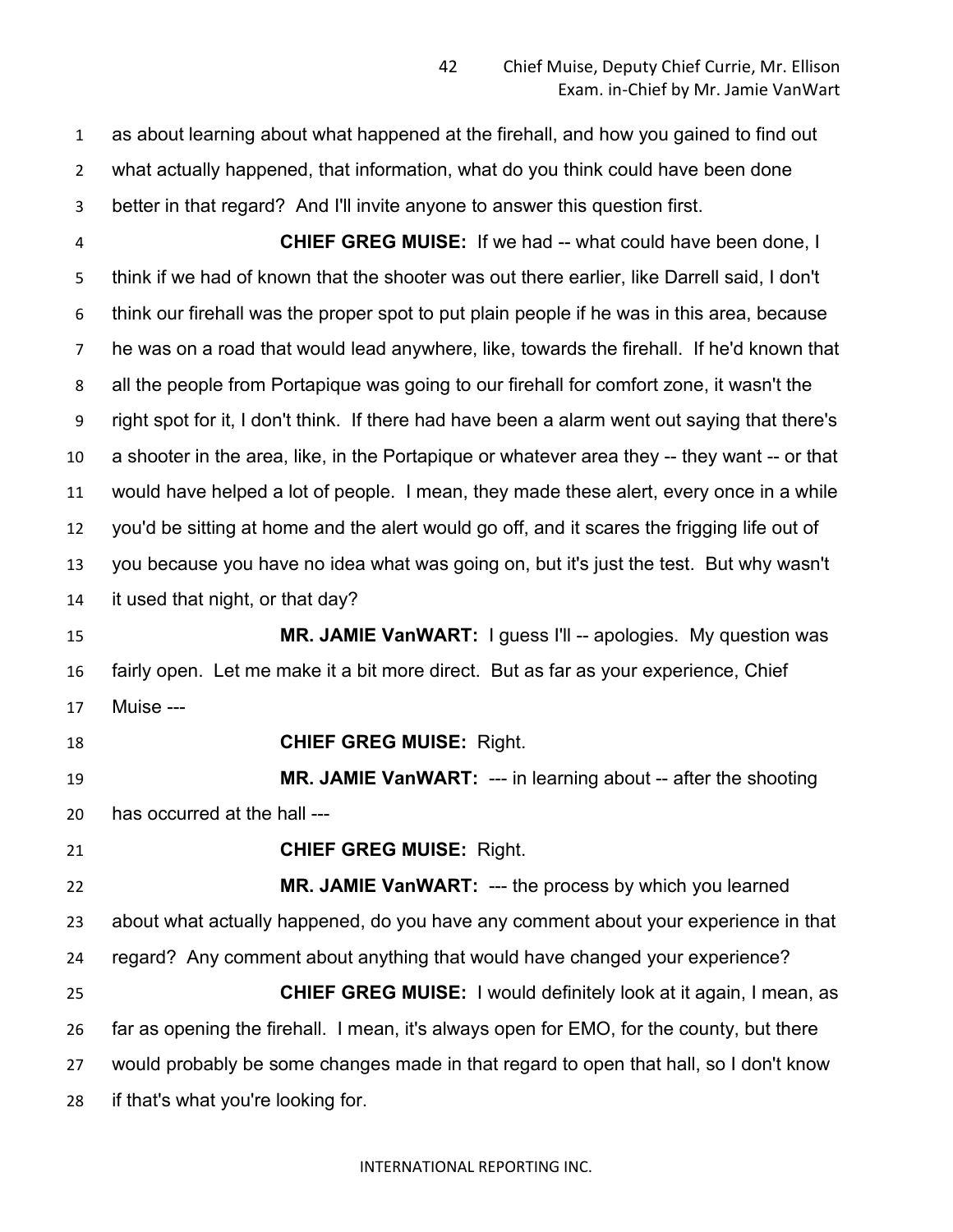**MR. JAMIE VanWART:** Well, I apologize. I don't know if I made it clear, but, Deputy Chief Currie, do you have any comments about the process by which you learned about what happened in the hall and your experience in the aftermath of April 19?

 **DEPUTY CHIEF DARRELL CURRIE:** Well, the -- I guess there was no -- that I recall, I mean, there was no notification or nobody officially came out and said what happened and -- is that sort of what you're looking for?

**MR. JAMIE VanWART:** Yes.

 **DEPUTY CHIEF DARRELL CURRIE:** Yeah, nobody -- it's not like somebody showed up at the firehall the next day and said, "Oh, we're really sorry that we shot up your firehall, and here's a cheque for \$43,000." There was nothing. In the middle of May, we had a visit from Chris Leather, and Al Carroll, and Arch Thompson. I think they were staff sergeants and chief superintendent. They showed up, just -- you know, I like to say they just -- they just showed up to see the handiwork of their constables is -- that's all they did. They didn't -- they didn't offer RCMP Victim Services. They made the offers of "If there's anything we can do to help", you know, "here's our card." But you know, unbeknownst to us at the time, you know, we should have been offered services through RCMP Victims Services.

 When the HOIT, the HOIT people showed up to do their investigation, they were, if I can use the word "appalled", I guess. They were appalled that we had never been offered any help through the RCMP. And that's how I mentioned earlier that I -- we did engage with the RCMP Victims Services a little bit at the end, but that's -- that was a year later. So it was too little, too late at that point. Does that --- **MR. JAMIE VanWART:** Thank you. **DEPUTY CHIEF DARRELL CURRIE:** --- answer your question a

little?

**MR. JAMIE VanWART:** Yes. Thank you. So this morning, I've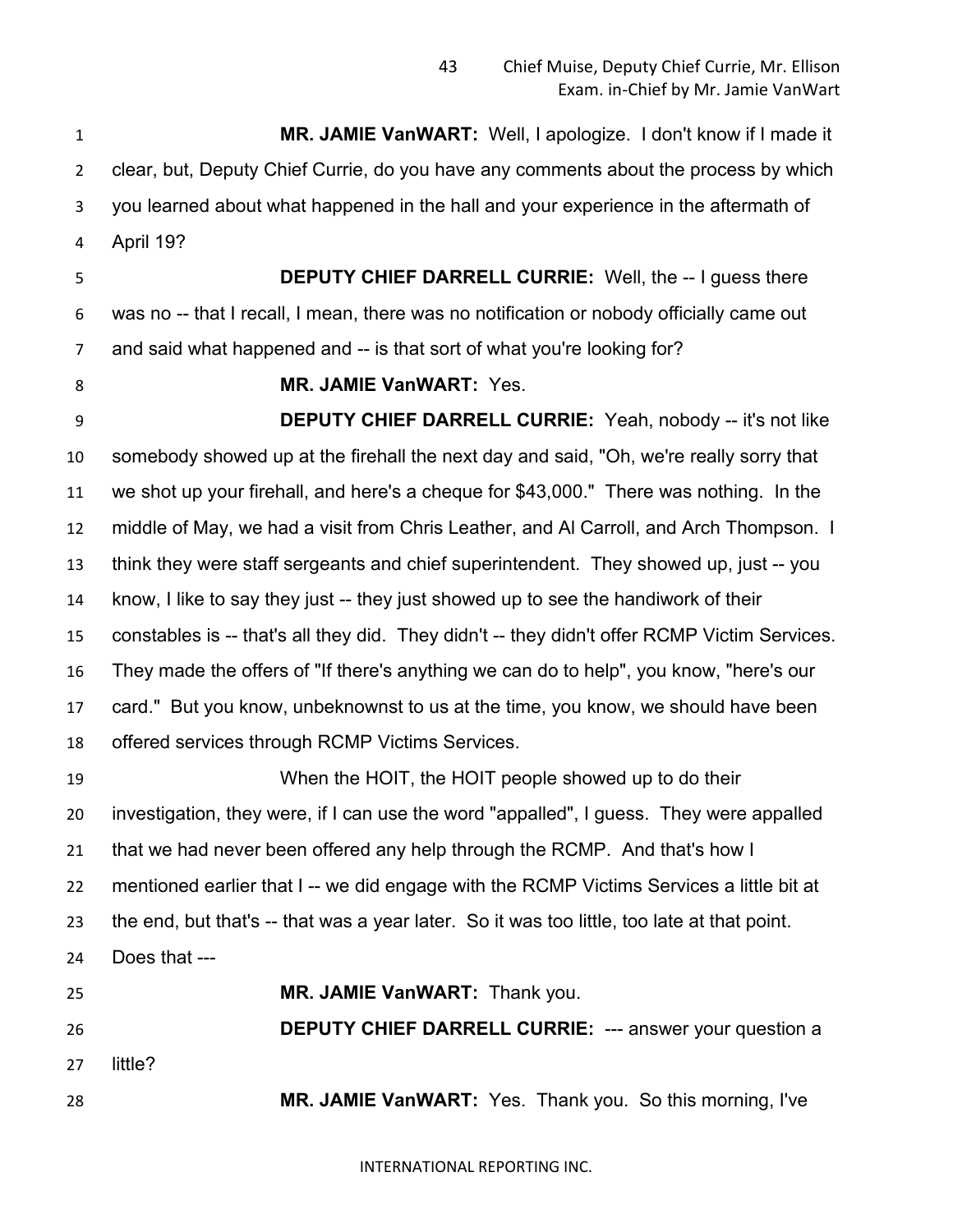been asking you questions and -- about April 19th, the time before Mr. Ellison arrived, when Mr. Ellison arrived, when shots were fired at the hall, how that affected you, your experience accessing services. We've invited you to come from out of town to drive in this morning and share your story in a very public, large convention hall. And I just want to make sure you have the opportunity if during the course of me asking you these series of questions is there anything that you weren't able to share with the Commission on this topic that you would like to do so now?

 **DEPUTY CHIEF DARRELL CURRIE:** Go ahead if you've got something. You're the chief.

**CHIEF GREG MUISE:** I don't have a lot.

 **DEPUTY CHIEF DARRELL CURRIE:** Go ahead if you've got something to say.

 **CHIEF GREG MUISE:** The only thing I would like to say, we were left there, at our hall, for 11 months before anybody really had a chance to talk to us, that wanted to talk to us, and I don't think that the RCMP wanted anything to do with the firehall. I think they were shoving us under the table, hoping this would go away, but I don't think they realised what they put us through. Some day, I hope I can look back and say, "Well" -- I'm hoping I'll get through this. I'd also like to thank my wife, too, for putting up with me with this -- for two years of me being like this. I'm hoping things will get better. I think that's all I need there.

You can go for it now if you want to.

 **DEPUTY CHIEF DARRELL CURRIE:** No. I only had a couple of things that didn't fit into any of the -- any of your questions, and you know, I know we discussed this earlier, but it -- it's similar to something Greg said. But I found the whole -- the Commission, the inquiry has for me been nothing -- been nothing near trauma- informed. It's been, you know, not transparent. You know, my legal counsel has to fight to get witnesses, people that are important. Important documents are buried, you know, deep within thousands of pages of reference material that don't seem to fit a nice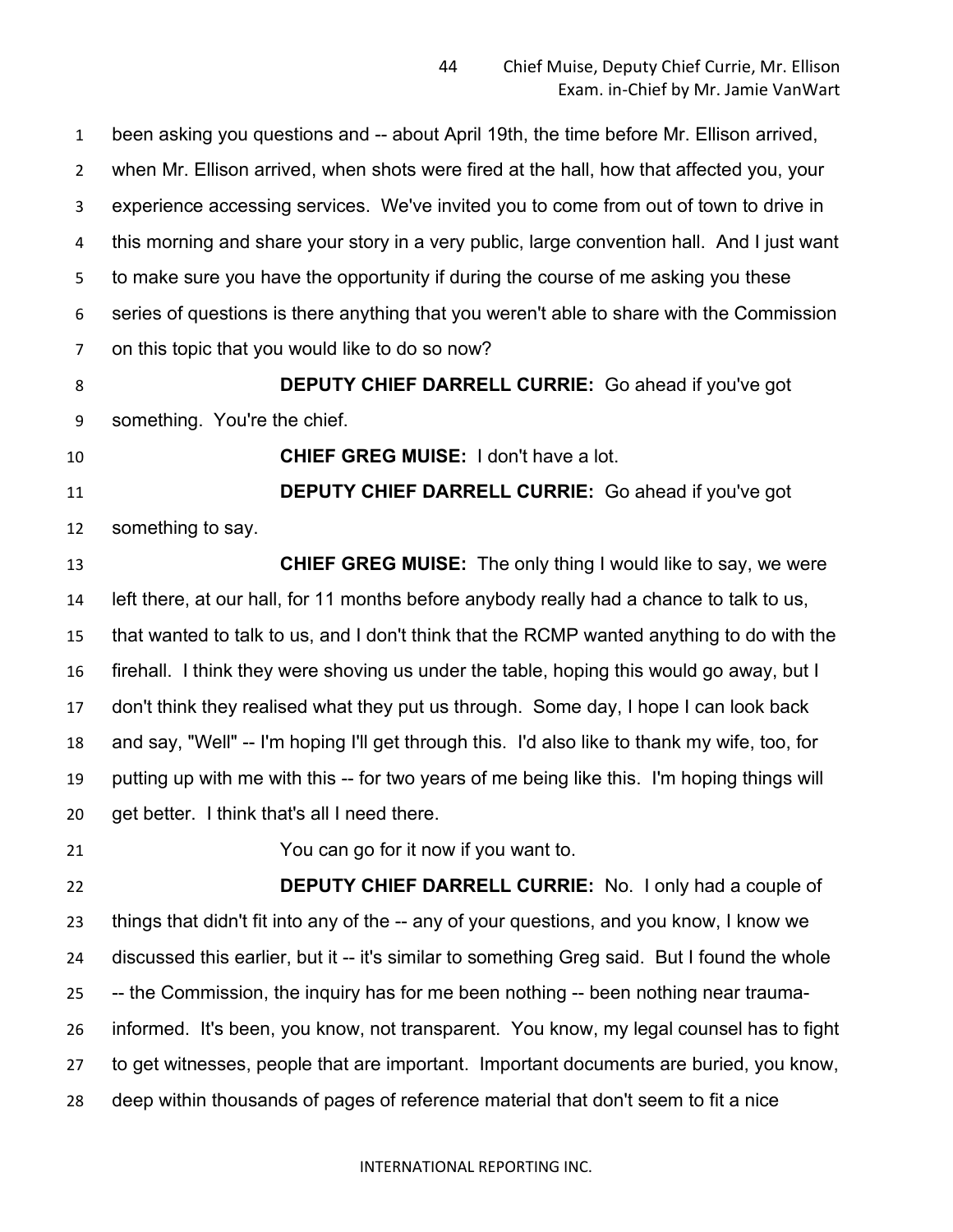PowerPoint presentation. That has all added to my stress. The least stressful day, probably, so far with this inquiry is today and me sitting here because I think there should be more of me and more of Greg and more of Mr. Ellison sitting here. PowerPoint presentations are nice, but there's so much missing, and people don't have time to sift through Foundational Documents and reference material to get to the real story. So that's been troubling for me. And the only other thing, I have to say it because I've said it in all of my -- in all of my interviews, I don't believe the story that's been told by at least one of the RCMP officers on the outside. My opinion, obviously, but based on witness testimony from the other witnesses, the stories don't line up. So I -- I have been really troubled by that because it really bothers me that a member of the RCMP may -- may have lied. I can't obviously confirm that, I'm not -- I don't -- I didn't question them, but I've read lots of witness statements and things don't line up. **MR. JAMIE VanWART:** Well, thank you, Deputy Chief Currie, for sharing that part of your experience as well. 16 16 I think at this point what I would propose we do is take a break for lunch, and have what we call a "caucus", and after that time, there may be some more questions from the Commissioners and from myself as well. Unless, the Commissioners, did you have questions you wished to address at this time before we break? **COMMISSIONER MacDONALD:** Well, thank you so much, and thank you so much, gentlemen. Just before we break, just maybe you, Mr. Ellison, if you have anything you would like to add, the same question that was asked of the chief and the deputy chief. **MR. RICHARD ELLISON:** The only thing I can say or the really -- well, it's hit me, I have had to live with this until the day I die, is what happened down in my neighbourhood. At one point, my son was laying dead on the road. Lisa McCully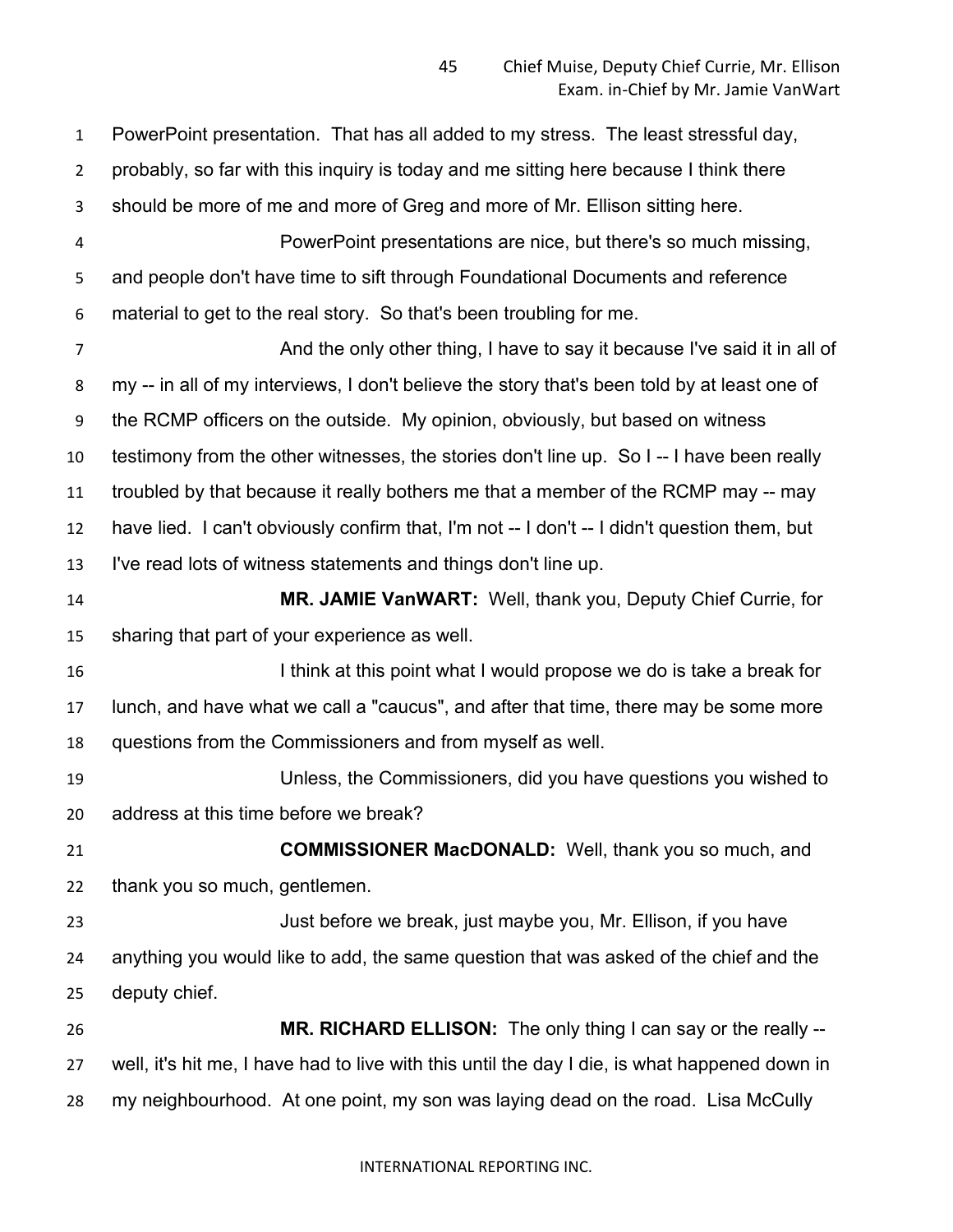was laying dead on her lawn. Greg Blair and his wife were dead on their property, and he tried to burn their house down, like he did other places. And then just not very far from there, there was two more people that were shot to death and their house was burned down and there was a vehicle there burned right in the yard with it. And if you want to see anything clear, anything close to that, turn your TV on and watch what's going on over in the Ukraine and you'll see the -- you'll see it.

 And that's -- and it should never have happened in this country. I -- like I'm not too happy about the... You know, the people talk about front line or safe communities, well how can they be safe when there is no laws to prevent what happened in Portapique and in Wentworth and at the Onslow Belmont Fire Brigade? It should never have happened. That's the whole -- that's the bottom-line right there. And not in Canada, no, not with the gun laws they have. But see, they only apply to law- abiding citizens. You got to get the criminals first, and there's your front line, and to keep your communities safe and your children.

**COMMISSIONER MacDONALD:** Thank you so much, sir.

 Well, thank you again, gentleman, and thank you, Mr. VanWart. As we do typically with the witnesses, we will give the counsel an opportunity to meet and just to make sure there aren't any missing questions. And -- so if you don't mind we really appreciated your being here and sharing your stories. But if you don't mind staying with us over the lunch hour, because there may be some further questions after the lunch hour.

 But we will take the opportunity, Mr. Van Wart, for the lunch hour to -- or specifically the lunch hour and 45 minutes to allow you to meet with counsel and we will return at 1:45. If you need more time, just let us know.

Thank you so much, and thank you again, gentlemen.

**REGISTRAR DARLENE SUTHERLAND:** Thank you.

 The proceedings are now on break, and counsel will caucus, and the proceedings will resume at 1:45.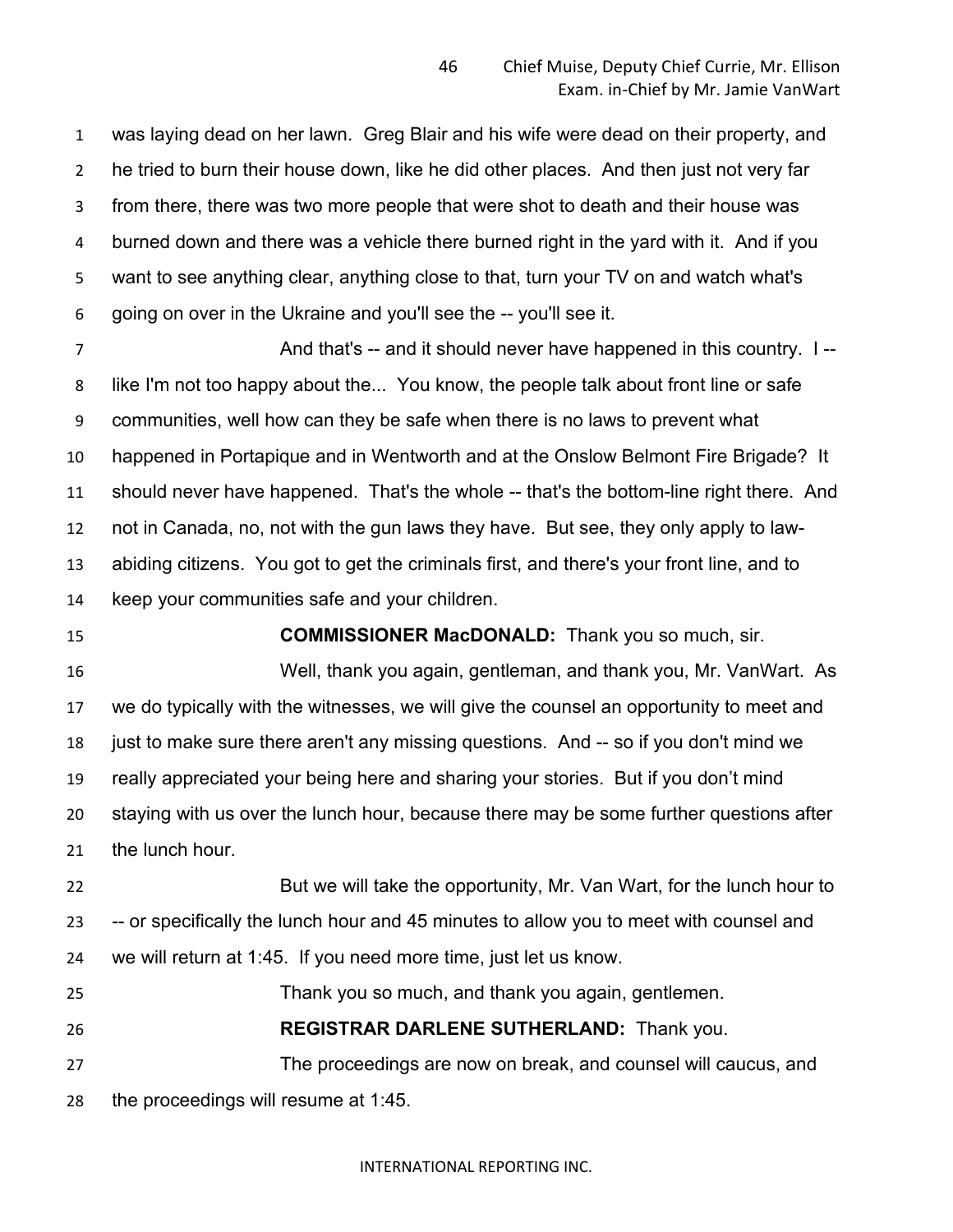- --- Upon breaking at 12:01 p.m.
- --- Upon resuming at 1:47 p.m.

| 3  | <b>REGISTRAR DARLENE SUTHERLAND: Welcome back.</b>                                          |
|----|---------------------------------------------------------------------------------------------|
| 4  | The proceedings are again in session.                                                       |
| 5  | <b>COMMISSIONER MacDONALD:</b> Thank you.                                                   |
| 6  | Mr. Van Wart?                                                                               |
| 7  | <b>MR. JAMIE VanWART:</b> I invite our three witnesses from this                            |
| 8  | morning to return to the stage, and perhaps we'll give them a moment to do that.            |
| 9  | (SHORT PAUSE)                                                                               |
| 10 | <b>CHIEF GREG MUISE, Resumed:</b>                                                           |
| 11 | <b>DEPUTY CHIEF DARRELL CURRIE, Resumed:</b>                                                |
| 12 | <b>MR. RICHARD ELLISON, Resumed:</b>                                                        |
| 13 | --- EXAMINATION IN-CHIEF BY MR. JAMIE VanWART, (Cont'd):                                    |
| 14 | MR. JAMIE VanWART: Well, thank you again, gentlemen, for                                    |
| 15 | returning. I hope you had an opportunity to have something to eat and have a break.         |
| 16 | <b>DEPUTY CHIEF DARRELL CURRIE: Yeah.</b>                                                   |
| 17 | <b>MR. JAMIE VanWART:</b> I just remind you that earlier in -- as we                        |
| 18 | began these proceedings with your evidence this morning you took an oath to -- and          |
| 19 | swore to tell the truth, and that's still -- you're still bound by that.                    |
| 20 | <b>CHIEF GREG MUISE: Yeah.</b>                                                              |
| 21 | MR. JAMIE VanWART: After a break and having an opportunity to                               |
| 22 | meet with Participant Counsel, I do have some follow-up questions that I will ask, and I'll |
| 23 | try my best to identify who I'm asking, but certainly if anyone has a comment with          |
| 24 | regards to any of the questions I ask, please feel free to add anything.                    |
| 25 | My first question, I'll direct it to Deputy Chief Currie.                                   |
| 26 | With regards to being at the Fire Hall in the morning, when I think                         |
| 27 | you referenced that Cst. Gagnon showed you some photographs?                                |
| 28 | <b>DEPUTY CHIEF DARRELL CURRIE: Yes.</b>                                                    |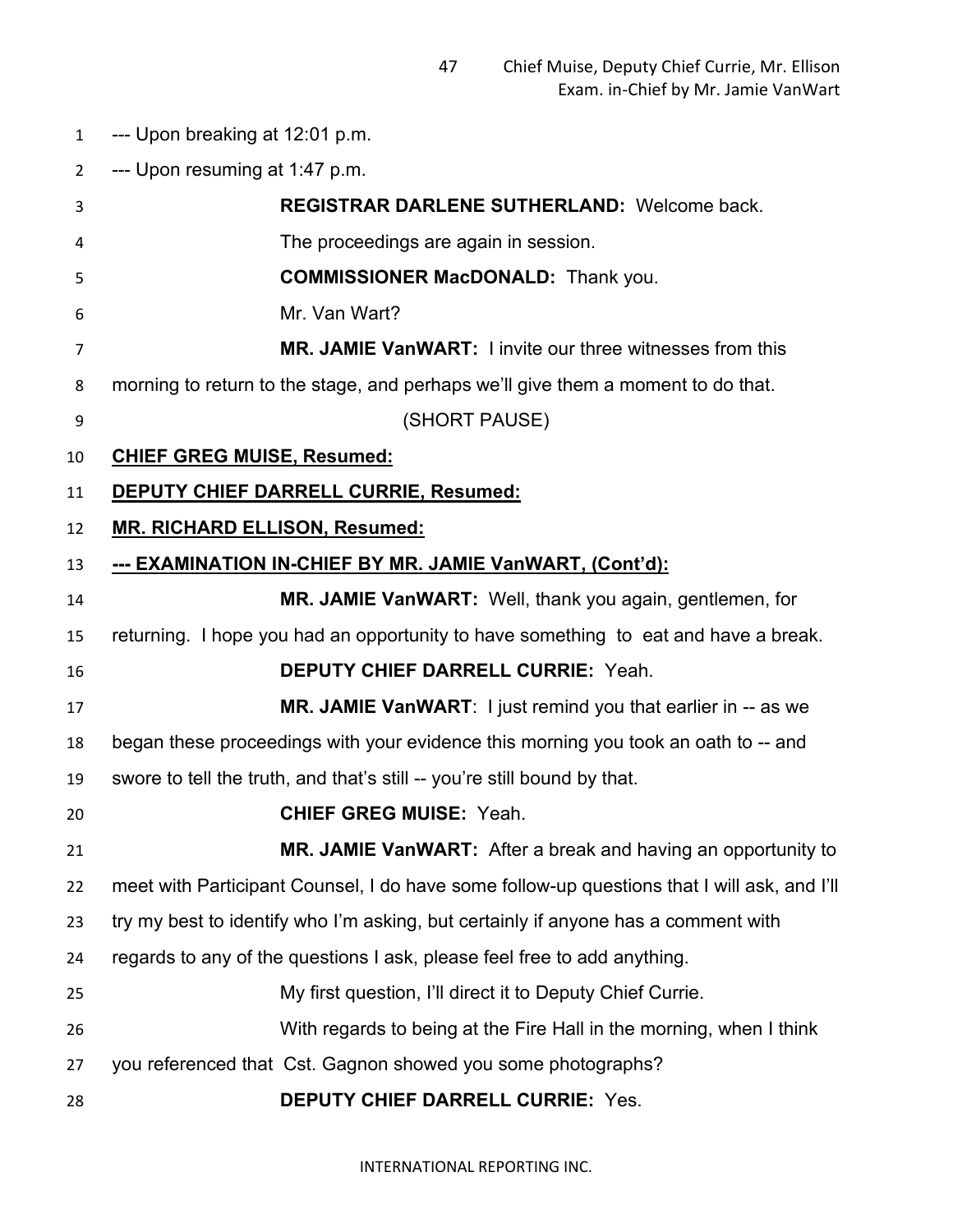| $\mathbf{1}$   | MR. JAMIE VanWART: Could you clarify; what were the                |
|----------------|--------------------------------------------------------------------|
| $\overline{2}$ | photographs that Cst. Gagnon showed you?                           |
| 3              | <b>DEPUTY CHIEF DARRELL CURRIE:</b> It was one photograph on       |
| 4              | his phone. It was a picture of the perpetrator.                    |
| 5              | MR. JAMIE VanWART: Okay. And who was there with you when           |
| 6              | he showed you the photograph?                                      |
| 7              | <b>DEPUTY CHIEF DARRELL CURRIE: I don't recall. I believe Greg</b> |
| 8              | was there.                                                         |
| 9              | MR. JAMIE VanWART: Do you remember seeing any                      |
| 10             | photographs, Chief Muise?                                          |
| 11             | <b>CHIEF GREG MUISE:</b> No, I've never seen these pictures.       |
| 12             | MR. JAMIE VanWART: okay.                                           |
| 13             | <b>CHIEF GREG MUISE:</b> It's just what Darrell told me later.     |
| 14             | MR. JAMIE VanWART: Okay. And what about Dave Westlake,             |
| 15             | was he present?                                                    |
| 16             | <b>DEPUTY CHIEF DARRELL CURRIE: I don't remember.</b>              |
| 17             | MR. JAMIE VanWART: Okay. During the course of that day, did        |
| 18             | Cst. Gagnon ever show you further photographs?                     |
| 19             | <b>DEPUTY CHIEF DARRELL CURRIE: Not me.</b>                        |
| 20             | <b>CHIEF GREG MUISE:</b> No, not me either, no.                    |
| 21             | MR. JAMIE VanWART: Okay. And Deputy Chief Currie, you had          |
| 22             | indicated that throughout the day that you were following Twitter? |
| 23             | <b>DEPUTY CHIEF DARRELL CURRIE: Yes.</b>                           |
| 24             | MR. JAMIE VanWART: Okay. And did you view any photographs          |
| 25             | from the Twitter feed on the 19 <sup>th</sup> ?                    |
| 26             | <b>DEPUTY CHIEF DARRELL CURRIE:</b> I did, yes. I seen the picture |
| 27             | of the car ---                                                     |
| 28             | MR. JAMIE VanWART: Okay.                                           |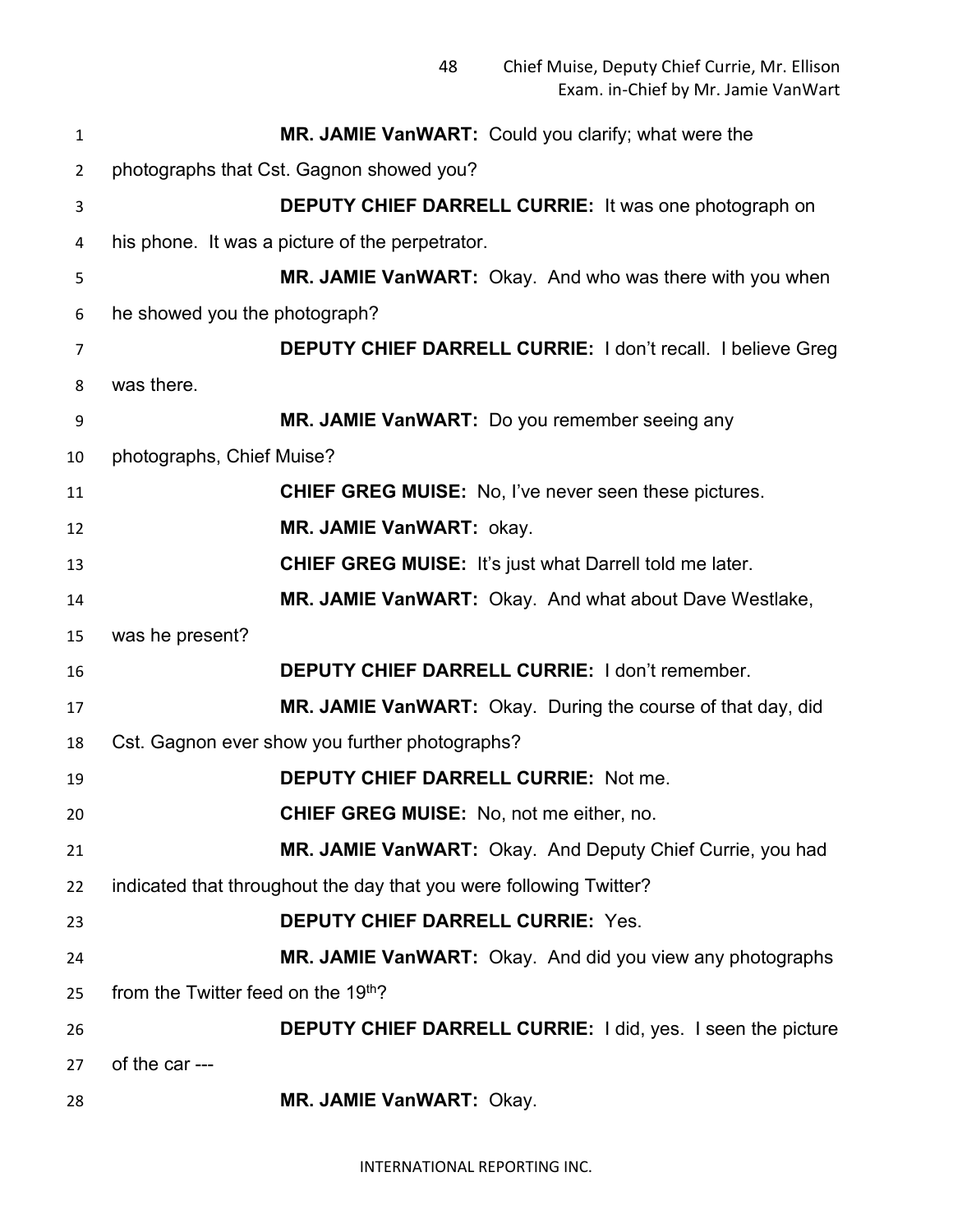| $\mathbf{1}$   | <b>DEPUTY CHIEF DARRELL CURRIE: --- taken from the back.</b>                                 |
|----------------|----------------------------------------------------------------------------------------------|
| $\overline{2}$ | MR. JAMIE VanWART: And can you describe the picture you                                      |
| 3              | saw?                                                                                         |
| 4              | <b>DEPUTY CHIEF DARRELL CURRIE:</b> It was a picture of the mock                             |
| 5              | RCMP cruiser. It was taken in, like, a workshop of some sort, from the back passenger-       |
| 6              | side corner. You couldn't see the front of the car in that picture.                          |
| 7              | MR. JAMIE VanWART: Okay. And was it an explanation that this                                 |
| 8              | was what the perpetrator was driving?                                                        |
| 9              | <b>DEPUTY CHIEF DARRELL CURRIE:</b> Yes, I believe it was. It was                            |
| 10             | the RCMP Twitter feed when they released the picture of the car with the number on the       |
| 11             | corner, the 28 Bravo 11, I believe.                                                          |
| 12             | MR. JAMIE VanWART: Okay. When do you remember seeing                                         |
| 13             | this picture from the Twitter feed?                                                          |
| 14             | <b>DEPUTY CHIEF DARRELL CURRIE:</b> Well, I could only guess. It                             |
| 15             | would be -- because I was following Twitter, the RCMP Twitter feed, it would be              |
| 16             | somewhere shortly after the picture was released, I would suspect.                           |
| 17             | MR. JAMIE VanWART: Okay. Do you remember what you were                                       |
| 18             | doing, like, where in the chronology ---                                                     |
| 19             | <b>DEPUTY CHIEF DARRELL CURRIE: No.</b>                                                      |
| 20             | MR. JAMIE VanWART: --- of the day? No?                                                       |
| 21             | <b>DEPUTY CHIEF DARRELL CURRIE: No.</b>                                                      |
| 22             | MR. JAMIE VanWART: Okay. And maybe I'll just each of you as                                  |
| 23             | a final follow-up, like, when do you recall learning that the perpetrator was operating sort |
| 24             | of a -- you know, a marked, decommissioned vehicle that looked like a police cruiser?        |
| 25             | When do you remember learning that information?                                              |
| 26             | <b>DEPUTY CHIEF DARRELL CURRIE:</b> When did we learn that?                                  |
| 27             | MR. JAMIE VanWART: Yeah.                                                                     |
| 28             | <b>DEPUTY CHIEF DARRELL CURRIE:</b> We learned that -- I learned                             |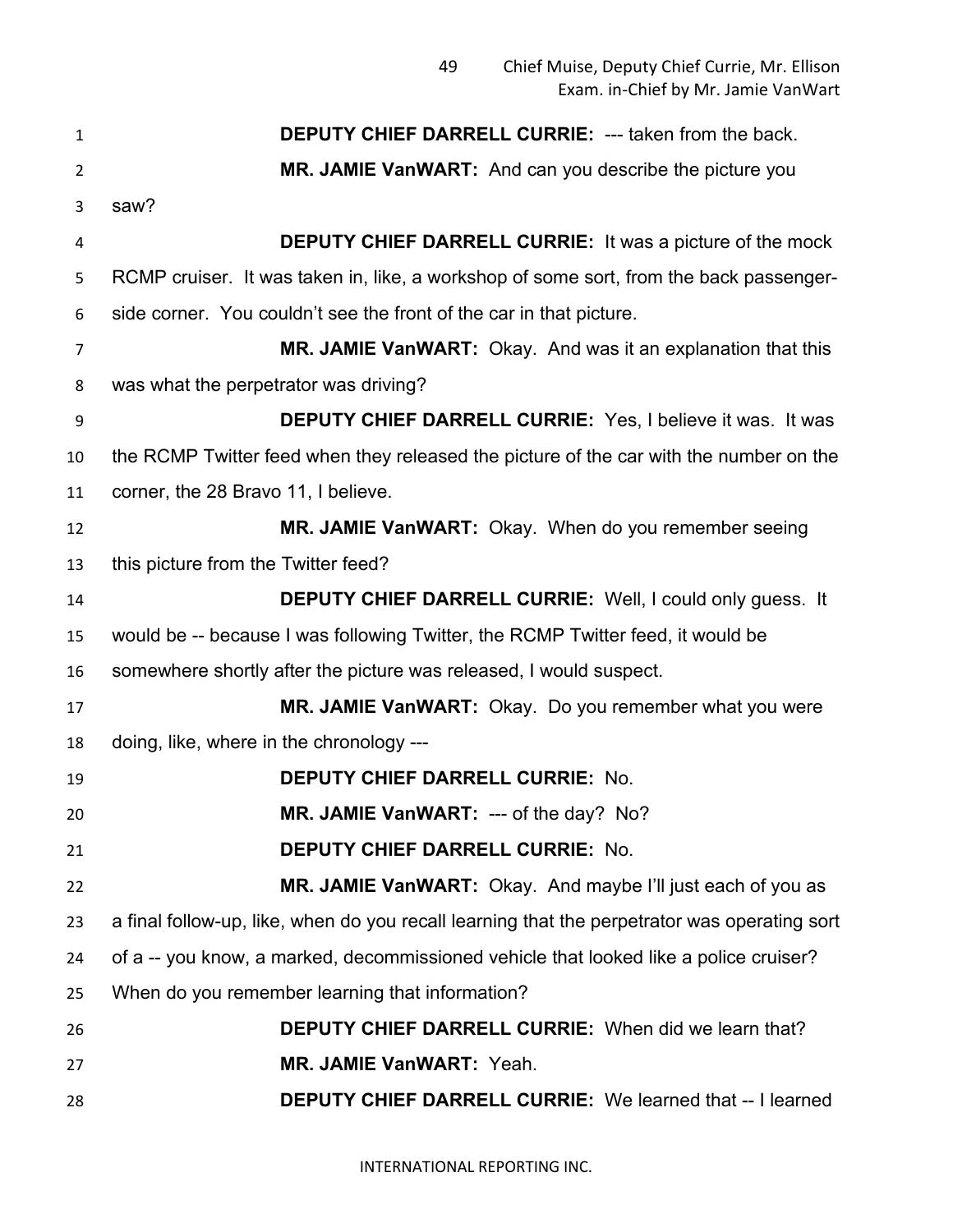that, speaking for myself, from Twitter. **MR. JAMIE VanWART:** Okay. And do you remember when in the day? Was it before -- or even if --- **DEPUTY CHIEF DARRELL CURRIE:** It was -- it was in the morning. I don't remember the exact time, no. **MR. JAMIE VanWART:** Before or after the shooting incident occurred? **DEPUTY CHIEF DARRELL CURRIE:** At the Fire Hall? **MR. JAMIE VanWART: Yeah. DEPUTY CHIEF DARRELL CURRIE:** That shooting? I don't know. I would only guess, and I would say after, but that's just strictly a guess. **MR. JAMIE VanWART:** Okay. 13 And Chief Muise, do you have any memory of when you learnt --- **CHIEF GREG MUISE:** No. Anything I learned was through what Darrell had told me what he seen on Twitter that morning. I didn't -- I wasn't following Twitter. **MR. JAMIE VanWART:** Okay. And when did you -- do you remember when you learnt that the perpetrator was driving a vehicle that looked like a police cruiser? **CHIEF GREG MUISE:** No, I don't recall the time, no. **MR. JAMIE VanWART:** Okay. And how about you, Mr. Ellison; do you remember when you learned about the vehicle that the perpetrator was driving being a marked police cruiser? **MR. RICHARD ELLISON:** Probably not till the middle of the week or the following weekend, type of thing, because I'm not big on Twitter. **MR. JAMIE VanWART:** Okay. **MR. RICHARD ELLISON:** It reminds me of Conway Twitty, I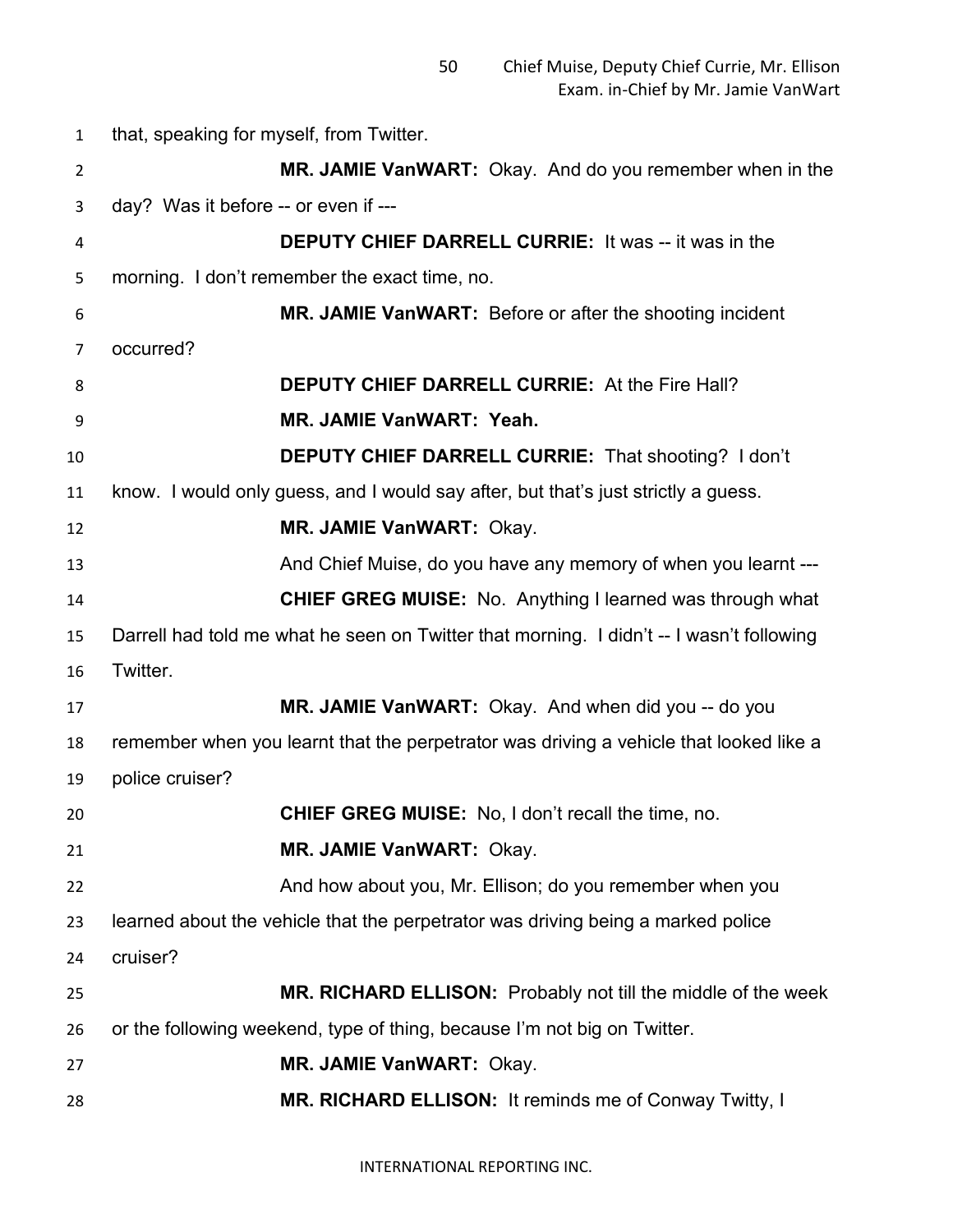guess.

 **MR. JAMIE VanWART:** That's all right. When I was asking you questions, I was asking you the same questions but trying to apply it to different timeframes, and the question was thinking back on this experience, what do you think would have helped or made a difference with what you went through. Can I ask that -- I'd like to ask that same question but ask it with regards to the 57 minutes that you were sheltered in the Fire Hall that you just talked about this morning. And perhaps I could start with you, Chief Muise. Is there anything that could have been done differently during that timeframe that would have, you think, helped with your experience? **CHIEF GREG MUISE:** If we had have known at the time that the -- if the RCMP had -- when they come in and asked if everybody was okay, if they had to announce that they were RCMP officers, "Everything's good out here," things would have been different. But not announcing that and not knowing who did this, it just -- just makes -- I don't know how to explain it. Just -- but not knowing, I guess that's my biggest thing, not knowing who was doing the shooting, and no idea, like, they -- if they had've brought their names forward, like I say, "We're RCMP. We're here. We're sorry what's going in in here. We'll be back to talk to yous." Nothing. We had nothing. Just like we were shoved under a rug somewhere and left. **MR. JAMIE VanWART:** Okay. Are you able to answer the same question, Deputy Chief Currie? **DEPUTY CHIEF DARRELL CURRIE:** I probably don't have much more to add, but that would be the same thing. If somebody had a told us that it was a blue on blue or a blue on Westlake, that there was no further -- the perpetrator was not in the area; you know, he wasn't hiding out in the hall. If somebody had have clarified what happened, I don't believe it would have had the same effect. It would have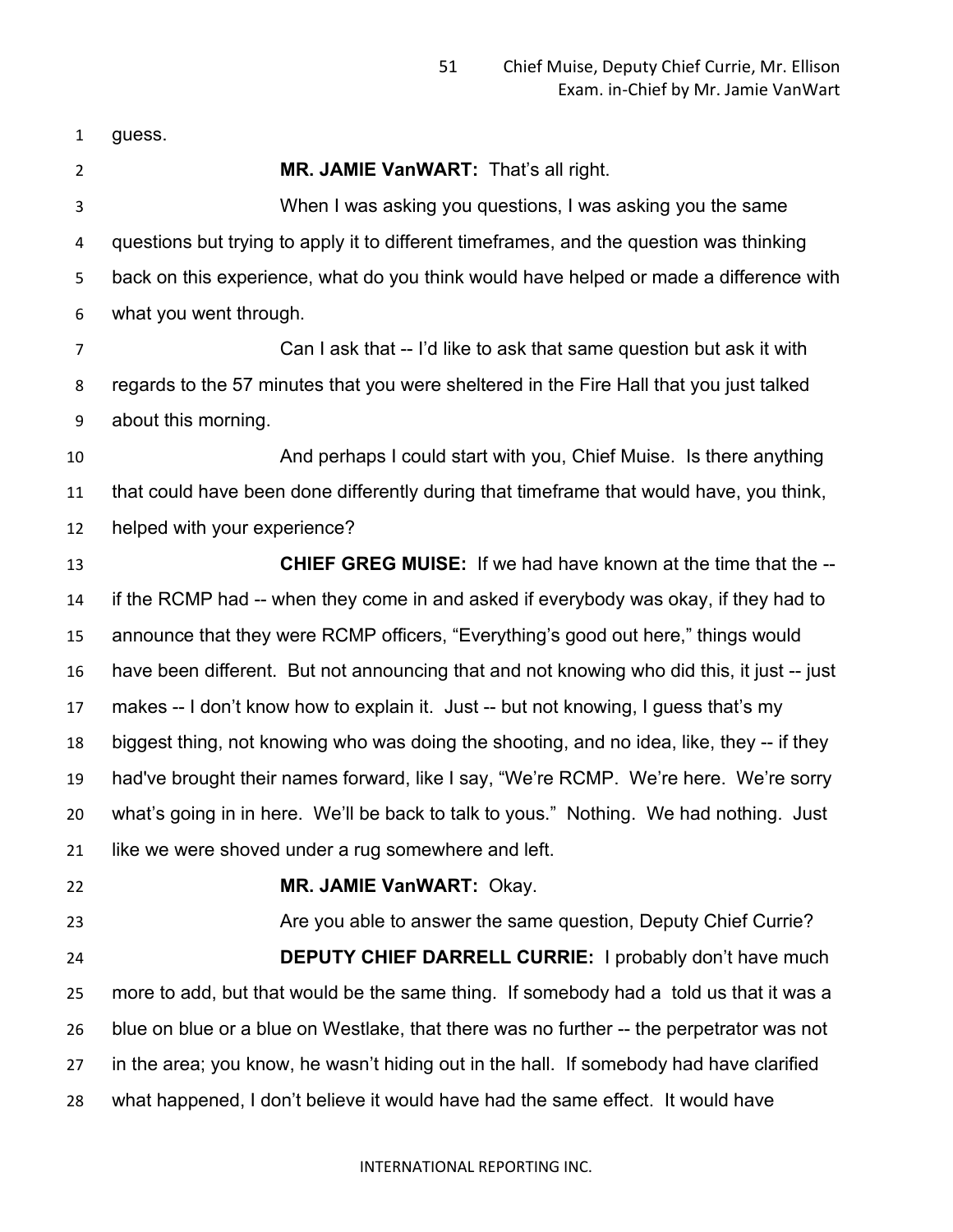obviously been -- still been traumatic but it would have lasted -- it only would have lasted a few seconds and not an hour or more. Yeah, so pretty much the same answer.

 **MR. JAMIE VanWART:** Mr. Ellison, how about yourself? If -- is there anything you would suggest that could have been done differently in that hour that you were hiding?

 **MR. RICHARD ELLISON:** Well the only thing that could have been done different was I'd seen on the screen there earlier that they had a Google Map up there that showed the location of the Onslow Belmont Fire Hall. So how come they didn't pull Google Maps up when the RCMP went down to, you know, investigate what was going on? And the -- you know, the commander was, "Okay. Well, this is going to be --" and you're screening in your vehicle; eh? And they could have covered the exits from down there, other than where they -- it's the only place they concentrated on, was the Portapique Beach Road, when up the road a little ways, not very far, there's two exit points there. And that's how he got out of there and he went on to kill nine more people; eh? And then he -- that's how he ended up at the fire hall. You know, they should have contained him down in there.

 **MR. JAMIE VanWART:** Thank you, Mr. Ellison. Sticking to this 57 minutes, or roughly an hour, do either the three of you, and I'll ask, you know, whoever remembers, do you remember any of the conversations you had during that period of time with each other?

 **CHIEF GREG MUISE:** There really wasn't much to talk about 22 really. Like I say, we kind of -- I had a spot in the fire hall where I was and Darrell had his spot checked out, and Ellison was kind of towards where Dave was. And no, there wasn't much talking. We didn't feel that it was the right time to talk, because we had no idea who was out there. So we kind of kept quiet and waited for -- until Darrell founded out on Twitter where he was.

 So I don't think we said too much to each other, really. **DEPUTY CHIEF DARRELL CURRIE:** There were some phone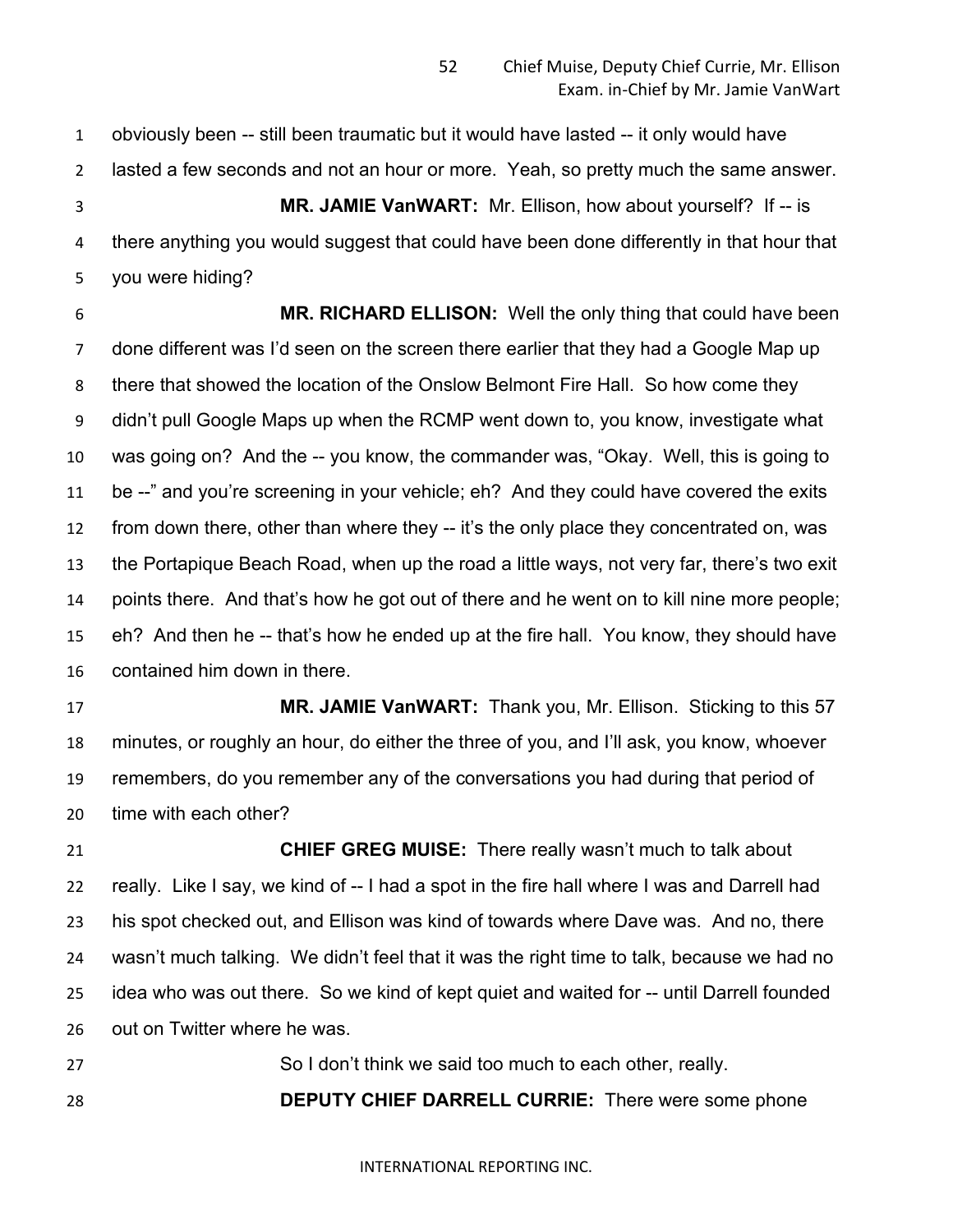calls I made, ---

 **CHIEF GREG MUISE:** Yeah, that's what -- yeah. **CHIEF DEPUTY DARRELL CURRIE:** --- I guess, during that -- you know, I know Greg called his wife or his family, and I made some calls and text messages to my family that goes back to the, you know, I'm assuming I'm going to be dead in the next few minutes. So make a call, sort of a last call. We -- I did send a message out to all our members over a system we have, Iam Responding, just to say there's an active shooter in our area. I sent that out at some point while we were in hiding. At least the members of Onslow Belmont would know that there's an active shooter in the area if nobody else wanted to send that message out. So at least the Onslow Belmont members were aware of what was going on. So they would have gotten a text message and email. That sort of thing. I did do that. **MR. JAMIE VanWART:** And do you remember, Mr. Ellison, any of the conversations that you had during this 57 minutes that --- **MR. RICHARD ELLISON:** Not really, no. **MR. JAMIE VanWART:** No. **MR. RICHARD ELLISON:** No, just like I said, I remember -- well I can't even think of who it was, gave me the mask and a pair of gloves for the pandemic that was starting. **MR. JAMIE VanWART:** Okay. And what about Mr. Westlake during this time, this 57 minutes? Did he share any information about what was going on with the three of you? **CHIEF DEPUTY DARRELL CURRIE:** Not in the 57 minutes he would have, because he went outside at the end of that 57 minutes. **MR. JAMIE VanWART:** All three of you, I know it's fairly clear, but all three of you stayed in that room and sheltered during that 57 minutes? **DEPUTY CHIEF DARRELL CURRIE:** No, the 57 minutes were the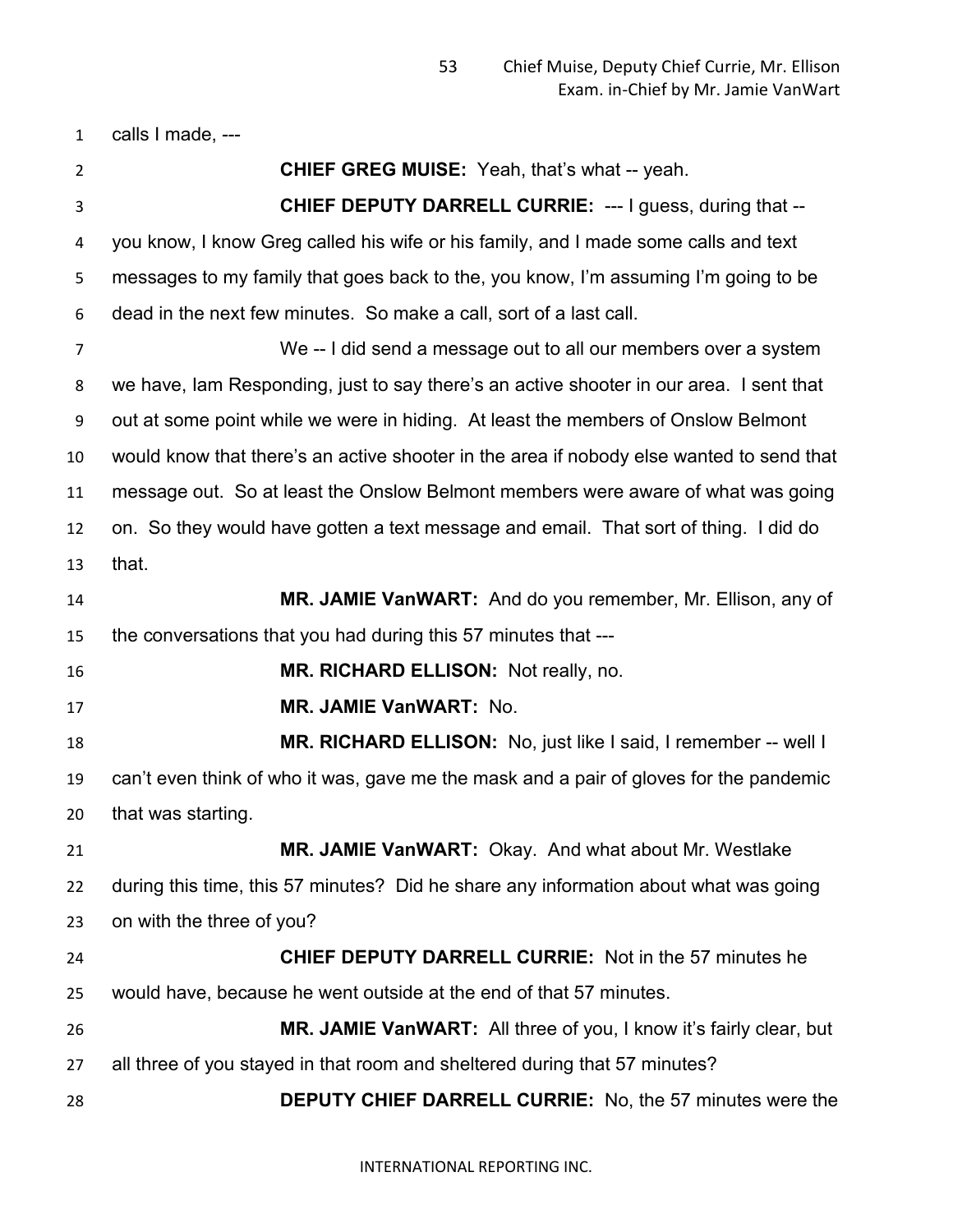time -- complete time that we were in the hall, sheltering in the hall. **MR. JAMIE VanWART:** Okay. Yeah. **DEPUTY CHIEF DARRELL CURRIE:** We did move from that room once Twitter -- once we read on Twitter that the perpetrator was further away. **MR. JAMIE VanWART:** Okay. **DEPUTY CHIEF DARRELL CURRIE:** But we never left the hall. **MR. JAMIE VanWART:** In that 57 window? **DEPUTY CHIEF DARRELL CURRIE:** No. **MR. JAMIE VanWART:** Okay. And did you ever receive information from anyone that Cst Gagnon had moved his vehicle? **CHIEF GREG MUISE:** No. **MR. JAMIE VanWART:** Deputy Chief Currie, earlier this morning you made a comment that an officer had lied. Do you recall? **DEPUTY CHIEF DARRELL CURRIE:** M'hm. **MR. JAMIE VanWART:** Okay. And what was the basis for you to believe that an officer had lied? **DEPUTY CHIEF DARRELL CURRIE:** Like I said this morning, the eyewitness evidence from Jerome Breau and Dave Westlake, Gagnon, possibly the other member that was there, Sharon from across the road, doesn't line up with the evidence that was submitted in the Foundational Document. **MR. JAMIE VanWART:** Okay. So we're talking about the events 22 at the Onslow Belmont Fire Hall on April  $19<sup>th</sup>$ ? **DEPUTY CHIEF DARRELL CURRIE:** Yes. Yes. **MR. JAMIE VanWART:** Yes. Okay. And this is -- you've reviewed a number of the documents that you've had access through --- **DEPUTY CHIEF DARRELL CURRIE:** Yes. **MR. JAMIE VanWART:** --- through your participation with the Commission?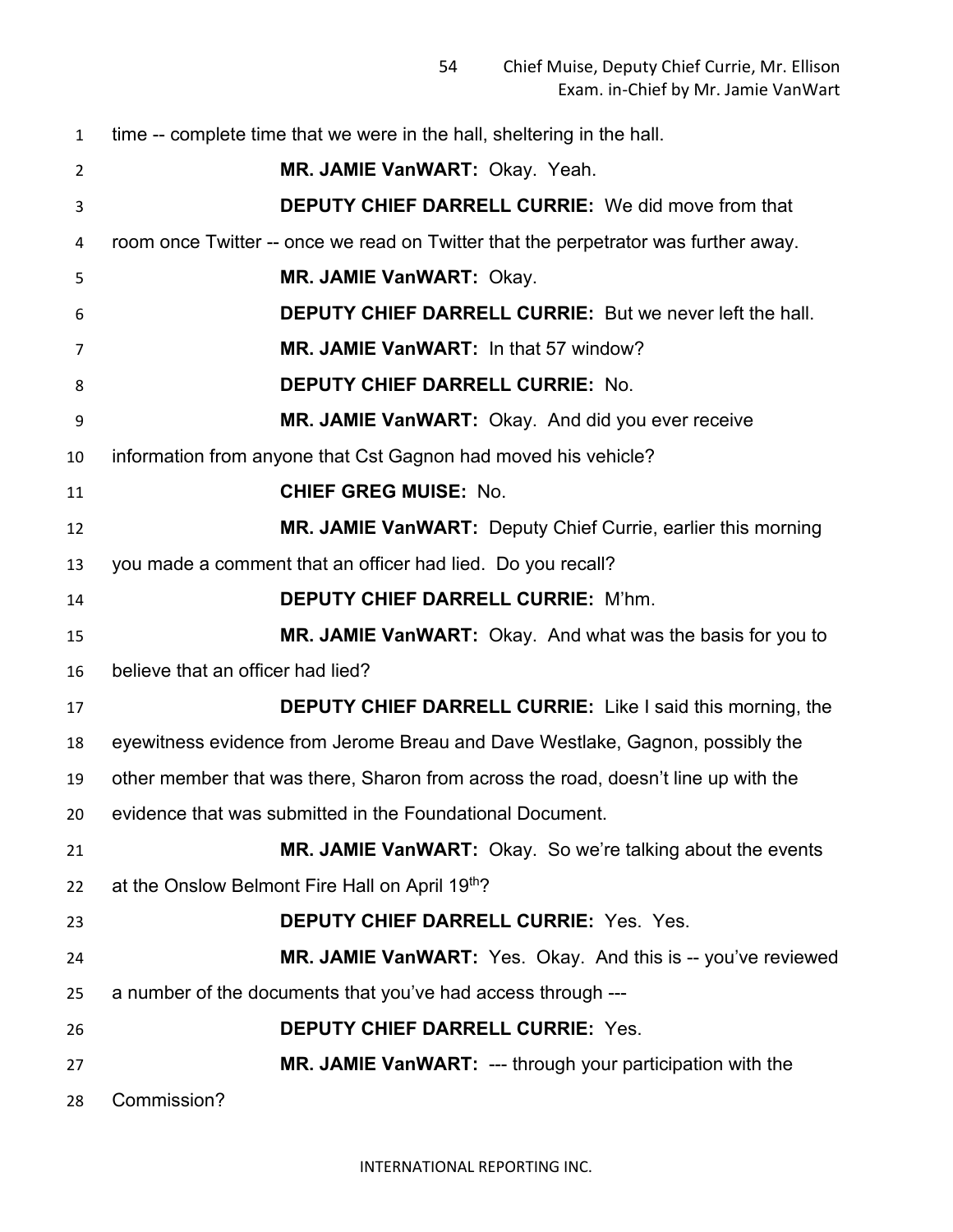| $\mathbf{1}$   | <b>DEPUTY CHIEF DARRELL CURRIE: Yes.</b>                                              |
|----------------|---------------------------------------------------------------------------------------|
| $\overline{2}$ | MR. JAMIE VanWART: And is it based on all -- your review of the                       |
| 3              | documents that the Commission has that you formed your comment that ---               |
| 4              | <b>DEPUTY CHIEF DARRELL CURRIE: My opinion.</b>                                       |
| 5              | MR. JAMIE VanWART: Okay. So it's your opinion, not ---                                |
| 6              | <b>DEPUTY CHIEF DARRELL CURRIE:</b> My opinion. I'm not an                            |
| 7              | investigator.                                                                         |
| 8              | MR. JAMIE VanWART: Okay.                                                              |
| 9              | <b>DEPUTY CHIEF DARRELL CURRIE:</b> That's my opinion, that the                       |
| 10             | evidence of one person does not line up with the evidence of many.                    |
| 11             | MR. JAMIE VanWART: Okay. And who was the individual that                              |
| 12             | the evidence didn't line up?                                                          |
| 13             | <b>DEPUTY CHIEF DARRELL CURRIE: Terry Brown.</b>                                      |
| 14             | MR. JAMIE VanWART: Okay. And there's nothing that you base                            |
| 15             | your opinion on that's not information that you've learned about ---                  |
| 16             | <b>DEPUTY CHIEF DARRELL CURRIE: That's ---</b>                                        |
| 17             | MR. JAMIE VanWART: --- through the Commission?                                        |
| 18             | <b>DEPUTY CHIEF DARRELL CURRIE:</b> That's all information that                       |
| 19             | anybody probably has access to today, once all those reference material ---           |
| 20             | MR. JAMIE VanWART: Okay.                                                              |
| 21             | DEPUTY CHIEF DARRELL CURRIE: --- documents are released.                              |
| 22             | MR. JAMIE VanWART: Well thank you, gentleman for answering                            |
| 23             | my follow up questions. I will pass the stage over to the Commissioners, who may have |
| 24             | some questions for you as well.                                                       |
| 25             | <b>COMMISSIONER MacDONALD:</b> Thank you very much, Mr.                               |
| 26             | VanWart.                                                                              |
| 27             | And Chief Muise, and Deputy Chief Currie, thank you so much for                       |
| 28             | coming here today and sharing your story. It was -- stories. They were deeply         |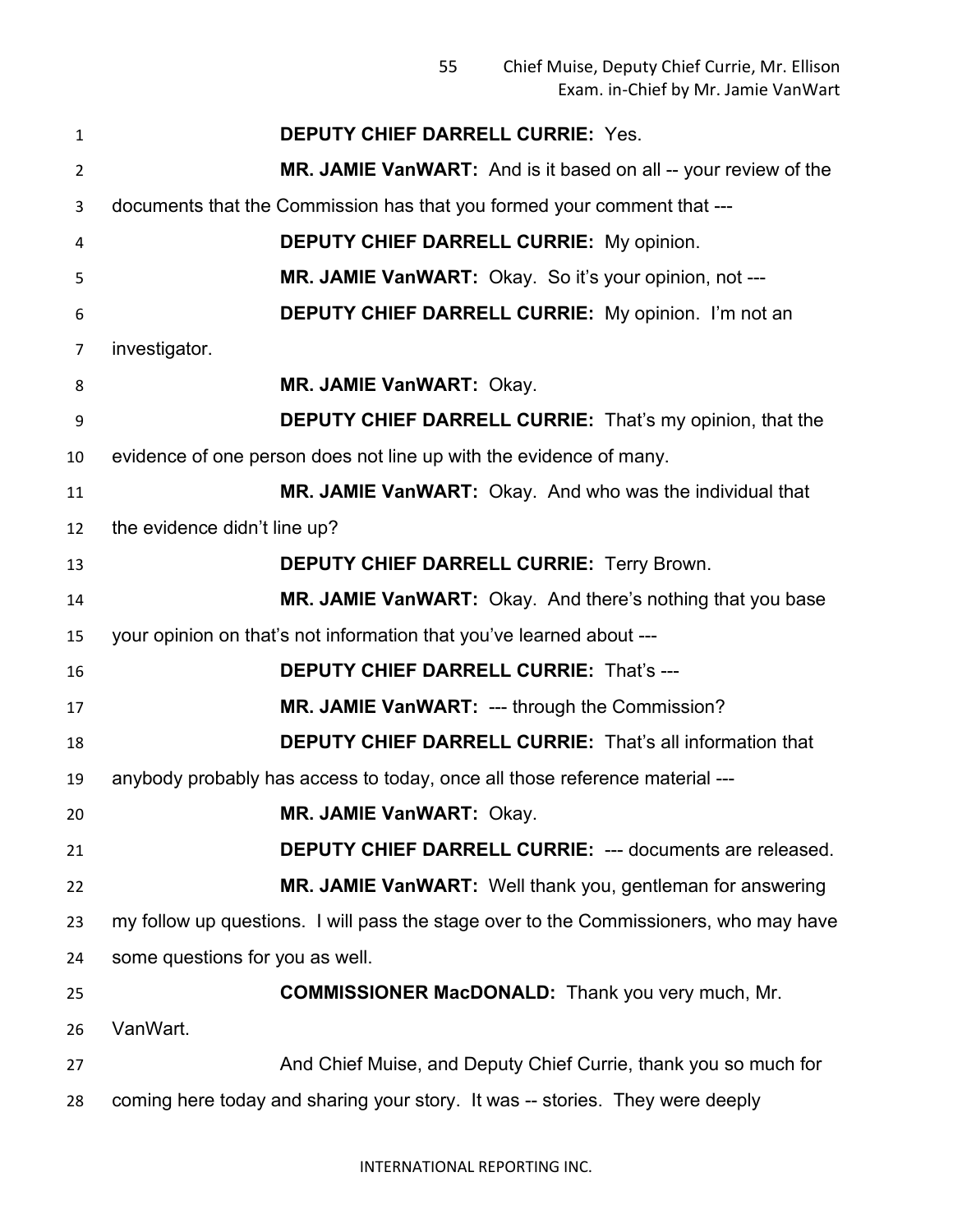personal. Took a lot of courage to tell them and we very much appreciate the fact that you would do that, and share them with us, and help us in our work accordingly. And it's been very helpful. So I just wanted to say on behalf of the Commissioners that we very much appreciate that and thank you for that. And Mr. Ellison, you've been through unimaginable grief and pain, having lost your son, Corrie, and the anguish that your son Clinton went through that evening and all the --- **MR. RICHARD ELLISON:** As a dad -- yeah. **COMMISSIONER MacDONALD:** --- ensuing heartache. And I just wanted to say on behalf of the Commission, the Commissioners and the entire Commission, that you have our sincere sympathies, sir, for your loss, and for all of your suffering. Not just at the fire hall, but all the suffering you've endured, sir. I just want to express our sincere sympathy to you. **MR. RICHARD ELLISON:** I appreciate that and I thank you. **COMMISSIONER MacDONALD:** Thank you. And thank you again, gentlemen. So we will -- we should break, but only briefly, so we can set up for the next order of business, which is a presentation. So we, as Commissioners, will just go backstage here maybe for 10 minutes and whenever you're ready, we'll be there waiting. Thank you. **REGISTRAR DARLENE SUTHERLAND:** Thank you. The proceedings are now on break and will resume in 10 minutes. --- Upon breaking at 2:04 p.m. --- Upon resuming at 2:09 p.m. **REGISTRAR DARLENE SUTHERLAND:** Welcome back. The proceedings are again in session. **COMMISSIONER MacDONALD:** Thank you very much. As we mentioned this morning, we are now going to have a second presentation. Commission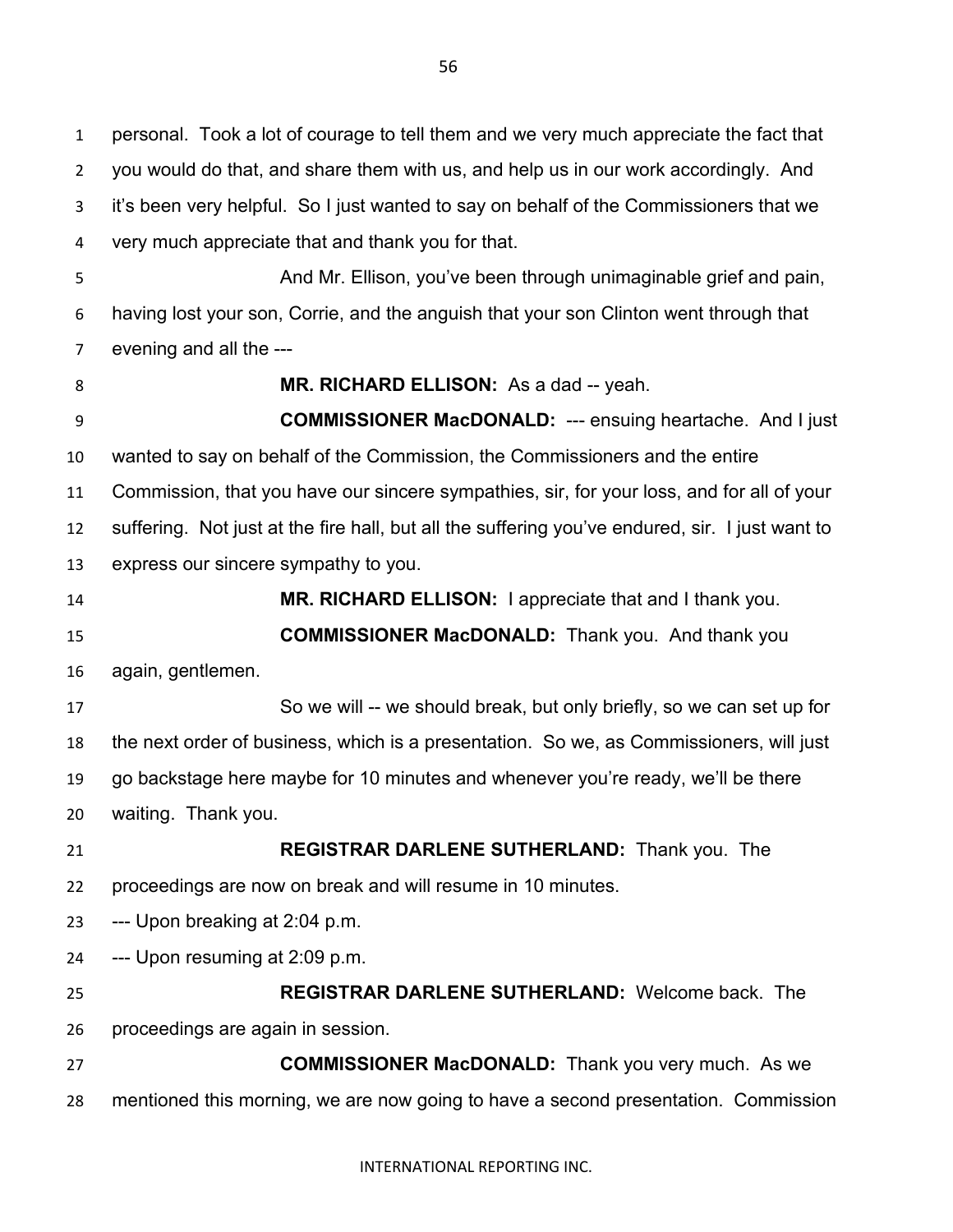| 1              | Counsel, Ms. Anna Mancini, who has worked to help prepare and will now present the        |
|----------------|-------------------------------------------------------------------------------------------|
| $\overline{2}$ | Foundational Document on Shubenacadie.                                                    |
| 3              | Ms. Mancini, whenever you're ready.                                                       |
| 4              | <u>--- INTRODUCTION OF FOUNDATION DOCUMENT SHUBENACADIE:</u>                              |
| 5              | <u>--- PRESENTATION BY MS. ANNA MANCINI:</u>                                              |
| 6              | MS. ANNA MANCINI: Thank you. Good afternoon. Thank you for                                |
| 7              | continuing to engage in our work and for joining us for the final presentation for today. |
| 8              | My name is Anna Mancini. Like Mr. Burrill, who has conducted the                          |
| 9              | majority of our presentation of Foundational Documents, I, as Commissioner                |
| 10             | MacDonald indicated, also serve as Commission Counsel. And like Mr. Burrill, Nova         |
| 11             | Scotia is my home.                                                                        |
| 12             | My task today is to present a summary of the Foundational                                 |
| 13             | Document titled "Shubenacadie". In doing so, Madam Registrar, I move to mark and          |
| 14             | tender into these proceedings the Foundational Document "Shubenacadie".                   |
| 15             | <b>REGISTRAR DARLENE SUTHERLAND: That's Exhibit 556.</b>                                  |
| 16             | <u>--- ЕХНІВІТ NO. 556:</u>                                                               |
| 17             | Foundational Document - Shubenacadie                                                      |
| 18             | MS. ANNA MANCINI: Thank you. I further move to mark and                                   |
| 19             | tender the source material cited in Exhibit 556 as exhibits in these proceedings.         |
| 20             | <b>REGISTRAR DARLENE SUTHERLAND: So exhibited.</b>                                        |
| 21             | MS. ANNA MANCINI: Thank you. And finally, I move to mark and                              |
| 22             | tender the 15 video surveillance clips that are currently cited in the Truro Police       |
| 23             | Foundational Document, which has not yet been tendered, but are shown in today's          |
| 24             | presentation.                                                                             |
| 25             | <b>REGISTRAR DARLENE SUTHERLAND: So exhibited.</b>                                        |
| 26             | MS. ANNA MANCINI: Thank you, Madam Registrar.                                             |
| 27             | The subject matter of today's proceedings is a summary of                                 |
| 28             | information currently available to the Mass Casualty Commission in relation to the        |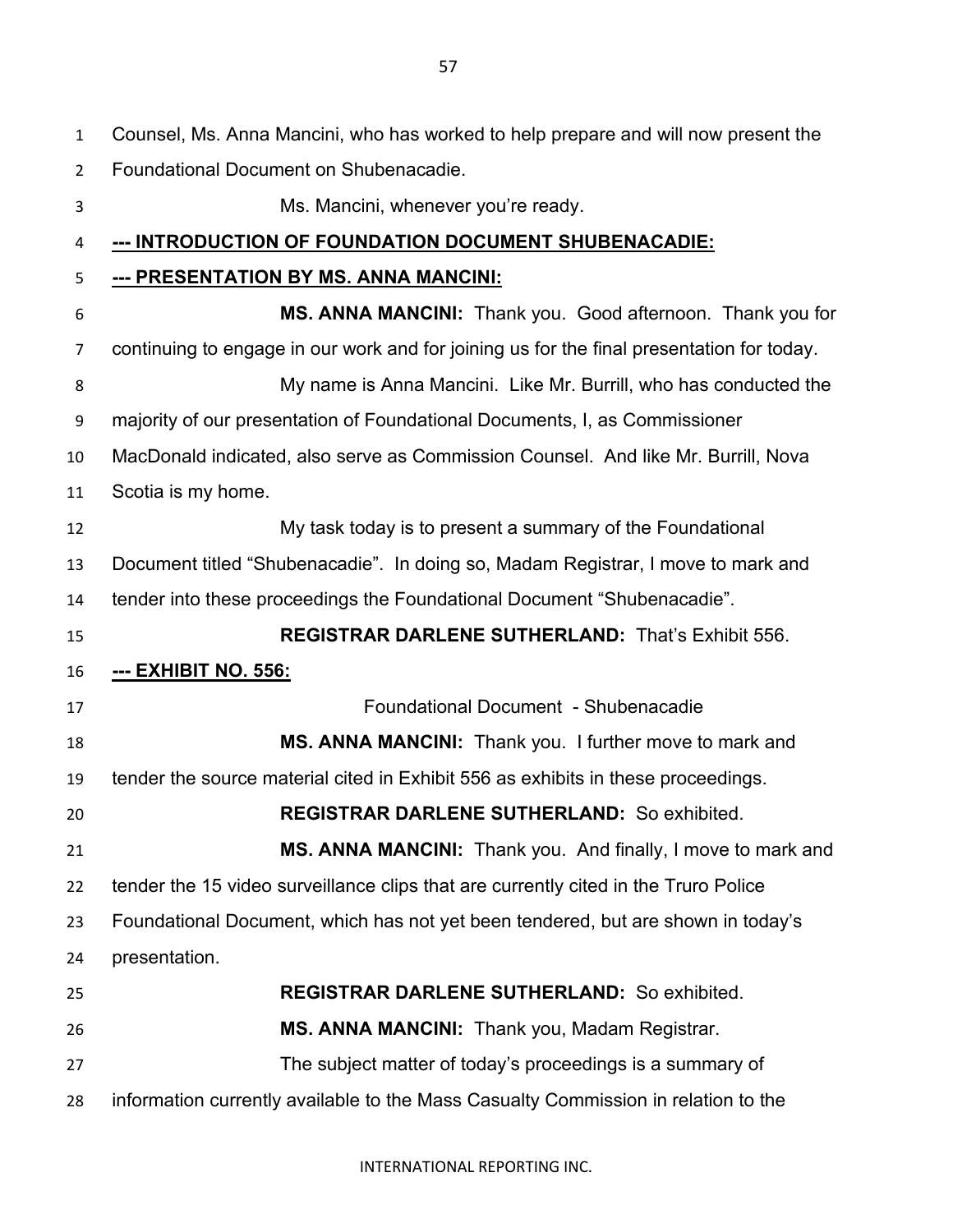events on April 19th, 2020 in and around Truro, Nova Scotia through to Shubenacadie, Nova Scotia.

 This Foundational Document and this presentation addresses the murders of Constable Heidi Stevenson, Mr. Joseph (Joey) Webber, as well as the shooting of Constable Chad Morrison. With respect to how today's presentation is structured, I anticipate being a little bit over an hour, perhaps closer to an hour and a half. The first portion of today's presentation I'll attempt to situate us geographically around the Truro, Millbrook and Brookfield areas and provide an overview of the information that's currently available to the Commission with respect to the perpetrator's movements through those areas from approximately 10 after 10:00 that morning to about 10:35 that morning of April 19th, 2020. 13 I will advise that in one of these videos the perpetrator is depicted. He gets out of his vehicle. It's a widely circulated video, but that is a component of this morning's proceedings -- sorry, this afternoon's proceedings. The second portion of this presentation, I'll actually be stepping backwards in time to about 7:00 a.m. on the morning of April 19th. And I'll be covering some of the details and the activities of specific first responders as they arrived for their shift that morning. This will carry on up to and including the engagement of the perpetrator with Constable Morrison and his subsequent medical intervention, the engagement of the perpetrator in the cloverleaf with Constable Stevenson, Joey Webber's arrival at the Shubenacadie cloverleaf and his engagement with the perpetrator. As always, we will refrain from showing any graphic content in this presentation, but I do want to note that this presentation includes audio transmissions, radio transmissions of both Constable Morrison and Constable Stevenson. And finally, this presentation will provide an overview of some of the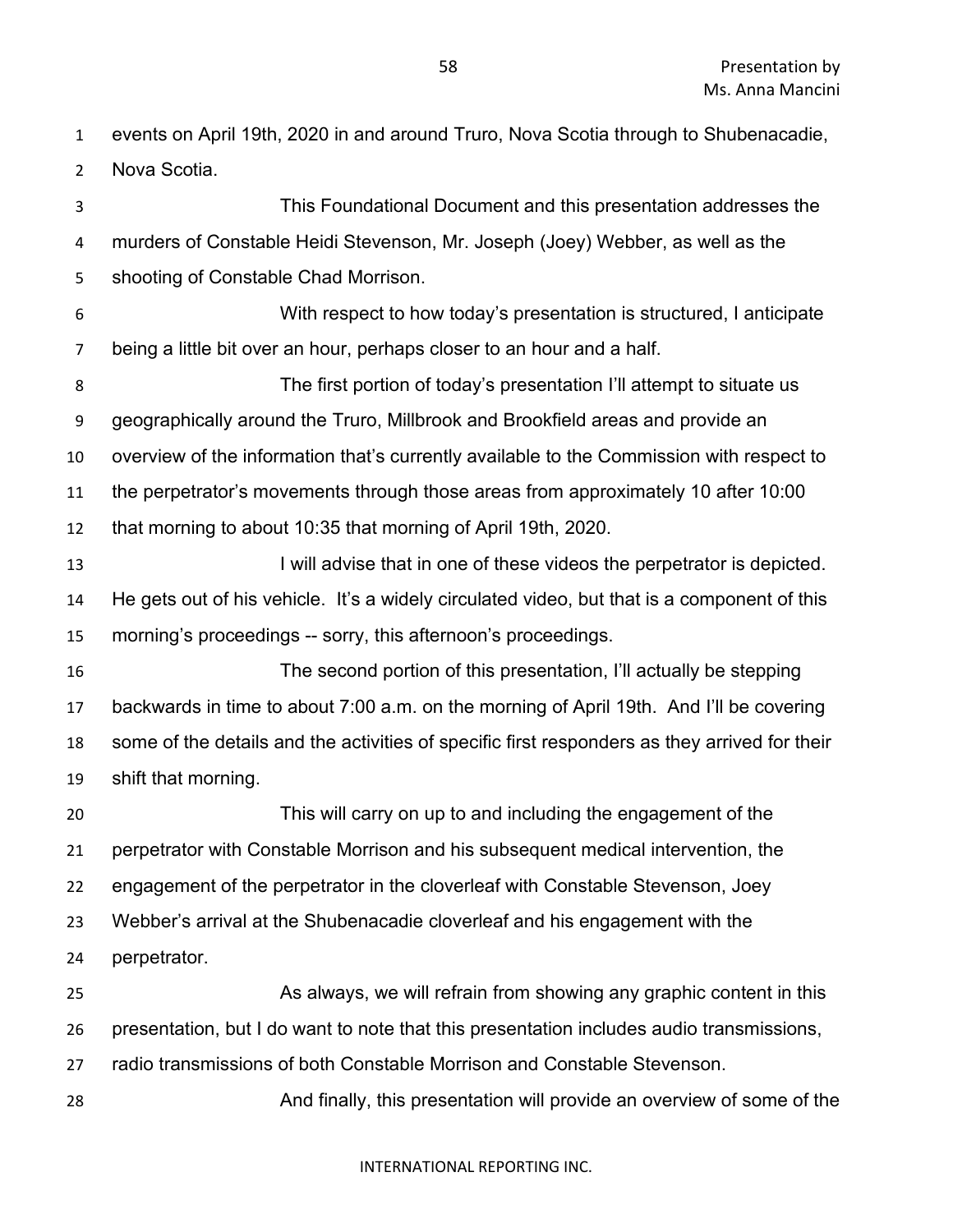| $\mathbf{1}$   | witness observations from the cloverleaf. I'm going to say at the outset there were         |
|----------------|---------------------------------------------------------------------------------------------|
| $\overline{2}$ | numerous, numerous witness observations at that scene and they are -- we've                 |
| 3              | attempted to relay those in the Foundational Document. For purposes of today's              |
| 4              | proceedings, we've selected several of them, but if there's an interest in pursuing all of  |
| 5              | those accounts, they will be contained in the Foundational Document.                        |
| 6              | And finally, I'll address the first responders who arrived in the                           |
| $\overline{7}$ | immediate aftermath at the cloverleaf scene.                                                |
| 8              | So this is a map of two counties in Nova Scotia. Of course,                                 |
| 9              | Colchester County you're well acquainted with. The county to the southwest of that is       |
| 10             | Hants County.                                                                               |
| 11             | So the body of water right in the middle of the screen is, of course,                       |
| 12             | the Minas Basin. And as you move east, it narrows to Cobequid Bay. And right through        |
| 13             | the south of the -- from the eastern end of Cobequid Bay, there's what's a clear sort of    |
| 14             | lightning bolt-shaped river. That's the Shubenacadie River. It's a very significant         |
| 15             | waterway.                                                                                   |
| 16             | And that waterway, that river, actually runs the border north-south                         |
| 17             | between Colchester and Hants County.                                                        |
| 18             | If we take a look at some of the communities that are situated along                        |
| 19             | this border and this area of the province, of course Onslow you're familiar with from this  |
| 20             | morning. And just to the southeast of Onslow is Truro. It's a town in Colchester County     |
| 21             | with a population of about 13,000 people.                                                   |
| 22             | Millbrook is a First Nations community. It's about three kilometres                         |
|                |                                                                                             |
| 23             | or so south of Truro. Brookfield is another -- is 9.5 kilometres south of Truro. It's about |
| 24             | 21 kilometres north of Shubenacadie. Shubenacadie is approximately 35 kilometres            |
| 25             | south of Truro. And Milford is 10 kilometres, or thereabouts, south of Shubenacadie.        |
| 26             | We have the City of Halifax on the map as well at the southernmost                          |
| 27             | -- or at the bottom, sort of, of the screen there. That's approximately 60 kilometres       |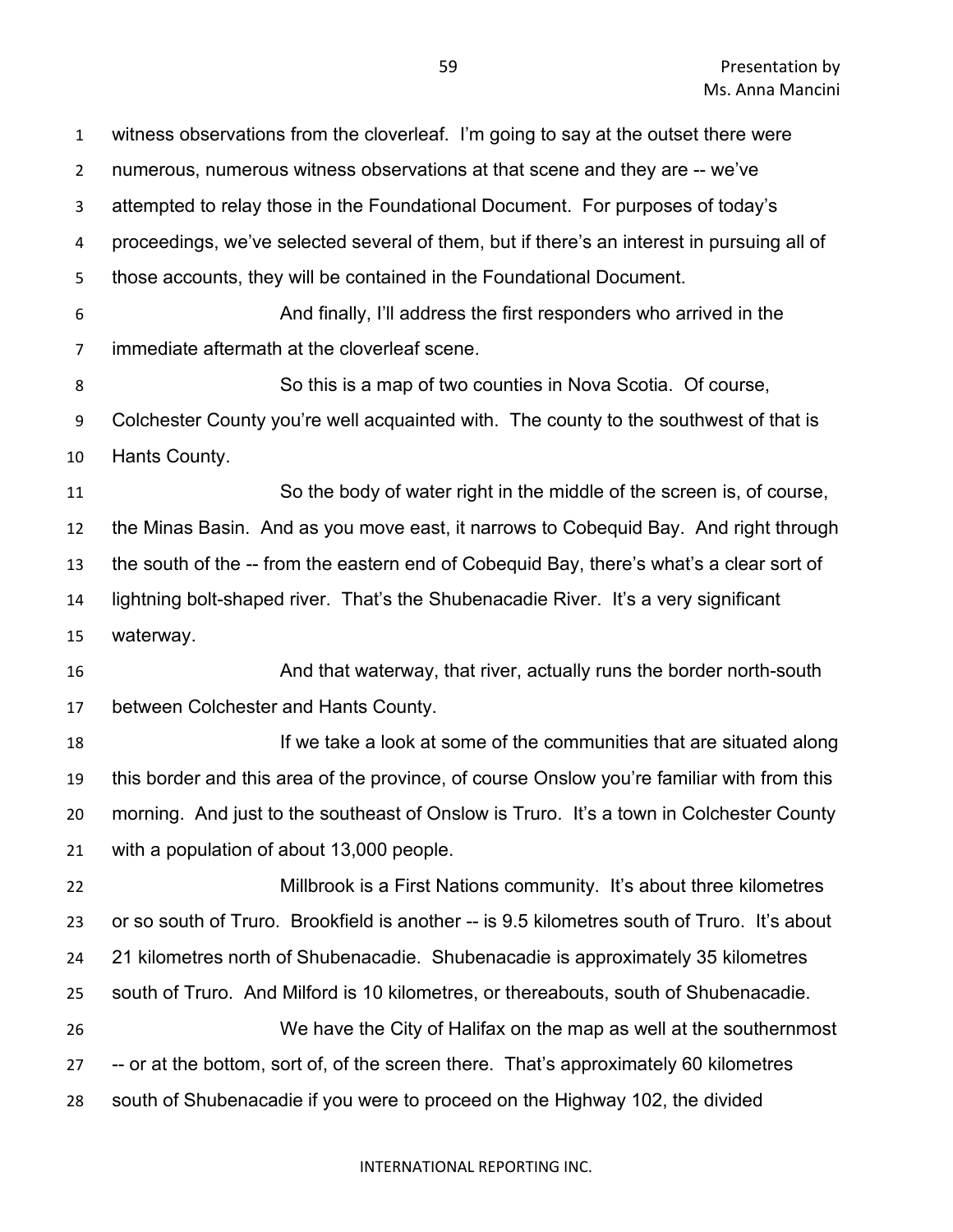- So we'll have a closer look at the Truro area and some of the roadways around there. The Highway 2/4, it's a combined Highway 2 and 4 at this stage. Of course, you're familiar with the 2, which would proceed west through Portapique along the Parrsboro shore and then, of course, the 4, which proceeds north through Glenholm and up to Wentworth. And right around the Masstown area, the two highways join and they travel east together towards Truro, as you can see. And it's actually at this juncture that they split again, so Highway 2, there's a -- well, if you travel along Highway 2 and 4, there's a turnoff to travel on Highway 102. That's, again, that divided highway that would take you to Halifax. 13 And the Highway 2 is sort of temporarily subsumed in that. It turns off and joins with the 102 and then again turns east and proceeds south as the old highway running parallel to the 102. Highway 104, of course, is running north in an east-west direction. Obviously if you were to proceed west on the 104, you'd go to New Brunswick, east, you arrive in Cape Breton. So these are these same roads we've just been discussing. We're just zoomed in and we're essentially covering the perpetrator's movements through the Truro area that morning. You've already seen this morning the video from the residence at 13077 Highway 2/4. We'll continue to Patterson Sales and Service at 10:11, Century Honda in Bible Hill area at 10:15, Wilsons Gas Stops, Dairy Queen, Jimolly's Bakery and Café, the NSCC and the Best Western Glengarry Hotel.
- So 13077 Highway 2/4, I believe you've seen footage of this this morning. This is video from a homeowner.
- The video does run about four minutes fast, so the time stamp on

highway. It's closer to 68 kilometres or so south of Shubenacadie if you proceed on the

old Highway 2.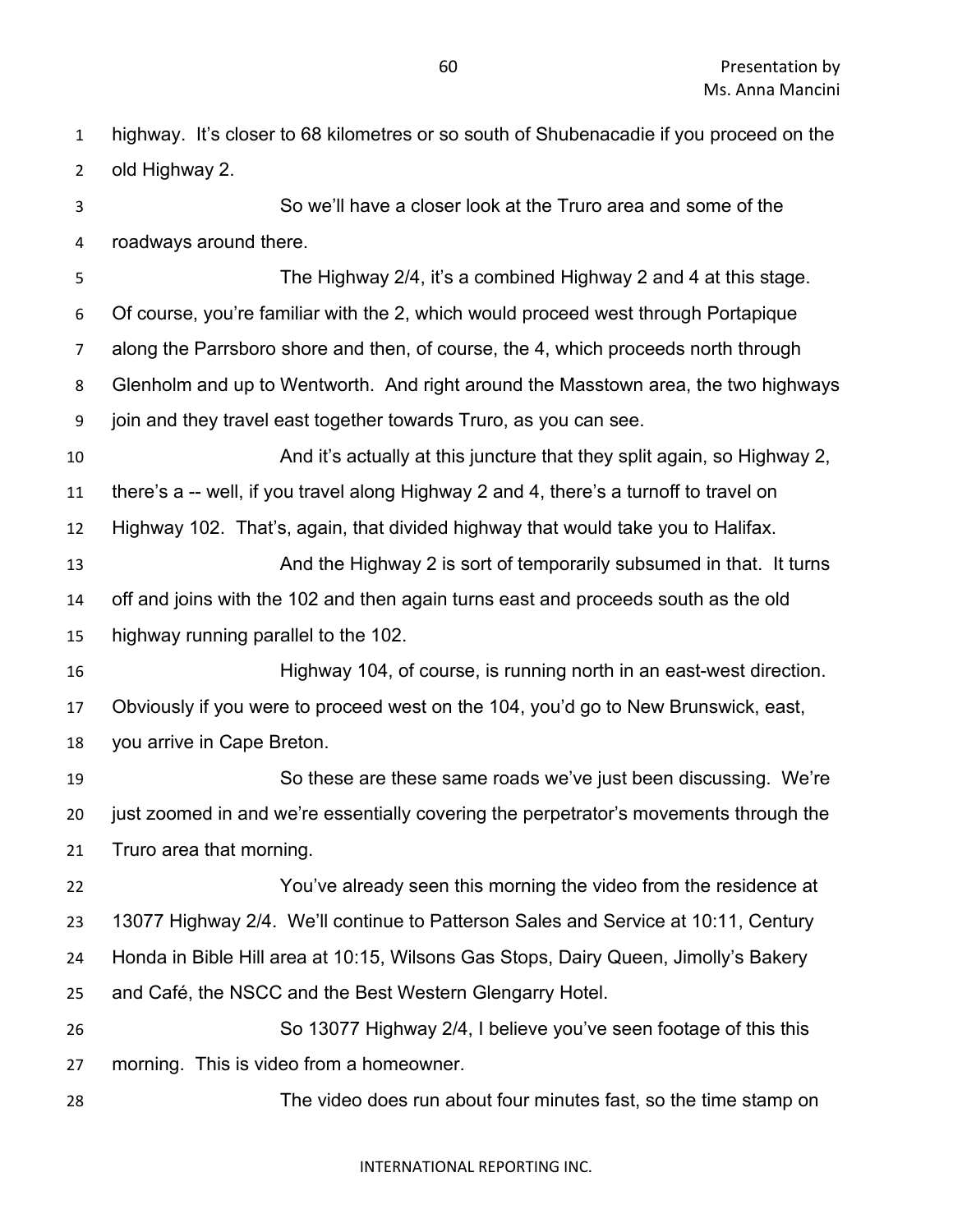| $\mathbf{1}$   | there says that it's 10:12, and in reality, this would be 10:08.                            |
|----------------|---------------------------------------------------------------------------------------------|
| $\overline{2}$ | [VIDEO PLAYBACK]                                                                            |
| 3              | MS. ANNA MANCINI: So of course, that's a continuation from the                              |
| 4              | footage that we saw this morning, the perpetrator passing by initially the Onslow           |
| 5              | Belmont Fire Hall and then carrying on east past this residence.                            |
| 6              | The next video surveillance clip is from Patterson Sales and                                |
| 7              | Service at 10:11 a.m. So the perpetrator has passed that turnoff to the 102, so hasn't      |
| 8              | taken that turnoff but has, instead, continued on the 4.                                    |
| 9              | [VIDEO PLAYBACK]                                                                            |
| 10             | MS. ANNA MANCINI: And what appears to be a replica police                                   |
| 11             | vehicle with a push bar proceeding east is depicted in that video.                          |
| 12             | We next have the video footage that I mentioned from Century                                |
| 13             | Honda on Main Street. This is near the Agricultural College in Truro. It's at 10:15 a.m.    |
| 14             | And if you look at the top of the screen, you'll see what appears to be the replica cruiser |
| 15             | with the push bar.                                                                          |
| 16             | [VIDEO PLAYBACK]                                                                            |
| 17             | <b>MS. ANNA MANCINI:</b> So the perpetrator's vehicle at that point                         |
| 18             | would pass over the Salmon River into Truro. For this particular time video, excuse me,     |
| 19             | we don't have a -- we can't speak to the accuracy of the time stamp. There was no           |
| 20             | comparison done between the video footage and actual time, and as has been obvious,         |
| 21             | sometimes these surveillance videos are not accurate time.                                  |
| 22             | But what we do know is that the Wilsons Gas is situated about 800                           |
| 23             | metres south of the Century Honda, the previous video that you saw. It's just on the, as    |
| 24             | I mentioned, the other side of the Salmon River.                                            |
| 25             | [VIDEO PLAYBACK]                                                                            |
| 26             | <b>MS. ANNA MANCINI:</b> We then proceed to the Dairy Queen on the                          |
| 27             | corner of Prince Street and Walker Street. This is about another 250 metres south of        |
| 28             | the Wilson's gas.                                                                           |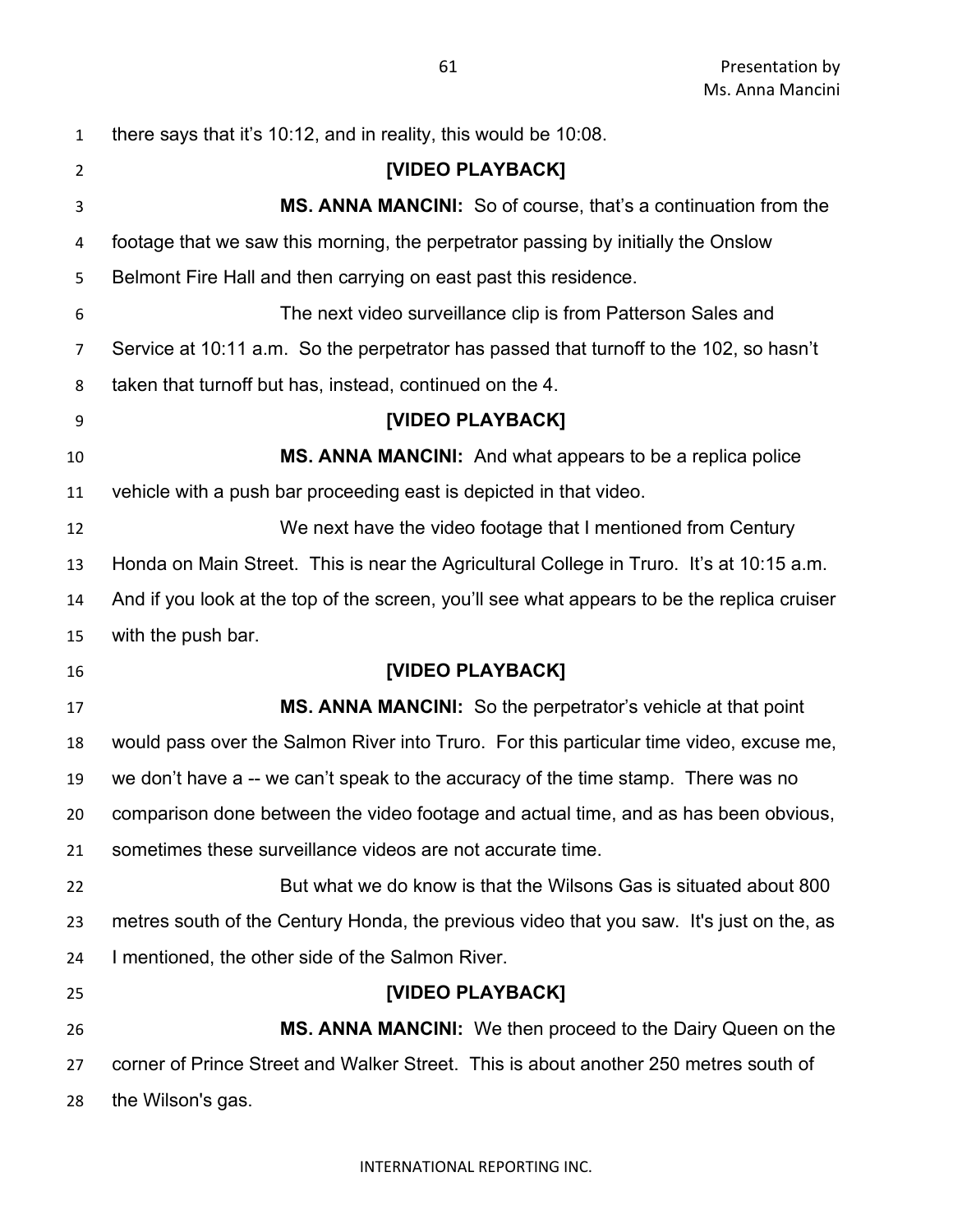| $\mathbf{1}$   | [VIDEO PLAYBACK]                                                                            |
|----------------|---------------------------------------------------------------------------------------------|
| $\overline{2}$ | MS. ANNA MANCINI: So it's just across the top of the screen                                 |
| 3              | there.                                                                                      |
| 4              | [VIDEO PLAYBACK]                                                                            |
| 5              | <b>MS. ANNA MANCINI:</b> We then have a still footage from Jimolly's                        |
| 6              | Bakery and Café on the Esplanade in Truro at 10:17. So this is a still image taken from     |
| 7              | their surveillance footage. As you can see, there's the clear decals on the side of -- of   |
| 8              | the replica PC.                                                                             |
| 9              | I should point out, this is very much downtown Truro. It's an area                          |
| 10             | with cafés, restaurants. Of course, this was the height of the -- the early days of the     |
| 11             | pandemic, so most things were locked down, but just to give you a sense of the area         |
| 12             | that is being travelled through.                                                            |
| 13             | We then have another still image. This is from the NSCC. The                                |
| 14             | camera is sort of set back and the quality of the image is not the greatest, certainly in   |
| 15             | comparison to the previous still image. Nevertheless, it does appear to be a vehicle, it    |
| 16             | does look as though there is that black push bumper on the front of the vehicle, and this   |
| 17             | would be proceeding west on Arthur Street.                                                  |
| 18             | And finally, we have the Best Western Glengarry Hotel at 10:19:50,                          |
| 19             | and this will capture the perpetrator's replica vehicle or certainly what appears to be the |
| 20             | replica vehicle proceeding south on Willow Street, which is a street that transitions into  |
| 21             | Highway 2.                                                                                  |
| 22             | [VIDEO PLAYBACK]                                                                            |
| 23             | MS. ANNA MANCINI: So that's giving us a sense of how the                                    |
| 24             | perpetrator travelled through the Truro area that morning. The perpetrator continued        |
| 25             | south on Highway 2. So as I mentioned that Willow Street proceeding south becomes           |
| 26             | Highway 2, passes through and continues through Millbrook, Hilden, Brookfield areas         |
| 27             | towards Stewiacke and then Shubenacadie.                                                    |
| 28             | So there are several more video surveillance images that have                               |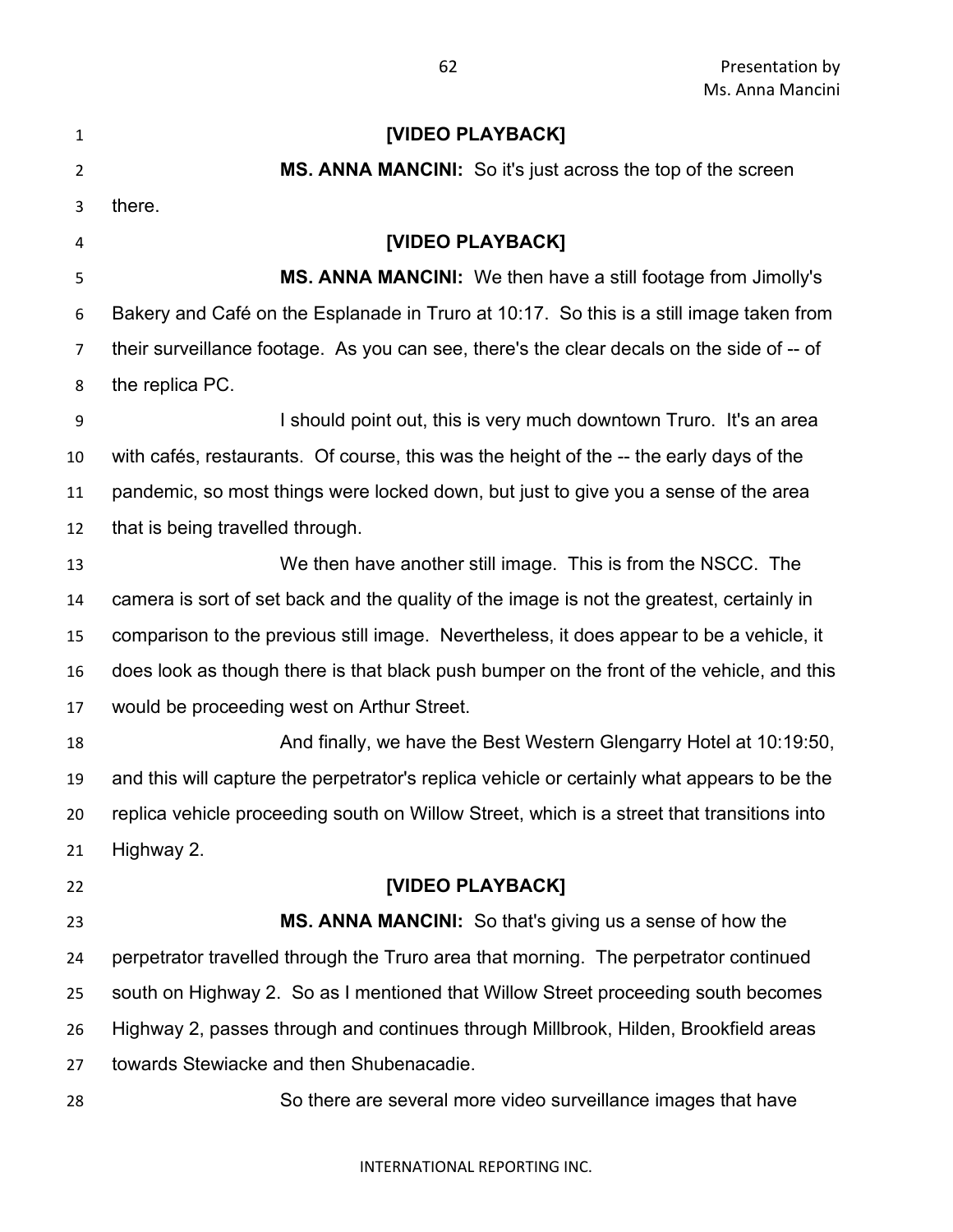been captured, and we'll go through those. So the Millbrook RCMP detachment at 10:23 a.m. **[VIDEO PLAYBACK] MS. ANNA MANCINI:** I should point out that the system time on the video here is four minutes slower than real time, so this is actually the perpetrator's vehicle passing at 10:23. **[VIDEO PLAYBACK] MS. ANNA MANCINI:** There's then two videos from the Millbrook Fisheries. So there's one video that's facing north, so with oncoming traffic coming from the north and proceeding south. The video's a little bit fuzzy, but there is certainly some distinct markings on the vehicle. **[VIDEO PLAYBACK] MS. ANNA MANCINI:** The second angle, that's the same building, you can see that there's still that same shadow on the pavement at the Millbrook Fisheries, but this is an angle of the camera looking south. This video is actually -- captures that activity of the perpetrator pulling over, getting out of his vehicle, and changing his clothing or adjusting his clothing, but it's set about 50 or 80 metres so back. So it's a less clear angle, but that's what you'll ultimately see. **[VIDEO PLAYBACK] MS. ANNA MANCINI:** So again, this is about 10:23 in the morning. We've observed the replica cruiser pull over to the left side of the road as it's travelling south. It's paused there for a period of -- a short period of time, and then resumes travelling south. The Millbrook Mi'kmag'ki Trading Post, this is the video that I was just alluding to where we see the perpetrator in more detail, the actions that we just saw from a distance on the previous video. **[VIDEO PLAYBACK] MS. ANNA MANCINI:** So in that video, we see the perpetrator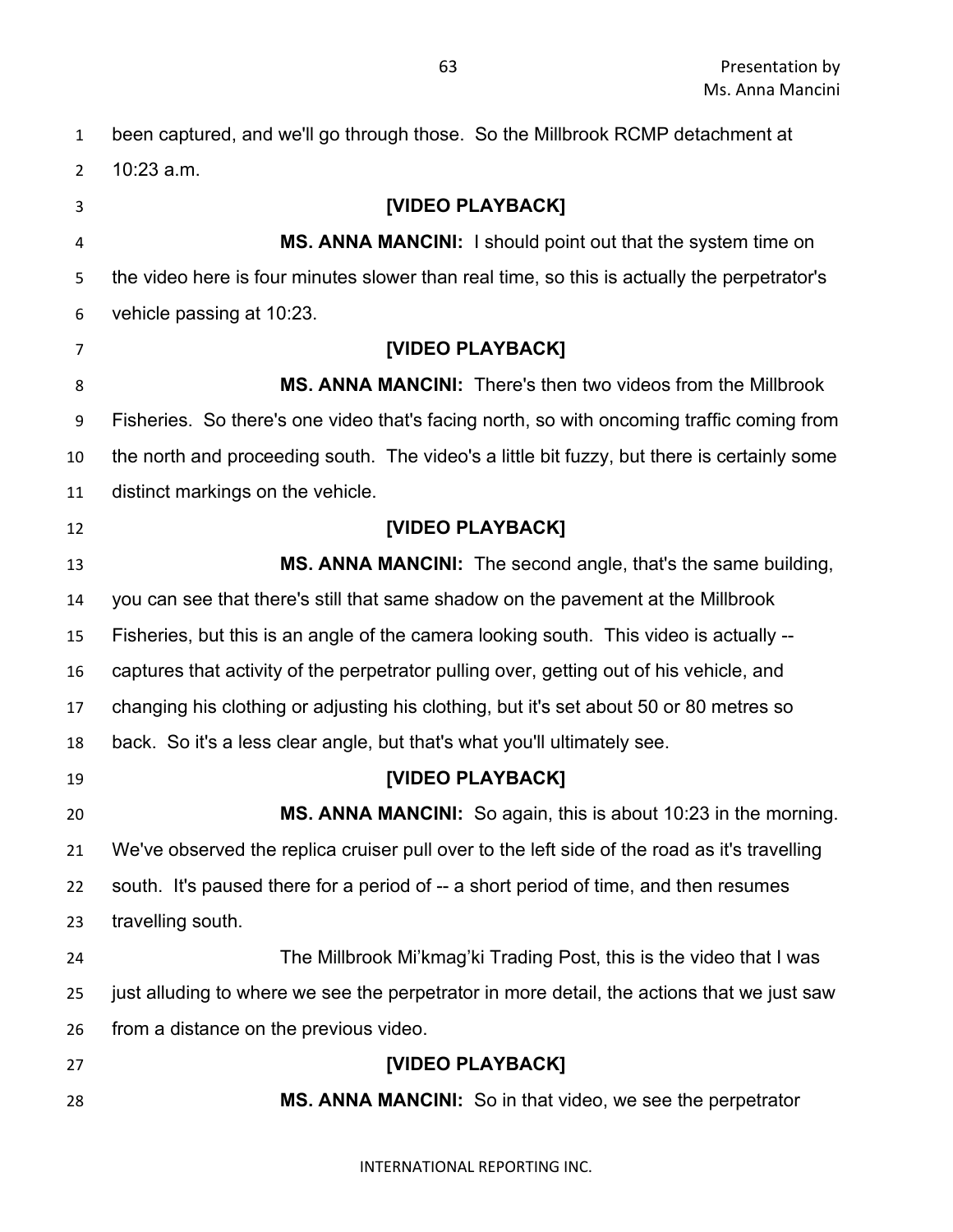| $\mathbf{1}$   | travelling south, pull over, exit the replica RCMP cruiser, removes what appears to be      |
|----------------|---------------------------------------------------------------------------------------------|
| $\overline{2}$ | that navy blue jacket, believed to be a correctional services jacket. That jacket's later   |
| 3              | found in Mr. Webber's SUV. He appears to be wearing a gray RCMP shirt and a                 |
| 4              | baseball cap. The perpetrator removes the high visibility yellow vest that's over top of    |
| 5              | the jacket, removes the jacket, and then places the high visibility vest back over the      |
| 6              | RCMP shirt, gets back into the vehicle and proceeds south on Highway 2. The                 |
| 7              | timestamp of this video was confirmed to be 31 minutes fast. It's consistent with being     |
| 8              | 10:23.                                                                                      |
| 9              | We then have footage in the Hilden area, Glenn's Autobody, at                               |
| 10             | 10:28. This timestamp is actually four minutes fast, but we will see the replica cruiser    |
| 11             | pass by.                                                                                    |
| 12             | [VIDEO PLAYBACK]                                                                            |
| 13             | <b>MS. ANNA MANCINI:</b> We then have at 10:31, Brookfield Lumber                           |
| 14             | video surveillance video from there. Brookfield Lumber is situated on the west side of      |
| 15             | the road, so the perpetrator will be passing left to right on the screen, travelling south. |
| 16             | [VIDEO PLAYBACK]                                                                            |
| 17             | <b>MS. ANNA MANCINI:</b> Approximately one minute later, the vehicle                        |
| 18             | is captured at an intersection of the two on the 289, at Roop's Esso, continuing south on   |
| 19             | the $2.$                                                                                    |
| 20             | <b>[VIDEO PLAYBACK]</b>                                                                     |
| 21             | MS. ANNA MANCINI: It's a bit of a jumpy surveillance video. I                               |
| 22             | believe it's motion censored, but it does pick up passing through that intersection.        |
| 23             | And finally just to the south of Roop's Esso, the perpetrator's                             |
| 24             | replica police vehicle was captured in a still frame from the surveillance footage of the   |
| 25             | Brookfield Bakery, again proceeding south on that Highway 2.                                |
| 26             | So again, as is consistent with all the videos and the images that                          |
| 27             | we've seen of surveillance footage, sometimes the quality is very good, sometimes it's      |
| 28             | not very good. Sometimes the time stamps are accurate, sometimes there's                    |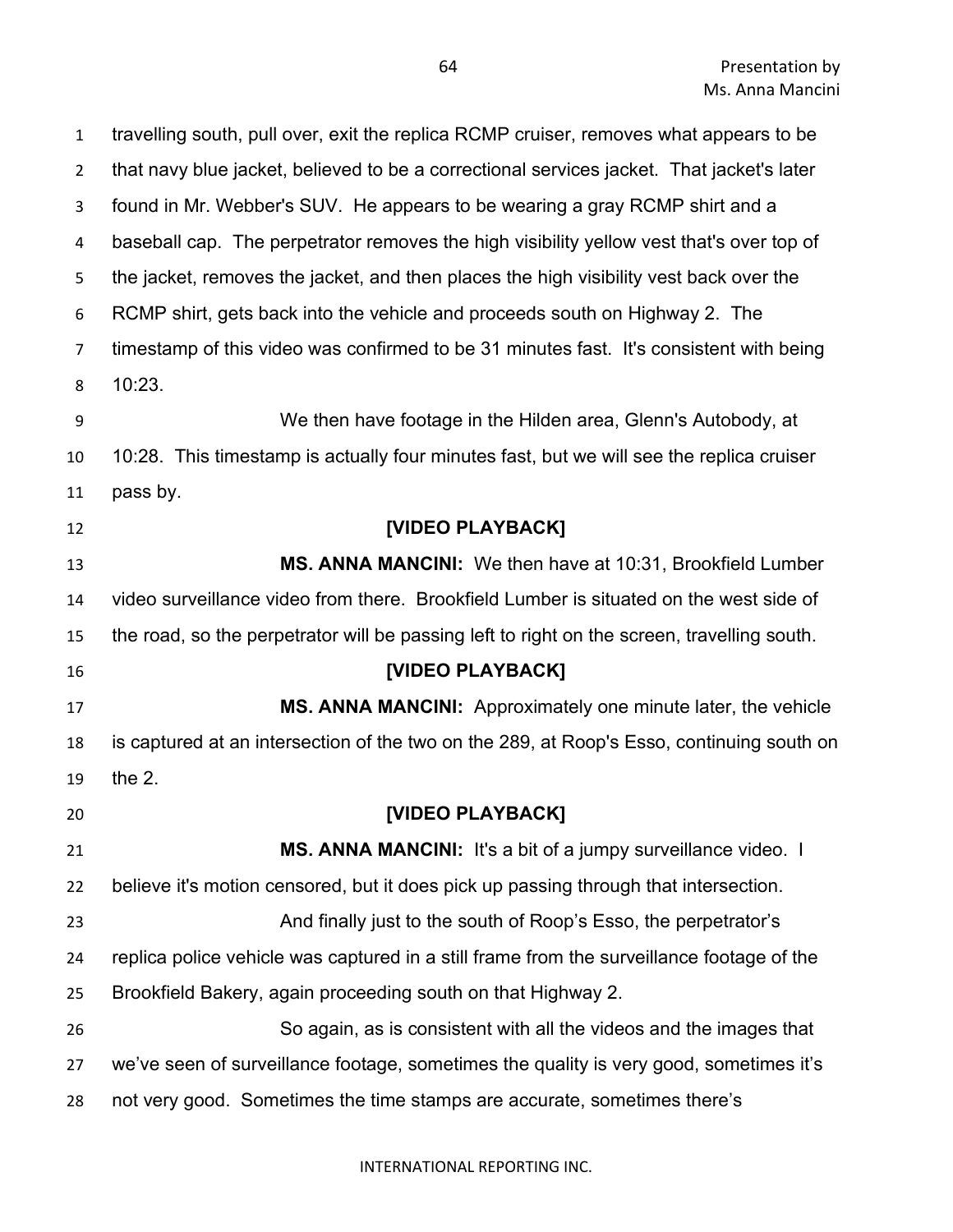adjustments to real time or actual time that need to be made. The idea is to pull together as much as we can to have as clear insight as we can to the perpetrator's movements in this case as he proceeded through the Town of Truro south on Highway 2 towards the Brookfield area. So I'm now going to, as I mentioned, take us back in time a little bit to closer to 7:00 a.m. And this is when various members from RCMP detachments began their shifts. So the map here gives you a sense of some of the detachments that we'll be speaking about this afternoon. The Millbrook detachment, which is just south of Truro, of course, we saw the video surveillance several moments ago from that area. And of course, you'll recall the Millbrook detachment was the detachment from which Corporal Jamieson and Constable Grund attended Portapique on the night of April 18th, Corporal Jamieson who was posted at the head of Highway 2 on Portapique Beach Road and Constable Grund who partook in the extraction of children from the Portapique area. Following their shift, Constable Grund was relieved from duty. Corporal Jamieson, at about 7:00 a.m., contacted Sergeant Bernard, provided him with an update of what had happened, and she also advised Constable Jared Daley, who had reported for his shift at 7:00, about the incidents that had taken place overnight. Sergeant Bernard contact members at the command post, other staff sergeants, and began gathering information. Constable Jared Daley, later in the morning, contacted Constable Barry Martin and asked that he attend given the circumstances. That was at about 10:20 that morning. Farther south is the Indian Brook detachment. Two members reporting for shift that morning, Constables Kari Pettinger and Stephanie LeBlanc. And the third detachment furthest south on the map, the Enfield detachment. Of note, the corporal from this detachment, Corporal Byard, was actually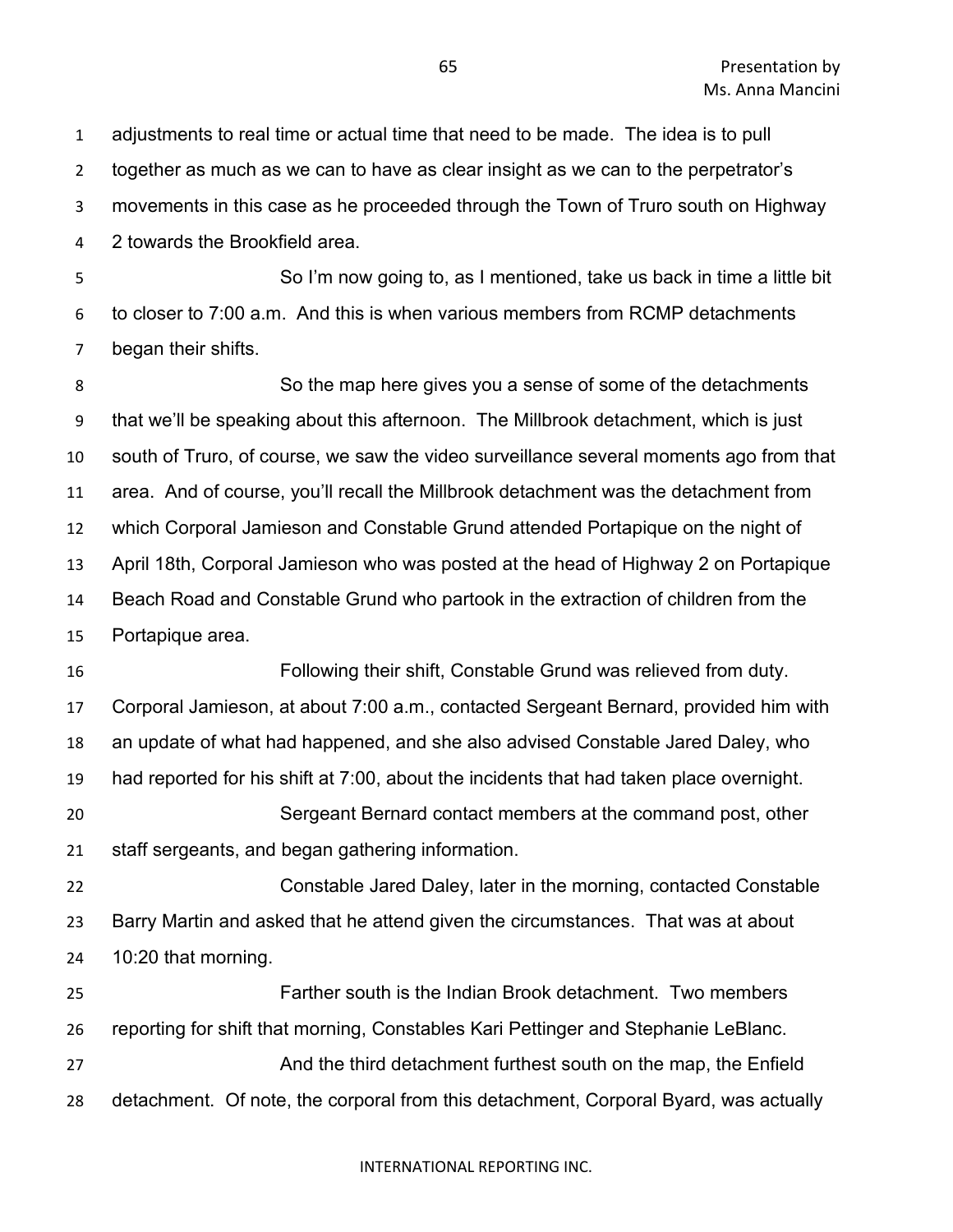the members who reported for shift at 7:00 a.m., Constables Austin Comeau, who was the most junior member, Constable Chris Gibson, Constable Chad Morrison, and Constable Heidi Stevenson. Constable Stevenson was the most experienced member at the detachment that morning, with 23 years of service. She was the acting shift supervisor that morning. So these members all arrived at about 7:00 a.m. And as they're commencing their shift, a BOLO comes out -- sorry, a be on the lookout. And this is essentially what the text would look like coming in on their mobile workstations, so it's information that has been provided to members commencing their shift and it reads: "update regarding active shooter in colchester county soc [subject of complaint] outstanding -- use caution -- update regarding additional vehicles soc WORTMAN, GABRIEL … is associated to and registered in his name is a 2007 black jeep wrangler … & a 2017 white ford fl 50 nslp: [redacted], as well as the white 2015 mercedes c300 … already bolo'd original as follows 19 …  $\ldots$  " So this is saying that there's previous information that's following and the original message is following from here down: …active shooter incident in progress -- soc is a gabriel wortman … and the incident is in the portapique area of colchester county - soc is believed to be armed and [dangerous and] is arrestable for the incident in progress - soc is thought to be very familiar with firearms and should be considered armed and

dangerous - soc is associated to two vehicles: a white

INTERNATIONAL REPORTING INC.

engaged with the Emergency Response Team driving the tactical armoured vehicle, but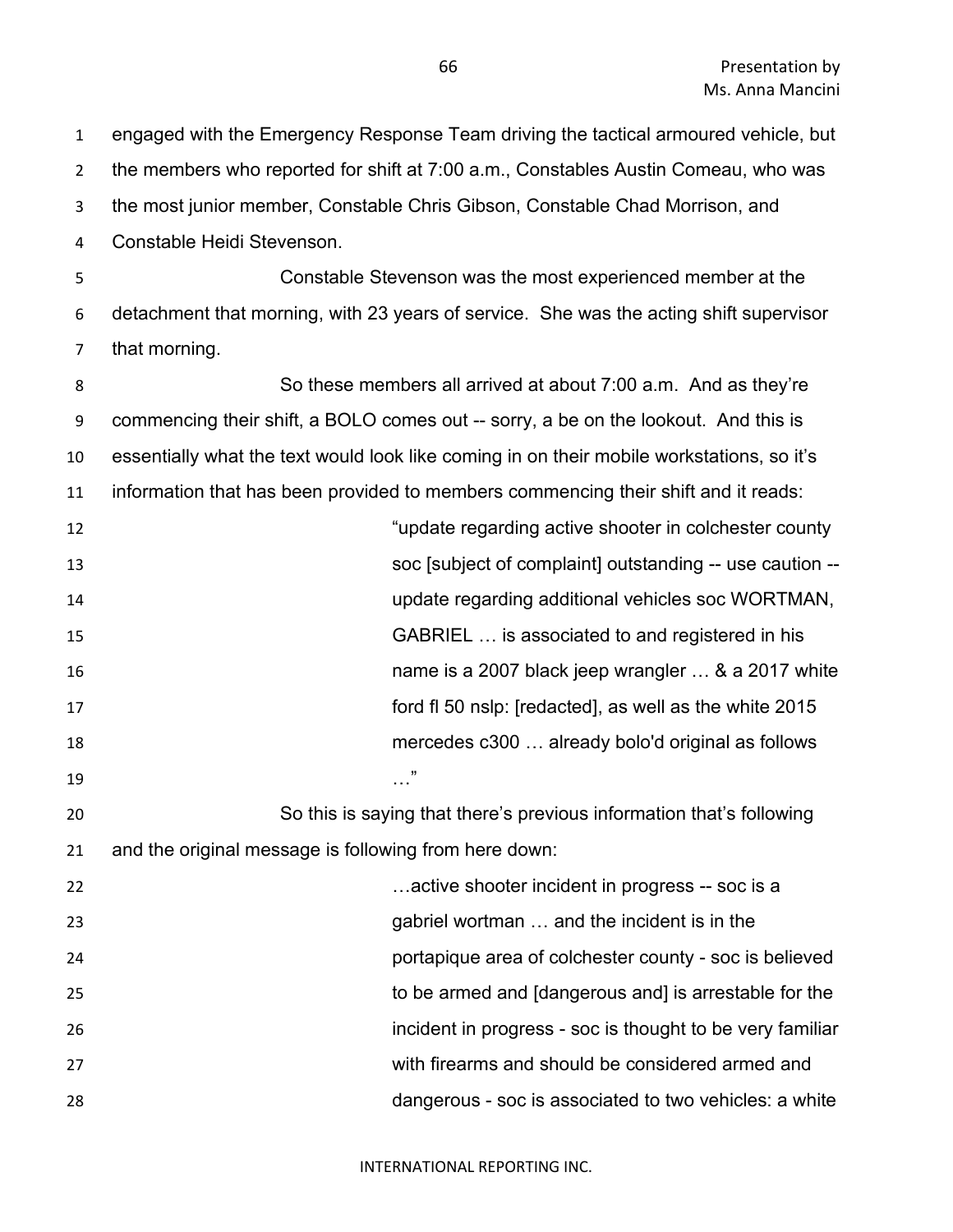| $\mathbf{1}$   | 2015 mercedes c300  and an old white police car                                          |
|----------------|------------------------------------------------------------------------------------------|
| 2              | (may be burned at the scene) - soc is also associated                                    |
| 3              | to a lisa banfield [redacted] who is not currently                                       |
| 4              | accounted for - soc has been added to cpic in the sip                                    |
| 5              | [or SIP] category along with the pointer vehicle - the                                   |
| 6              | situation is still in progress"                                                          |
| $\overline{7}$ | CPIC is the Canadian Police Information Centre. That's the central                       |
| 8              | database system for police to access. And SIP or S-I-P category means Special            |
| 9              | Interest to Police.                                                                      |
| 10             | So this is information that had been circulating in the overnight                        |
| 11             | hours regarding the situation in Portapique, and this is the information that's being    |
| 12             | relayed at the 7:00 a.m. BOLO that is being sent out to members arriving at their shift. |
| 13             | About an hour later, at 8:04 a.m., another BOLO is released to                           |
| 14             | members. And it indicates there's an:                                                    |
| 15             | "update regarding active shooter in portapique,                                          |
| 16             | colchester county soc outstanding -- use caution --                                      |
| 17             | WORTMAN, GABRIEL  arrestable for homicide and                                            |
| 18             | is armed and dangerous. very familiar with firearms.                                     |
| 19             | update from risk manager bruce briers - soc is                                           |
| 20             | potentially using fully marked ford taurus car number                                    |
| 21             | 28b 11 and could be anywhere in the province - the                                       |
| 22             | last information given soc was loading firearms into                                     |
| 23             | that vehicle - vehicle photo to be coming when                                           |
| 24             | available he is associated to and registered in his                                      |
| 25             | name is a 2007 black jeep wrangler  & a 2017 white                                       |
| 26             | ford fl50  as well as the white 2015 mercedes c300                                       |
| 27             | also associated to berkshire broman (possibly his                                        |
| 28             | business) but not plated are a 2017 white ford taurus,                                   |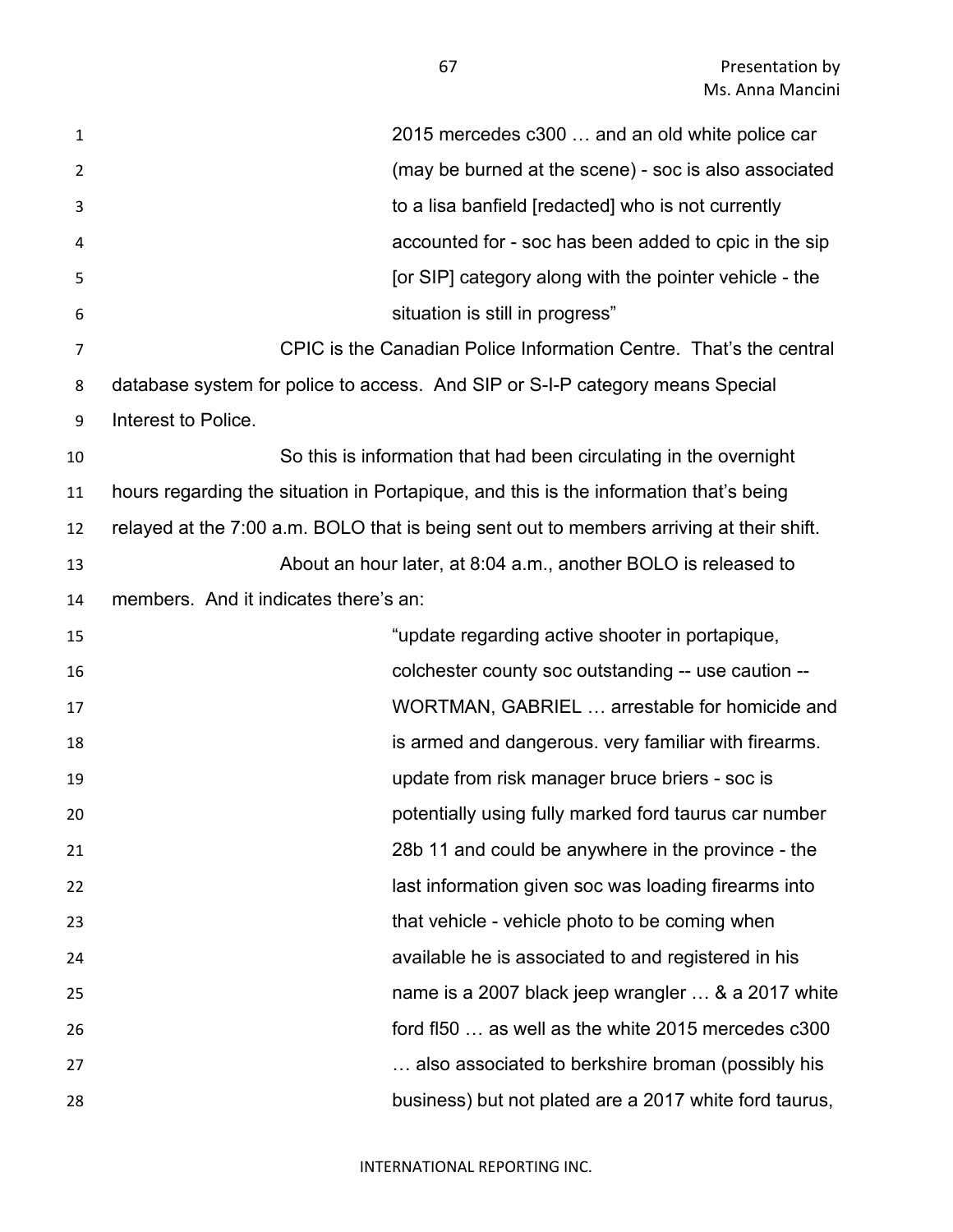| $\mathbf{1}$ | 2009 white scion. soc has been added to cpic in the                                        |
|--------------|--------------------------------------------------------------------------------------------|
| 2            | sip category along with the pointer vehicle. his                                           |
| 3            | address is 193 portland st, dartmouth. the situation is                                    |
| 4            | still in progress. photo added to ciids is him and the                                     |
| 5            | police vehicle he may be driving."                                                         |
| 6            | And CIIDS is the Computer Integrated Information and Dispatching                           |
| 7            | System. It's essentially the computer system or database system for police files at the    |
| 8            | 911 call centre, the OCC.                                                                  |
| 9            | So this is the first BOLO where the details regarding the replica                          |
| 10           | cruiser are provided, are described in detail, and it's also indicated, obviously, that he |
| 11           | can be -- could be anywhere in the province.                                               |
| 12           | You'll also note it's an update from risk manager Bruce Briers.                            |
| 13           | Bruce Briers had come onto shift at this stage as the risk manager.                        |
| 14           | The Enfield members, detachment members, in their statements,                              |
| 15           | they describe attending the detachment and essentially reviewing their own systems         |
| 16           | that they have available to them, their database systems, looking up licence plates,       |
| 17           | looking up as much information as they can to sort of build as complete a picture as       |
| 18           | possible regarding the perpetrator. And they describe phoning members in other             |
| 19           | jurisdictions, other counties to see if they can gather any additional information.        |
| 20           | At 8:08, Constables LeBlanc and Pettinger of the Indian Brook                              |
| 21           | detachment attend at the Enfield detachment, so all six members there continue to          |
| 22           | compile information.                                                                       |
| 23           | At 8:16, the following broadcast is made across all of the county                          |
| 24           | channels over the radio:                                                                   |
| 25           | [AUDIO PLAYBACK]                                                                           |
| 26           | MS. ANNA MANCINI: So risk manager Staff Sergeant Bruce                                     |
| 27           | Briers is reminding members to put on their hard body armour.                              |
| 28           | Hard body armour is another, additional layer of protection that's                         |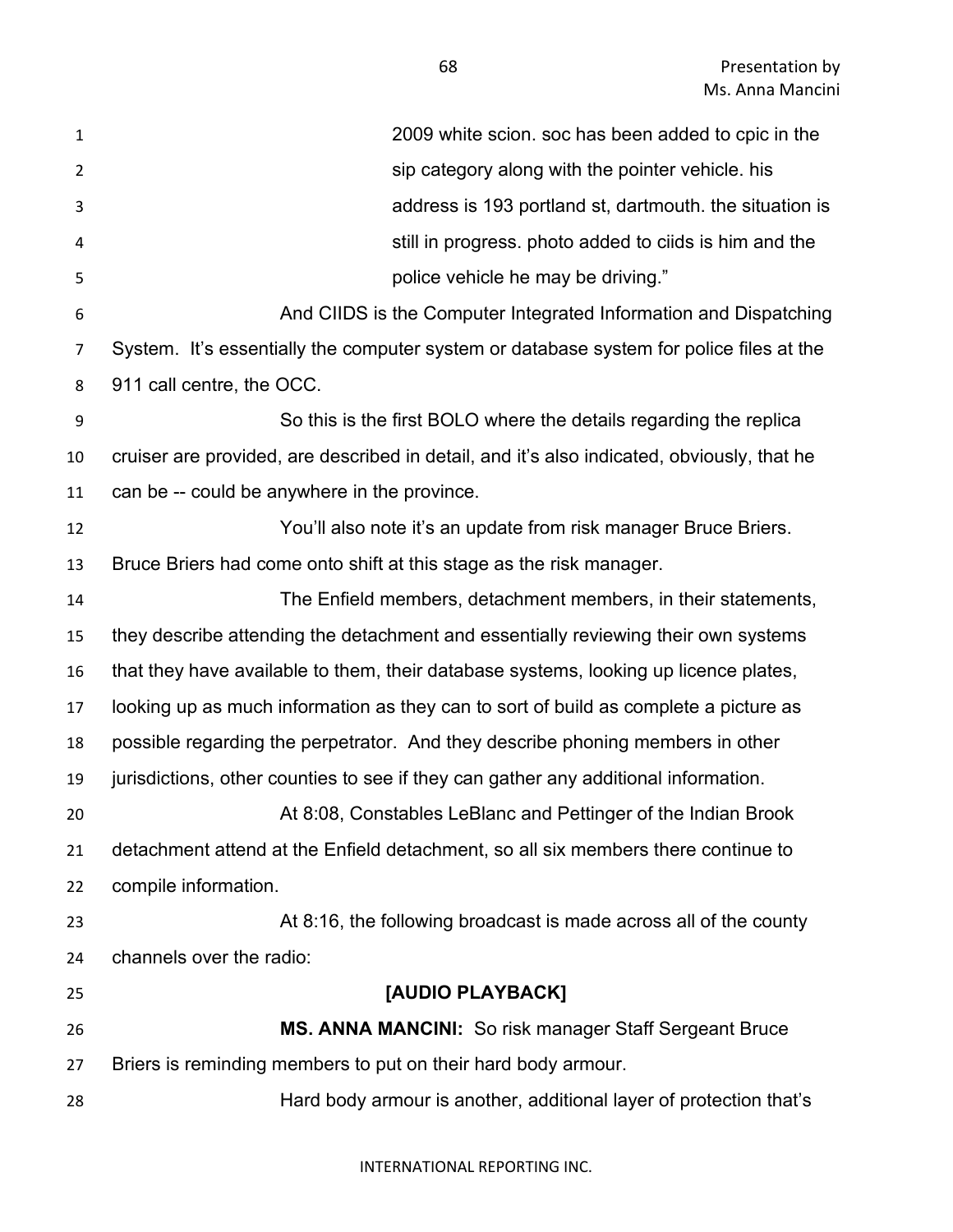worn as a vest over soft body armour, and this is obviously in light of the fact that the SOC is at large.

 At 8:19, around twenty after eight, Constable Stevenson contacts the OCC by phone and asks for some specifics or some details about the replica police cruiser. She enquires whether this is a decommissioned vehicle or whether this is an active vehicle, enquires whether the vehicle has a light bar, expresses some concern about whether or not the perpetrator has access to a radio in this vehicle, and also, discusses with the OCC about how members can access a photograph of this -- of this replica cruiser through their database systems. Approximately a half-an-hour after that telephone call, at 8:44 a.m., Constable Stevenson enquires over the air whether a media release has been discussed regarding the replica police cruiser. **[AUDIO PLAYBACK] MS. ANNA MANCINI:** At 8:46 a.m., the dispatcher who's speaking with Constable Stevenson in that call or in that radio exchange, excuse me, sends a message to the dispatch supervisor and the risk manager, Staff Sergeant Briers. The message indicates: "'Enfield [member] requesting a media release re: 28b11 being an imposter.'" The information currently available to the Commission indicates that this message was passed by Staff Sergeant Briers to the Command Post and that a decision was made at that time not to do so. Obviously, the discussions and decision- making pertaining to the Command Post will be explored in the Commission's upcoming work. So after reviewing and collecting information, the Enfield and Indian Brook members departed the Enfield detachment and they set up at strategic positions along the Colchester and Hants County border. This map reflects the positioning of the members. And I appreciate it's a little bit busy, there's a great deal going on, but if you'll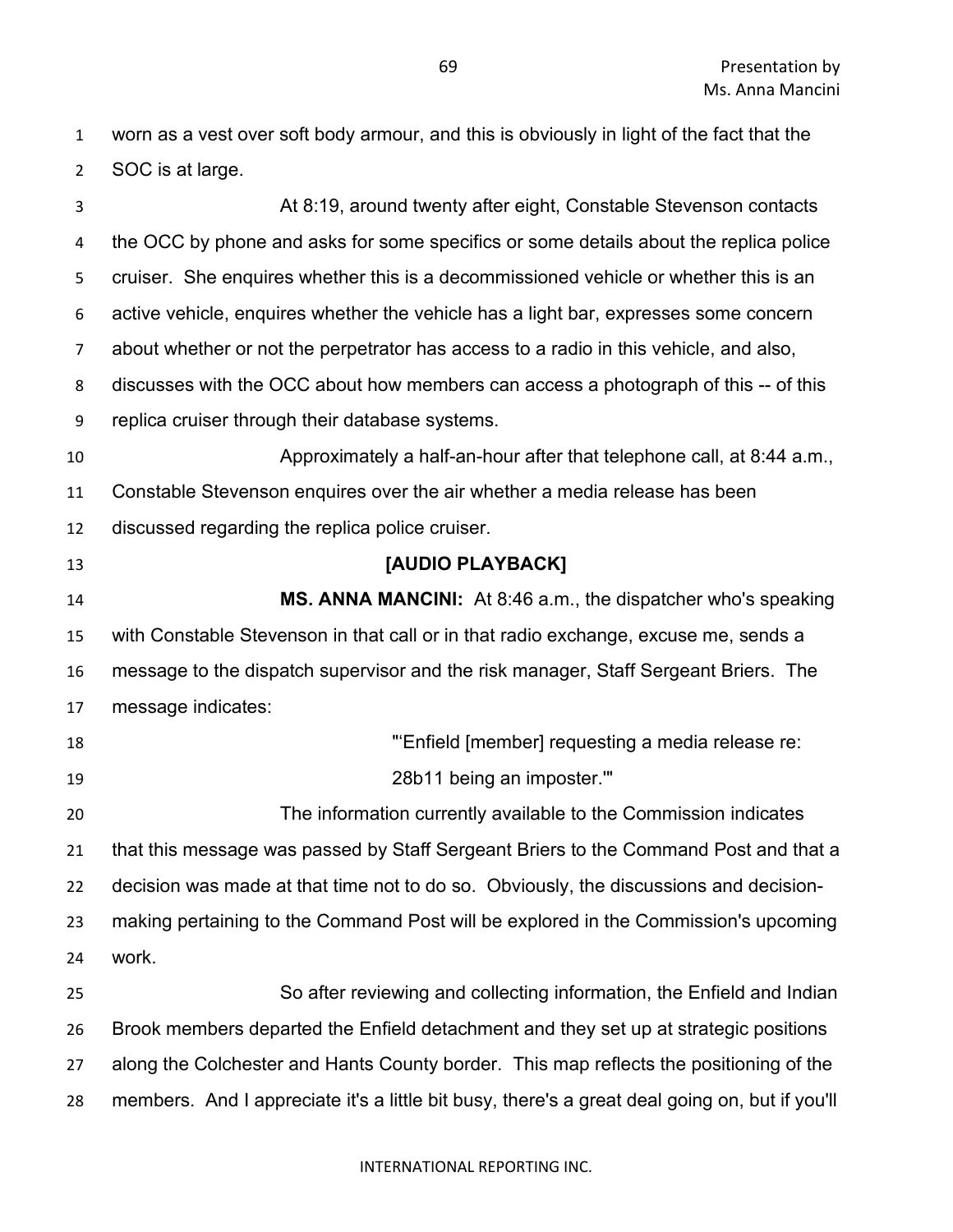recall, there's the Shubenacadie River, the, I call it the Lightening Bolt River, running north and south, a north/south direction, that's sort of in the centre of the screen, and that, again, is the border between Hants and Colchester. And the members actually took up positions running along that river along the entryways from Colchester County into Hants County.

 So there's essentially three main travel routes from Colchester into Hants. So obviously, the most common would be to proceed on the divided highway, the 102, which is highlighted in yellow, as they all are, in the centre of the map, and this is where Constable Gibson and Constable Stevenson positioned each of their vehicles on a median just north of Exit 10. Constable Stevenson was facing north and Constable Gibson was facing west. So you'll see the small blue tags labelled Constable Stevenson and Constable Gibson sort of in the bottom third of the photo there.

 Constables Pettinger and LeBlanc from the Indian Brook detachment, they were travelling together in a vehicle, they were positioned farther south on the 102, near Exit 9. So they are the very bottom label on the 102 there, the blue circle.

 Another entry point from Colchester County into Hants County is near South Maitland, so closer to the mouth of the river of the Shubenacadie River, closer to Cobequid Bay, and that is where Constable Comeau was positioned at the intersection of Phillip's Road and Highway 236. He was facing east. So that's Constable Comeau's position right on the Highway 236. **And finally, the old highway, Highway Number 2, would be another**  entry point into East Hants from Colchester, and Constable Morrison was positioned there at the intersection of Highway 2 and 224, just north of the Shubenacadie River. So what you'll hear in this audio clip is Constable Stevenson communicating these staging points to members and explaining the reasons that they're

positioned where they are.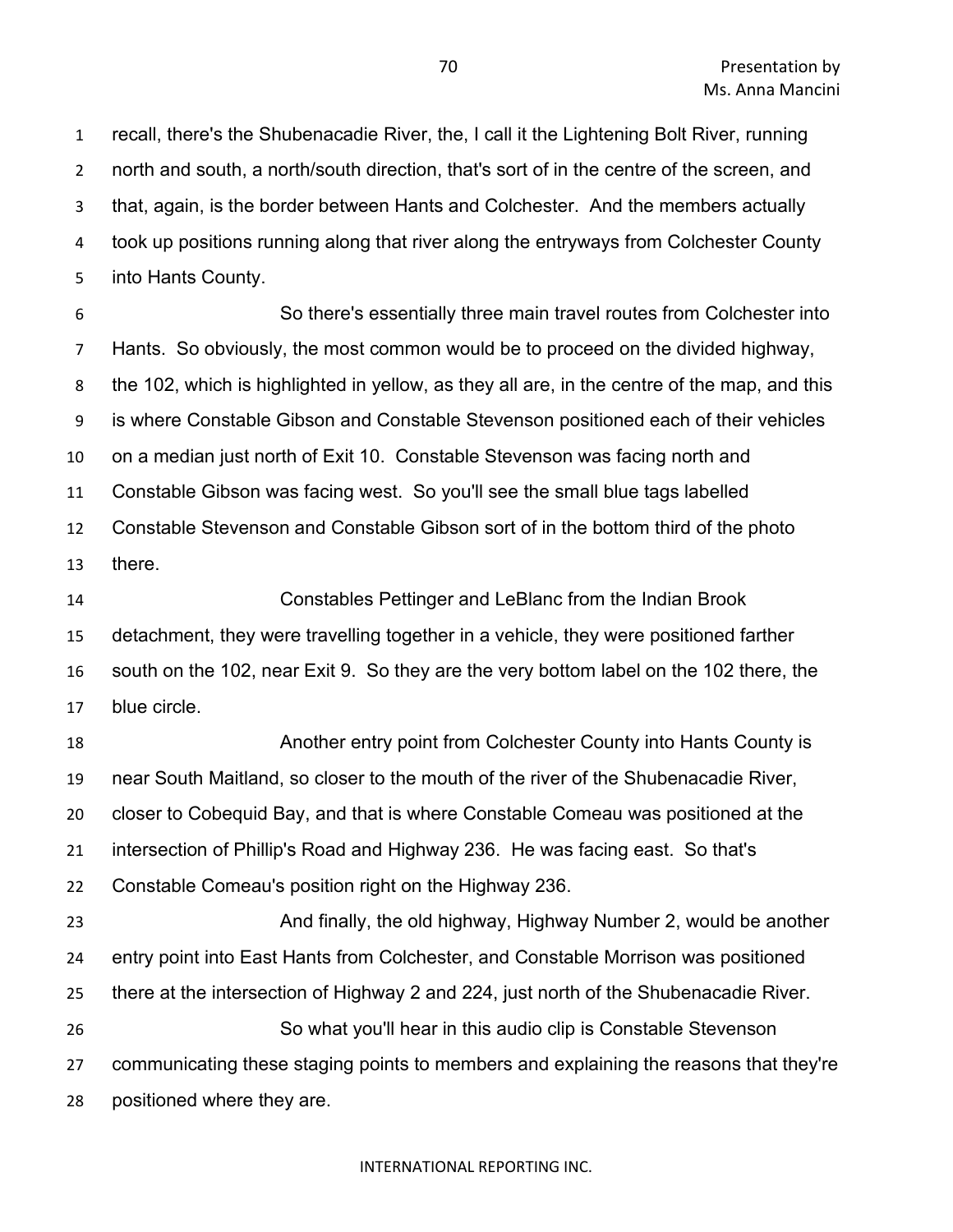**[AUDIO PLAYBACK] MS. ANNA MANCINI:** So essentially, Constable Stevenson is advising that members are strategically placed for purposes of cutting off access points into the county, and also ensuring that members have backup as close as possible to them. So Constable Morrison's position was just north of the Shubenacadie Cloverleaf on the north side, as I indicated, of the Shubenacadie River. We'll zoom in and take a closer look at that area. So you can see, Constable Morrison is positioned right across the bridge of the Shubenacadie River. He's at that intersection of 224 and the 2. So if you were to proceed north from Constable Morrison's position, so straight up to essentially the top of the screen, that would take you along the 2 towards Brookfield, Hilden, Millbrook, Truro. If you were to proceed east on Highway 224, that's known more commonly as the Gays River Road. If you were to come south, so come down the bridge, and come straight across, you come to the Shubenacadie Cloverleaf, and this is a -- essentially, an interchange of Highways 2 and 224. And it's a -- it's a little bit complicated to articulate, I think it's probably more intuitive when you drive it, but Highway 2 and 224 are essentially the same highway for that portion across the bridge and proceeding through the centre of the cloverleaf. If one wanted to proceed south and take the 2, they would exit off of the Cloverleaf on the western prong and proceed down through the community of Shubenacadie, pass along that intersection to the left of the screen of the 215, and carry on south on Highway 2. If one were to continue straight south from Constable Morrison's position and travel across the bridge and continue without taking an exit on the Cloverleaf, one would remain on Highway 224. So conversely, if one is travelling north on Highway 2, so if you start from the leftmost of the screen and continue in a northerly direction, you pass that intersection with Highway 215, travel through the community, proceed under the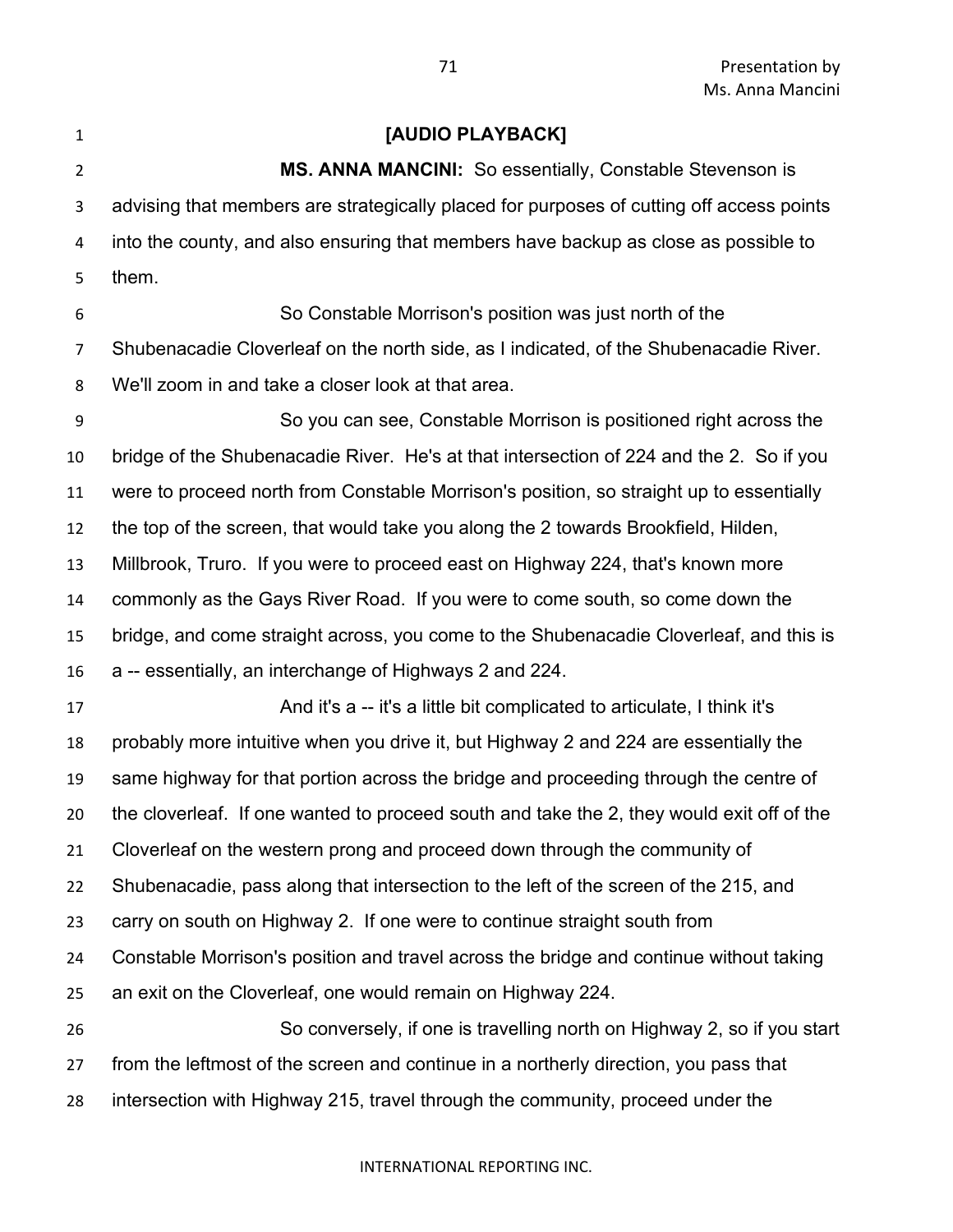| $\mathbf{1}$     | overpass, and come up over the Cloverleaf and proceed up onto Highway 2. That's                |
|------------------|------------------------------------------------------------------------------------------------|
| $\overline{2}$   | what one would do to merge onto the 2 and continue travelling north towards Truro.             |
| 3                | So the Cloverleaf allows traffic to proceed in both directions, there's                        |
| 4                | two lanes, but what you'll notice, and it's difficult to see from this angle, but there's sort |
| 5                | of small triangles of grass that are visible at the bottom of the Cloverleaf, and those        |
| 6                | portions of the roadway are one way, so for merging on and off. So the traffic that's          |
| $\overline{7}$   | travelling in opposite directions are in one way portions for a brief period of time before    |
| 8                | the Cloverleaf transitions into a two-lane roundabout.                                         |
| $\boldsymbol{9}$ | So this is a video that will hopefully provide a better understanding                          |
| 10               | of the Cloverleaf and the relevant area. It was taken in August of 2021, and it's an           |
| 11               | overhead view of travelling south on Highway 2. So essentially, right in the centre of         |
| 12               | this screen right now would be that intersection of Highway 2 and 224. The position that       |
| 13               | Cst Morrison was staged in. and then we'll carry on south over the bridge, over the            |
| 14               | overpass, and over the Cloverleaf.                                                             |
|                  |                                                                                                |
| 15               | [VIDEO PLAYBACK]                                                                               |
| 16               | So I'm going to play it again and talk through it just to orient us                            |
| 17               | entirely with the area.                                                                        |
| 18               | So again, the intersection that we're passing now is where Cst                                 |
| 19               | Morrison was staged. We're proceeding south on Highway 2. And at this point,                   |
| 20               | essentially Highway 2 and 224 have merged and you travel south across the river.               |
| 21               | You then approach the overpass. You'll see the large truck coming                              |
| 22               | underneath. That is -- that's Highway 2. That overpass is of some significance with            |
| 23               | respect to Cst Stevenson's positioning later in the morning. And you can see how a             |
| 24               | vehicle that wants to proceed south on 22 -- sorry, can proceed south on the 224 by            |
| 25               | going straight, or can merge off to the right to proceed on to the 2, and that to get on to    |
| 26               | the 2 proceeding north, you come through that roundabout or that curve on the                  |
| 27               | Cloverleaf.                                                                                    |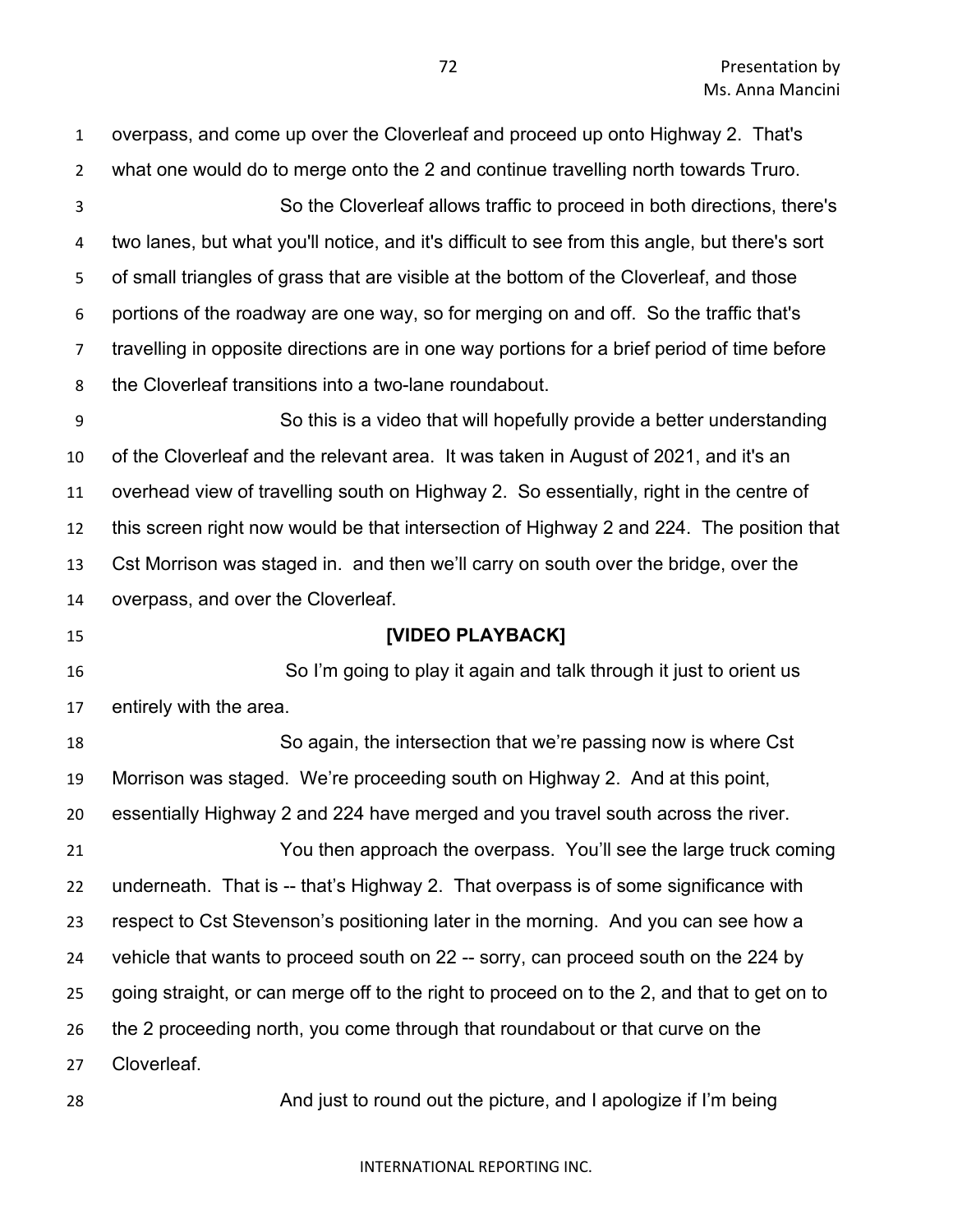tedious, the roadways and their relationships to each other are quite significant to the events that play out in Shubenacadie, but just to give you a picture from the other angle, we're looking to the north now. You can see the Gays River Road and 224 across the bridge and Highway 2. You can see the one-way portions of the Cloverleaf that I was referring to.

 So two things happen around the mid-morning, 10:30ish, 10:40, that cause the members in East Hants to adjust the positions that we had reviewed earlier.

 So the first, of course, are the horrific events on Plains Road in the Debert area. This prompted a request for two additional carbine trained members to attend Colchester County to attempt to locate and search for the perpetrator. It was decided that Cst Gibson and Comeau would proceed to Colchester. The second important piece of information that came into the OCC was a person who called in with information regarding a possible sighting of the perpetrator's replica cruiser travelling south on Highway 2 from the Brookfield area. And of course, you'll recall from the surveillance footage that we looked at, this was accurate. This was in fact the direction that the perpetrator was travelling. **[AUDIO PLAYBACK]** So the map on the left depicts Highway 2, Brookfield, Stewiacke that are referenced in that dispatch. And of course, continuing south, it continues to the position where Cst Morrison was located, as well as to the south of that, the Shubenacadie Cloverleaf.

 So recognizing that this direction of travel by the perpetrator would mean that the perpetrator would encounter or could encounter Cst Morrison at his position on Highway 2, Cst Stevenson immediately indicates that she's going to move to Cst Morrison's position.

 **[AUDIO PLAYBACK]** So there's a couple of things to unpack in that audio clip. Cst.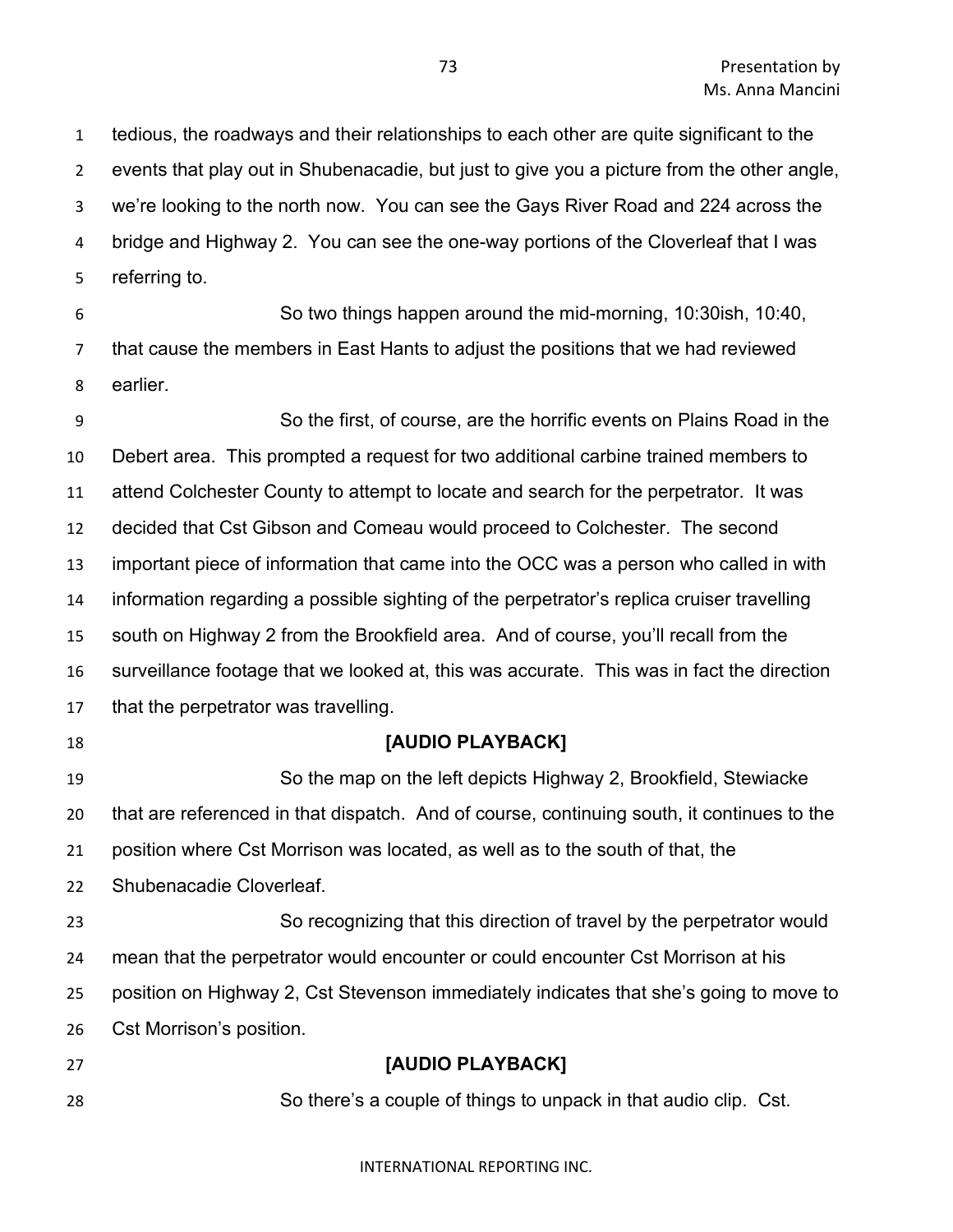Stevenson has indicated that she's going to join Cst Morrison at his position. The OCC checks in to ensure that Enfield has received this update. So what's actually happening is the previous dispatch that you heard was over the Colchester radio channel. So the members who are in Colchester have that radio channel active and have heard it. Hants County would be a separate channel. The OCC is ensuring that members in both counties have received this information.

 Cst. Stevenson was monitoring the Colchester radio on her portable radio and she had her car radio set to the Hants radio channel. So she's able to listen to the updates on one channel and provide updates over the Hants channel.

 S/Sgt Ettinger, who comes in towards the end of the conversation at that stage, he's -- he has attended that morning at the OCC and is volunteering as an assistant risk manager to S/Sgt Bruce Briers.

 So this map shows Cst Stevenson's position in relation to Cst Morrison at the time that she made that broadcast. Cst Stevenson proceeded towards Cst Morrison's position via Highway 215, Highway 215. At 10:48, Cst Stevenson is approaching Cst Morrison's position from the south, but Cst Morrison observes a marked Ford Taurus approaching his position from the North. In his statement, Cst Morrison describes observing a Taurus with a push bar and he was initially cautious about the possibility that this was the perpetrator approaching his position and he went over the air to inquire who was approaching him from this position, travelling south on the 2.

 **[AUDIO PLAYBACK]** Of course, Cst Stevenson has just turned on to Highway 2, to the south of Cst Morrison's position and she replies that it's her. Cst Morrison indicated in his statement that upon hearing this response, he was put at ease. Cst Morrison proceeds east on the Gays River Road.

He performs a gentle U-turn and he stops. And so he's assuming that that vehicle that's

proceeding south on the 2 is Cst Stevenson, and he believes that Cst Stevenson is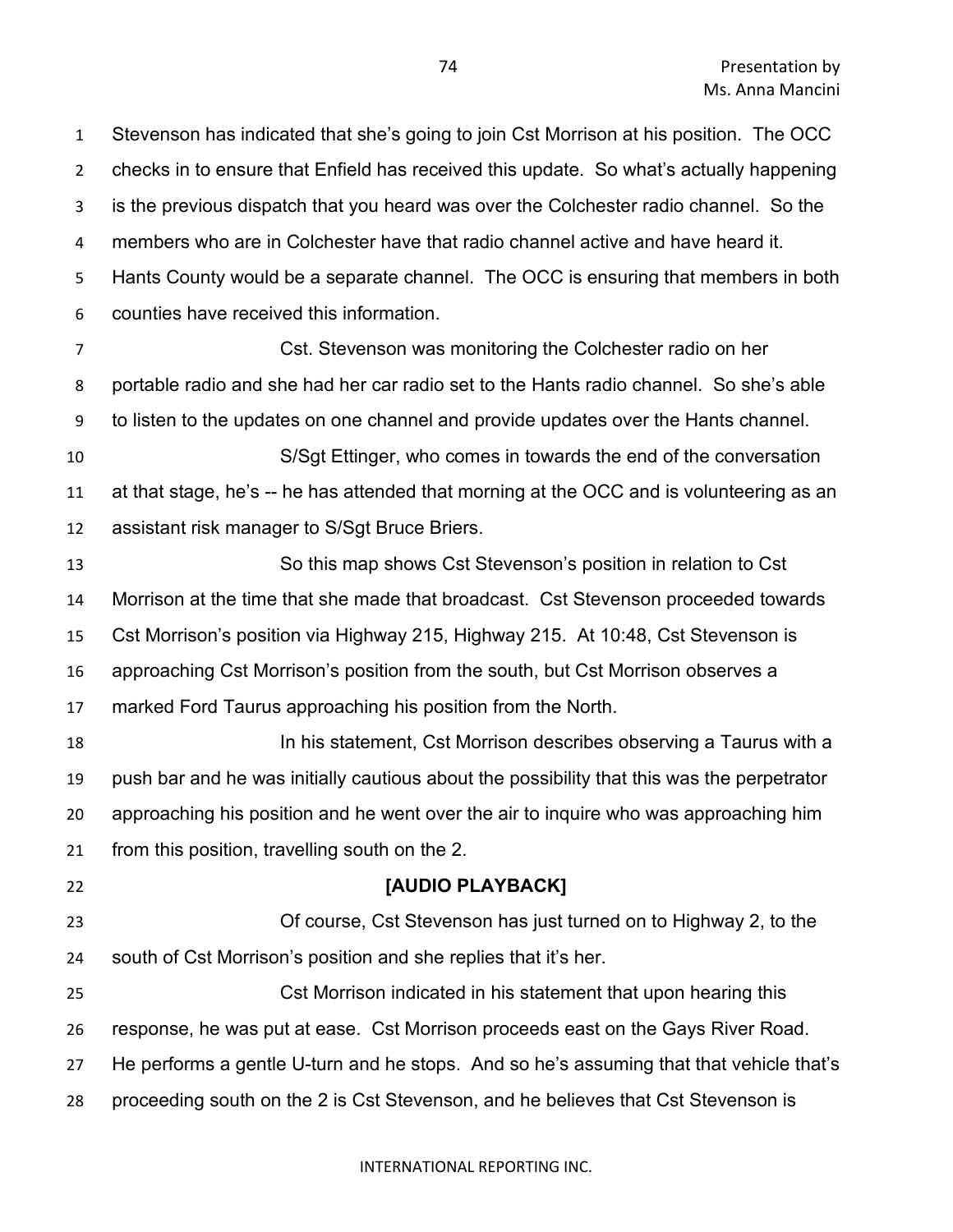going to take a left on to the Gays River Road and that the two are going to speak to each other, driver's side window to driver's side window. Of course, this is in fact the perpetrator travelling south on the 2. Cst Morrison observed the vehicle, the perpetrator's vehicle turn left on to the Gays River Road and approached him, and it was as the perpetrator was performing this turn that Cst Morrison realized that the driver was not Cst Stevenson. The perpetrator then pointed a handgun out of the driver's side window and began to fire at Cst Morrison. Cst Morrison recalled that the perpetrator filed at least three or four shots. **In his statement to the RCMP, Cst Morrison describes that he**  floored it to get away and turned left on to Highway 2. He broadcast what had transpired over the Hants radio. We are going to play that audio clip. A note of caution: Obviously, it's a high-stress clip that you're about to hear as Cst. Morrison is in quite a bit of distress. **[AUDIO PLAYBACK] MS. ANNA MANCINI:** Cst. Morrison had suffered perforating gunshot wounds to both of his arms. He had also been shot in the chest, but the hard body armour had prevented that from being a serious injury in that location. He relayed information as he's travelling about the direction of travel of the perpetrator. He's confirmed that the perpetrator had been continuing southbound on Highway 2. He himself proceeded south on Highway 2. He proceeded to the western ramp of the cloverleaf to get onto Highway 2, in order to make his way to the Milford EHS base. So we do have a video of the route of Cst. Morrison from the point at which he's set back on the Gay's River Road, he's about several feet back from the stop sign. He then makes that left onto Highway 2.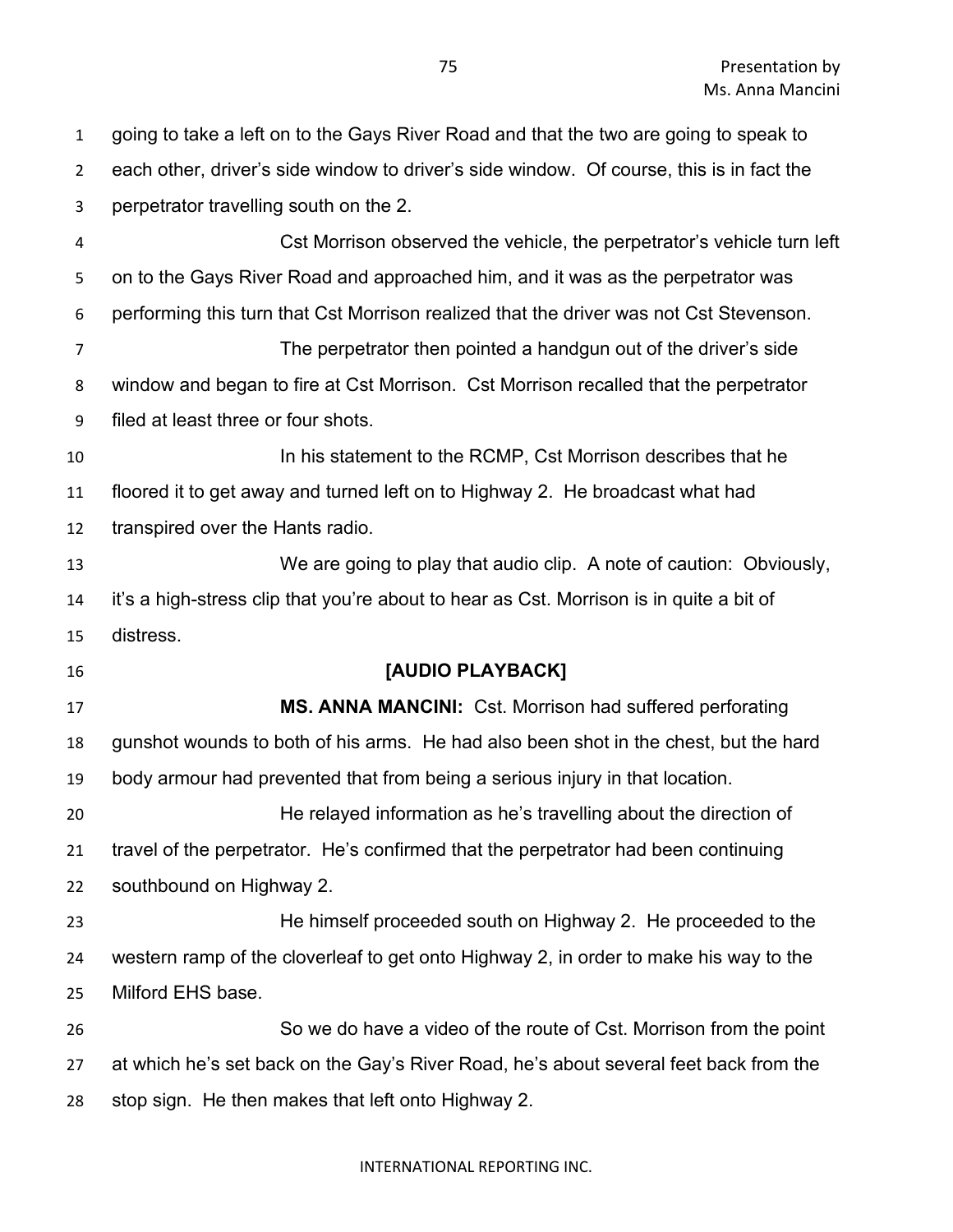Obviously, this is not reflective of the urgency of the situation that Cst. Morrison was in. In fact, Cst. Morrison had to -- was driving so quickly that he made contact with the guardrails on each side of the highway. The video will take you over the bridge of the Shubenacadie River and we then go over the overpass which is where Cst. Stevenson, at that time, was approaching from the west at the time of this broadcast, and it will then take you down the western side of the cloverleaf. **[VIDEO PLAYBACK] MS. ANNA MANCINI:** So from there, Cst. Morrison turned left and proceeded approximately five kilometres from that intersection to the Milford EHS base. Cst. Morrison continued to communicate via his car radio. His portable radio was actually damaged in the course of the encounter, and he was unable to broadcast over it. He could hear information coming in, but he couldn't relay information over that radio. At 10:53, Cst. Morrison arrived at the EHS paramedics base in Milford. He parked at the side of the building, so in the photograph on your screen it's around the left side, there's some blue tape on the ground and the SUV, the RCMP SUV is in around the side to the left of the photo. He couldn't see anybody there. He approached the side door of the base and banged on it. And he also recognized that he was losing feeling in both of his arms and his hands as a result of the blood loss from his injuries. He wasn't sure, and he was concerned that the perpetrator may have followed him to this location, so he took his carbine, his firearm, and he went behind the EHS base. He kept returning back to his vehicle in order to be able to broadcast information and provide updates about his location. Obviously, he couldn't do so over his portable radio. And he came to the conclusion, and recognized, that he was in a position where he was unable to physically discharge his carbine, so he returned to the back of the base, he unloaded the magazine from his carbine and he stashed the items

## INTERNATIONAL REPORTING INC.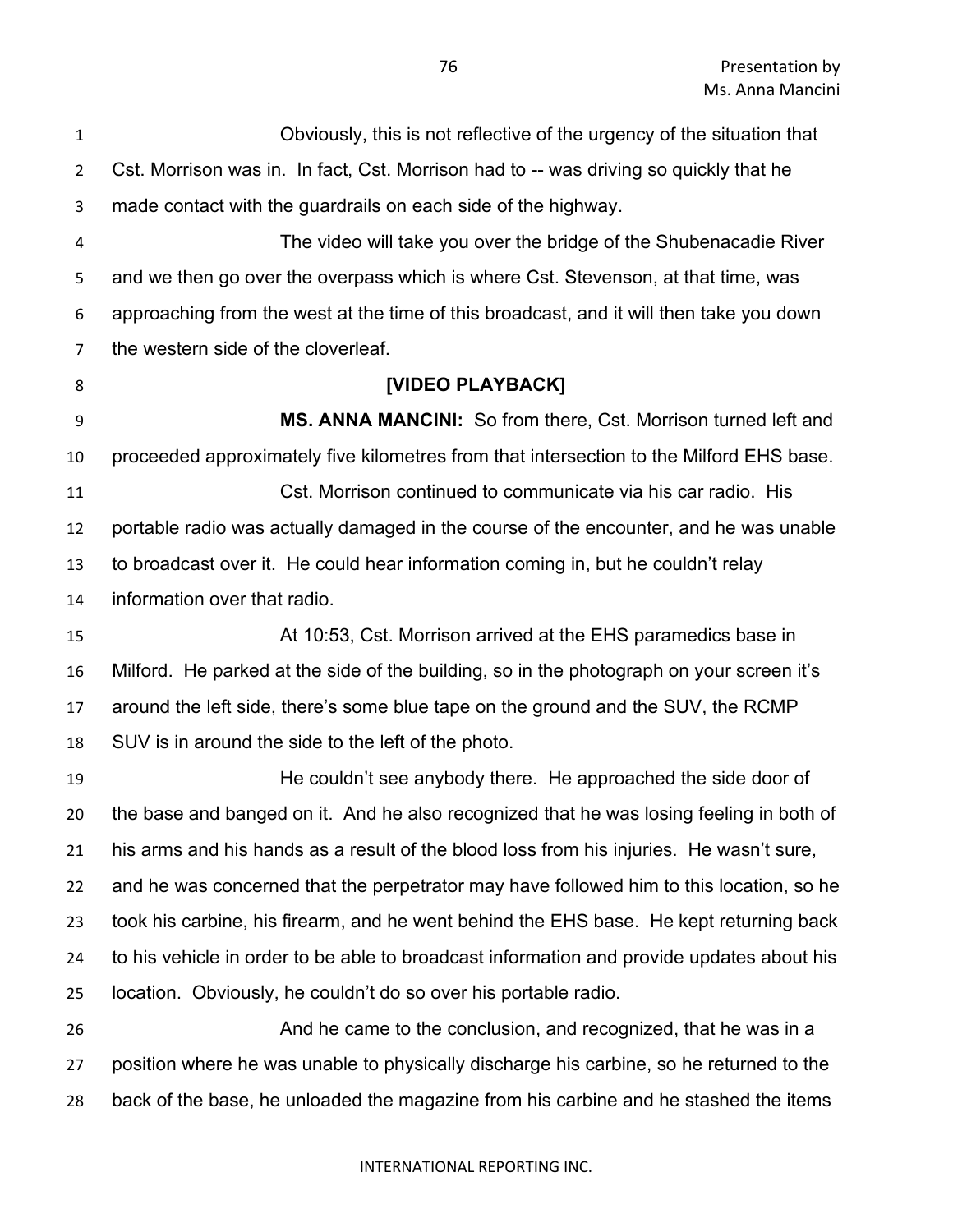in the grass, this kind of swamp area behind the base, and then waited for paramedics to locate him.

 There were two paramedics in the base, Molly McFaul and Daniel Storgato; they were inside. The had been given two pieces of information; one, that they had an injured member who was on route to the base, but they had been also advised to make sure they remained inside, given the danger of the situation for their own safety.

8 And they were unable to see, initially, Cst. Morrison's vehicle from inside the ambulance bay. But at approximately 11:00 a.m., Mr. Storgato exited the ambulance bay, he rounded the corner, and he located an unoccupied RCMP SUV. He noticed that there were bullet holes in the vehicle; that the windows had been smashed out, and he also observed a trail of blood proceeding from the SUV to the back of the base.

 He checked to see whether the call sign, so the numbers on the SUV, matched that with the information that he had been provided from the RCMP Dispatch, and when he confirmed that that was accurate, he proceeded behind the base. He located Cst. Morrison returning from the woods where he had been hiding his weapon. Cst. Morrison was concerned he'd be mistaken for the perpetrator, so he advised the paramedic, "I'm the good guy. I'm the good guy. Please help me." He explained that he had hidden his weapon behind the base.

 Mr. Storgato guided Cst. Morrison to the ambulance bay and both paramedics provided him with treatment, medical treatment.

 At 11:29, the paramedics transported Cst. Morrison to the hospital and they advised RCMP Dispatch that the firearm was hidden behind the base, and that firearm was later located that same day by Police Dog Service member Cpl. Brown.

 And just to give you a sense of behind the base and the area where Cst. Morrison was located, these photographs provide that.

So in the photograph on the left, that's the base, the very back of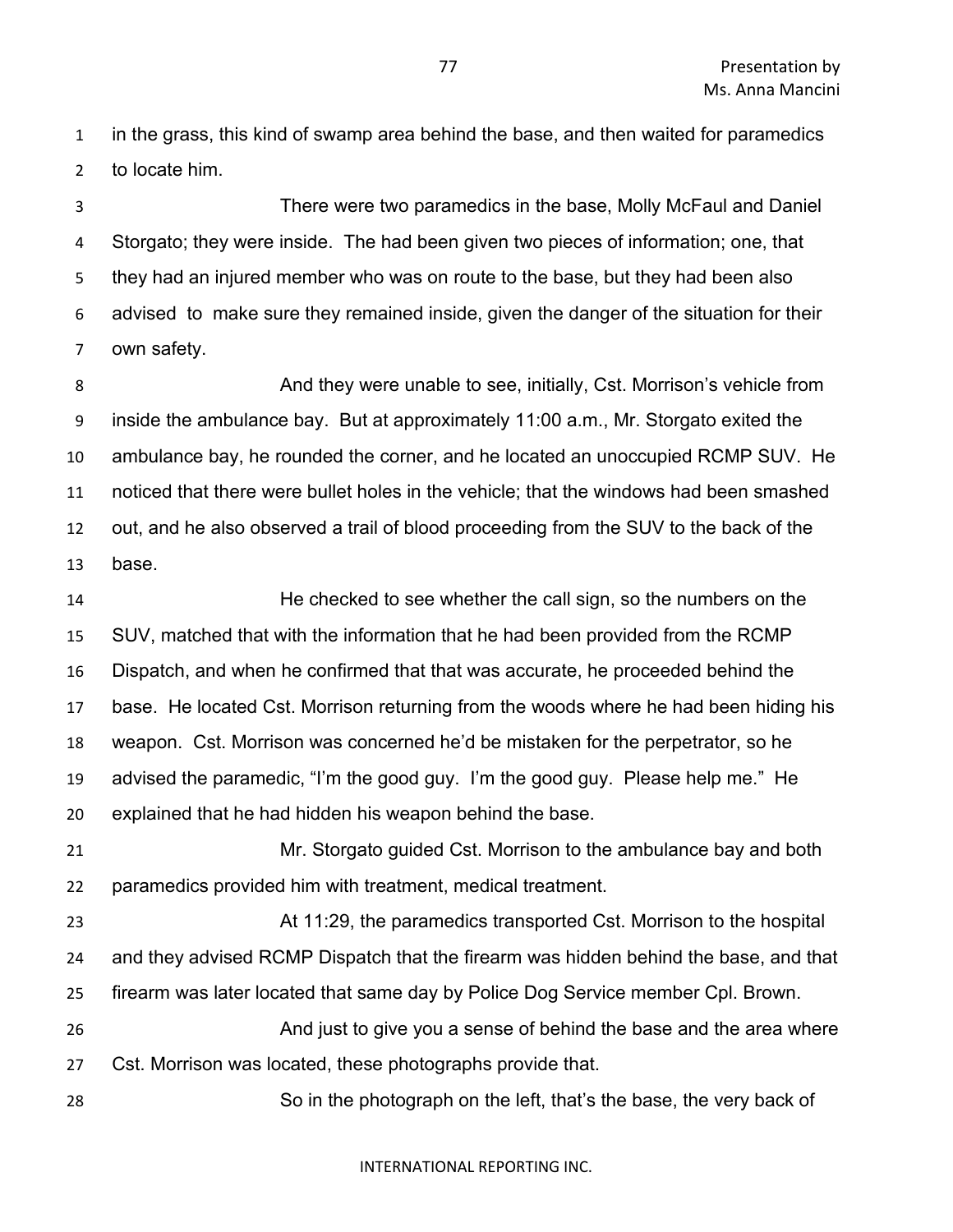the base that we're facing. Cst. Morrison's vehicle was parked around the right side in the photo, on the side of the building. So as I mentioned, Cst. Stevenson was approaching and about to go underneath the overpass at the time that Cst. Morrison broadcast that he was shot. The GPS data from her vehicle indicates that following Cst. Morrison's broadcast, Cst. Stevenson accelerated and travelled to Cst. Morrison's last known position. She proceeded under the overpass and up the eastern side of the cloverleaf. The perpetrator had continued south on Highway 2, coming across the river. As Cst. Stevenson was passing through the one-way portion of the cloverleaf, the perpetrator crossed his vehicle through the oncoming lane, and down the one-way ramp, resulting in a head-on collision with Cst. Stevenson. So, again, I have two video clips, and the purpose of these is to provide a rough sense of the vantage points on these two different routes. So the first is the route that Cst. Stevenson traversed from roughly the time of hearing Cst. Morrison's dispatch to approximately the time of encountering the replica RCMP vehicle. This would also, of course, be the same route that's later traversed and driven by Joey Webber when he arrives at the cloverleaf later -- shortly afterwards. **[VIDEO PLAYBACK] MS. ANNA MANCINI:** So as you can see with the nature of the curve and the bend in the road, the view and vantage point of Highway 2 is quite limited until that final curve. **If we play the second clip, this will gain or provide some sense of**  the perpetrator's route, having already turned left on Gays River Road and proceeding south on Highway 2. **[AUDIO PLAYBACK] MS. ANNA MANCINI:** So one thing to note in that clip is the length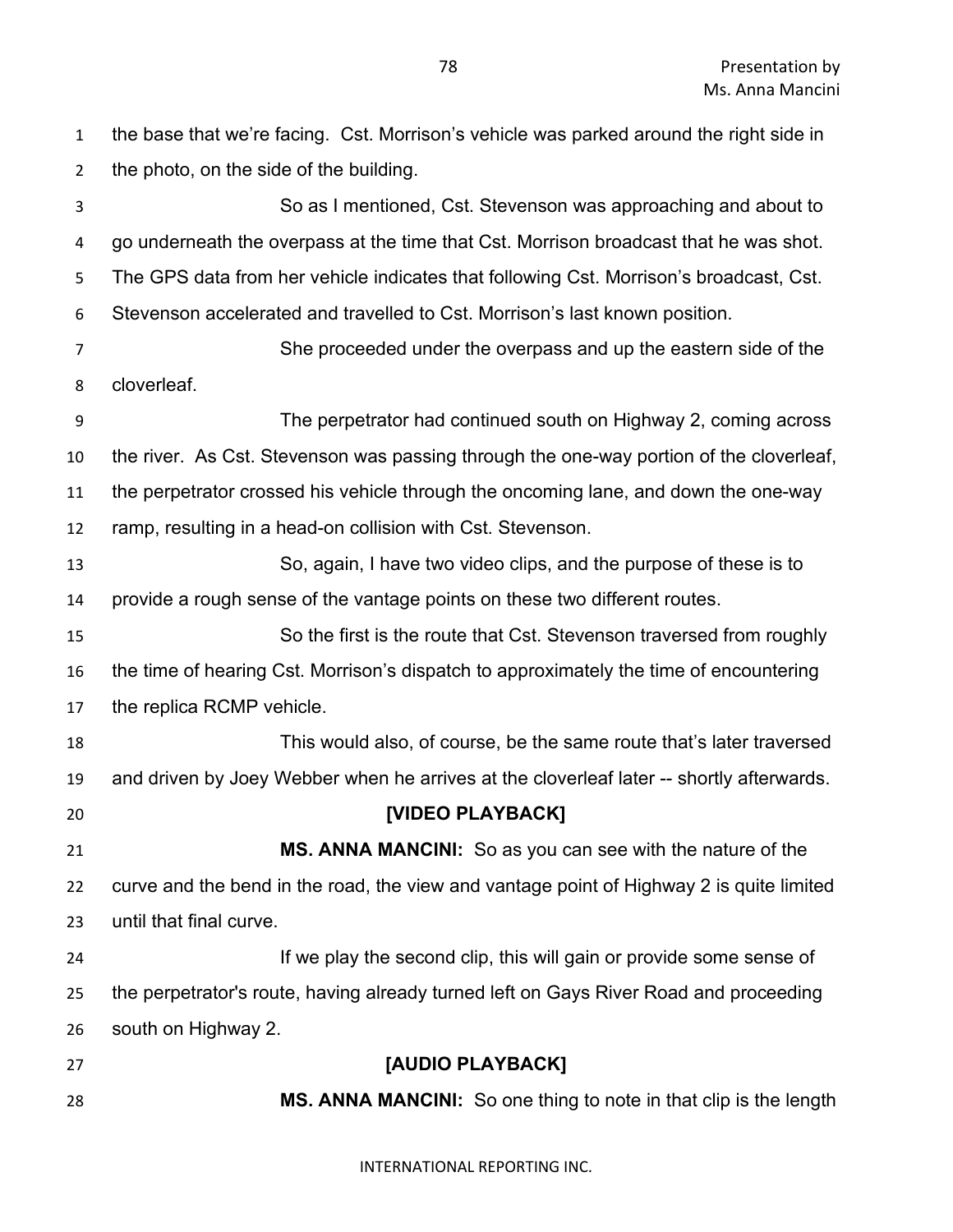of time that -- from that vantage point you are able to see traffic travelling on the Cloverleaf. You're able to make the observations from some distance back of vehicles approaching on that Cloverleaf intersection.

 So the perpetrator veered his vehicle into Constable Stevenson's lane. According to the RCMP's collision reconstruction file, the damage to the perpetrator's vehicle and Constable Stevenson's vehicle was consistent with a head-on style impact. Constable Stevenson's vehicle was located primarily on the left side of the Cloverleaf at the time of the impact and was actually travelling to the left at the time of impact, suggesting that there may have been a veer to the left. The perpetrator's vehicle was redirected rearward and stopped with its left side against the outer guardrail. From the available visible damage, there did not actually appear to be any tactical advantage in this instance to the perpetrator's vehicle being equipped with that push bumper, and in fact, there was actually more damage done to the front of the perpetrator's vehicle than there was to Constable Stevenson's vehicle.

 According to the GPS data from Constable Stevenson's vehicle, this collision occurred at 10:49 a.m. Constable Stevenson's vehicle came to a rest facing north into the guardrail by the ramp yield sign, and the perpetrator's vehicle was positioned facing southeast, as I mentioned, with the driver's side door against the guardrail.

 There's multiple witness accounts of what transpired following the collision, and given these different recollections and the various vantage points, it's difficult to know precisely what took place. But from the forensic evidence that's available to the Commission, that would indicate that Constable Stevenson likely exited her vehicle and was at some point facing towards the perpetrator's replica police vehicle. She and the perpetrator engaged in gunfire. Constable Stevenson's portable radio, so the radio that can be

 carried, was keyed or activated on four occasions, two of which are of some significance. The times of those were 10:49:40, 10:49:59, 10:50:04, and 10:52:57. So

## INTERNATIONAL REPORTING INC.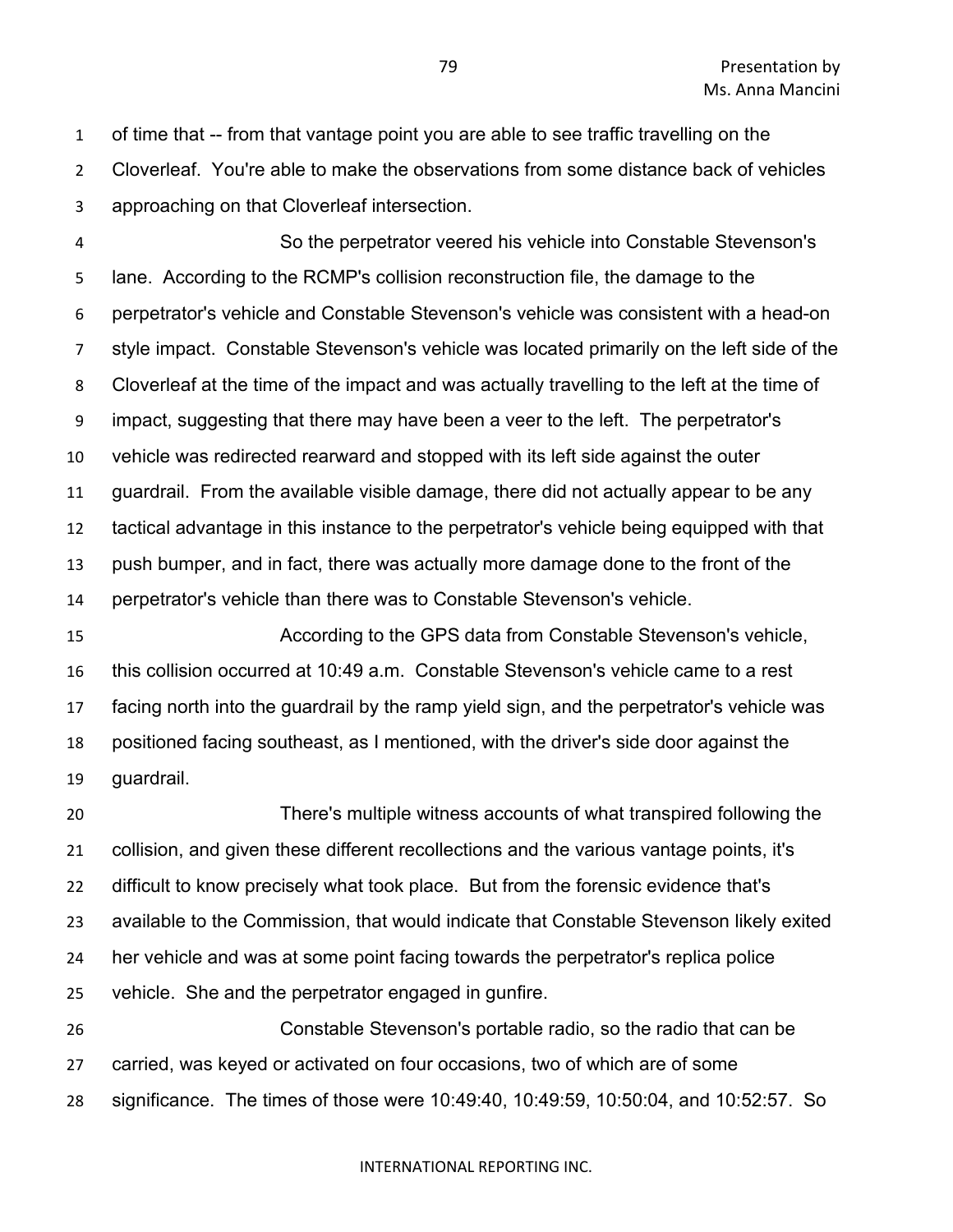no noise or audio is heard on the first or last of those keys, but the two keys in the middle, at 10:49:59 and 10:50:04, the sounds consistent with the sounds of gunshots can be heard over the radio at that time, but we do not hear any communication from Constable Stevenson. There were two bullet entry holes located in Constable Stevenson's vehicle and one exit bullet hole through Constable Stevenson's

passenger side door.

**In the post-mortem examination of the perpetrator, which will be**  discussed in greater detail in the coming days, an atypical gunshot wound was located on the right side of the perpetrator's scalp, approximately 2 centimetres from the top of the perpetrator's head. The wound resulted in a skull fracture but was non-debilitating in this instance. Small fragments were recovered from this wound, and those fragments were later determined to be bullet jacket fragments that shared class characteristics consistent with having been fired from Constable Stevenson's pistol.

 There's a witness at the Cloverleaf who observed the perpetrator to be bleeding from his head at the Cloverleaf, and forensic evidence confirms that the perpetrator was in fact bleeding when he left the Cloverleaf in Mr. Webber's Ford. First responders also later observed the perpetrator bleeding from his head when they encountered him at the Big Stop in Enfield. It therefore appears that Constable Stevenson fired her pistol at the perpetrator inflicting a non-fatal head wound. Constable Stevenson's pistol fires 9 millimetre bullets. It has a capacity for and was loaded at the time with a 15-round magazine. Fourteen casings from the firearm were located in and around the driver's side area of Constable Stevenson's vehicle, indicating that Constable Stevenson fired at least 14 bullets from her firearm. The empty magazine from her firearm was later located with the perpetrator, so it would appear that the magazine was emptied or that all 15 bullets were obviously no longer in the magazine; however, a 15th casing was not recovered at the scene, so it's possible, and perhaps even logical that Constable Stevenson fired 15 bullets from her weapon at the Cloverleaf, but the reality is we don't know that, we can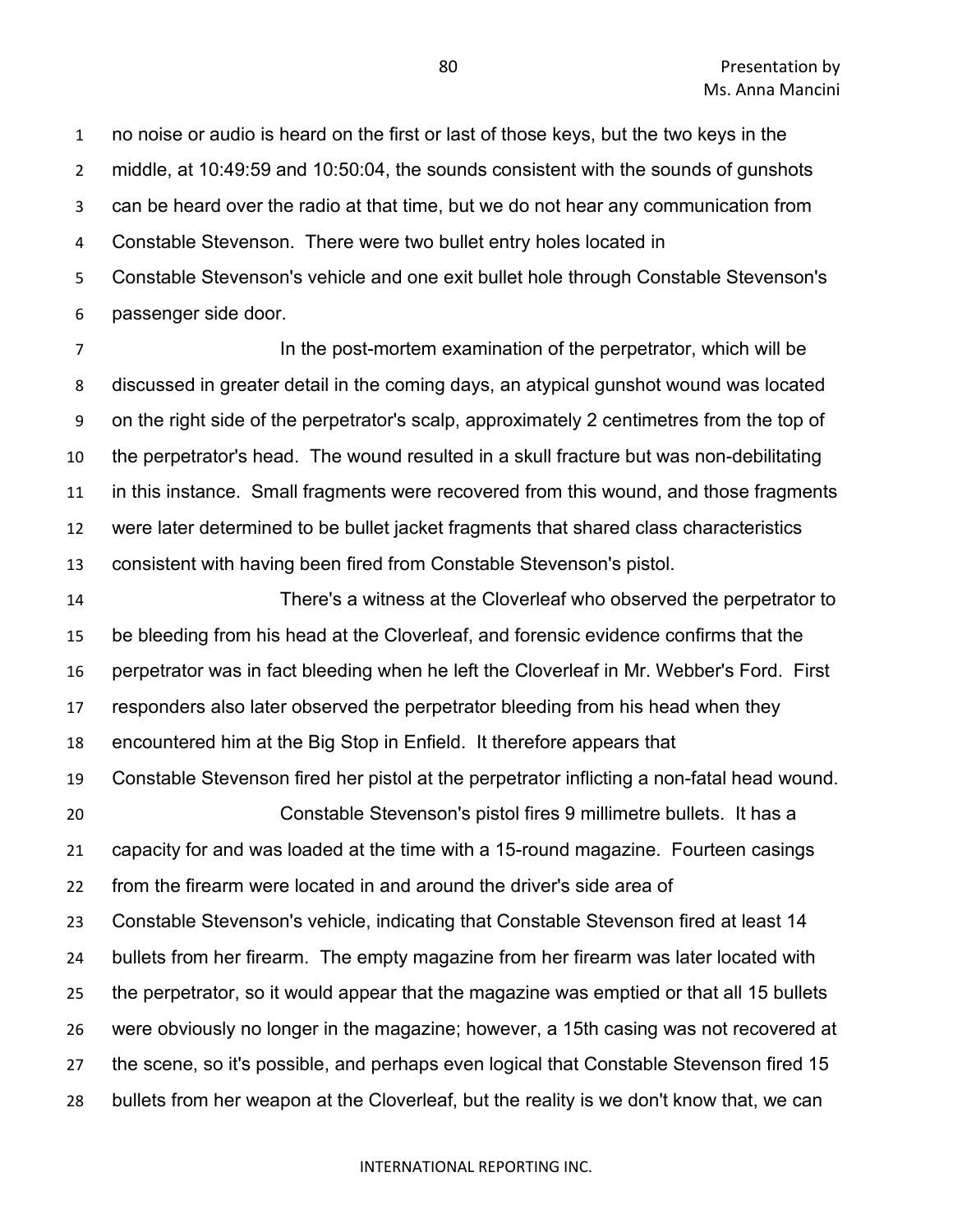only account for the 14 of the shots that were fired.

 Constable Stevenson suffered multiple gunshot wounds during her encounter with the perpetrator. At some time around 10:51, the perpetrator approached the driver's side area of Constable Stevenson's vehicle and fatally shot Constable Stevenson. He then took her firearm as well as two additional magazines from her duty belt.

**It's not my place to comment on the degree of professionalism and**  courage that Constable Stevenson demonstrated that morning, but I think her actions reflect this more poignantly than any words that I could say would.

 A second homicide occurred immediately afterwards at the Cloverleaf site. Earlier that morning, Joey Webber woke up and spoke with his partner about events occurring in the Portapique area. He and his partner were aware of the events there as a result of Facebook posts, and Joey's partner enquired where Portapique was located. Joey accurately described it as being past the Debert area. Around 10:00 a.m., Mr. Webber left his home to perform a family errand, and he travelled to the Wilson's Gas in Milford. Joey Webber was driving a 2008 silver grey Ford Escape, and video surveillance suggests he arrived at the gas station in Milford at about 10:37 a.m. Mr. Webber proceeded north on Highway 2 towards the Shubenacadie Cloverleaf.

 Sometime around 10:52 a.m., Joey Webber arrived at the Cloverleaf and came upon the scene of two crashed police vehicles, and in an act that is consistent with only the best and kindest attributes of humanity, Joey Webber observed the accident, pulled over his vehicle and got out of his car. And one witness indicated that it looked as though Joey was running to help. Another described him as a good Samaritan.

 Witnesses observed Mr. Webber being directed or moving towards the backseat of the replica police vehicle. The perpetrator fatally shot Joey Webber as he was seated there. The perpetrator was then observed unloading items from the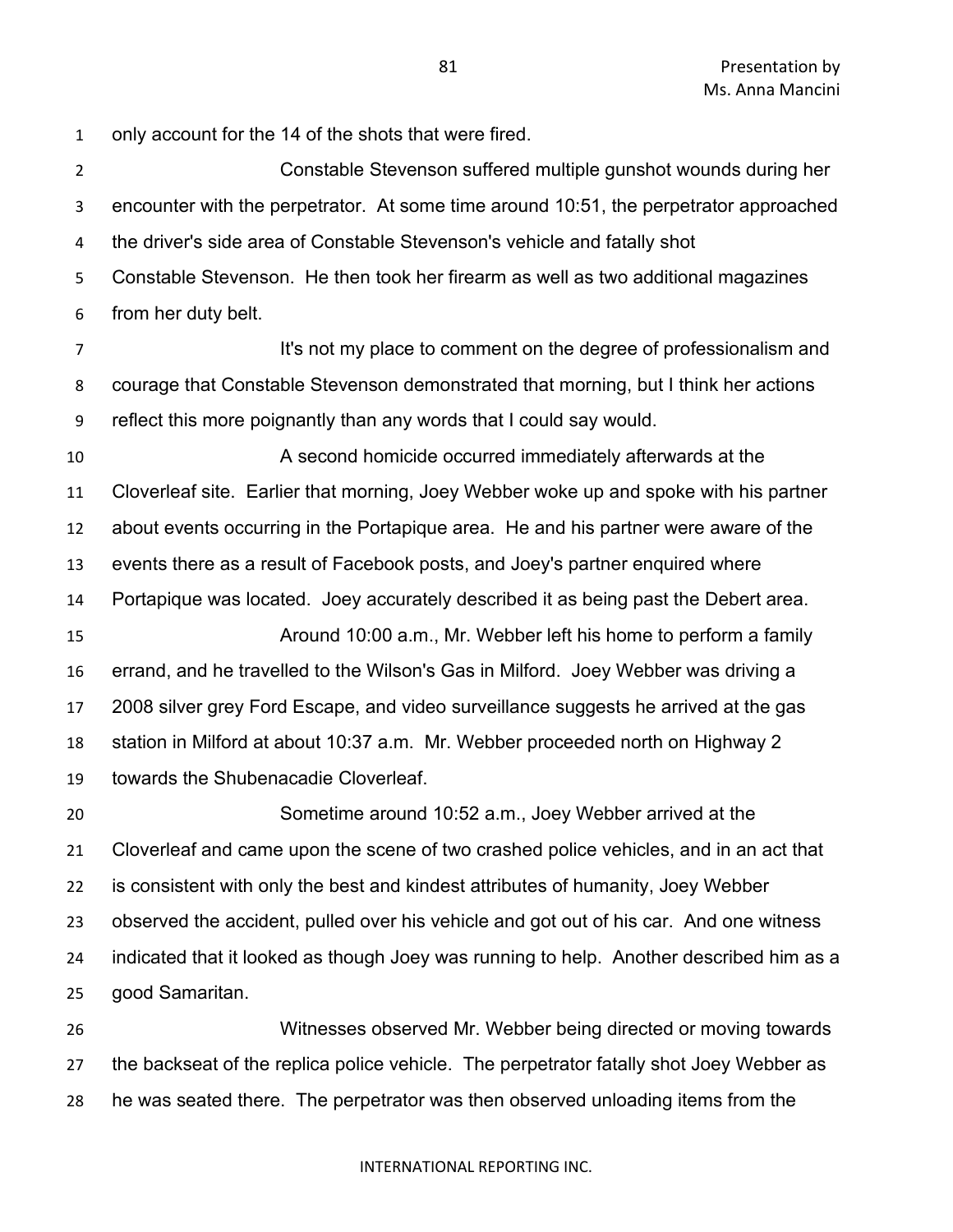replica police cruiser and placing them in Joey Webber's SUV. He then set the replica police car on fire. He set the fire, it seems, in the trunk area of the replica cruiser and it quickly spread to the backseat and ultimately engulfed both vehicles. At approximately 10:55, the perpetrator had entered Joey Webber's SUV, crossed that oncoming lane of traffic, and proceeded south on Highway 224. Witnesses who were on the line with 9-1-1 at the time relayed this information to the OCC. So as I indicated, there were many witnesses to the Cloverleaf incidents. And we've isolated some witnesses who made observations and contacted 9-1-1 and provided their contemporaneous observations as to what they were seeing. The first are Katie Rodler and Kenneth Hood. They were traveling through the area that morning with their infant in the backseat of their car. They proceeded north on Highway 2 towards Stewiacke and on route, they observed a police officer, later determined to be Cst Morrison, at the intersection of Highway 2 and 224. And as they passed, they observed what they described as the officer putting on a bullet proof vest, which was his hard body armour. So as they continued, they passed another police cruiser proceeding south. And Mr. Hood described a big black push bumper on the vehicle and that that was what had caught his attention. So upon seeing this police presence, they decide to turn around and head back home. They said that the police presence kind of scared them a little bit. They were generally aware via Facebook that there were incidents happening in Portapique. And as they turned, they observed an SUV, Chad Morrison's SUV, proceeding south and exiting off of the Cloverleaf some distance ahead of them. They then proceeded and noticed two police vehicles that had collided on the Cloverleaf on the eastern ramp to their left. They proceeded past the scene and Katie Rodler immediately called 9-1-1.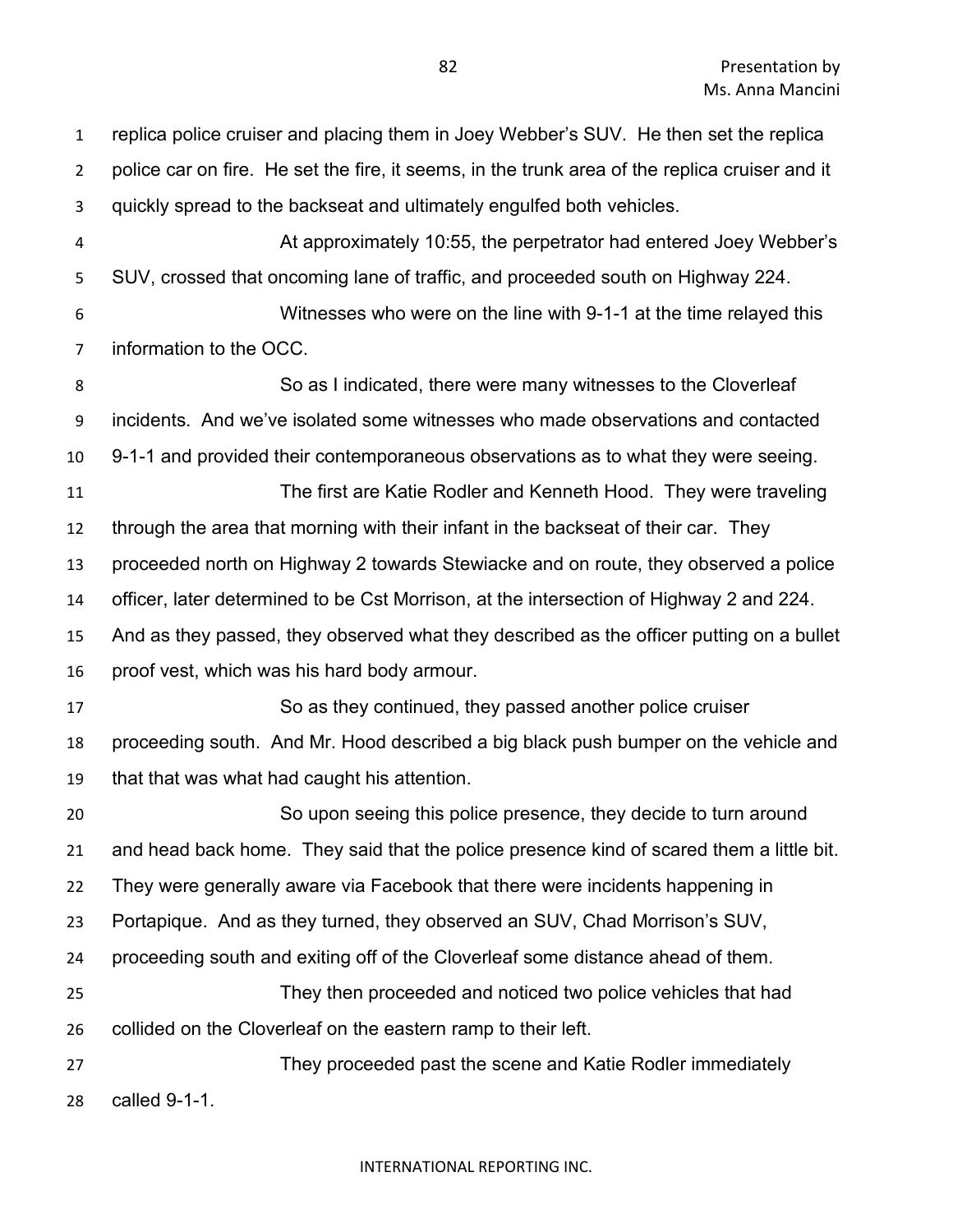| $\mathbf{1}$   | So in that 9-1-1 call at 10:50:13, Katie Rodler indicates:                                         |
|----------------|----------------------------------------------------------------------------------------------------|
| $\overline{2}$ | "Yeah, it goes right up from the Highway 2 in Shubie.                                              |
| 3              | There was a police vehicle, but I don't know if this is the                                        |
| 4              | guy that's the shooter that you guys have been looking                                             |
| 5              | for. There is a police vehicle up there, there's two of                                            |
| 6              | them. They were shooting."                                                                         |
| 7              | She goes on to say:                                                                                |
| 8              | "There was there was a police vehicle parked on the side                                           |
| 9              | of the road. There was [] oneYeah, they rammed                                                     |
| 10             | into each other basically. Both front of the cop cars were                                         |
| 11             | dented in. And there was, I had seen, we went down the                                             |
| 12             | old  the ramp from Stewiacke to go into Shubie and                                                 |
| 13             | there was somebody laying on the ground and there was                                              |
| 14             | somebody shooting at them."                                                                        |
| 15             | She says:                                                                                          |
| 16             | "I believe it was an actual police officer that was shooting                                       |
| 17             | because it was a female  Yes, there was one on the                                                 |
| 18             | ground it looked like it was male. The one that was                                                |
| 19             | shooting was a female. So that was obviously a real                                                |
| 20             | police officer."                                                                                   |
| 21             | Katie Rodler subsequently indicated in her statement to the RCMP                                   |
| 22             | on May 1 <sup>st</sup> , 2020 that she had actually observed Cst Stevenson roll out of her vehicle |
| 23             | and that she believed, upon reflection, it was the male that was shooting.                         |
| 24             | Gerald Whitman resided in the area at the time and had made                                        |
| 25             | observations from his residence. He contacted 9-1-1 at 10:52:48. He indicated:                     |
| 26             | "I'm watching out the window here right now. There's one                                           |
| 27             | - one guy, you know, like a traffic vest Wandering back                                            |
| 28             | and forth between cars and stuff. And there was a guy                                              |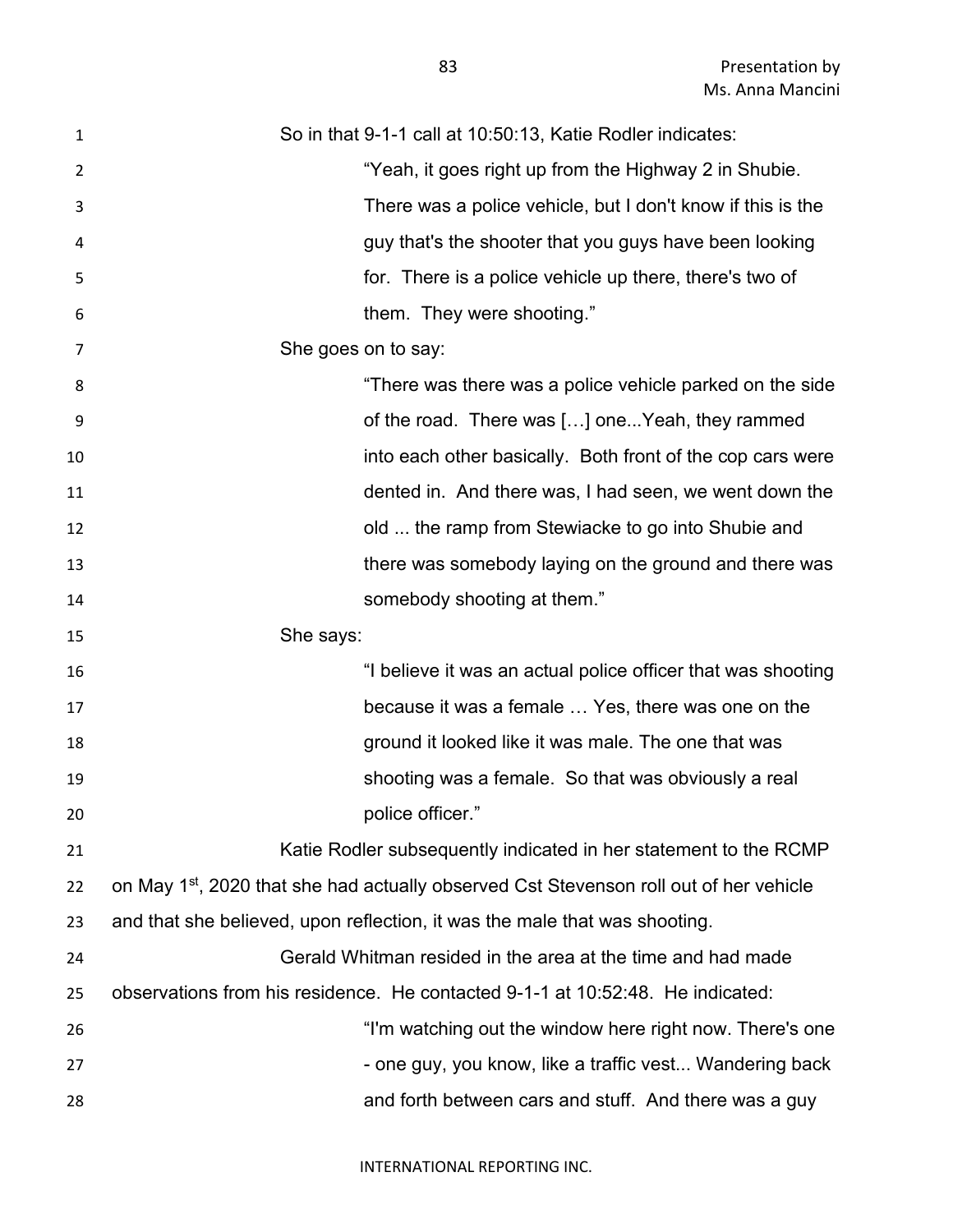| $\mathbf{1}$ | that stopped with an SUV, but I don't see him anymore.                               |
|--------------|--------------------------------------------------------------------------------------|
| 2            | The SUV's there, but."                                                               |
| 3            | He later says:                                                                       |
| 4            | "Wow! One, one of the one of the guys, [] the guys that                              |
| 5            | was doing all the shooting [] He's taken off in a Ford                               |
| 6            | Explorer, gray one."                                                                 |
| 7            | The operator says:                                                                   |
| 8            | "A gray Ford?"                                                                       |
| 9            | Gerald Whitman says:                                                                 |
| 10           | "Heading out the 224 out towards Milford  And the guy                                |
| 11           | that owned the SUV he put him in the back of the police                              |
| 12           | car and I think he might have shot him. The car's on fire                            |
| 13           | there now."                                                                          |
| 14           | At 10:50:31, Colleen Nesseth, who also resided in the area, called                   |
|              |                                                                                      |
| 15           | 9-1-1 from her residence, which was near the Cloverleaf, to report her observations. |
| 16           | And I should note the sounds of gunfire can actually be heard in the                 |
| 17           | background of her call.                                                              |
| 18           | She describes:                                                                       |
| 19           | "I see two police cars that have hit each other on the                               |
| 20           | Cloverleaf in Shubenacadie, and I believe there's been                               |
| 21           | shots fired."                                                                        |
| 22           | The 9-1-1 operator asks:                                                             |
| 23           | "Do you see anybody outside of the vehicles?"                                        |
| 24           | Ms. Nesseth replies:                                                                 |
| 25           | "I do. Appears to be a police officer. He's wearing high-                            |
| 26           | vis yellowIt appears that the officer's taken a driver out                           |
| 27           | of the police car and laid him on the ground. [] One                                 |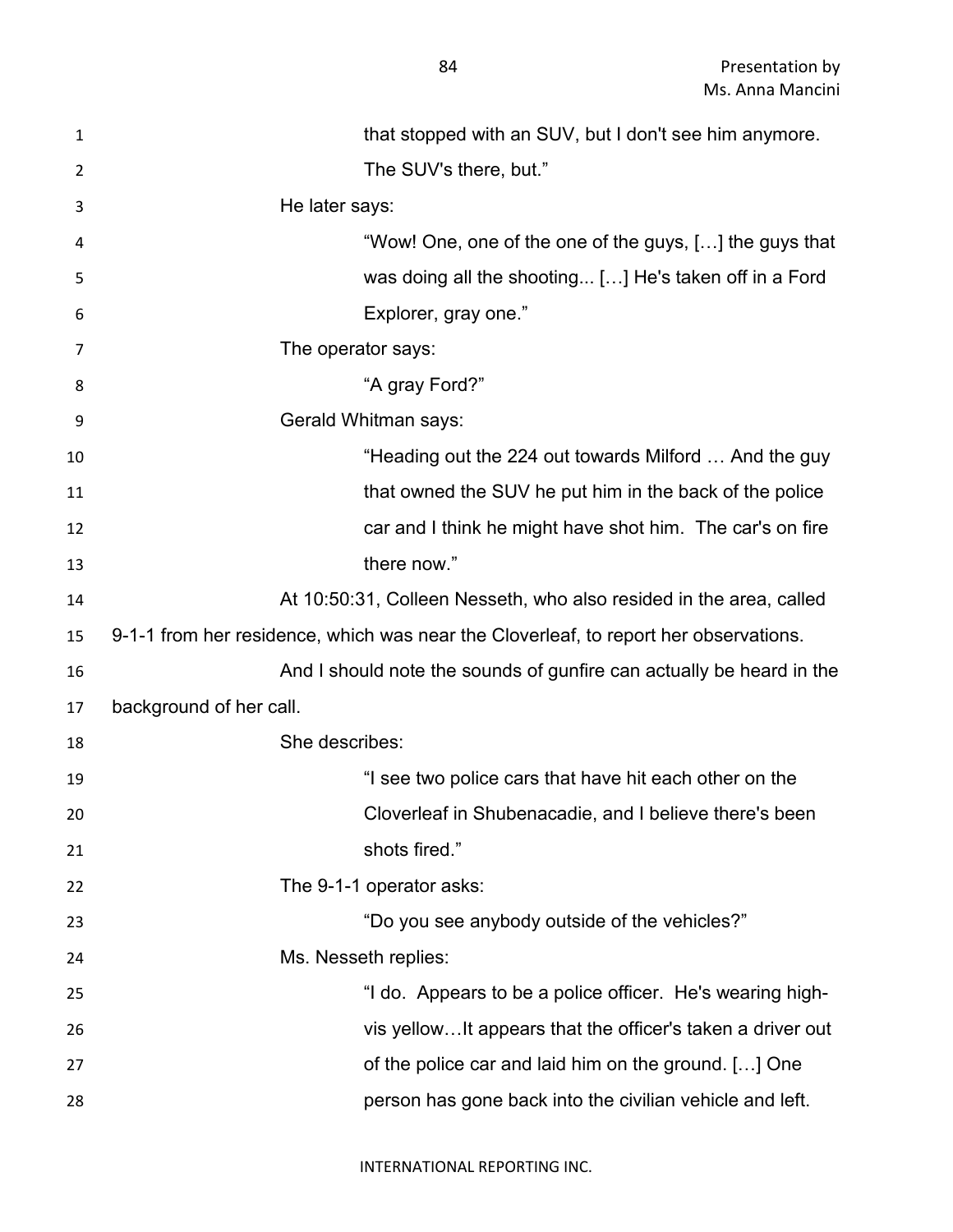| $\mathbf{1}$   | He's on highway 224 heading out of Shubie towards                                            |
|----------------|----------------------------------------------------------------------------------------------|
| $\overline{2}$ | Milford."                                                                                    |
| 3              | At approximately 10:57, ERT vehicle D21 arrived on the scene with                            |
| 4              | Cpls Ingram and Team Lead Cpl Mills and Csts MacLellan and Milton.                           |
| 5              | The back seat of the replica cruiser was engulfed in flames at this                          |
| 6              | stage. They encountered civilians, one a woman who was approaching Cst Stevenson             |
| 7              | to move her body away from the fire, and another who was approaching with his arms           |
| 8              | elevated.                                                                                    |
| 9              | The ERT members yelled for civilians to get back. They pointed                               |
| 10             | their firearms. They cleared the replica cruiser and recognized that the perpetrator was     |
| 11             | not there. But given the fire, they did not observe Joey Webber's body in the vehicle at     |
| 12             | this point.                                                                                  |
| 13             | They realized the perpetrator was not on scene. Cst McLellan                                 |
| 14             | moved Cst Stevenson's body to the covered position behind the ERT vehicle and                |
| 15             | confirmed that she was deceased.                                                             |
| 16             | The civilian who had approached with his arms raised advised ERT                             |
| 17             | members that the perpetrator had proceeded south on Highway 224 in a silver SUV and          |
| 18             | the ERT team broadcast their findings over the radio.                                        |
| 19             | [AUDIO PLAYBACK]                                                                             |
| 20             | And 10-7 in this instance means a member who is deceased.                                    |
| 21             | At 10:59, Cpl Mills also advised via radio that Cst Stevenson's pistol and                   |
| 22             | magazines had been taken by the perpetrator.                                                 |
| 23             | So the ERT team left in pursuit of the silver Tracker. Subsequently,                         |
| 24             | general duty members, including Sgt Bernard, Cst Comeau, Cst Gibson and Cst Daley arrived    |
| 25             | at the Cloverleaf scene very shortly thereafter. They had rerouted. Obviously Cst Gibson and |
| 26             | Cst Comeau had been headed towards Colchester County to provide some support there and       |
| 27             | they had rerouted back towards Shubenacadie when they heard of Cst Morrison being shot.      |
| 28             | They discovered at that point, both vehicles completely engulfed in                          |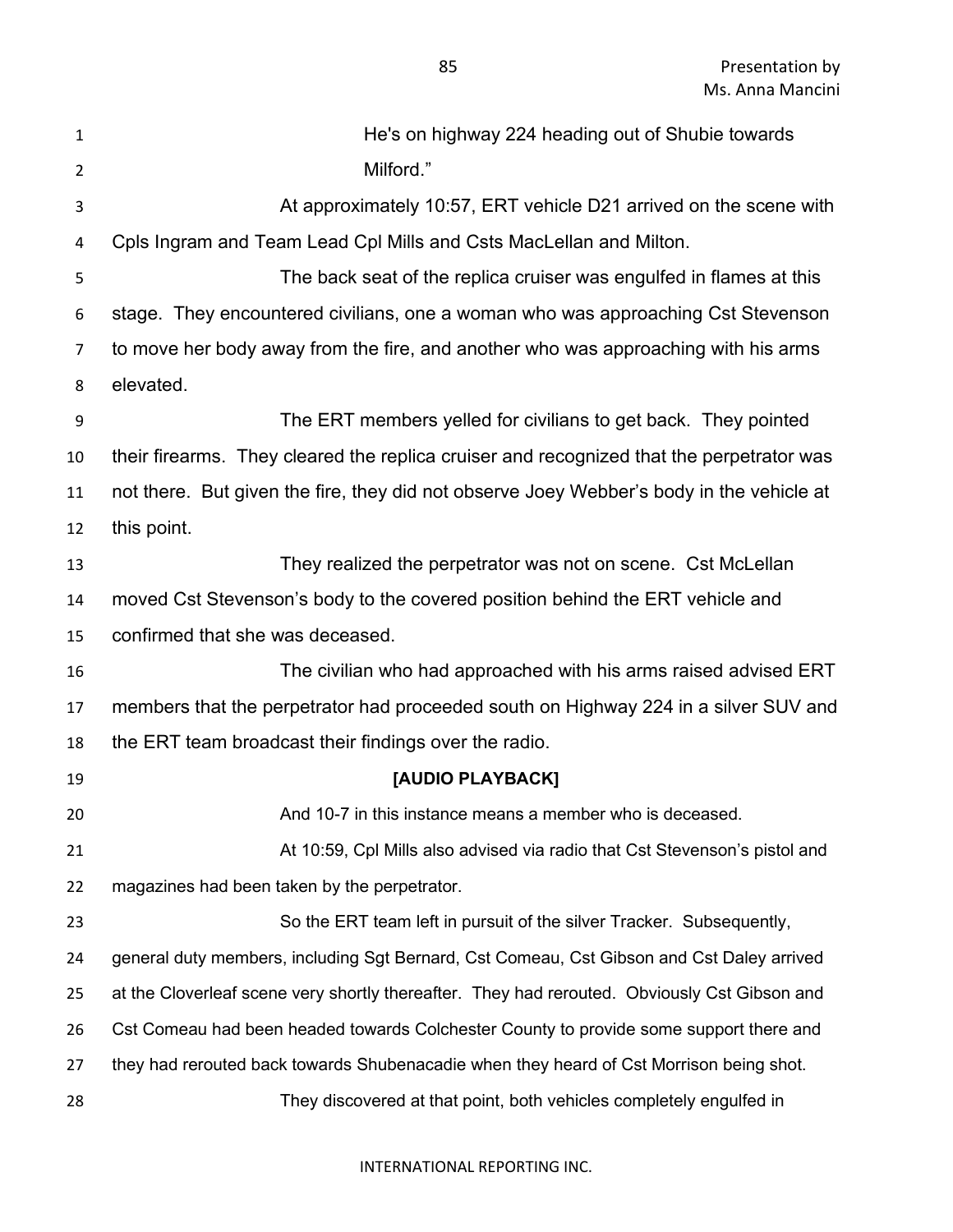| $\mathbf{1}$   | flames. They located the body of their colleague, Cst Stevenson, and they broadcast their    |
|----------------|----------------------------------------------------------------------------------------------|
| $\overline{2}$ | findings over the radio as well.                                                             |
| 3              | So the key indicators with respect to the incidents at the Cloverleaf, at                    |
| 4              | 10:37:32, Joey Webber had attended the Wilson's in Milford and then made his way towards the |
| 5              | Cloverleaf.                                                                                  |
| 6              | At 10:44:02, the OCC advises of a possible sighting of the perpetrator                       |
| 7              | travelling south on Highway 2 in Brookfield.                                                 |
| 8              | About 30 seconds later, 10:44:31, Cst Stevenson broadcasts that she's                        |
| 9              | going to move to Cst Morrison's position.                                                    |
| 10             | At 10:48:24, Cst Morrison queries who is approaching from the 2 and 224                      |
| 11             | and Cst Stevenson replies.                                                                   |
| 12             | At 10:49:35, there's a collision on the cloverleaf between Cst.                              |
| 13             | Stevenson and the perpetrator.                                                               |
| 14             | At 10:50, the sounds of gunshots are transmitted from Cst.                                   |
| 15             | Stevenson's portable radio.                                                                  |
| 16             | At approximately 10:52, Mr. Webber arrives at the cloverleaf and is                          |
| 17             | subsequently killed by the perpetrator.                                                      |
| 18             | At 10:57, the Emergency Response Team, ERT, arrives at the                                   |
| 19             | cloverleaf and departs in pursuit, based on the information that they had been provided      |
| 20             | by a citizen at the scene.                                                                   |
| 21             | Commissioners, this concludes the presentation of the                                        |
| 22             | <b>Shubenacadie Foundational Document.</b>                                                   |
| 23             | <b>COMMISSIONER MacDONALD:</b> Thank you so much, Ms.                                        |
| 24             | Mancini.                                                                                     |
| 25             | <b>COMMISSIONER STANTON: Thank you.</b>                                                      |
| 26             | Thank you again to Messrs. Currie, Muise, and Ellison for being                              |
| 27             | here today and helping us better understand your experience at the Onslow Fire               |
| 28             | Brigade Hall.                                                                                |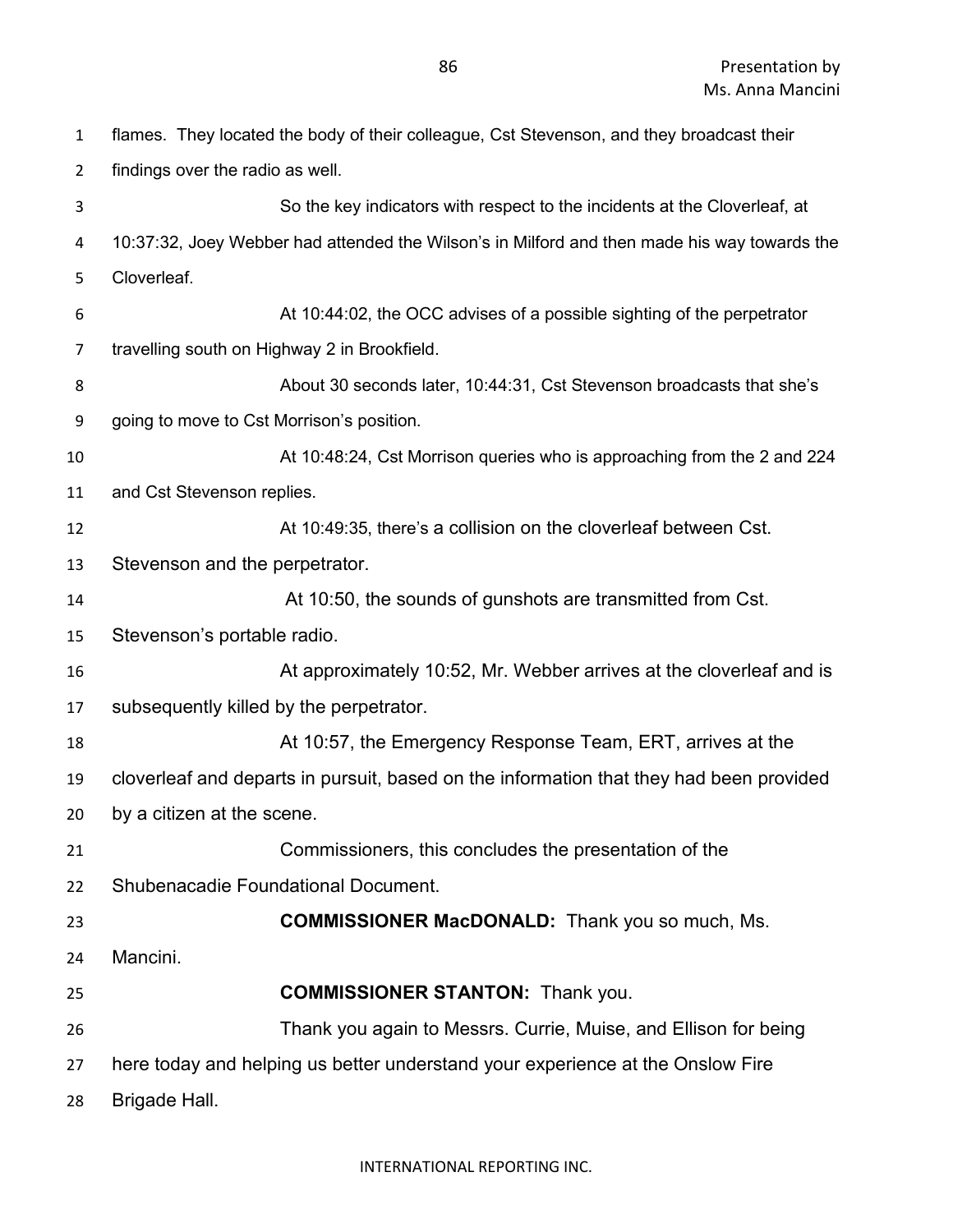We know it's not easy to come here, and it's not easy to talk about your experiences in this forum, and we appreciate it. We appreciate your cooperation and your insight. We also want to acknowledge the -- many of the -- the members of the Onslow community who came today, who joined us in the room; the family members who came as supports. And we'd like to acknowledge, as well, those family members who either attended or attended virtually with respect to what was no doubt a very difficult presentation just now. We offer our deep condolences to the families of Joey Webber and Cst. Stevenson. Thanks also to Commission Counsel and to Participants and the Counsel, and to everyone for taking part. As you can see on the screen today, we've shared another two Foundational Documents, and we've heard from witnesses who help us continue to fill the gaps in our understanding. Just as a reminder, you can review the Foundational Documents, and the many supporting materials that are the sources of the overviews that you're hearing in these presentations, on our website. There will be no public proceedings tomorrow as we continue to advance our independent investigation and as our team and Participants continue working on additional Foundational Documents and preparing witnesses. Proceedings will resume on Wednesday, when Commission Counsel will share another two Foundational Documents focused on what happened at Highway 224, and at the Enfield Big Stop. We also hear -- we'll hear from the Medical Examiner, Dr. Bowes, in relation to the Enfield Foundational Document on the cause and manner of death of the perpetrator. Once Dr. Bowes's evidence is concluded regarding the perpetrator,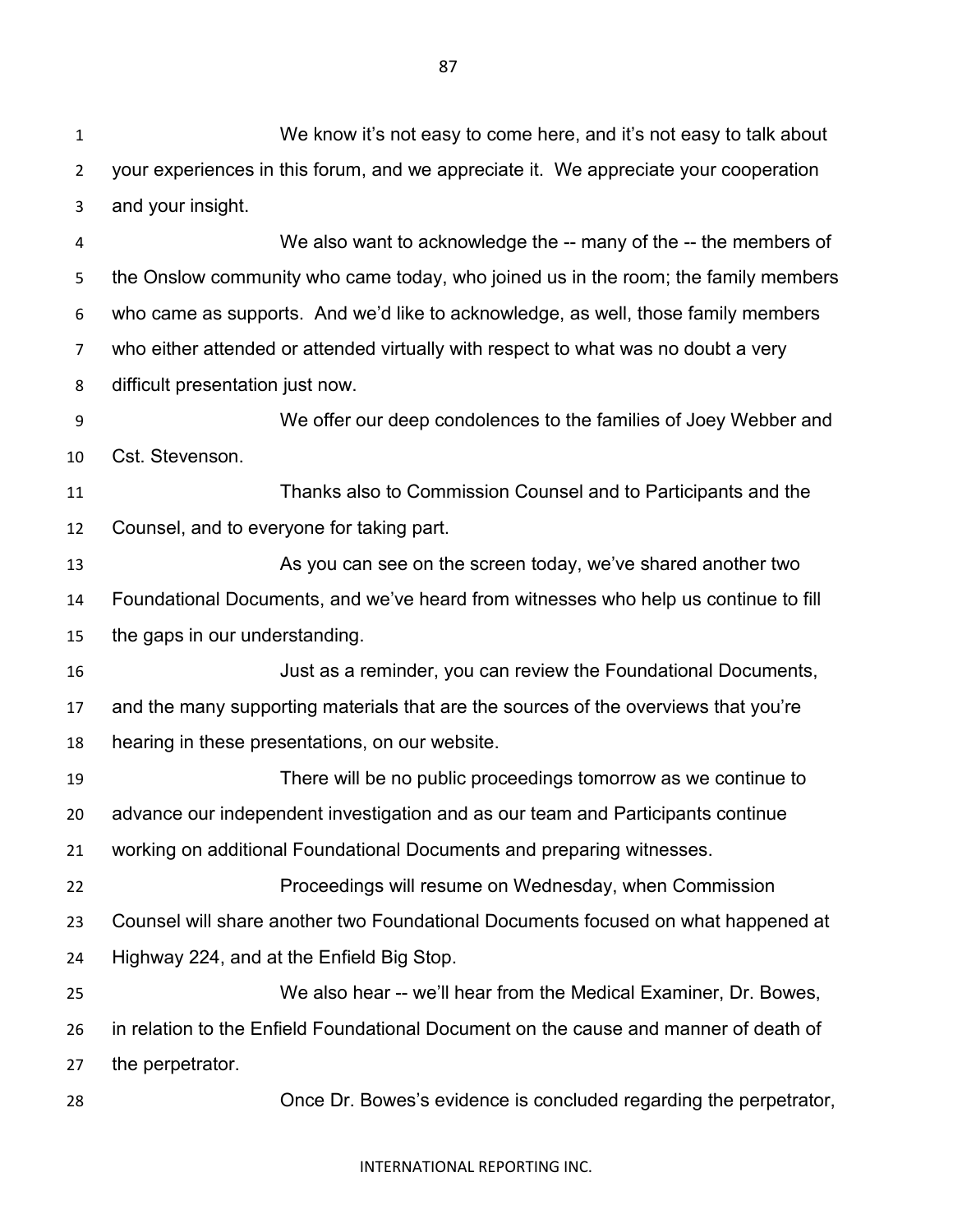we'll then pause the proceedings, and when we resume later on Wednesday, we'll invite Dr. Bowes back to provide information related to the Plains Road Foundational 3 Document presented on March 31<sup>st</sup>. Specifically, Dr. Bowes will speak to the Medical Examiner's report about the cause and manner of death of Heather O'Brien. Both the National Police Federation representing the subject RCMP officers on the scene and the O'Brien family agree that it would be important to hear from Dr. Bowes in this regard, and we also plan to begin hearing participant submissions about remaining gaps or errors in the Foundational Documents entered to date. As we continue to make progress and examine difficult information, please do remember that supports are available if you need them, both here in person and through our website. Thank you again, and we'll resume at 9:30 on Wednesday. **REGISTRAR DARLENE SUTHERLAND:** Thank you. 14 The proceedings are adjourned until Wednesday, April 13<sup>th</sup>, 2022 at 9:30 a.m. --- Upon adjourning at 3:35 p.m.